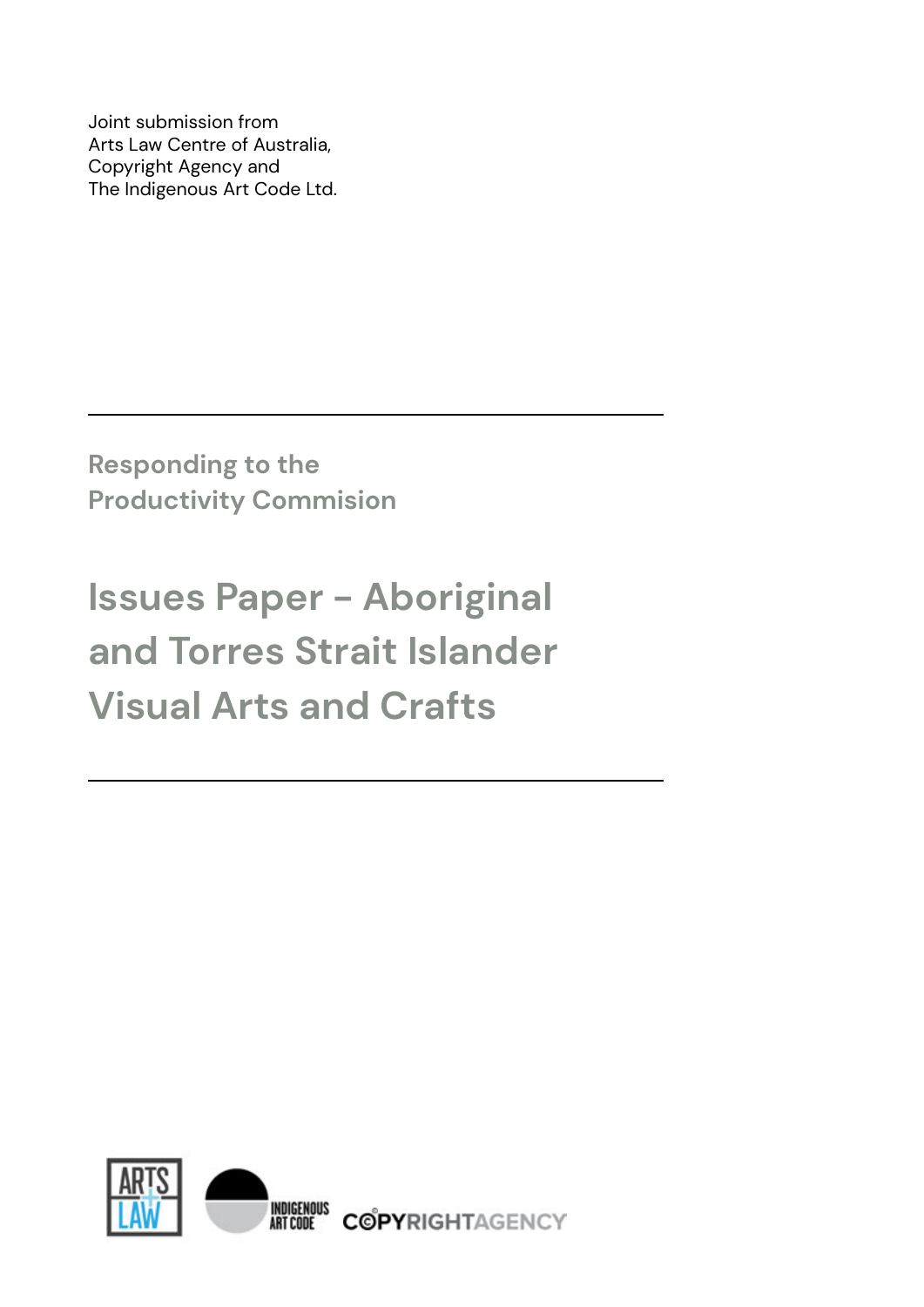## **Table of Contents**

|                                                                                                                                                                           | $9 - 10$  |
|---------------------------------------------------------------------------------------------------------------------------------------------------------------------------|-----------|
| 2. The markets for Aboriginal and Torres Strait Islander visual arts and crafts                                                                                           | $11 - 20$ |
|                                                                                                                                                                           | $21 - 22$ |
| 4. What is (in)authenticity and how is it determined? <b>Mature 2010</b> 10:000 23 - 24                                                                                   |           |
| 5. What are the effects of inauthentic arts and crafts? <b>Entity and in the ULS</b> - 30                                                                                 |           |
| 6. What policy options are there to address inauthentic arts and crafts? <b>Election</b> 31 - 47                                                                          |           |
| 7. What issues arise in the interactions between artists and dealers? <b>Mate 19th August</b> 28 - 67                                                                     |           |
|                                                                                                                                                                           | $68 - 69$ |
|                                                                                                                                                                           |           |
| Schedule 2 - The Indigenous Art Code and University of Technology Sydney<br>analysis of businesses selling Aboriginal and Torres Strait Islander Art [111, 2016] 75 - 100 |           |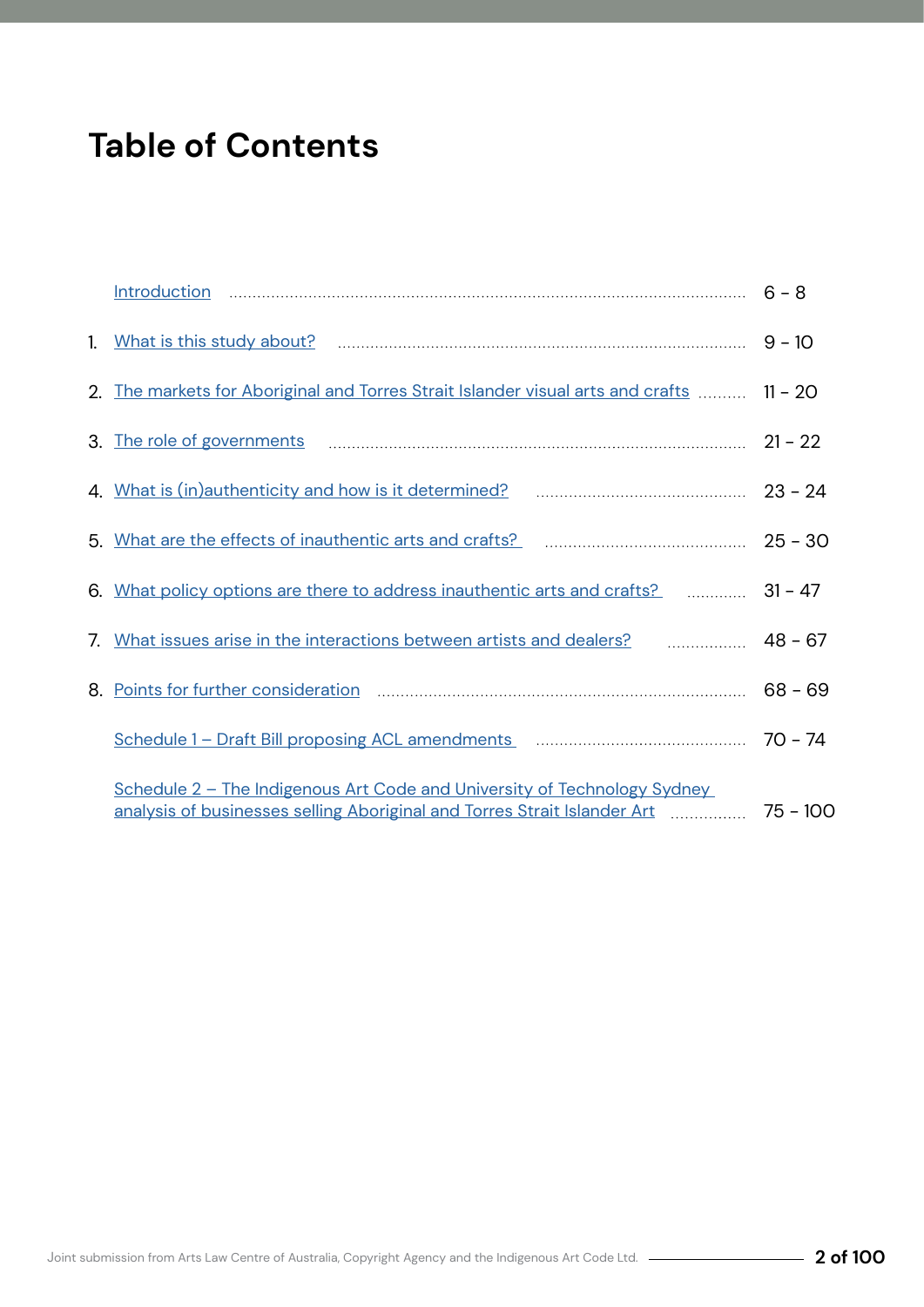9 February 2022

Aboriginal and Torres Strait Islander Visual Arts and Craft Productivity Commission GPO Box 1428 Canberra ACT 2601

Dear Productivity Commissioners,

The Arts Law Centre of Australia (**Arts Law**), the Copyright Agency and the Indigenous Art Code Limited (**IartC**) are pleased to make the below joint submission to the Productivity Commission study into Aboriginal and Torres Strait Islander Visual Arts and Crafts. In response to the September 2021 Issues Paper released by the Productivity Commission (**Issues Paper**), the below submission will aim to address all issues and questions raised that are relevant to our three organisations' knowledge and experience.

We would like to acknowledge the Traditional Owners of the various lands on which our three organisations work and pay our respects to Elders past and present.

Please note that for the purposes of this submission, we respectfully use the terms 'Aboriginal and Torres Strait Islander', 'First Nations' and 'Indigenous' interchangeably to reference the Aboriginal and Torres Strait Islander people belonging to this country.

Aboriginal and Torres Strait Islander readers are advised that this document may contain names of deceased persons.

Arts Law is a not-for-profit national community legal centre for the arts that has protected and advocated for the rights of artists since 1983. Arts Law's dedicated service for Aboriginal and Torres Strait Islander artists, art businesses and art organisations, Artists in the Black (**AITB**), was established in 2004. Arts Law | AITB have provided legal advice and education services nationwide, with lawyers making hundreds of trips over the years to Aboriginal and Torres Strait Islander communities to meet face-to-face, to deliver workshops and advice, and to learn firsthand about the cultural, legal and social issues that face artists today.

The Indigenous Art Code (The Code) is about a fair go for Aboriginal and Torres Strait Islander Artists. The Code is a voluntary industry code of conduct administered by the Indigenous Art Code Ltd. The IartC has three membership categories: Artist Members, Dealer Members and Supporter Members. See IartC Membership Policy. Businesses dealing in Aboriginal and Torres Strait Islander art are encouraged to become IartC Dealer Members and signatories to the Code. Once signatories, Dealer Members are required to adhere to the Code and ensure they are using fair, ethical and transparent practices when engaging with Aboriginal and Torres Strait Islander Artists.

**The Code** provides clear standards for dealings between dealers and Aboriginal and Torres Strait Islander Artists to deliver:

- a) fair and ethical trade in Artwork;
- b) transparency in the process of promotion and sale of authentic Artwork; and
- c) efficiency and fairness in how disputes are dealt with.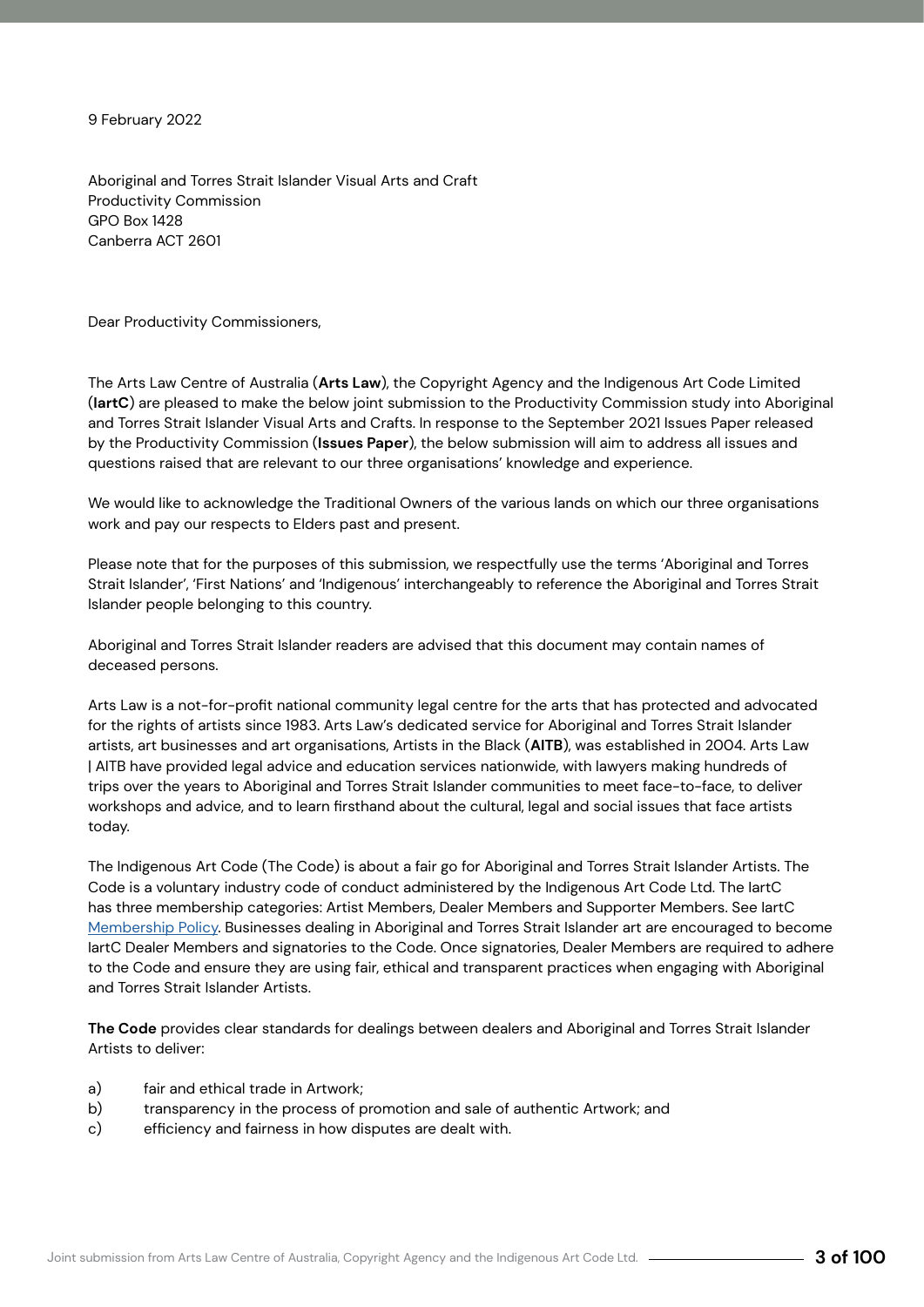The Indigenous Art Code Ltd (**IartC**) is the organisation that administers the Code, through:

- a) administering voluntary membership of the Code and overseeing compliance;
- b) coordinating, liaising, and seeking the support of governments, regulatory and legal bodies,
- and associations and groups with a role in the promotion and sale of Artworks;
- c) furthering the Objects of the Company with the principal object being the promotion of Indigenous visual arts.

IartC is a limited liability public company, led by a Board of Directors, drawn from the Aboriginal and Torres Strait Islander Arts sector and the wider community. The Board is independent of government and administered under the Australian Corporations Act 2001.

The Copyright Agency Ltd is a not-for-profit company limited by guarantee that collects fees and distributes royalties to its creator members for the reuse of text and images. Among its members are many visual artists across the country who use a variety of services, including the Resale Royalty scheme, which the Copyright Agency was appointed by the Australian Government to manage from its commencement on 9 June 2010. On 30 November 2017, after a successful five-year partnership, the Copyright Agency merged with Viscopy, further expanding the Copyright Agency's representation of the interests of visual artists across all media in Australia and New Zealand. Copyright Agency also provides philanthropic support to Australia's cultural community through their grants program, the Cultural Fund.

In 2016, following representations by Indigenous community members and artists, key peak bodies, Arts Law, the Copyright Agency | Viscopy (as they were then known) and IartC began to explore how to best respond to concerns about the growing presence of inauthentic 'Aboriginal-style' art and craft products and merchandise for sale across Australia that had no connection to Aboriginal and Torres Strait Islander artists and communities. The result was the creation of the **Fake Art Harms Culture** campaign, the core aim of which is to end the market of fake Aboriginal and Torres Strait Islander art in Australia by increasing consumer awareness and by advocating for meaningful law reform in settings such as this present study.

This history of collaboration between Arts Law, the Copyright Agency and IartC that led to the Fake Art Harms Culture campaign is what has led the three of our organisations to prepare and present the below as a joint submission to the Productivity Commission study. While our organisations share a national scope and a common mission of protecting and advancing the rights of Australian artists, our organisations are independent of each other and occupy vastly different spaces and roles in the Australian arts ecosystem. These differences aside, our collaboration on the Fake Art Harms Culture campaign revealed what could be achieved by pooling our knowledge and resources and working together on a shared purpose.

In the below submission, we hope to present the product of rigorous discussions between our organisations about the present conditions and practices of the visual arts market and propose options for potential law and policy reform. We do not pretend for an instant to be the final arbiter of what is good or fair or just and approach this study with humility. With respect to questions of cultural authority, we submit that the Commission defers to the experiences and perspectives of the relevant Aboriginal and Torres Strait Islander artists, communities and organisations across the country from which that authority originates.

We also respectfully acknowledge the work that many Aboriginal and Torres Strait Islander artists, communities and individuals have done over many decades and continue to do in the ongoing pursuit of recognition of rights.

With this important acknowledgement in mind, what we have hoped to do is present the consensus arrived at by our combined organisational skill, expertise and experience for the Commission's consideration. Where relevant, it will be made clear throughout the below submissions where certain information or a certain viewpoint is specific to only one of our organisations, or where the views of one organisation are endorsed or rejected by another. For any further points of clarity, each organisation may make a further separate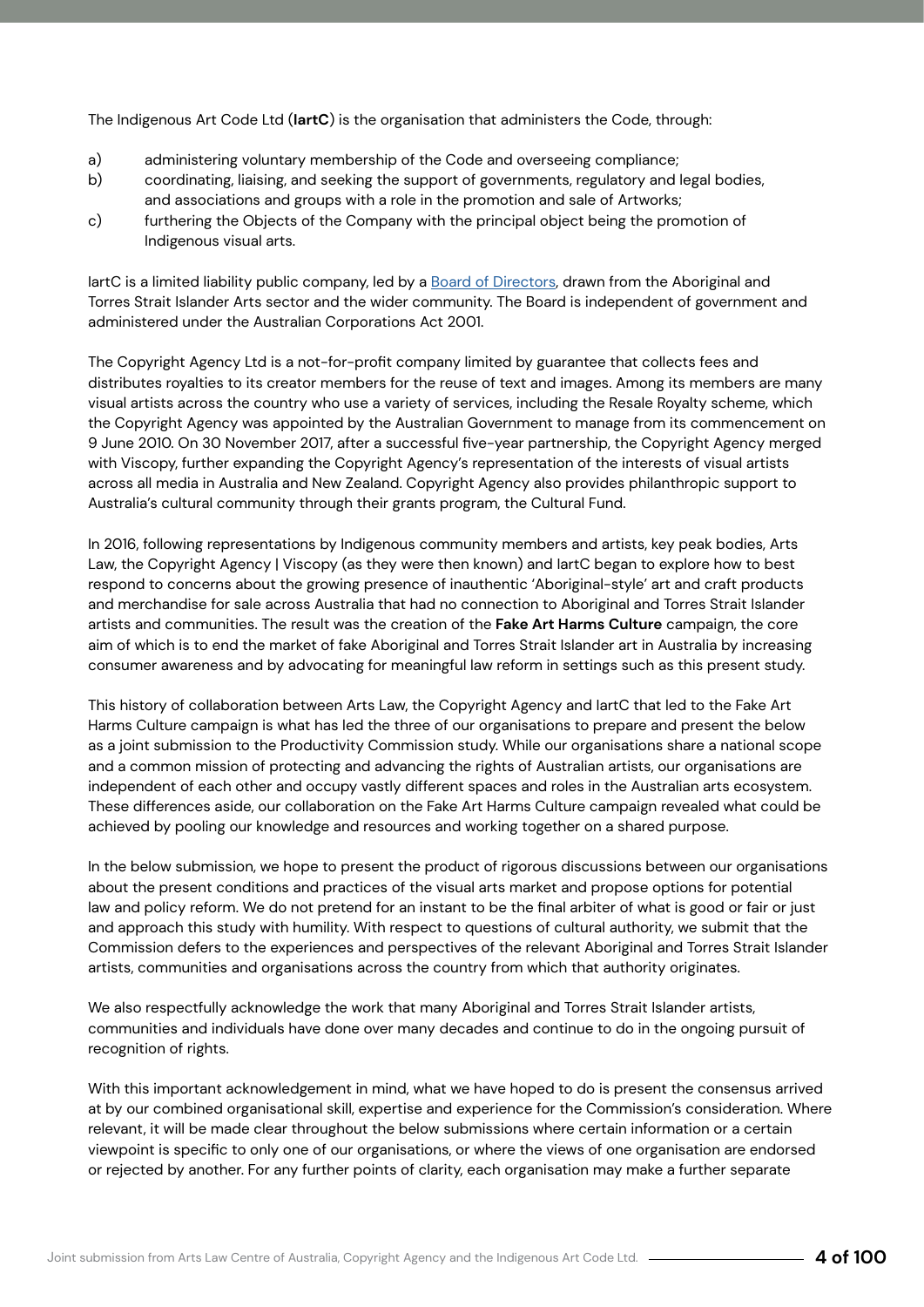#### submission to the study.

We would like to acknowledge the assistance of Allens Linklaters and thank partners Ted Hill and Andrew Wiseman and their teams for their considerable efforts in research and drafting of sections below reviewing intellectual property laws, comments on codes of practice for the market and on amendments to the Australian Consumer Law.

Arts Law, the Copyright Agency and IartC welcome further questions about our submission and are available to discuss any of the issues raised with the Commission.

#### **Contributors**

Our contributors have been informed and shaped by the hundreds of artists who engage with our organisations every year. We could not write this submission without them and our effort in participating in this study is done with the hope that the findings have impact for those artists.

**Gabrielle Sullivan**, CEO, The Indigenous Art Code Ltd

**Jack Howard**, Artists in the Black Paralegal, The Arts Law Centre of Australia

**John Waight**, Artists in the Black Coordinator, The Arts Law Centre of Australia

**Judy Grady**, Manager, Visual Arts, The Copyright Agency Ltd

**Robyn Ayres**, CEO, The Arts Law Centre of Australia

**Roxanne Lorenz**, Senior Solicitor, The Arts Law Centre of Australia

**Sophia Balcombe Ehrlich**, Research Assistant and Administration, Indigenous Art Code Ltd and Intern, The Arts Law Centre of Australia

**Stephanie Parkin**, Indigenous Engagement Manager, The Copyright Agency Ltd and Chair of the Indigenous Art Code Ltd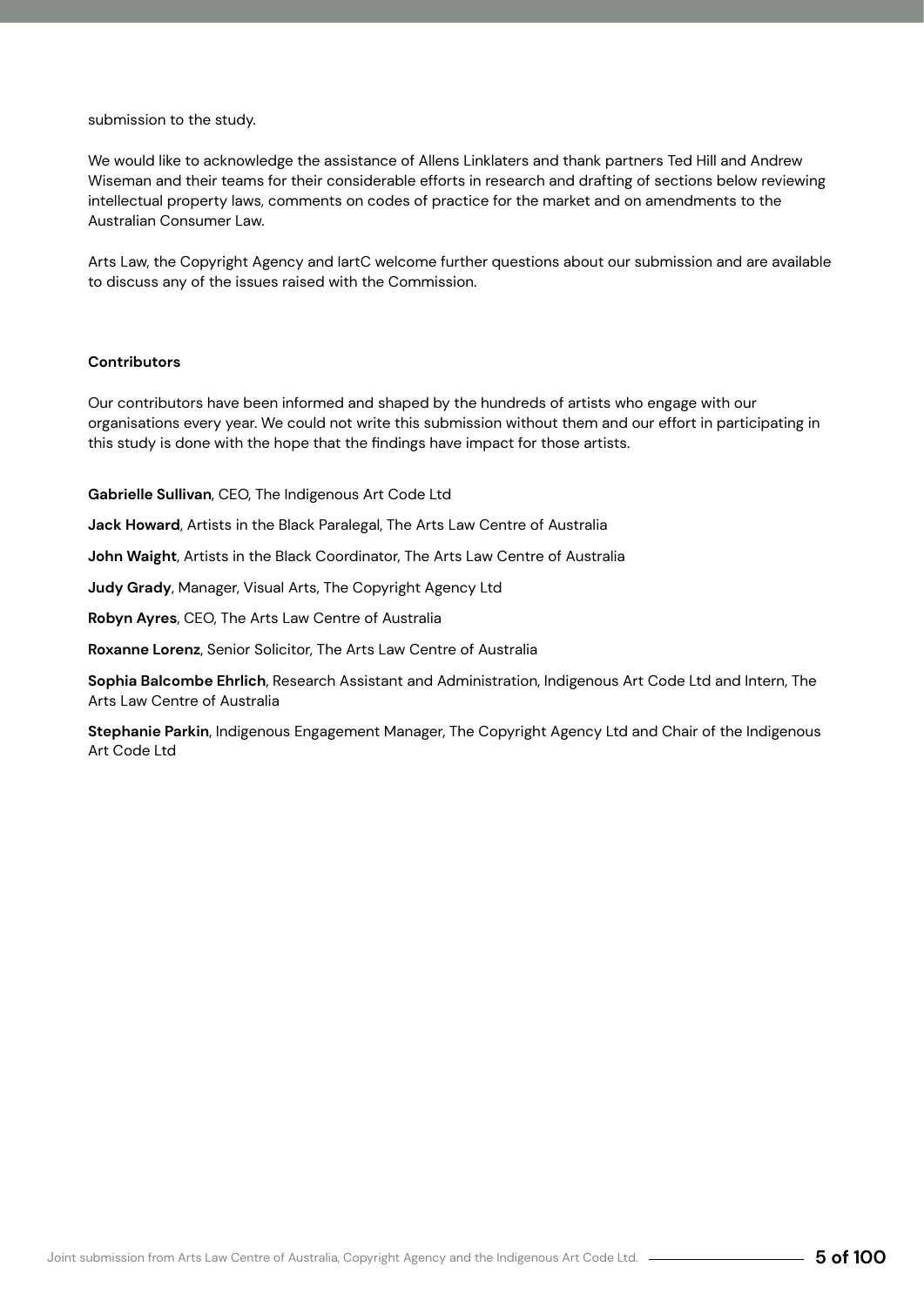## <span id="page-5-0"></span>**Introduction**

Our joint submission focuses on three key reform areas which we believe would improve the security, stability, productivity, and integrity of the Aboriginal and Torres Strait Islander visual arts market. These areas are:

- a) Amendments to the Australian Consumer Law (**ACL**) to be implemented to combat the fake art market (see responses to Issues 4, 5 and 6 below);
- b) A stronger regulatory framework to govern the market (see responses to Issues 6 and below); and
- c) A sui generis system to provide legal protection of Indigenous Cultural and Intellectual Property (**ICIP**) (see response to Issue 6 below).

These three reform areas are modest in their scope, especially in consideration of the immediate benefit they would provide to Aboriginal and Torres Strait Islander visual artists if implemented. As we will explore throughout the submission, all of the suggested reforms have precedents either in the visual arts sector more broadly, in other Australian industries or internationally.

In addition, our submission includes comprehensive analyses, in response to Issue 2 of the Terms of Reference, of the market for Aboriginal and Torres Strait Islander art and cultural products, with extensive definitions of the various models present in the industry and detailed research undertaken by the IartC and analysed by the University of Technology Sydney (UTS), which is included in Schedule 2.

It is well understood that the continuation of culture is not just for its own sake but contributes more broadly to a healthy and prosperous society. The special place of Aboriginal and Torres Strait Islander cultures has been directly acknowledged as a key tenet of the Australian Government's strategy for Closing the Gap – see, for example, the National Agreement on Closing the Gap, which expressly acknowledges "that strong Aboriginal and Torres Strait Islander cultures are fundamental to improved life outcomes for Aboriginal and Torres Strait Islander people."1

Several of the 17 Outcome Areas that sit beneath the National Agreement's Priority Reforms could be addressed in part by legislative reform to strengthen cultural protections and safeguards, namely:

- Outcome Area 8: Strong economic participation and development of Aboriginal and Torres Strait Islander people and communities.2
- Outcome Area 15: Aboriginal and Torres Strait Islander people maintain a distinctive cultural, spiritual, physical and economic relationship with their land and waters.3
- Outcome Area 16: Aboriginal and Torres Strait Islander cultures and languages are strong, supported and flourishing.<sup>4</sup>
- Outcome Area 17: Aboriginal and Torres Strait Islander people have access to information and services enabling participation in informed decision-making regarding their own lives.<sup>5</sup>

In addition to the above Outcomes, it is clear that support for the Aboriginal and Torres Strait Islander art market more broadly enriches the social, economic and cultural lives of Aboriginal and Torres Strait Islander people and communities and contributes to all of the other goals of the National Agreement pertaining to health, safety, education, wellbeing and opportunity for First Nations people.

| Coalition of Peaks, National Agreement on Closing the Gap, July 2020, p. 4[20]. |  |
|---------------------------------------------------------------------------------|--|
|---------------------------------------------------------------------------------|--|

- 2 Ibid., p. 29.
- 3 Ibid., p. 39.
- 4 Ibid., p. 40.
- 5 Ibid., p. 41.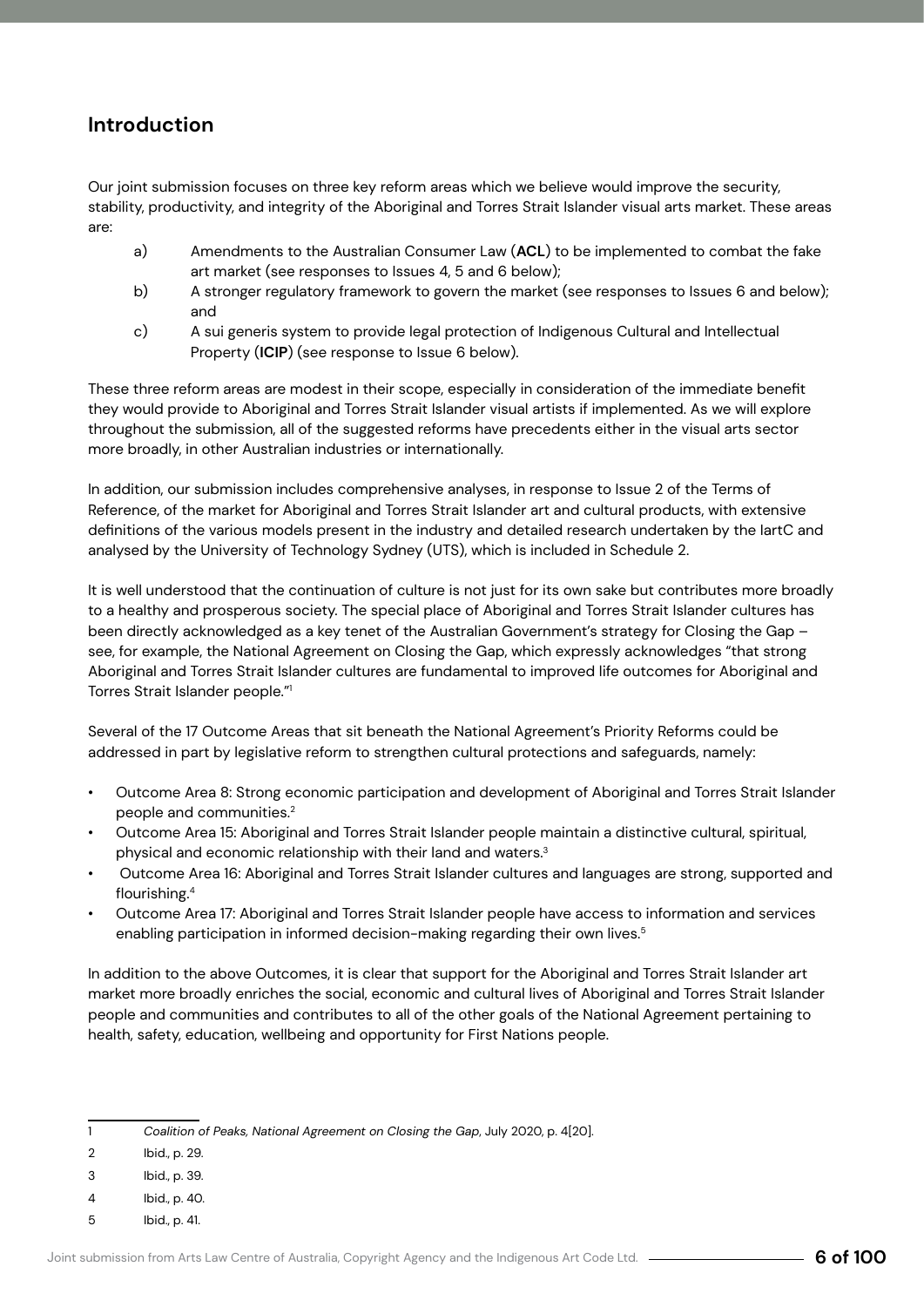This would also serve to bring Australia in line with key international human rights instruments, including Australia's commitments under the International Covenant on Economic, Social and Cultural Rights (**ICESCR**) – which are enshrined in Australian law – specifically Article 15, which states (emphasis added):

#### *Article 15*

- The States Parties to the present Covenant recognize the right of everyone: 1.
	- a) *To take part in cultural life;*
	- b) To enjoy the benefits of scientific progress and its applications:
	- c) *To benefit from the protection of the moral and material interests resulting from any scientific, literary or artistic production of which he is the author.*
- **The steps to be taken by the States Parties to the present Covenant to achieve the**  2. **full realization of this right shall include those necessary for the conservation, the development and the diffusion of science and culture.**
- The States Parties to the present Covenant undertake to respect the freedom indispensable 3. for scientific research and creative activity.
- The States Parties to the present Covenant recognize the benefits to be derived from the 4.encouragement and development of international contacts and co-operation in the scientific and cultural fields.

Importantly, this study and the reforms for which we are advocating would align with further instruments such as the United Nations Declaration on the Rights of Indigenous Peoples (**UNDRIP**) – endorsed by Australia in 2009 – which has a number of sections pertaining directly to cultural rights. This includes Article 31, which states that:

#### *Article 31*

- 1. Indigenous peoples have the right to maintain, control, protect and develop their cultural heritage, traditional knowledge and traditional cultural expressions, as well as the manifestations of their sciences, technologies and cultures, including human and genetic resources, seeds, medicines, knowledge of the properties of fauna and flora, oral traditions, literatures, designs, sports and traditional games and visual and performing arts. They also have the right to maintain, control, protect and develop their intellectual property over such cultural heritage, traditional knowledge, and traditional cultural expressions.
- 2. In conjunction with indigenous peoples, States shall take effective measures to recognize and protect the exercise of these rights.<sup>6</sup>

The sum of the above is that, in addition to being in the interests of respect, justice and fairness for Aboriginal and Torres Strait Islander artists, the reforms which we detail in the below submission concurrently progress Australia's ambitions to act meaningfully on Closing the Gap and ensure our compliance with international standards.

On the subject of human rights, if a study such as this is being undertaken, there is a further issue which need to be explored and addressed. Many submissions are likely to highlight details about the poor treatment of Aboriginal and Torres Strait Islander artists. In doing so, it is common to read "deficit-based' language about the plight of artists, suggesting that all Aboriginal and Torres Strait Islander artists are in

<sup>6</sup> UN General Assembly, *United Nations Declaration on the Rights of Indigenous People*s, 2 October 2007, A/RES/61/295, Art 31. See also, *inter alia,* arts 8, 11, 12, 13 and 15, esp. Art 11(2), which reads: "States shall provide redress through effective mechanisms, which may include restitution, developed in conjunction with indigenous peoples, with respect to their cultural, intellectual, religious and spiritual property taken without their free, prior and informed consent or in violation of their laws, traditions and customs."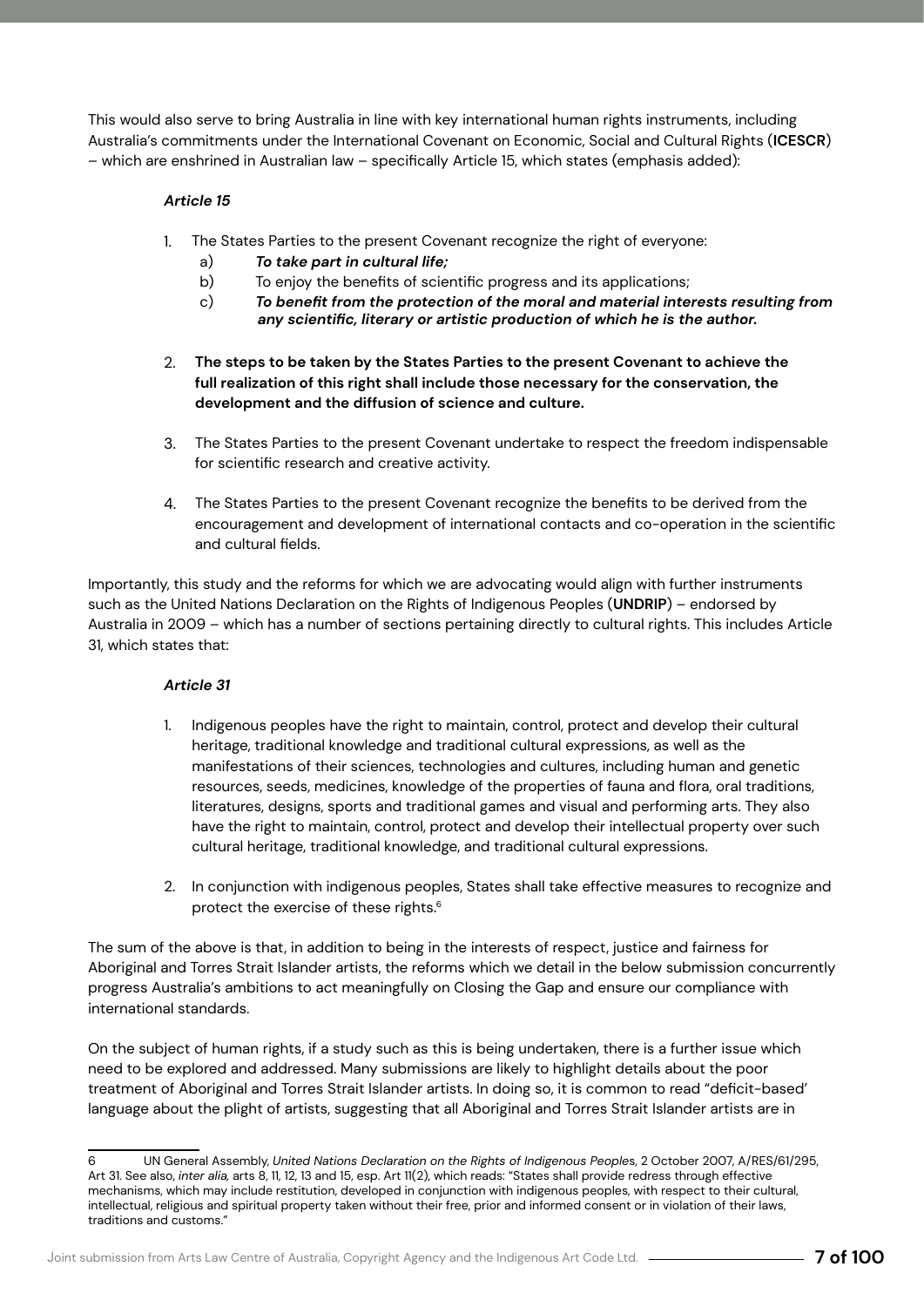the same boat, and that all artists are being ripped off, taken advantage of and forced to create artworks in appalling conditions. From our respective experiences' this simply is not true – and while we do not for a moment wish to undermine the importance of hearing those stories of exploitation, our hope in this submission is to present an approach that focuses strongly on capability-building for Aboriginal and Torres Strait Islander artists.

At the same time, we also wish to draw attention to the everyday problems that we assist Aboriginal and Torres Strait Islander artists with, including but not limited to underpayment for an artist's work, copyright infringement of an artist's design or an artist signing an agreement that was not properly explained to them. Many of these behaviours have been normalised and entrenched in the market and so do not receive the same level of attention as instances of very severe mistreatment in the media and in the public consciousness. We believe, however, that it is important to highlight these activities and address them meaningfully in this study.

Aboriginal and Torres Strait Islander artists contribute to the cultural fabric of this nation. The Aboriginal and Torres Strait Islander art sector provides employment opportunities for thousands of Aboriginal and Torres Strait Islanders across the country. For many non-Indigenous Australians, it is a way of connecting with First Nations culture and, through that connection, a greater sense of understanding, community and reconciliation. We hope the findings and recommendations of this will build on First Nations artists' strengths and the contributions they make to the sector and the nation as a whole.

Over the years, many artists have approached the IartC, Arts Law and the Copyright Agency as well as numerous other peaks bodies and artist support organisations including, but not limited to, Desart, Arnhem, Northern and Kimberley Artists (ANKA), Aboriginal Art Centre Hub Western Australia (AACHWA), Indigenous Art Centre Alliance (IACA), Ku Arts, Umi Arts and the National Association for the Visual Artists (NAVA). The ongoing role that these and many other organisations play demonstrates the artists' commitment to expanding their knowledge and understanding of the visual arts sector and market, and the importance of providing effective business, legal and industry guidance and support to allow artists to be able to get on with their work. Each of our organisations could provide greater support to artists but currently face significant resourcing constraints.

The constraints our organisations face are experienced by many in the arts. The inability of any organisation working with Aboriginal and Torres Strait Islander artists to participate in studies and inquiries like this one is not due to a lack of interest, care or knowledge which would be beneficial for the public record. Rather, there is a sense of fatigue and ambivalence about whether such inquiries will have any meaningful impact that is proportionate to the resources required to make a submission. Our three organisations welcome the opportunity to contribute to inquiries such as this, however, the time and resources required to contribute to these inquiries in a meaningful way require us to divert already limited resources away from core operational activities.

Each section below aligns with the structure of the Issues Paper, retaining the major headings and numbers used in that document. As mentioned above, research undertaken by the Indigenous Art Code and analysed by UTS is attached in Schedule 2. Further additional materials may also be submitted by each organisation separate to this central submission.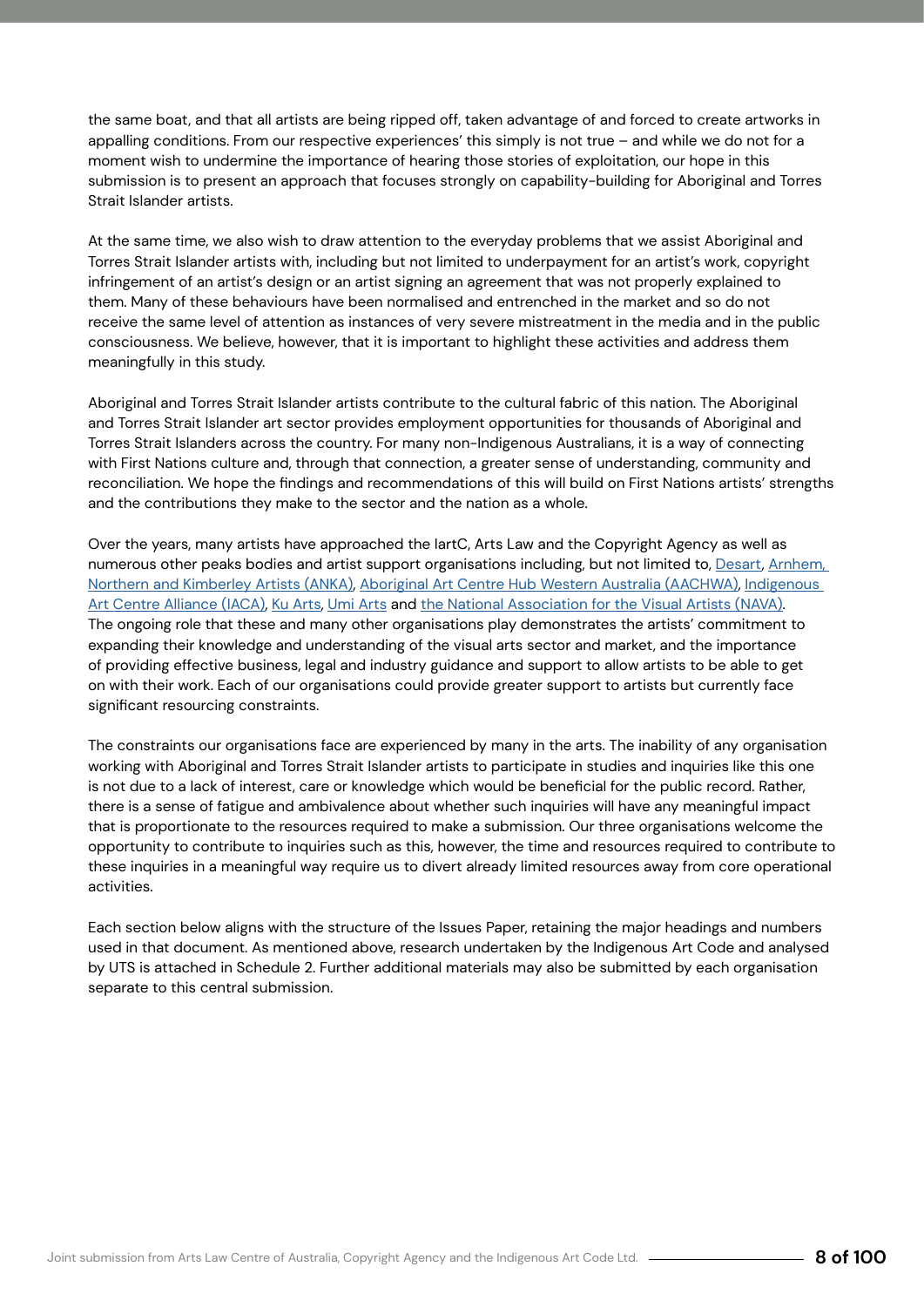### <span id="page-8-0"></span>**1. What is this study about?**

#### *What issues should this study focus on?*

*Given the number of previous inquiries into the Aboriginal and Torres Strait Islander visual arts and crafts markets, what are the main contributions this study can make?*

- As noted in the Issues Paper (p. 1) and in the Executive Summary above, there have been a number of major studies and inquiries across multiple levels of government and between various government departments into every aspect of the Aboriginal and Torres Strait Islander art market. These inquiries and their resulting reports and recommendations have seen this market grow, develop, evolve and spread across the country and internationally over decades. In addition to these inquiries into the Aboriginal and Torres Strait Islander art market at large, there have been further public consultations and calls for submissions regarding draft bills and legislative amendments that pertain directly or indirectly to Aboriginal and Torres Strait Islander art and culture including, most recently, the inquiry into the destruction of the Juukan Gorge, and the calls for submissions around recent private members' bills to crack down on fake art. 1.1
- At the outset, therefore, it is important to note the prevailing sense of frustration to put it at its mildest – when, in the past, major inquiries have been conducted on related topics with little to show by way of meaningful, substantive reform. Our hope is that every study and submission on a given topic will be the last and that the political and public consensus around protecting Aboriginal and Torres Strait Islander arts and culture can be reflected in law and policy reform. Unfortunately, this has not been the case. Reports have been left to collect dust, recommendations have been ignored, and draft bills have failed to pass through Parliament. 1.2
- Understanding the role of the Commission as a research, inquiry and advice body to the federal government on matters relating to industry, industry development and productivity (Productivity Commission Act 1998 (Cth) s 6), the critical contribution this study can make is to advise the government on the short, medium and long-term threats to the Aboriginal and Torres Strait Islander art market and to propose solutions that could be enacted today to minimise and eliminate these threats into the future. 1.3
- At a minimum, this study should provide not only a detailed and incisive snapshot of the size, scale and scope of the Aboriginal and Torres Strait Islander art market as it stands in 2021-22, but also a view of the legislative and policy reform recommendations made by artists, art centres, industry peak bodies and other interested parties that will make this market more robust, more productive, more ethical, more transparent and fairer for the artists and cultural practitioners who share work, stories and culture with the viewing and buying public. It would also be beneficial for the study to examine the market's bottom line – namely, what proportion of the value of the market ends up in Aboriginal and Torres Strait Islander hands? We believe this would be a very tangible piece of analysis and research in addition to the understood social and cultural benefits of the market more broadly. 1.4
- In addition to the analysis of the market and the identification of critical risks and threats to its success and growth, we would like to see the study delve into critical law reform areas and make appropriate recommendations to the Australian Government. From the perspectives of our organisations, this study should focus, at a minimum, on the following key law reform areas 1.5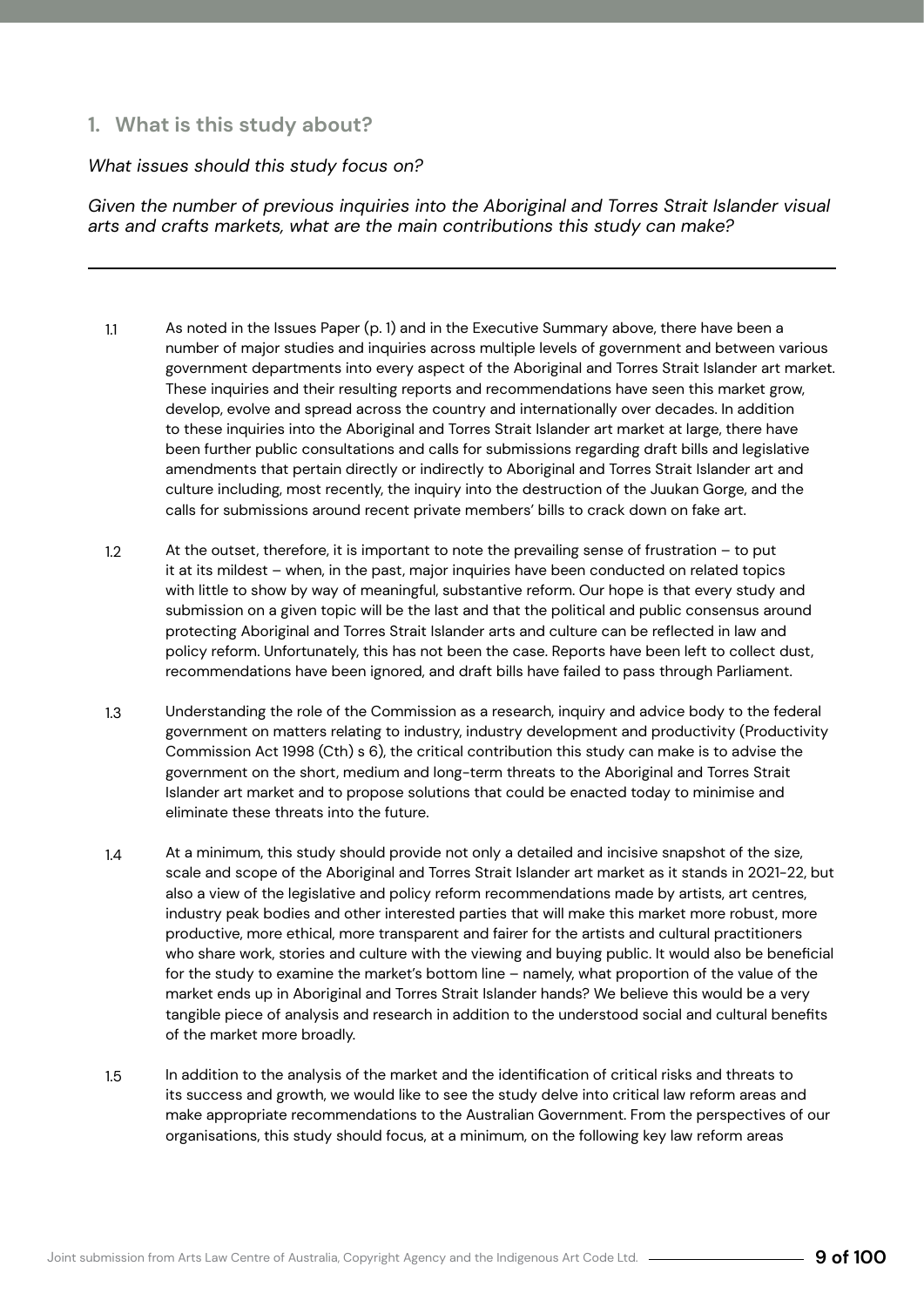- a) Recommendation and support for amendments to the ACL to be implemented to combat the fake art and craft market (see responses to Issues 4, 5 and 6 below);
- b) A more robust regulatory framework to govern the market (see responses to Issues 6 and 7 below); and
- c) Recommendation and support for a sui generis system to provide legal protection of ICIP (see response to Issue 6 below).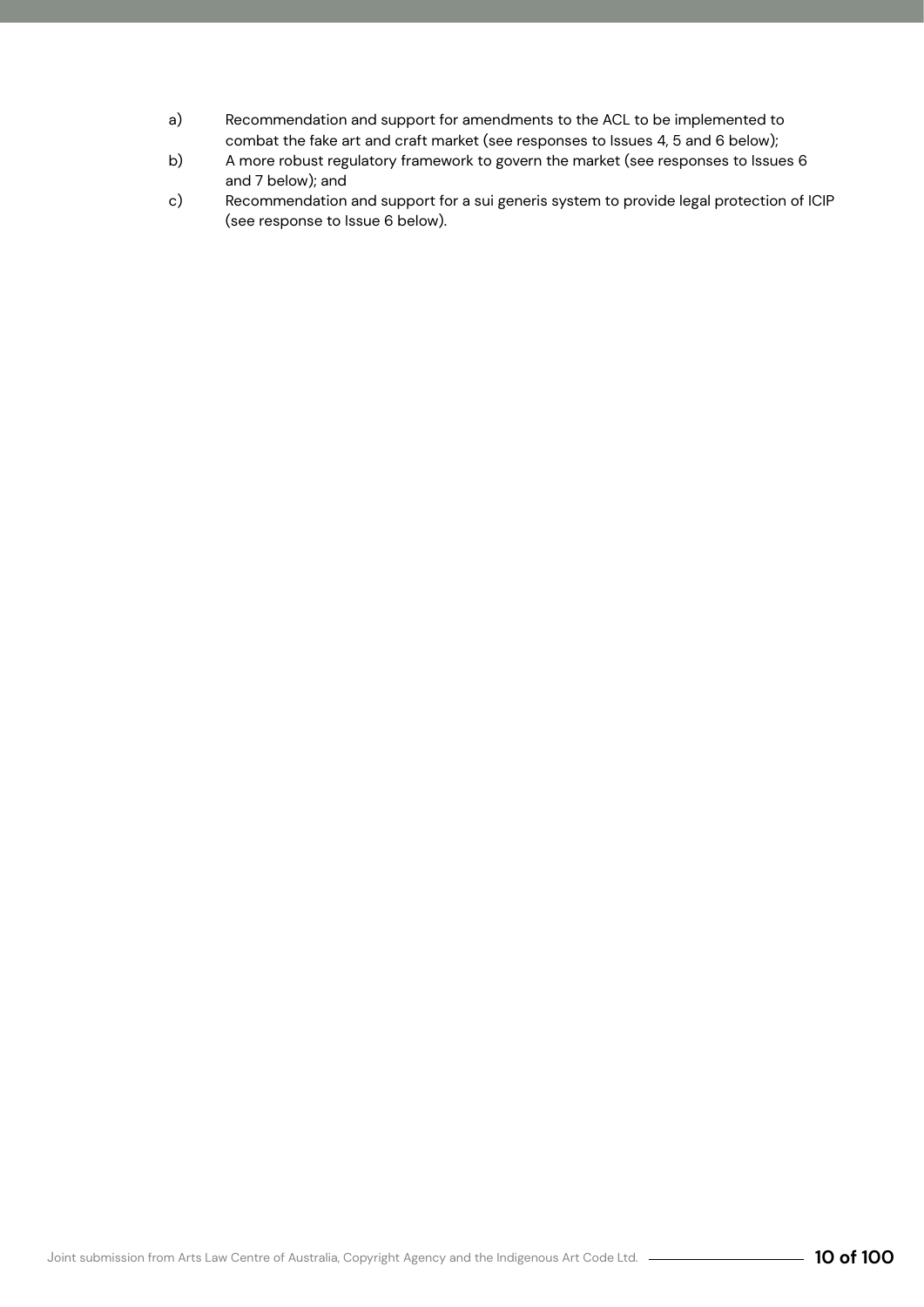#### <span id="page-10-0"></span>**2. The markets for Aboriginal and Torres Strait Islander visual arts and crafts**

#### *Have we characterised the markets accurately? Are there any aspects of the supply chains that we have missed?*

- IartC has been working on a project to map the various ways artwork can reach a consumer. The project looks at the five standard supply chains IartC sees in its work: 2.1
	- (a) the Art Centre model;
	- (b) the Consumer Direct model;
	- (c) the Gallery model;
	- (d) the Dealer-upfront model; and
	- (e) the Licensed product model.
- We acknowledge that there are variations to each of the supply chains presented. This work is ongoing and will evolve as the market does.  $2.2<sub>2</sub>$
- The IartC promotes fair and ethical trade in Aboriginal and Torres Strait Islander artwork. Fair and ethical trade requires transparency. It is hoped that by objectively presenting some of the ways artwork can reach the consumer, we can provide clarity to the consumer and artists about how the dealers they work with are trading in their and other artists' work. 2.3
- The work of Aboriginal and Torres Strait Islander artists reaches the consumer market in various ways. Too frequently, discussions about how to buy fairly and ethically are reduced to the generalisation that the only way to purchase authentically and fairly is to buy directly from one of the (over 70) Aboriginal and Torres Strait Islander owned and governed art centres. To say this disenfranchises artists who do not have an art centre to work with, artists who are working with dealers and galleries of their choosing, or artists deciding to work independently, negotiating the market on their terms. It is also damaging to the dealers operating in the Indigenous art market who do work fairly and transparently with artists, many of whom have longstanding relationships with art centres and artists working independently. Art Centres are fundamental to a vibrant, sustainable and fair market for Aboriginal and Torres Strait Islander art. It could be argued that if artists working independently of art centres had access to even some of the support and advocacy art centres provide their member artists, the market would be fairer. 2.4
- The point of presenting the supply chains in this way is not to promote one over another but to provide information on how each model operates. 2.5
- We understand there are many and varied ways the work of Aboriginal and Torres Strait Islander artists reaches the consumer. We also acknowledge the various government-funded schemes which have a role in the market. These include those connected to the Community Development Program (CDP) and new Remote Jobs Program (RJP) replacing CDP, National Disability Insurance Scheme (NDIS), Commonwealth Home Support Program (CHSP) previously Home and Community Care (HACC) and programs facilitated by prisons. We have not mapped these in particular. There is probably available data from the relevant state and federal agencies which support these programs. 2.6
- This part of the submission is built upon the expertise, research and experience of IartC, Arts Law and the Copyright Agency support IartC's characterisation of the various models below and their analysis of the art market and find that it accurately reflects each organisation's experiences with artists, art centres, agents and others engaging in the market. 2.7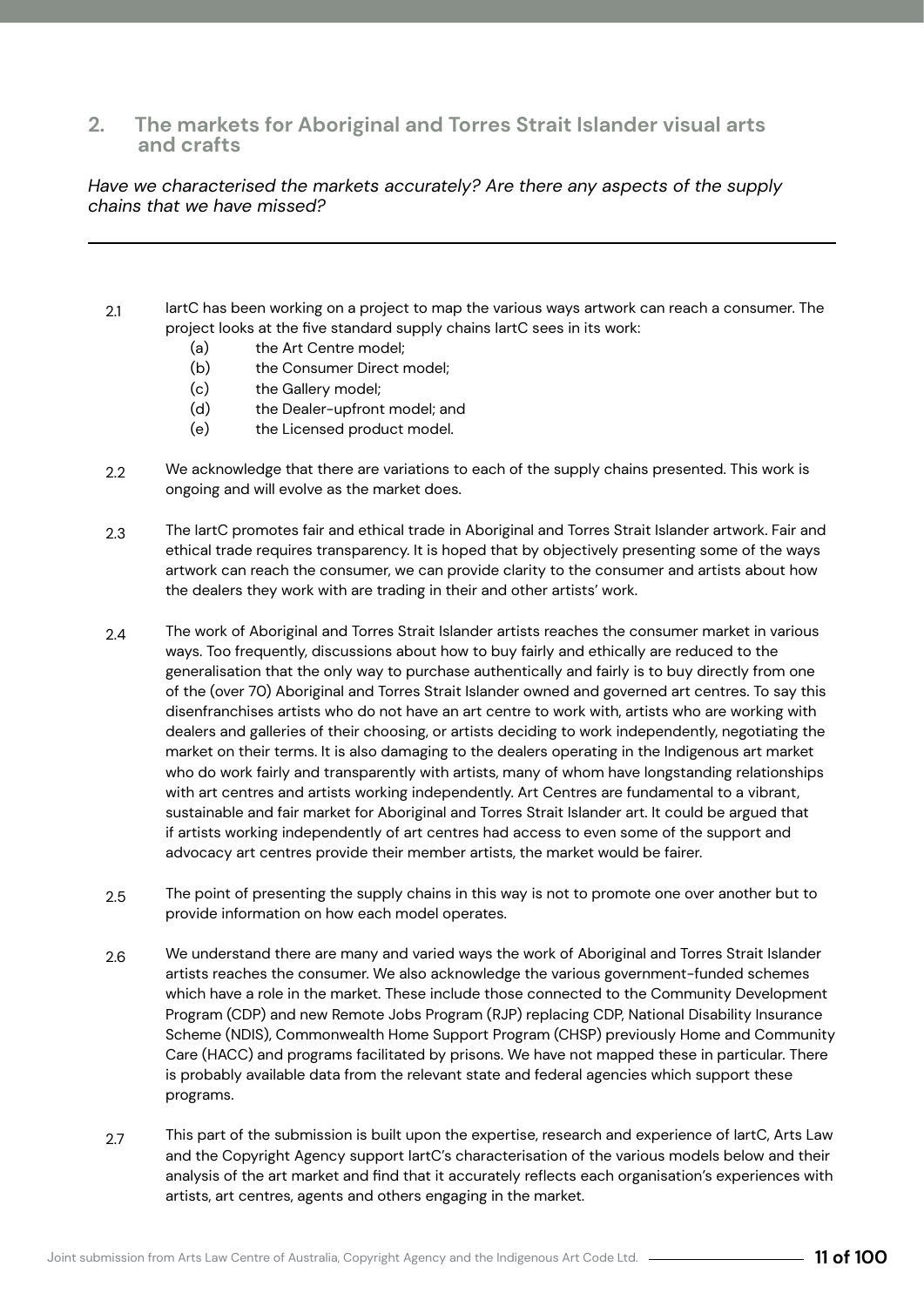

- Aboriginal and Torres Strait Islander artists sell their work with an art centre through the artist- art centre model. 2.9
- Aboriginal and Torres Strait Islander art centres around the country act as an agent in selling and promoting an artists' artwork. The art centre is owned and governed by artists, often linked by community, Country, language, or kinship. The art centre board comprises artists who lead the organisation and provide direction to the manager responsible for operations. Most arts centres nationally are located in remote and regional communities of the Northern Territory, Queensland, Torres Strait, Western Australia, and South Australia. Not every artist or community has access to an art centre. 2.10
- Under the art centre model, artists are often supplied with materials and or provided with a place to create their artwork. Art centres also offer opportunities for professional skills development for artists, which is not dependent on the saleability of artists artwork. There are opportunities for training and employment of local Aboriginal and Torres Strait Islander staff. 2.11
- When the art centre sells the artist's artwork, the artist receives payment. Artists usually receive 60-50% of the sale price in most art centres. The art centre keeps a 40-50% commission to pay for art materials, documentation of the artwork, artist travel, culture trips, other art centre operational expenses, including paying staff and rent. All art centre profits are reinvested into the art centre, which the artists own. 2.12
- The art centre manager and arts workers (Aboriginal and Torres Strait Islander staff employed at the art centres) photograph, catalogue, and document the artwork in the art centre database. Most art centres use a database called Stories Art Money (SAM). Artists have full access to their accounts, consignment history, sales history, and the ability to look back on past work and keep track of their artistic development. The database is secure, and the artist and their art centre own all Copyright and Intellectual Property in the information housed in the database. Indigenous Art Code Dealer Member art centres will issue certificates of authenticity with the Indigenous Art Code logo. 2.13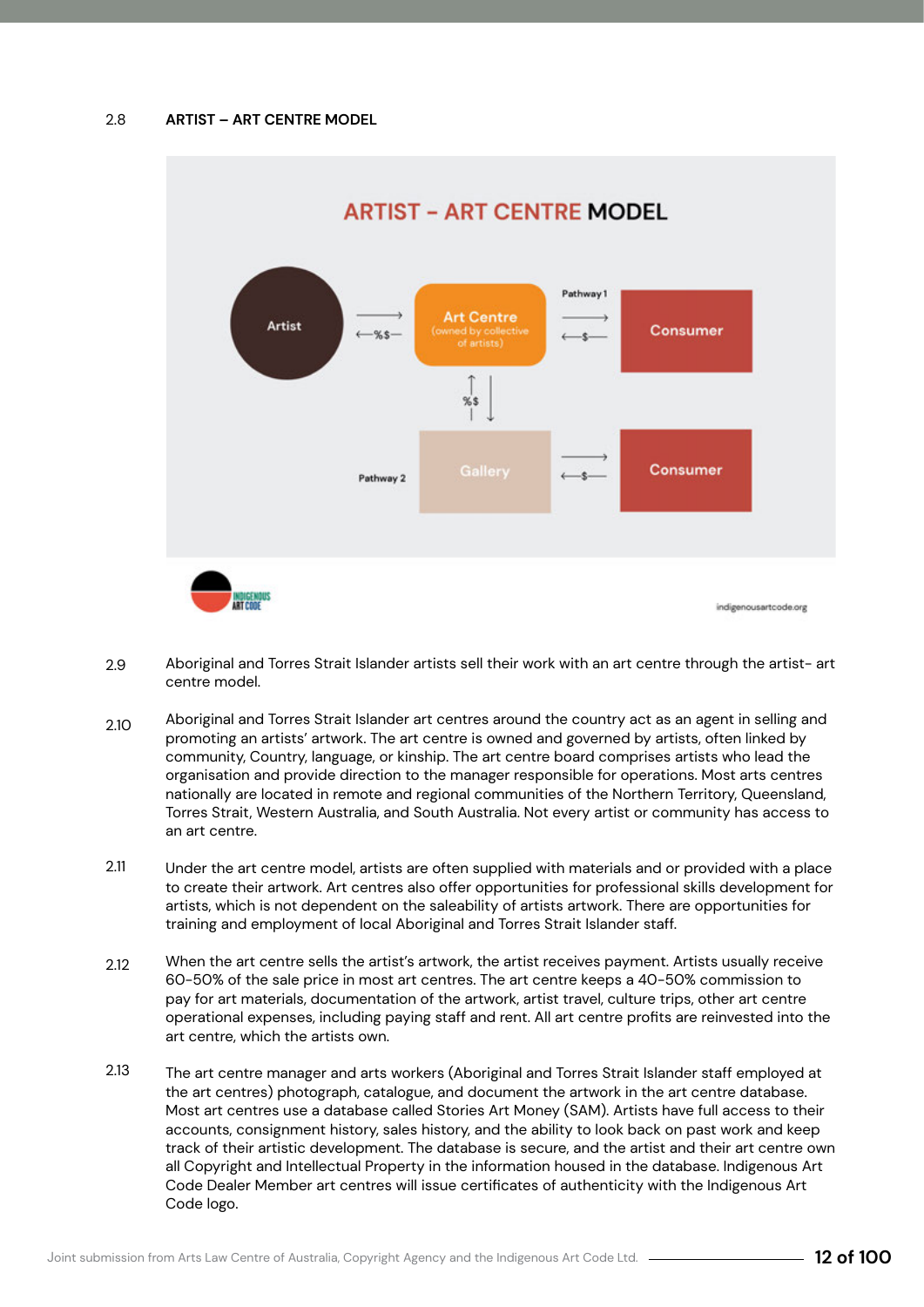- The artists' ICIP is paramount, valued, and respected within art centres. 2.14
- Most art centres around Australia are Indigenous Corporations, incorporated under the Corporations (Aboriginal and Torres Strait Islander) Act 2006. They typically receive government funding. They are not-for-profit businesses and are independently audited each year. Information about art centres can be accessed from the peak bodies who work for and with art centres and their member artists (ANKA, Desart, Ku Arts, IACA, AACHWA). 2.15
- Artists' artwork is sold through art centres via two major pathways. 2.16
	- (a) Sold directly from the art centre to the customer (**Pathway 1**) or
	- (b) Through consigning to a gallery (**Pathway 2**)
- Pathway 1 When artwork is sold directly from the art centre to the customer, the sale may happen from the art centre's website, physically from the art centre, if visitors are possible, or at a market stall or art fair, in which the art centre participates in. Art centres will sometimes sell work directly to galleries; the gallery then sells the work to the customer. After this sale is made, the art centre will pay the artist minus the art centre commission. This is usually 40% or 50% of the sale price. The art centre's commission is used to cover the cost of operational expenses of the art centre. All art centre profits are reinvested into the art centre, which the artists own. 2.17
- Pathway 2 When artwork is sold through a gallery, the art centre will consign the artwork to the gallery, and the gallery will sell the work to buyers and collectors on the art centre's behalf. This sale often happens as part of an exhibition, sometimes online or at major contemporary art fairs. 2.18
- The gallery takes a commission from the sale price of the artwork. Usually, this is 40%. When the work is sold, the gallery pays the art centre the sale price minus the gallery's commission. The art centre then takes their commission (usually 40%), and the artist is paid the remainder. The gallery usually covers the cost of promoting and marketing the exhibition, installing the works, and holding the exhibition. Some art centres choose to only exhibit with galleries committed to either exhibiting and selling work from art centres or independent artists under a consignment agreement that clearly articulates the terms of the agreement with the artist. Some galleries choose to only work with art centres as they value the transparency provided by the art centre model. They can also be sure of the source of the work. Art centres, commercial galleries, public institutions (State and Territory galleries and museums), and collectors value these relationships as artworks with art centre provenance are also often highly regarded in the secondary market. 2.19
- There are apparent benefits to artists and clarity for consumers under the art centre model. While the above mentioned description of how an art centre works with artists is widely accepted, there are some variations.  $2.20$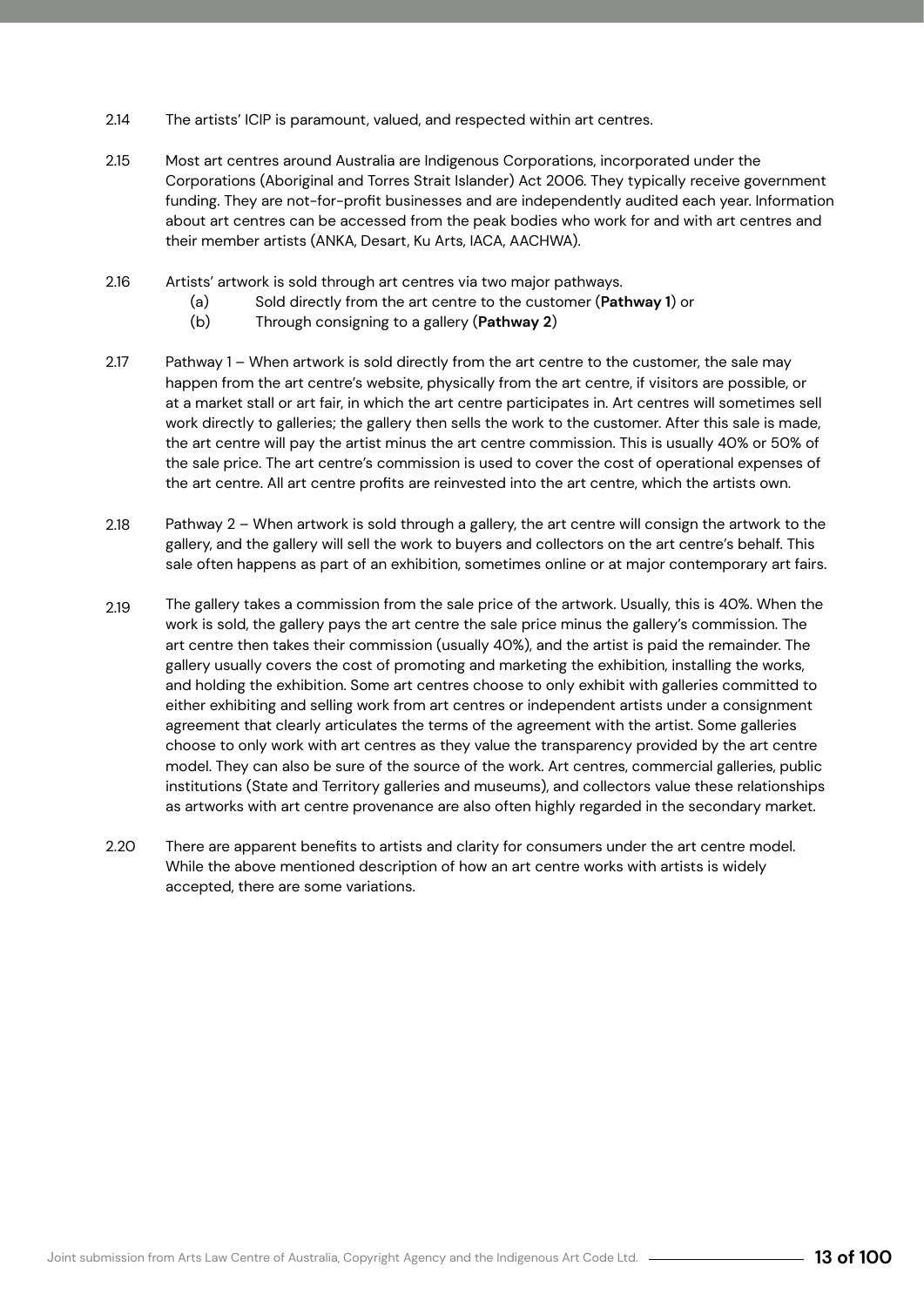

- Aboriginal and Torres Strait Islander artists sell their work directly to the consumer through the artist-consumer direct model. This model is becoming increasingly popular with the rise of social media and online purchasing. Under this model, the artist directly performs a monetary transaction with the consumer for their artwork at a price determined by the artist. 2.22
- This model benefits those who have access to technology such as internet access and a computer and, are able to conduct business administration, provide some level of customer service, and can navigate the market and critically assess the market value of their work. Sometimes the artist–direct consumer model also requires start-up costs like website development. 2.23
- Even if artists have this access, skills, and capabilities, some prefer to focus solely on their artmaking and operate under one of the other supply chain models. 2.24
- Under this model, the artist creates work in their own home or studio, funds and sources all materials, professional development opportunities, and the documentation, marketing, and promotion of their work. The artist is often a sole trader or a private business entity. 2.25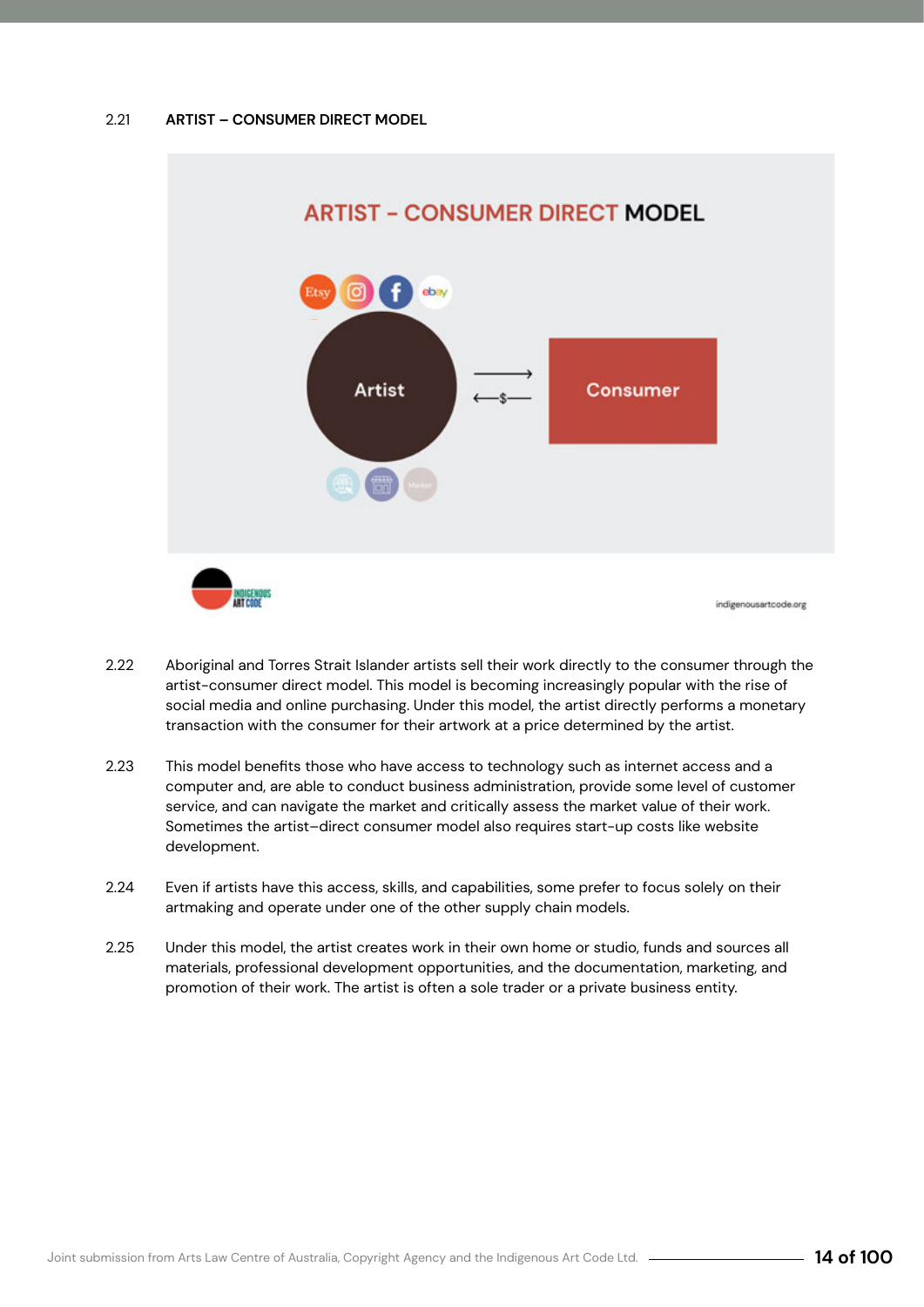

- Through the artist–gallery model, Aboriginal and Torres Strait Islander artists, mainly established artists, have direct representation by commercial galleries. In this case, the art gallery acts as the agent for the artist. There are variations on the services, and support galleries provide to artists working with them. It should not be assumed that all galleries offer the same professional art services to the artists whose work they sell. 2.27
- This is similar to the way many non-Indigenous artists work with galleries. These galleries often represent both Indigenous and non-Indigenous artists. 2.28
- As with the art centre model, the artist is usually paid when the artwork is sold to the customer. 2.29
- The artist usually creates the work in their studio using materials they have sourced themselves. Artists pursue professional development opportunities such as residencies and mentorships, although sometimes the gallery supports or encourages these options. Artists communicate directly with the gallery and usually cover their production costs, including studio rent, materials, and freight of the artwork to the gallery. 2.30
- The gallery will usually complete artwork documentation to sell the work. Many established artists will also document their work. The artist retains all Copyright and Intellectual Property, but not necessarily in the documentation of their artwork. The gallery will have different reporting requirements depending on the business entity. Usually, these galleries are for-profit businesses. 2.31
- Under this model, the artist will often consign artwork directly to the gallery. The gallery will sell the work to buyers and collectors. This sale may happen as part of an exhibition, sometimes online or at major contemporary art fairs or other events. 2.32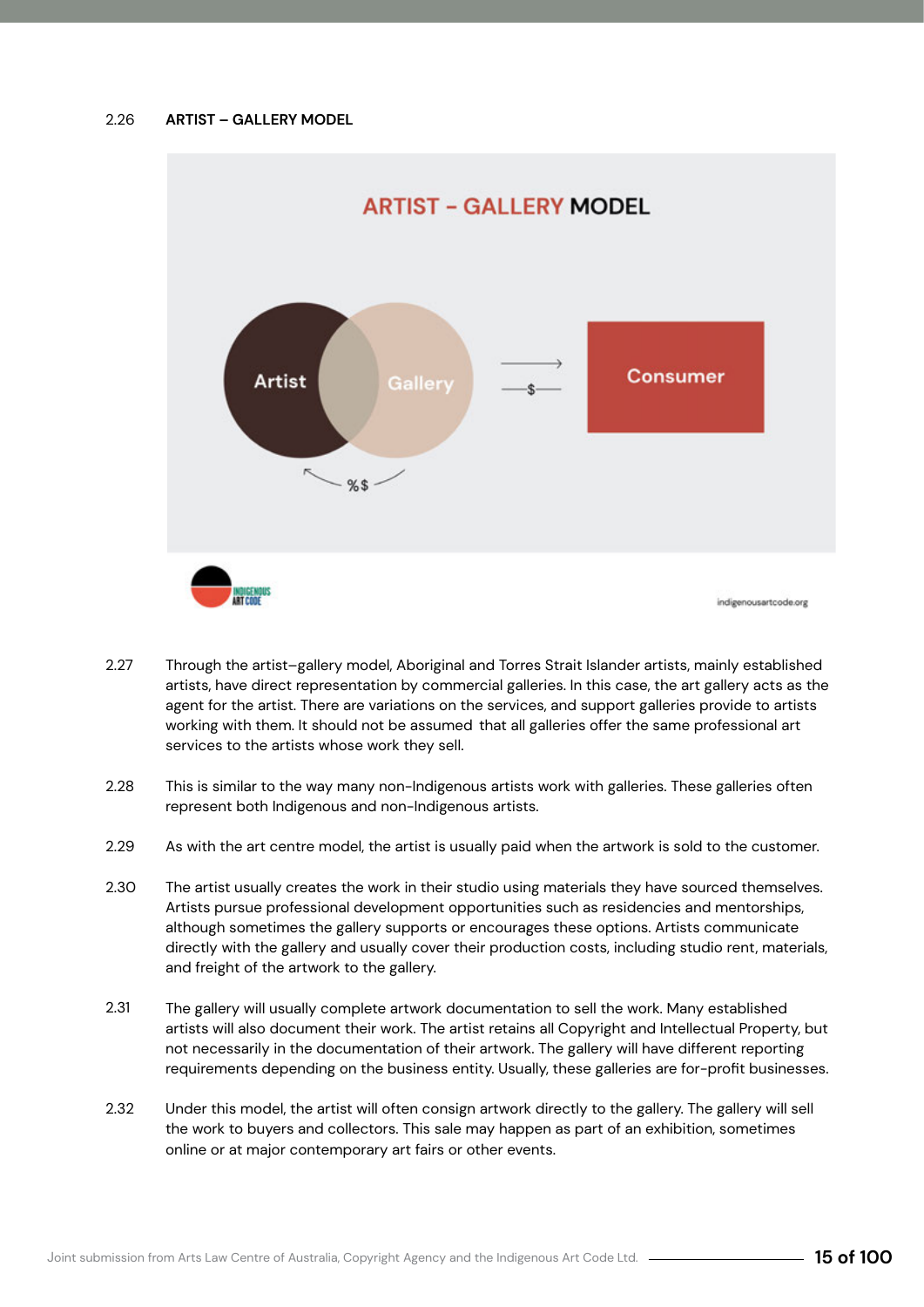When the artwork sells, the gallery will pay the artist minus the gallery commission, and this commission varies depending on the relationship. The gallery covers the cost of promoting and marketing the artist's work, installing and exhibiting the work, and all customer service and salesrelated costs. Terms of the agreement should be negotiated with the gallery before consigning any artwork to the gallery. 2.33



#### **ARTIST – DEALER UPFRONT MODEL** 2.34

- Aboriginal and Torres Strait Islander artists sell independently to a dealer through the artistdealer upfront model. Under this model, the relationship between the dealer is sometimes transactional rather than a traditional artist-agent relationship. The artist expects to hand over the artwork for a sum of money, and then the dealer owns the artwork outright. 2.35
- This model benefits artists with good negotiating skills, those who understand the market value of their work, and where the economic bargaining power of the artist is strong. 2.36
- The artist will create the artwork sometimes using their materials or sometimes using materials provided by the dealer and then deducted off the purchase price. 2.37
- Once purchased from the artist, the dealer can sell the artwork for any price they decide. The sale price is not dependent on the price paid to the artist. As the artwork has been purchased upfront from the artist, the next sale is considered secondary. Therefore, the dealer must report all eligible sales under the Australian Government's Resale Royalty Scheme. Some dealers (referred to as Art Market Professional's (AMP's) under the Resale Royalty Scheme are not compliant with reporting resale). Further research could look at correlations between business/ dealer types and resale reporting compliance. 2.38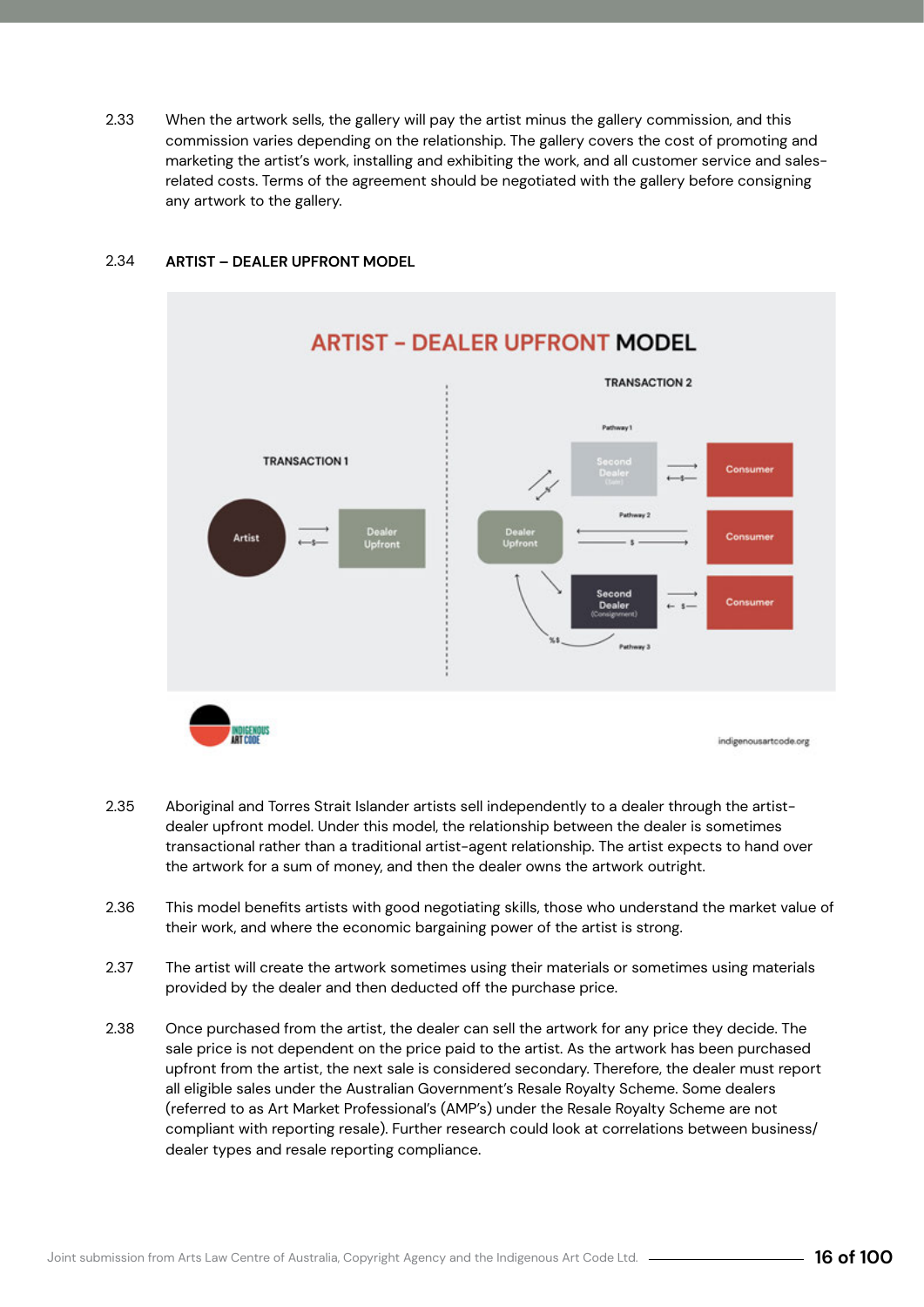- The dealer will create their documentation to sell the artwork. The artist often does not keep or have access to photographs or documentation for future reference. The artist retains all Copyright and Intellectual Property in their artwork but not necessarily in the documentation of their artwork. 2.39
- The dealer will have different reporting requirements depending on the business entity. They are for-profit businesses of various structures. The dealer will not have the exact reporting requirements as an incorporated entity (like an art centre). 2.40
- Once the dealer has purchased the artwork from the artist, the artwork can reach the market in three ways: 2.41
- Pathway 1: The dealer might sell (wholesale) the artwork to other dealers. This secondary dealer will then sell the work to the customer through exhibitions or sometimes through online auctions or other channels. If sold for over \$1000, the first dealer must report the resale to the Resale Royalty Scheme and pay a royalty (currently calculated at 5% of the sale price), which is returned to the artist via the Copyright Agency the second dealer will also be required to report the resale (if sold for over \$1000). 2.42
- Pathway 2: The dealer might sell the work directly via online platforms or their physical gallery. If sold for over \$1000, the sale must be reported under the resale royalty scheme. 2.43
- Pathway 3: The dealer might consign the artwork to other dealers. This secondary dealer will sell the work to the customer through exhibitions or sometimes through online auctions or other channels. The secondary dealer will pay the first dealer when the artwork sells. If sold for over \$1000, one of the dealers must report the resale to the Resale Royalty Scheme and pay a royalty returned to the artist via the Copyright Agency. How the resale is reported via this pathway is an area for confusion for some dealers. 2.44

#### **ARTIST – LICENSED PRODUCT MODEL** 2.45

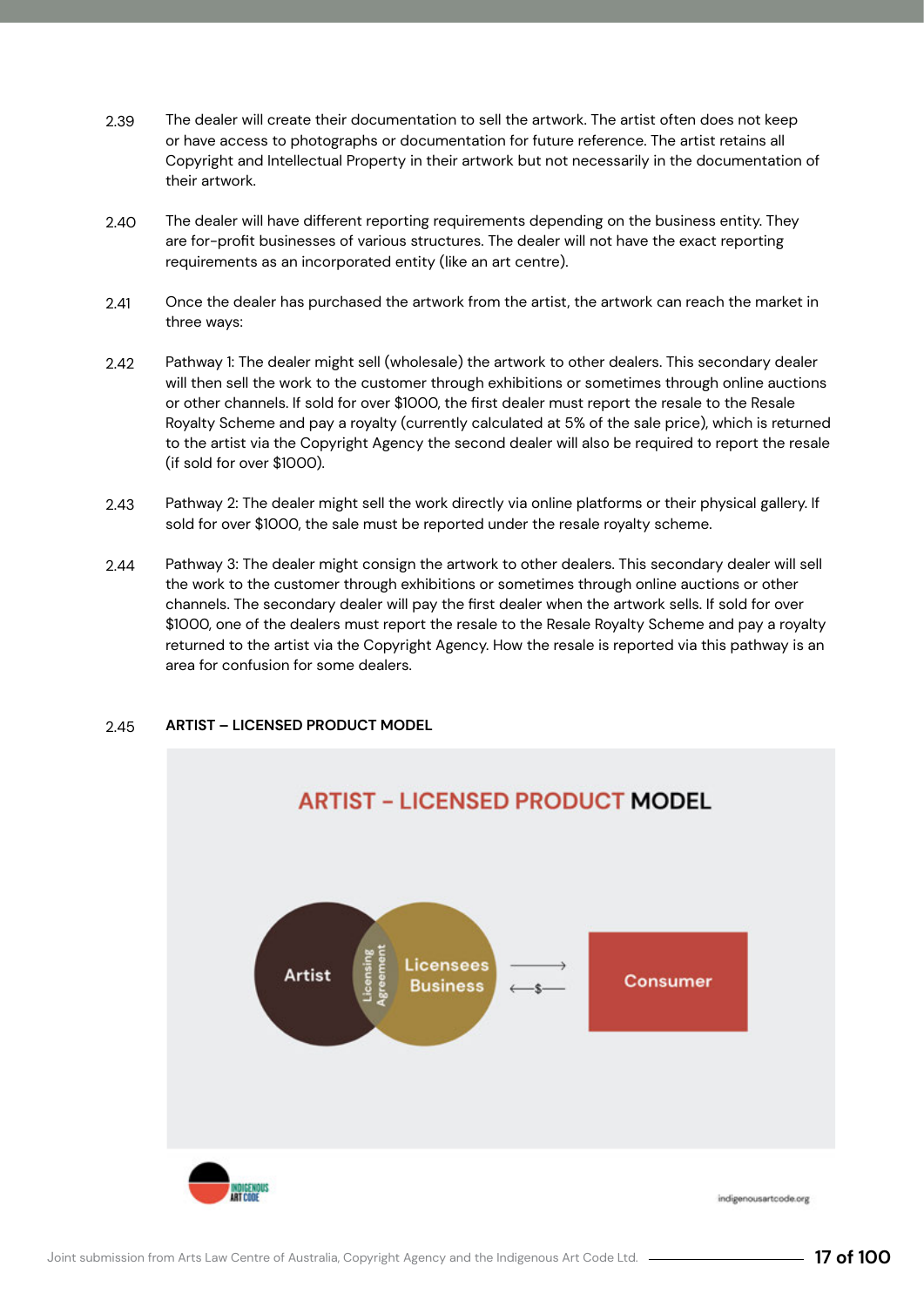- There are numerous ways licensed product and merchandise reaches the consumer. 2.46
- Aboriginal and Torres Strait Islander artists license their original artwork to be reproduced on manufactured products through the artist-licensed product model. 2.47
- The artist may create an original artwork expressly to be reproduced on products or license an existing artwork. This artwork can be reproduced on a range of items including for example bags, scarves and mugs. 2.48
- Aboriginal and Torres Strait Islander artists who work independently or through art centres may enter licensing agreements with a business or the art centre they work with. 2.49
- Under the licensed product model the artist is the licensor and the business is the licensee. 2.50
- Artists that work independently sometimes negotiate licensing agreements themselves. Their gallery might act as the agent in these negotiations and others engage the Copyright Agency (or other businesses), who will broker the license for the artist. 2.51
- Best practice agreements generally see the artist paid a royalty (a percentage of the sale price) for each item sold. Sales of the items are reported at regular intervals, and artists are paid the royalties owning to them. Accurate reporting of all sales relies on the honesty of the licensee. 2.52
- The products reach the market via the licensee either selling the products directly through their website or retail outlets or by wholesaling these products to their stockists, who then sell the products to the consumer. 2.53
- Copyright licensing will be explored in further depth in our responses to issues 6 and 7 below. 2.54

#### *In addition to the sources listed above, what other data sources are there on the size and value of the overall market or parts of the market?*

- The IartC has been collating data on dealers (its members and non-members) operating in the Aboriginal and Torres Strait Islander art market to understand better the makeup of who its members are and who its members are not. This active research informs how the IartC engages with, and better understands the sector. The University of Technology Sydney (UTS) has been engaged by IartC to analyse these research findings in an internal report referenced above and below, which is included as schedule to this document. IartC's work on collating data about the market is ongoing and could be expanded on resources permitting. Please see Schedule 2. 2.55
- We also suggest looking at: 2.56
	- Aboriginal and Torres Strait Islander Art Economies (Ninti-One and CRC for Remote Economic Participation, 2011–2016)
	- A Financial Snapshot of Aboriginal and Torres Strait Islander Art Centres FYE 2020 (Desart)
	- Australian and New Zealand Art Sales Digest: Australian art auction sales by artist nationality (ongoing, Furphy)
	- Living Culture: First Nations arts participation and wellbeing (Australia Council, 2017)
	- Resale royalties (ongoing, Copyright Agency) and Resale Data
	- Domestic Arts Tourism: Connecting the country (Australia Council, 2020)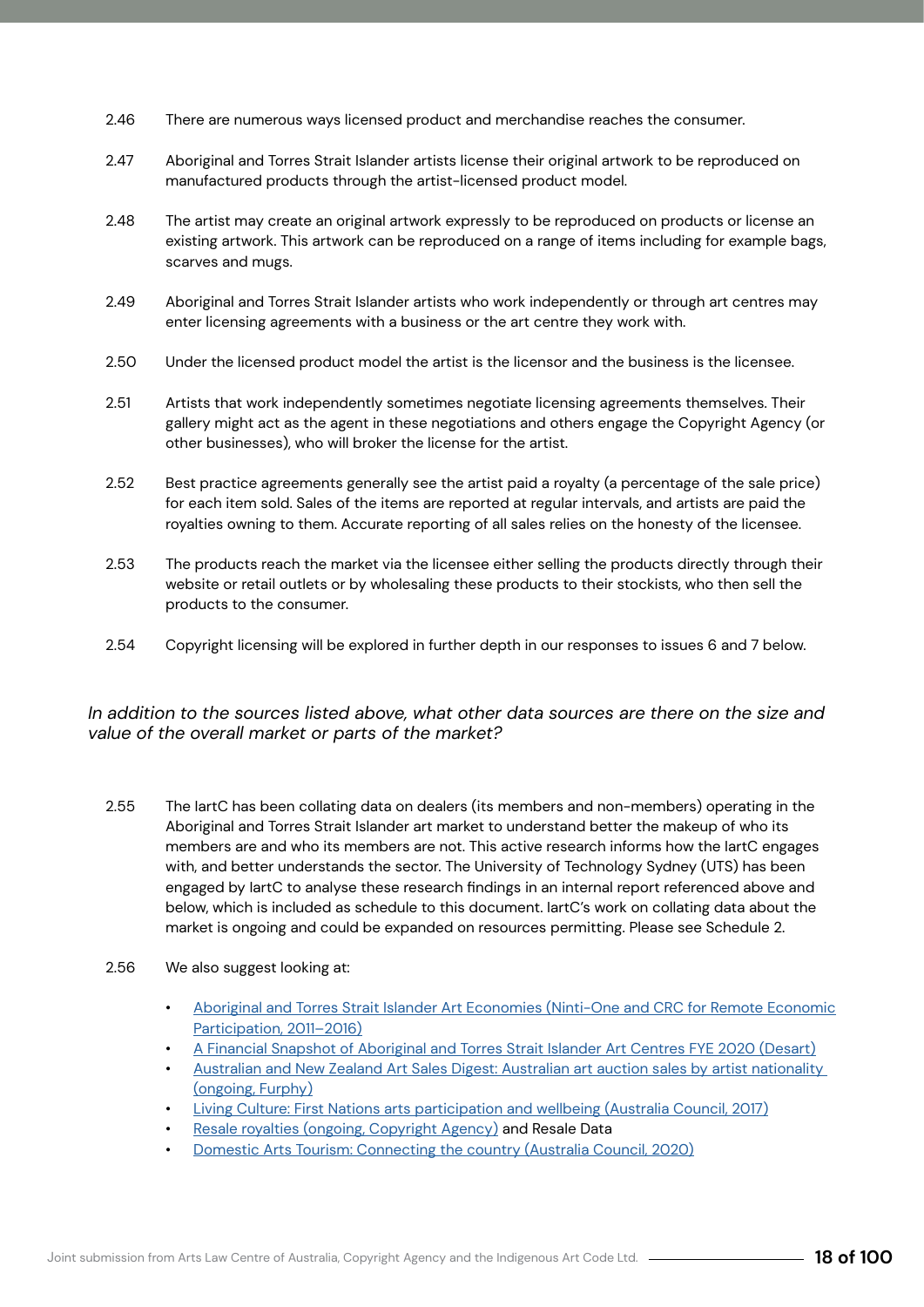#### **Challenges in securing reliable data from dealers trading in Aboriginal and Torres Strait Islander Art**

In 2016 the Australia Council for the Arts (Australia Council) and Deloitte Access Economics surveyed to better understand the Indigenous visual arts commercial sector. The IartC encouraged Dealer Members to participate. Our understanding is that the project was not realised. The uptake by dealers was low and there was not enough data collected. Feedback the IartC received from dealers who did participate was:

- If you are a business that has its books in order and nothing to hide, the survey is straightforward to complete. If this data can be collated, it would assist all participants in the market.
- Others who did not participate said it was: 2.58
	- Because they didn't have time.
	- Commercial in confidence and concerns that the information would not remain confidential.
	- Not convinced that participating in a survey would result in any meaningful outcomes for themselves or artists.
- It should be noted that the majority of Aboriginal and Torres Strait Islander owned and governed art centres, the majority of which are Dealer Members of the IartC participated in the Niniti One Remote Art Economies Project, providing de-identified financial information which has been invaluable to the sector. Aboriginal and Torres Strait Islander art centres and their peak bodies report to the Australian government on an ongoing basis. They are doing much of the heavy lifting when participating in research to inform the sector more broadly. Art Centres detailed records, artwork databases and reporting requirements under government funding agreements and incorporation mean this information is available. 2.59

#### *What shares of income flow to artists, art centres, galleries, dealers, manufacturers, wholesalers and retailers?*

This has been considered to some extent in the above supply chains. Further investigation of these and other supply chains would provide more detail. 2.60

What information sources can we draw on to examine how many independent Aboriginal *and Torres Strait Islander artists operate in the markets, including those in urban and regional areas? & What information is there on how independent artists make their works, bring them to market and make a living?*

- The IartC supply chain project has mapped some of the different avenues independent artists operate in the market (at 2.20-2.23). 2.61
- The Indigenous Art Code has some information on its artist members and could explore ways to gain further insight into independent artists' relationships with the market. This would require surveying artists along with further desktop research. The IartC is mindful of imposing or seeking additional information and time from artists who are already 'over consulted,' frequently underpaid for such requests for information, and time-poor. Any such research would need to demonstrate meaningful outcomes for the artists involved. 2.62
- Many independent artists are successfully forging careers outside of any commercial gallery or dealer representation and confidently take their work to market. As detailed in response 7, 2.63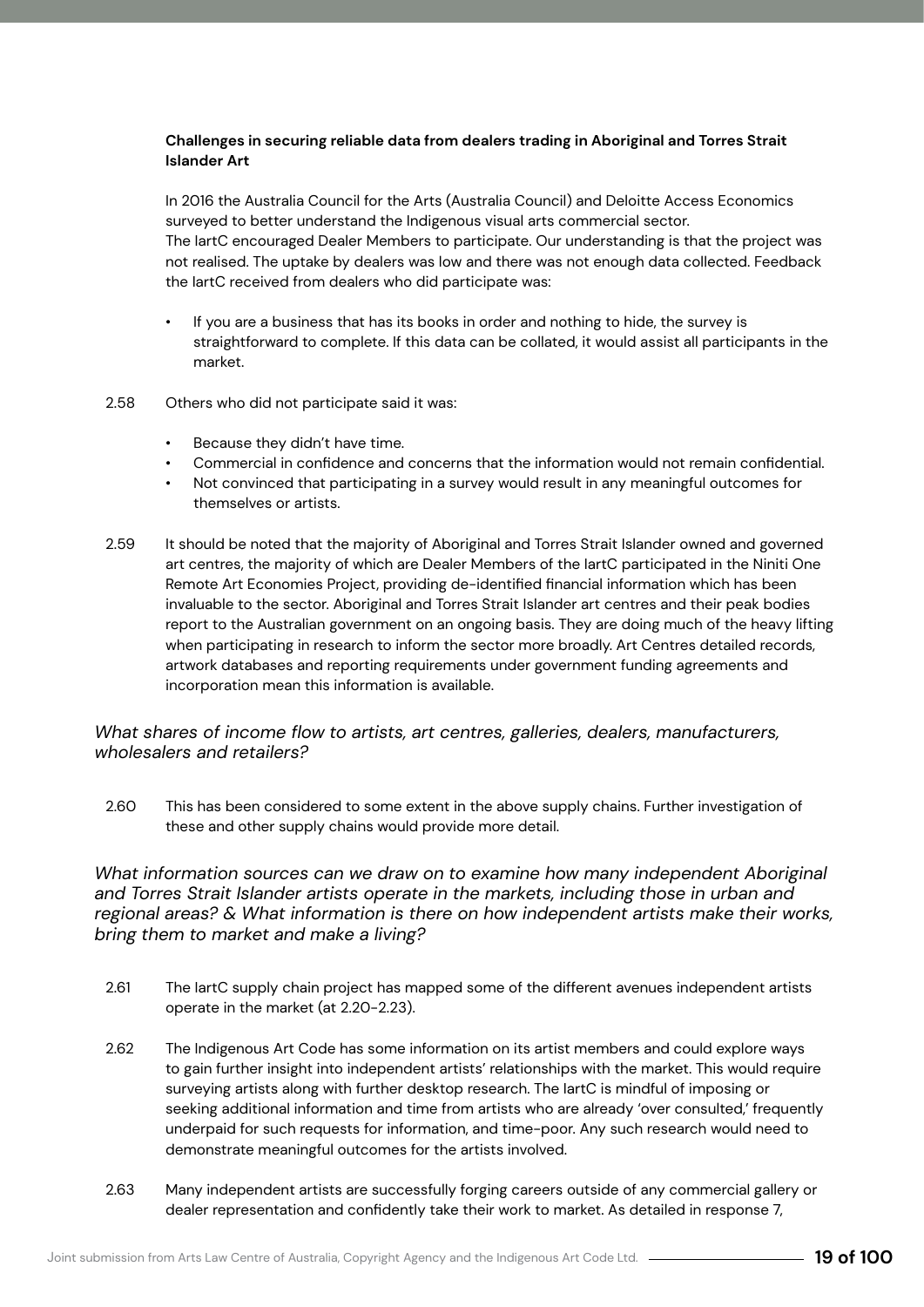many artists operating without the support of an art centre are further susceptible to unfair and unethical conduct. Based on the requests made by independent artists for advice and support, some of which fall outside the remit of the IartC, Arts Law, and the Copyright Agency, we recommend that support services similar to those facilitated by art centres be accessible to independent artists. To ensure the success of any service targeting independent artists, the artists themselves, peak bodies, and organisations working with independent artists must be consulted and codesign the service. We would be happy to discuss this further with the Commission.

#### *What data is available on production and sales of souvenirs and other merchandise (licensed or otherwise)?*

- Definitions of a souvenir will vary depending on who you ask. Boomerangs, didgeridoos, and jewellery will be classed as souvenirs by some and artifacts and artwork by others. 2.64
- There is limited data available. This question was asked on numerous occasions throughout the House of Representatives Inquiry. $^7$  Submissions from this Inquiry should be referenced in response to this question. 2.65
- Please see IartC and UTS research Schedule 2. IartC can provide further details on products its Dealer Members are selling. Concerning non-members, it is difficult to determine as businesses such as airport gift shops and tourist shops are not IartC Dealer Members. Many businesses in this market sector also manufacture and sell other merchandise not created by or licensed by Aboriginal and Torres Strait Islander people. These businesses have not been captured in our research. 2.66
- From our experiences during the Fake Art Harms Culture shopping exercise, businesses manufacturing and selling souvenir products are unlikely to be forthcoming with information about production or sale. The IartC presented data to the ACCC as part of the Fake Art Harms Culture campaign. We can discuss this further with the PC. 2.67

#### *We know that some Indigenous-style arts and crafts are produced and sold without the authority of Aboriginal and Torres Strait Islander artists and communities. How can we estimate the extent of this type of market activity?*

- This question was asked on numerous occasions throughout the 2018 House of Representatives inquiry into the growing presence of inauthentic Aboriginal and Torres Strait Islander 'style' art and craft products and merchandise for sale across Australia.<sup>8</sup> Submissions from this Inquiry should be referenced in response to this question.9 2.68
- The magnitude of the issue is articulated by the many artists who made submissions. Please watch the video submissions. 2.69

#### 9 See: Submissions 138 and 149.

<sup>7</sup> See: https://www.aph.gov.au/Parliamentary\_Business/Committees/House/Indigenous\_Affairs/The\_growing\_presence\_ of\_inauthentic\_Aboriginal\_and\_Torres\_Strait\_Islander\_style\_art\_and\_craft.

<sup>8</sup> See: https://www.aph.gov.au/Parliamentary\_Business/Committees/House/Indigenous\_Affairs/The\_growing\_presence\_ of\_inauthentic\_Aboriginal\_and\_Torres\_Strait\_Islander\_style\_art\_and\_craft.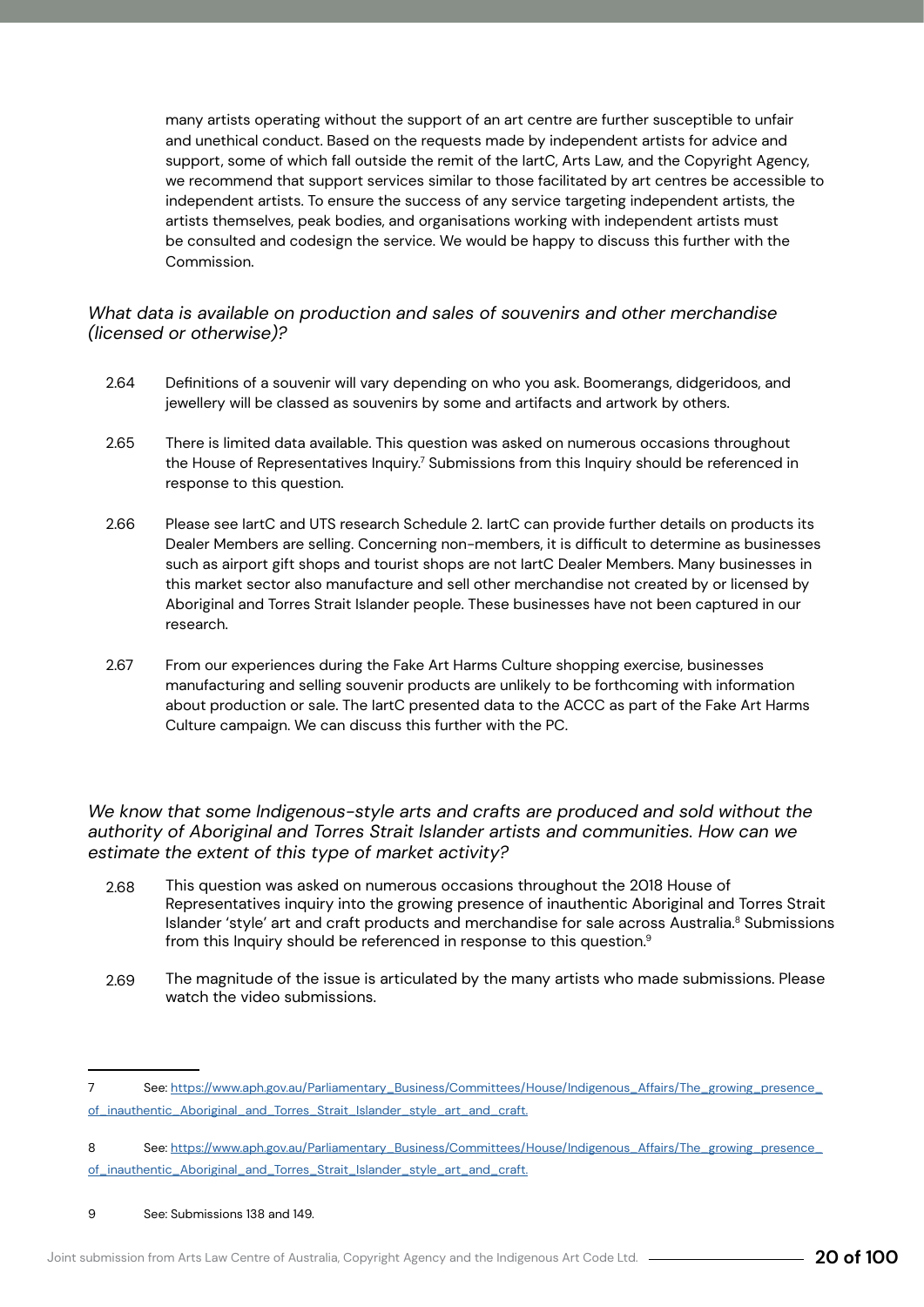#### <span id="page-20-0"></span>**3. The role of governments**

*How effective are government investments in independent artists and artists working with art centres, such as grant funding programs administered by the Australia Council and State Governments?* 

*How effective are programs administered by the Office for the Arts and State Governments to support art centres?* 

*How can government programs be improved?*

- Government plays an indispensable role in designing strategies to develop and invest in market opportunities for artists. As legislators and as the dispensers of funding, government sets rules of the game by which artists, dealers and consumers must play. Any amendment of these rules must consider the gamut of consequences on all aspects of the sector and for all participants in the visual arts market. This, of course, includes anticipating unintended consequences and ensuring that there is adequate consultation prior to any reforms to ensure that they are, in fact, fit for purpose. 3.1
- The same applies for government funding the levers of which, when pulled, can have earthshattering consequences for funding recipients. The breadth and depth of arts funding is a perennial subject of each federal budget with arts funding often being the first notch of government 'belt tightening'. But these government grants support the lives and livelihoods of artists and arts workers, as well as the communities that are built around art centres and arts organisations across the country. 3.2
- Organisations that support Aboriginal and Torres Strait Islander artists and art businesses have insufficient funding to perform core services. Arts Law is the recipient of small annual investments from the Office of the Arts and each State and Territory and receive project-specific funding from other bodies such as IVAIS, but this is insufficient to provide our core services to all potential artist clients and expand our capacity to provide access to justice to artists who need the advice and go without it. Each year, Justice Connect estimates that 8.5 million Australians – or roughly 1 in 3 people – have a legal problem; and that half of these people do not or cannot access legal assistance. Even assuming that a modest proportion of those people are artists, that leaves potentially tens of thousands of Australians with arts-related legal problems that go unsolved and unadvised every single year. 3.3
- Similarly, the IartC receives small amounts of funding, covering minimal operating costs. The IartC has a national reach, employs 2.1 FTE staff, this staffing increase commenced in 2020 after a funding increase was provided through the Meeting of Cultural Ministers (MCM) funding provided via the IVAIS program. While this funding has gone some way to address the demand for IartC support and services and delivery of core operational activities, the organisation is not equipped to handle all matters raised, namely those issues raised about non-IartC dealers and conduct research and other strategic work that could further inform the sector. 3.4
- The IartC cannot and does not provide legal advice; however a large number of artists contact the IartC regularly for this advice. All artists seeking legal advice are referred to Arts Law. While Arts Law provides legal advice to artists, the IartC spend considerable time liaising with artists assisting them with referrals for these services. Both IartC and Arts Law require further resourcing to facilitate referrals and for artists to be supported through the legal advice process by Arts Law. 3.5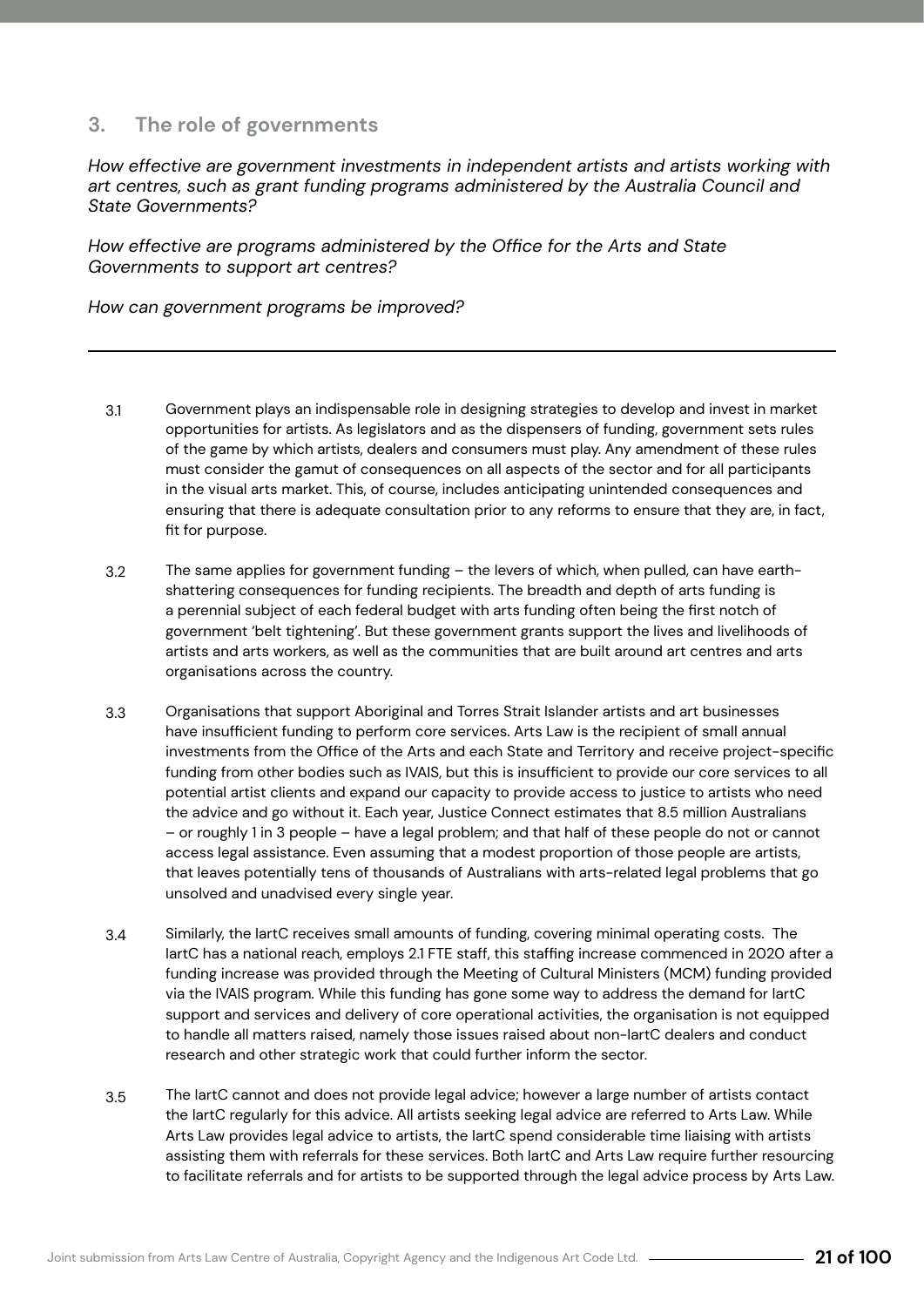- The Copyright Agency funds its operations by deducting its costs from the licence fees and royalties it generates each year. As a not-for-profit organisation, its operating costs are kept low and inclusive of the 1.5% for the Cultural Fund, operate at ≈15% each year.<sup>10</sup> 3.6
- The value of investment aside, the question of effectiveness is an entirely different matter. A key issue in this space is what seems to be a disconnect between the expertise of certain government bodies and the visual arts sector which these bodies are supposed to serve. Many government-funded initiatives, services, and entities serve either the public at large or are specifically for Aboriginal and Torres Strait Islander individuals or communities. Yet, holistic services that incidentally impact the visual arts market often cause harm to that market by providing incomplete advice or assistance due to a lack of bespoke or industry-specific expertise. 3.7
- As to the effectiveness of government funding to support art centres, we defer to the submissions made by individual art centres and visual arts peak bodies on the subject. We wish to stress the value and benefits that government support provides the sector as a whole, and welcome constructive talks to ensure that government funding is sufficient to meet cultural, social, community and economic needs across the country. Art centres in particular are indispensable organisations for communities and all three of our organisations acknowledge the work of art centres and their staff who act as trusted contacts and supporters for artists and their families in the management of their affairs. 3.8
- Governments especially the federal government also set the rules for the visual art market more broadly. The Copyright Act 1968 (Cth) enables artists to prevent the copying and reproduction of their works without consent for their life and for a period of 70 years after their death and protects artists' moral rights. The Resale Royalty Right for Visual Artists Act 2009 (Cth) – managed by the Copyright Agency – provides a royalty of 5% on eligible sales when an artists' work over \$1,000 is resold. The Copyright Agency reports that two-thirds of royalty recipients are Aboriginal or Torres Strait Islander artists. 3.9
- In the absence of mandatory rules governing best practice in the visual art market, the Terms of Reference note the presence over the years of a number of voluntary codes of practice that have appeared from time to time and in various jurisdictions and for various purposes. We note, however, that it is not a true reflection of the art market to say that there is an abundance of Codes of Practice that are widely subscribed to, regularly updated and broadly endorsed by artists, galleries, dealers or consumers. Many Codes are published but are not monitored or complied with over time and lack transparency around how the provisions in such Codes were compiled and how or if they will be amended to address changing circumstances. We therefore take the view that it is not accurate to describe an arts landscape with an abundance of voluntary codes that influence behaviour in the sector and more certainly needs to be done to ensure best practice for Aboriginal and Torres Strait Islander artists. Industry-wide collaboration and cooperation are important to ensure that efforts to combat fake art and to improve professional best practices in the visual arts sector are assented to and implemented across Australia. The fact that voluntary Codes and Guidelines exist or have existed across the country is a strong reflection of a nationwide desire to do better by Aboriginal and Torres Strait Islander artists. 3.10
- Our organisations support and recommend businesses adhere to the IartC Code (of conduct) and the NAVA Code of Practice. 3.11
- We will return to our discussion of the voluntary Indigenous Art Code, and what a mandatory code might look like were one introduced by the government, later in this submission in our response to Issue 6. 3.12

<sup>10</sup> See: https://www.copyright.com.au/membership/administration-fees/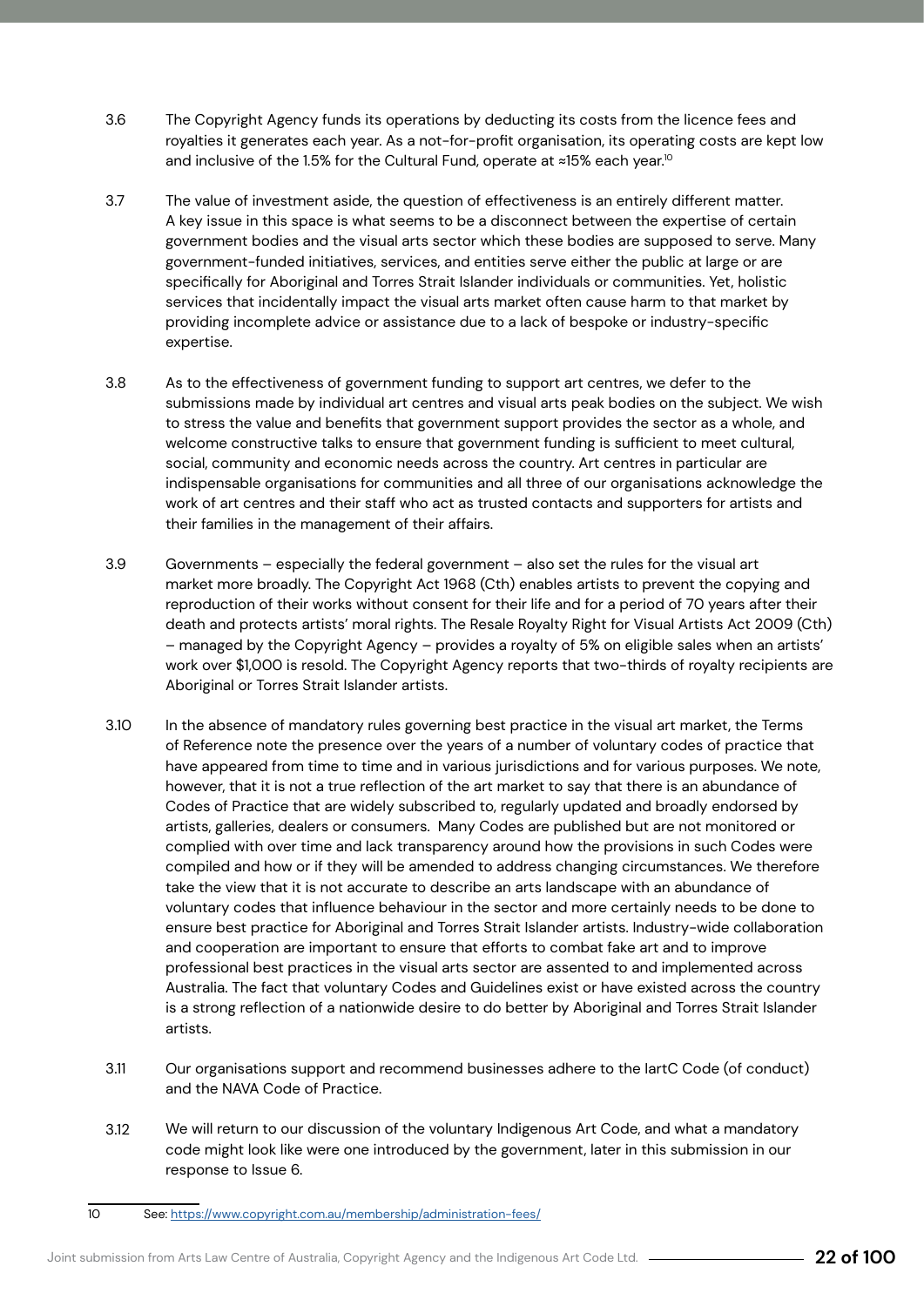## <span id="page-22-0"></span>**4. What is (in)authenticity and how is it determined?**

*What constitutes authenticity? When does it matter?*

*What criteria should be used to determine authenticity?*

*Who should have the authority to make judgments regarding the authenticity of Aboriginal and Torres Strait Islander arts and crafts?*

*What processes should there be for artists to obtain permission from the relevant cultural authorities when needed?*

- Much of our present submission and the work of the Fake Art Harms Culture campaign more broadly – is aimed to end the market in Australia for inauthentic art and cultural products. Accordingly, it is very important to stress what we mean by the terms "authentic" and "inauthentic" for the purposes of this submission. As noted in the Issues Paper, defining "authenticity" can raise complex cultural and social issues and we certainly do not claim any cultural authority on such matters. This is not our place, nor is it our intention when we set out the below definitions and law reform suggestions. 4.1
- Our purpose is to define authenticity in a very specific and limited context: legislative amendments concerning fake art in the Australian Consumer Law. In defining an art or cultural product as inauthentic for this purpose, we take as a baseline the indisputable position that art and cultural products are clearly fake if they are "Aboriginal-style" works with no connection to an Aboriginal or Torres Strait Islander artist or community. 4.2
- The Issues Paper attributes a "simple definition of authenticity" to IartC as follows: "an artwork is authentic if it was handcrafted by an Aboriginal and/or Torres Strait Islander person or is an ethically licensed reproduction". This is an abridged and altered version of the definition that IartC used in its submission to the 2017 Inquiry which aimed to positively define an *authentic*  work as an artwork with an Indigenous Cultural Expression that was, in the alternative, "hand crafted by an Aboriginal or Torres Strait Islander person or a licensed reproduction of an artwork created by an Aboriginal or Torres Strait Islander person (and where the original or licensed reproduction attributed the artist who created the original work)".<sup>11</sup> 32 submissions to the 2017 Inquiry supported IartC's definition in these terms. 4.3
- But it is important to note that even the language of *authentic* and *inauthentic* art is part of a legalistic, Western discourse that bears little resemblance to the way Aboriginal and Torres Strait Islander artists view or discuss art and cultural products. As IartC noted in their submission to the 2017 Inquiry: "The term authentic is not one used by most Aboriginal and Torres Strait Islander artists in relation to the work they create. The work they create belongs to them, the ICIP [Indigenous Cultural and Intellectual Property] imbedded in those works belongs to them. It should be noted that the words authentic and inauthentic are predominately used by a non-Indigenous audience to understand this issue."12 4.4
- We defer to Aboriginal and Torres Strait Islander perspectives on "authenticity". Stephanie Parkin (Copyright Agency; Chair, IartC), in her 2020 thesis, compiled many of the submissions made to 4.5

<sup>11</sup> Parkin, 2020, p. 104.

<sup>12</sup> See: https://www.aph.gov.au/Parliamentary\_Business/Committees/House/Indigenous\_Affairs/The\_growing\_presence\_ of\_inauthentic\_Aboriginal\_and\_Torres\_Strait\_Islander\_style\_art\_and\_craft/Submissions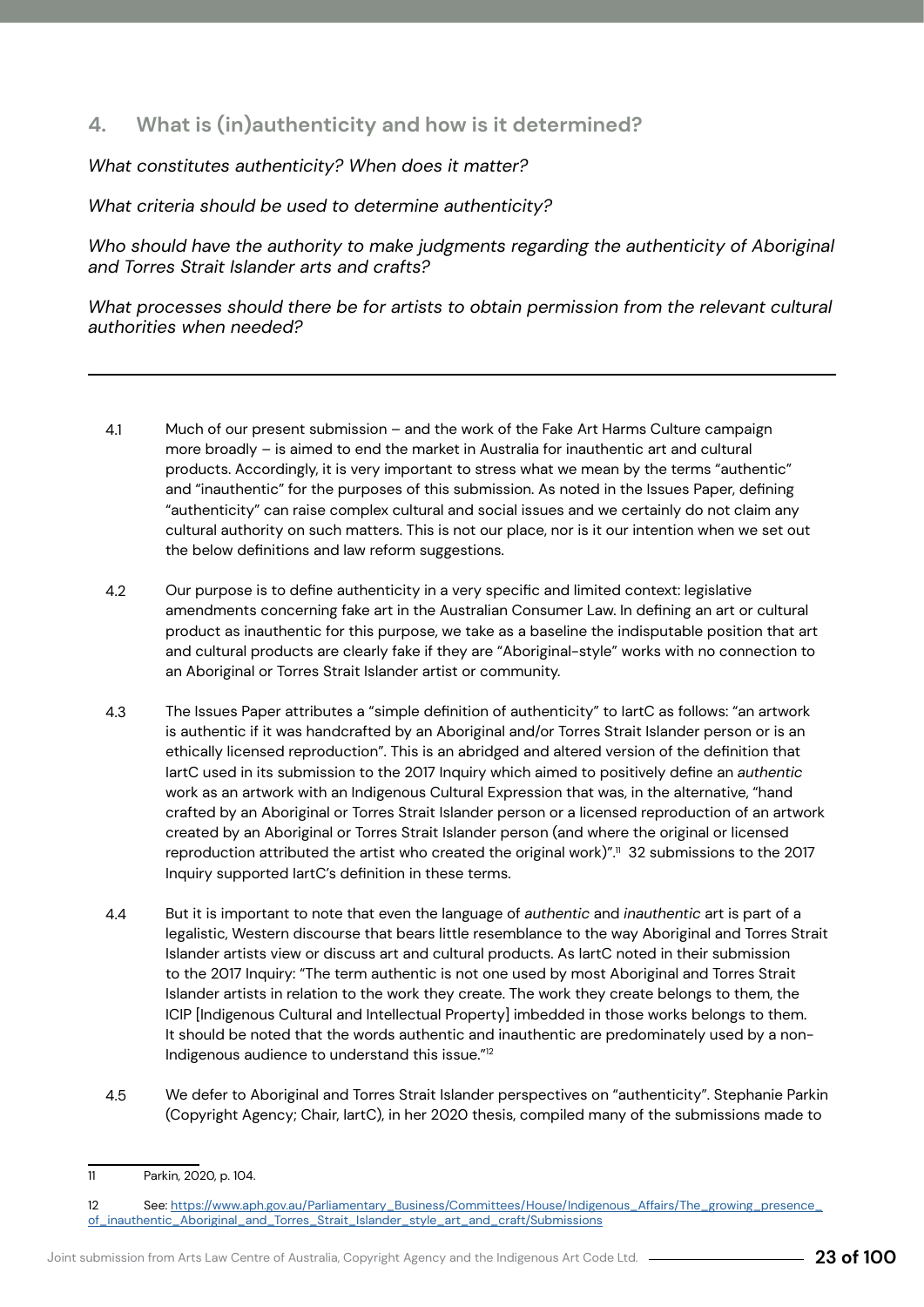the 2017 Inquiry on this topic by Aboriginal and Torres Strait Islander artists and art centres. Parkin's conclusion rightly draws attention to the inherent difficulty – observed in the 2017 Inquiry Report, that "establishing a universally accepted definition of authenticity for artworks is not straightforward and may not be feasible".<sup>13</sup> For this reason, we want to make it absolutely clear that the below analysis of authenticity is tied specifically to its proposed statutory meaning, and that the discussion of what is authentic more broadly must be defined, as Parkin notes, using Aboriginal Terms of Reference.<sup>14</sup>

- Lastly, it is important to distinguish two related but distinct issues that are broached in this submission: the difference between fake and unethical art. Even if an artwork is authentic in the sense that it was created by an Aboriginal or Torres Strait Islander person or is a licensed reproduction of such a work, there are of further issues that arise as to whether a work was made or sold under ethical circumstances. The latter is a distinct area of concern with some understandably taking the view that such work is tantamount to inauthentic art. That perspective aside, we wish to clearly delineate between these two categories of work for the purposes of this submission and our proposed amendments to the ACL. 4.6
- As we will discuss further below, any legal definition of authenticity would be complex and might require dispute resolution in order for such questions to be effectively enforced by bodies like the ACCC. This raises the question of who would be able to resolve these disputes and who and where this "authority" would come from. Our suggestion is that it would not be the ACCC itself that make any final decisions about authenticity, but that it would be Aboriginal and Torres Strait Islander communities who make this final decision as a representative body or group within or advising the ACCC. 4.7
- As to who might exercise cultural authority going forward, we are unclear about the status of the proposed National Indigenous Arts and Cultural Authority (NIACA) and cannot comment on what role this body might have in the context of authenticity disputes at time of writing. 4.8

13 Ibid.

14 Ibid.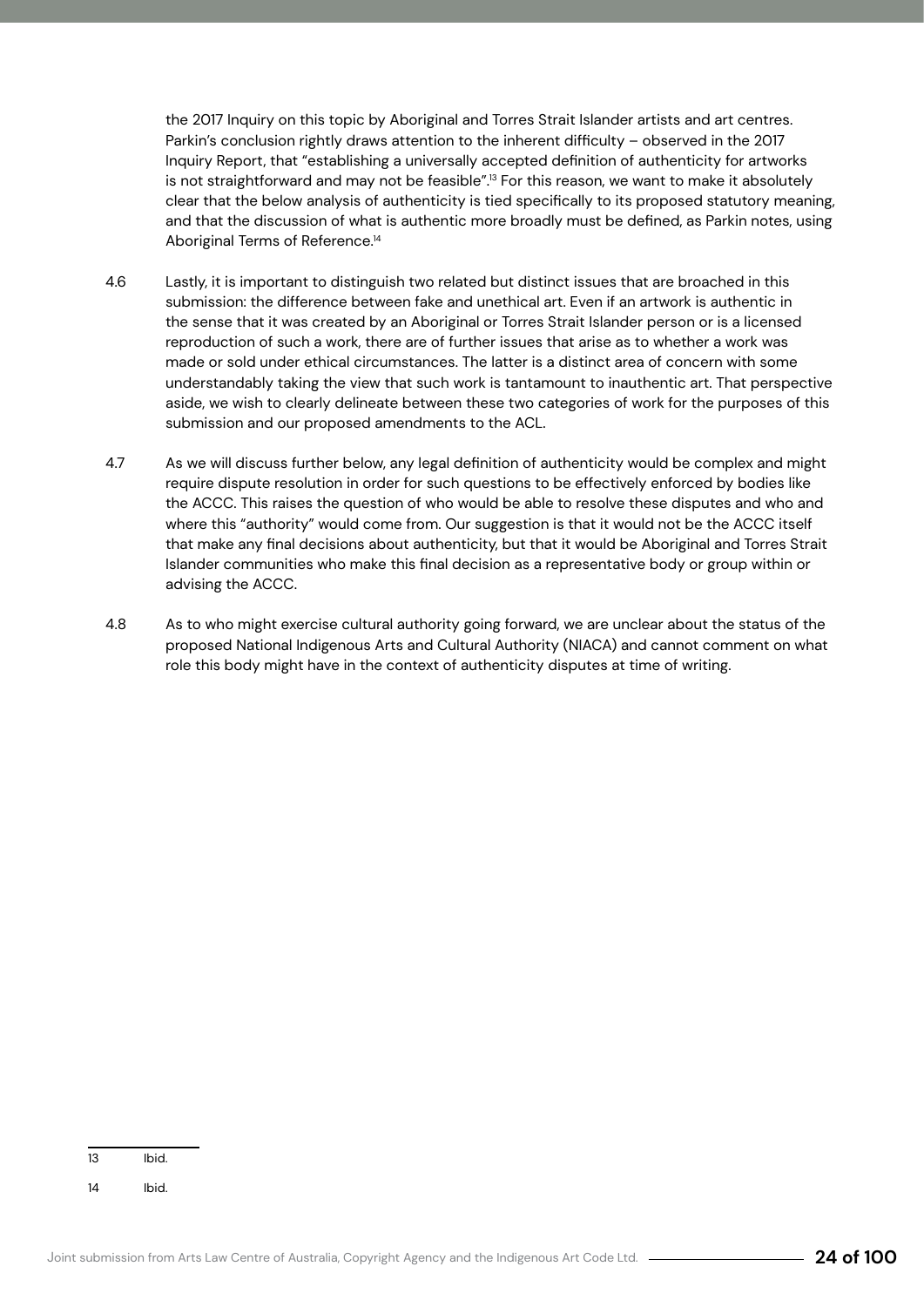#### <span id="page-24-0"></span>**5. What are the effects of inauthentic arts and crafts?**

*What are the negative effects of inauthentic art?* 

*Do they vary between different types of misuse or inauthentic product?* 

*What does respectful, meaningful and mutually beneficial collaboration across different cultures look like?* 

- Over the last decade or so there has been a dramatic increase in local and international awareness of the significance of Indigenous art and crafts. At the same time there has been significant growth in the Aboriginal and Torres Strait Islander art industry in Australia. Initiatives such as long-term funding of Aboriginal and Torres Strait Islander owned and governed art centres, have created learning and income-earning opportunities while helping to foster the preservation and dissemination of Aboriginal and Torres Strait Islander culture. 5.1
- The growing recognition and popularity of Indigenous art amongst consumers has led to significant demand from locals and visitors to Australia for Indigenous art and crafts, including in souvenir markets. Unfortunately, this rise in demand has also led to a rise in inauthentic products containing unauthorised appropriations of Aboriginal and Torres Strait Islander culture. 5.2
- The proliferation of inauthentic Indigenous arts and crafts and the negative impacts it causes are discussed below. 5.3

#### **Growing interest in the proliferation of inauthentic Indigenous art**

- In 2016, following representations by Aboriginal and Torres Strait Islander community members and artists, the Arts Law Centre of Australia, Indigenous Art Code and the Copyright Agency, began to explore how to best respond to concerns about the growing presence of inauthentic 'Aboriginal and Torres Strait Islander style' art and craft products and merchandise for sale across Australia. 5.4
- Throughout 2016, Arts Law and the Indigenous Art Code conducted a joint investigation into the sale of Aboriginal and Torres Strait Islander art and products bearing Aboriginal and Torres Strait Islander cultural expressions in Australia. From that study, we estimated that up to 80% of items being sold as legitimate Aboriginal and Torres Strait Islander artworks and souvenirs in tourist shops and some galleries around Australia are inauthentic.<sup>15</sup> This approximation was repeated by the House of Representatives Standing Committee on Indigenous Affairs' in its report on the impact of inauthentic art and craft in the style of First Nations peoples (the *HRSCIA Report*) and also noted in the Senate Environment and Communications Legislation Committee's (*SECLC*) later report on the Competition and Consumer Amendment (Prevention of Exploitation of Indigenous Cultural Expressions) Bill 2019 (the *SECLC Report*).16 The ACCC's findings also support 5.5

<sup>15</sup> This estimate is based on best judgment observations made by informed purchasers during a mystery shopping exercise conducted in tourist locations in various capital cities in June 2016. The estimate applies to the souvenir / tourist market and does not include the fine art market. The media and other commentators have made similar estimates.

<sup>16</sup> House of Representatives Standing Committee on Indigenous Affairs, *Report on the impact of inauthentic art and craft in the style of First Nations peoples* (*HRSCIA Report*), December 2018, 5 at [2.5]: 'It was suggested during the inquiry that 80% or more of the First Nations souvenir products on sale in gift shops are inauthentic, including artefacts such as boomerangs and didjeridus displaying First Nations imagery and art. The committee's own private investigations and observations concur with this view'.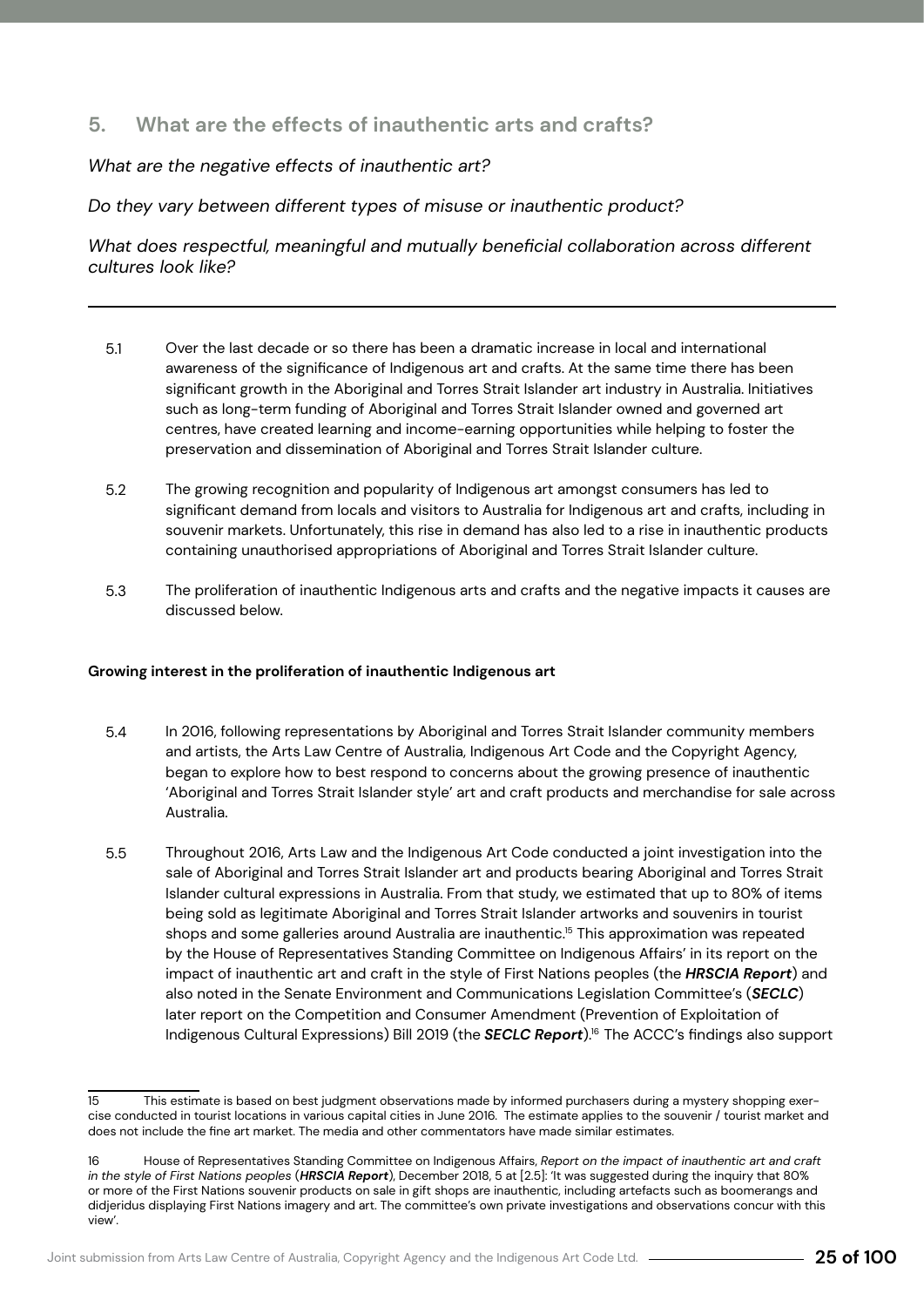this estimate, its own investigations revealing that 'quite a large proportion of that segment of the [souvenir] market falls into that inauthentic category'.<sup>17</sup>

Inauthentic products are produced commercially, are often made from non-traditional materials and often feature inauthentic and culturally inappropriate designs. Such goods come in a wide range of products, from bamboo didgeridoos to decorative plates and key rings. While these products are not restricted to tourist goods, a significant proportion of the tourism market engages in the sale and purchase of Indigenous arts, crafts or souvenirs.<sup>18</sup> Although the domestic trade in inauthentic products has likely waned in the last two years as a result of COVID-19 associated travel restrictions,<sup>19</sup> it is expected that trade of inauthentic products will return to prepandemic levels with the return of international tourists. 5.6

#### **Negative impacts of the sale of inauthentic Aboriginal and Torres Strait Islander art**

The trade in inauthentic Aboriginal and Torres Strait Islander art has a direct negative impact in at least four ways, addressed in turn below. 5.7

#### *A. Misappropriation and exploitation of Aboriginal and Torres Strait Islander culture*

- Aboriginal and Torres Strait Islander communities and individuals are custodians of culture and have rights and obligations to protect and maintain cultural knowledge and expression so that it can be passed on to future generations.20 This includes groups with a connection to a specific region, those who are linked through their production of art or other shared goals, and the population of Aboriginal and Torres Strait Islander peoples as a whole. 5.8
- While this custodianship role is diverse, visual arts are a central part of this responsibility. They are closely linked to identity, belonging and place. For Aboriginal and Torres Strait Islander communities it includes such roles as protecting the integrity of work associated with a particular location. 5.9
- Only with the authority or permission of the relevant Aboriginal and Torres Strait Islander community can a reproduction, adaption, or style of work be considered authentic. Producing an art product or merchandise without that consent breaches the community's custodial rights. These are recognised both locally and internationally through the *2006 United Nations Declaration of the Rights of Indigenous Peoples.* 5.10
- In this very real sense, misappropriated and 'fake art' tangibly harms culture'. It also potentially deprives a community of economic benefits through official licensing or distribution agreements. 5.11

<sup>17</sup> Mr Rami Greiss, Executive Manager, Enforcement Division, ACCC, Committee Hansard (6 November 2019) 26 (referenced in the Senate Environment and Communications Legislation Committee, *Competition and Consumer Amendment (Prevention of Exploitation of Indigenous Cultural Expressions) Bill 2019* (April 2020) (**SECLC Report**), 11, [2.4]).

<sup>18</sup> HRSCIA Report, 23 (referenced in the SECLC Report, 3, [1.10]).

<sup>19</sup> The HRSCIA Report acknowledged the role of international tourists in the purchasing of Indigenous art, crafts and souvenir: HRSCIA Report, 23.

<sup>20</sup> *Terri Janke, Our Culture: Our Future – Report on Australian Cultural and Intellectual Property Rights*, 1998, 7-9 [1.3]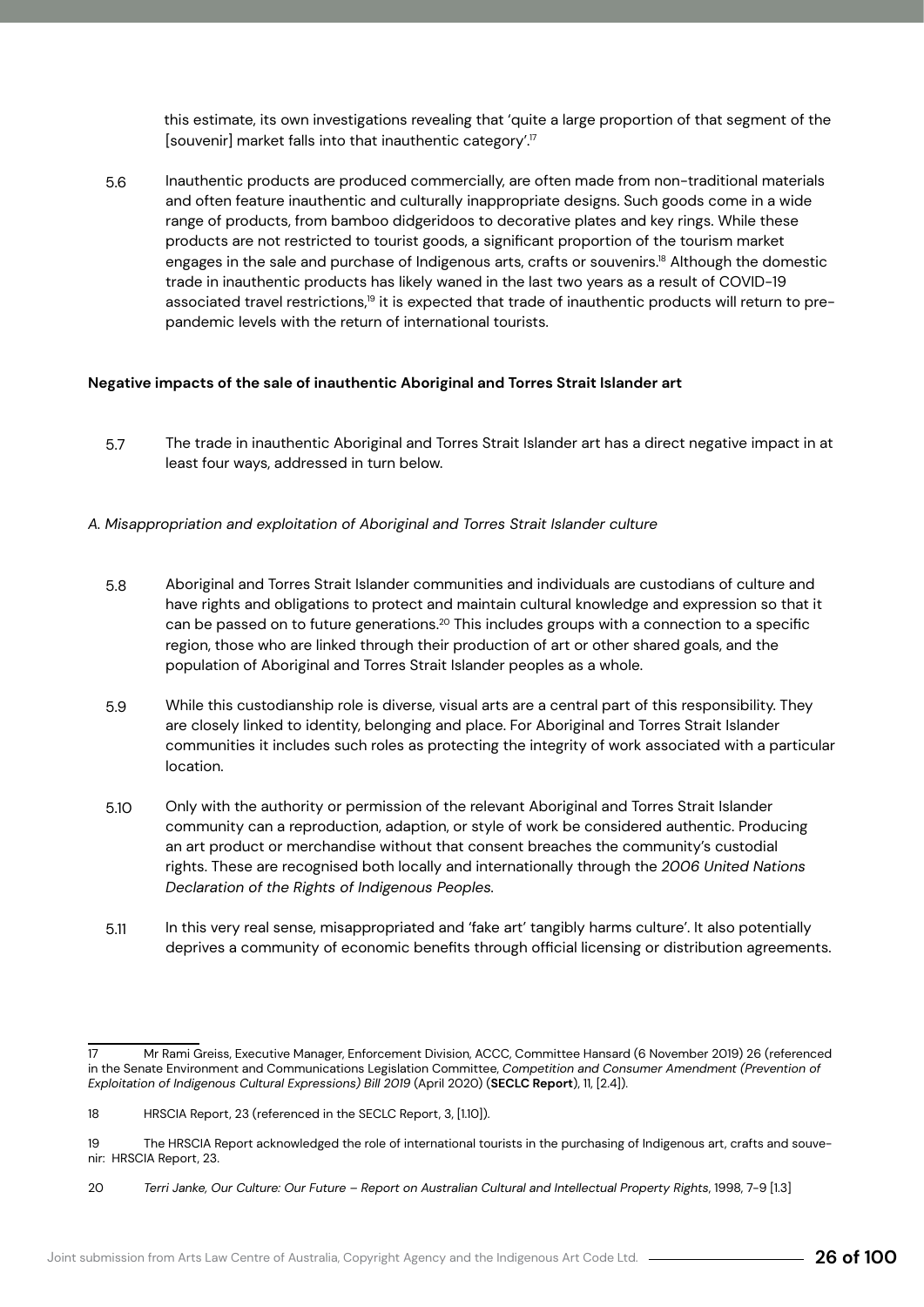- So much is acknowledged in the HRSCIA Report, which stressed that:<sup>21</sup> 5.12
	- Aboriginal and Torres Strait Islander art, craft and cultural expressions belong to Aboriginal and Torres Strait Islander peoples. Non- Aboriginal and Torres Strait Islander artists should not appropriate or copy this expression in any way, even with good intentions;
	- whilst producing and selling imitation Aboriginal and Torres Strait Islander art and craft is not currently unlawful, it has a profound and harmful impact on Aboriginal and Torres Strait Islander peoples and cultures;
	- any inauthentic piece of Aboriginal and Torres Strait Islander art, craft or artefact such as a boomerang or didgeridoo not made by an Aboriginal artist is by its very nature and existence purporting to be culturally authentic when it is not; and
	- Aboriginal and Torres Strait Islander cultures are an intrinsic part of Australian culture and allowing it to be compromised damages the identity of our nation as a whole.
- The SECLC Report similarly acknowledged that the prevalence of inauthentic Indigenous cultural products being sold in Australia compromises cultural ownership and economic benefits of Indigenous communities with profoundly negative consequences:<sup>22</sup> 5.13
- [The prevalence of inauthentic art] has profoundly negative consequences not only for artists, but also for the Indigenous community, industry, and consumers. Inauthentic Indigenous art misappropriates Indigenous culture, undermines the role of traditional communities, and denies Indigenous artists financial reward, recognition for their skills and abilities, and other opportunities. 5.14
- *B. Denying Aboriginal and Torres Strait Islander artists economic and other opportunities*
	- Individual Aboriginal and Torres Strait Islander artists have control over the reproduction of their works through the protection of copyright laws. However, work produced in a 'Aboriginal and Torres Strait Islander style', or that appropriates but does not replicate a work, does not fall into that category. 5.15
	- At both the community and local level, Aboriginal and Torres Strait Islander people have an inherent right to and should be able to benefit from the commercialisation of their work and cultural expression. Works that appear to be made by Aboriginal and Torres Strait Islander artists but have actually been made by others deliberately diminishes this opportunity for artists and their families. 5.16
- *C. Misleading and deceiving consumers regarding the authenticity of Aboriginal and Torres Strait Islander art products they purchase*
	- Current laws against misleading and deceptive conduct only protect consumers from inauthentic Aboriginal and Torres Strait Islander art if the product includes an express or implied representation as to its authenticity, which is misleading. Such a representation: 5.17

<sup>21</sup> HRSCIA Report, xii.

<sup>22</sup> This view is supported in the SECLC Report at 3, [1.12] and 24, [2.59].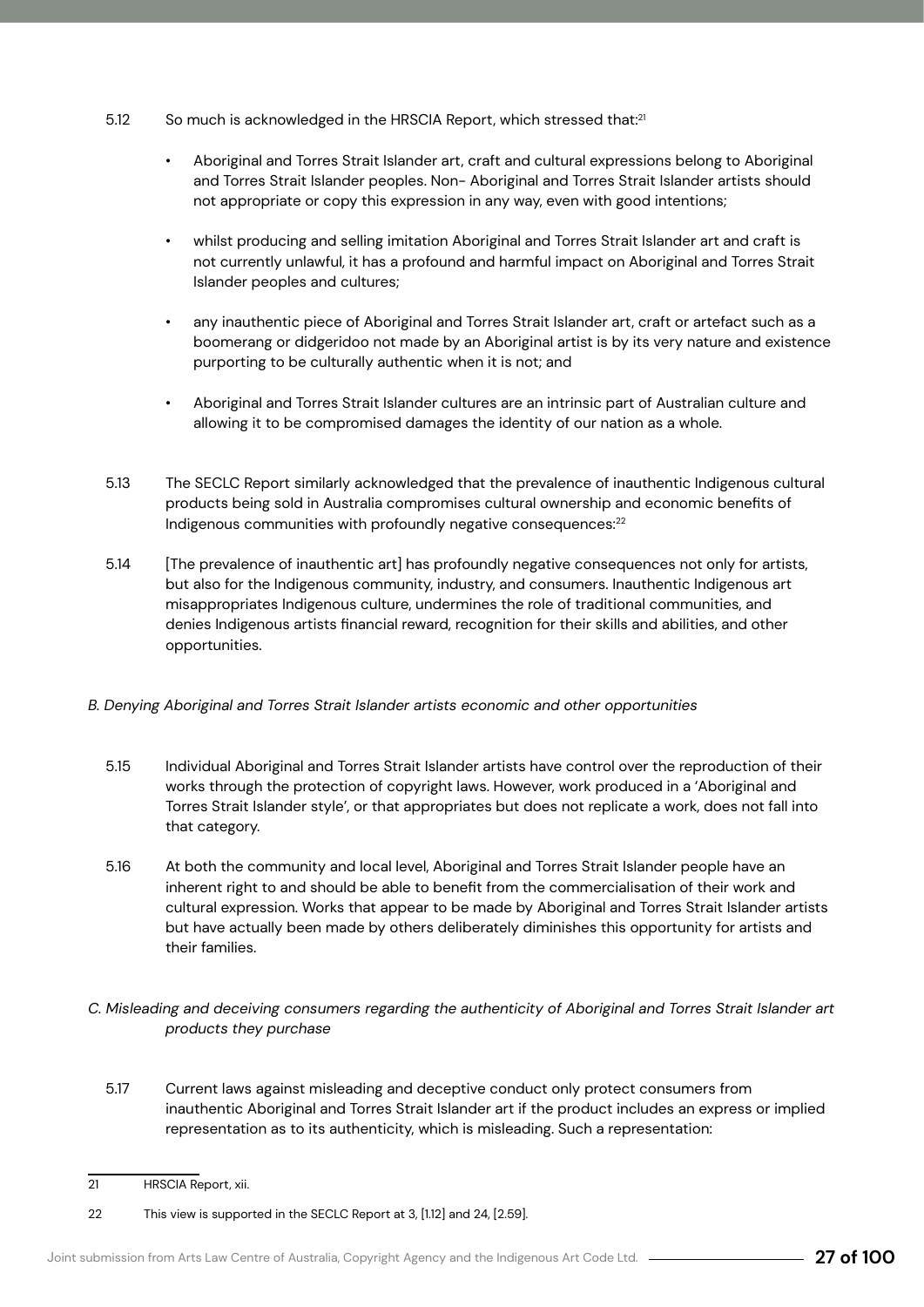- can be made through text or images on the product or its packaging, such as through use of a label stating 'Aboriginal art'; and
- may not necessarily be made simply through an artwork or souvenir having the 'look and feel' of Aboriginal and Torres Strait Islander art without further indications the item was produced by a Aboriginal and Torres Strait Islander artist. This could be the case if the packaging of an item states that it is reproduced or mass-produced somewhere overseas.
- The inadequacies of relying on the existing prohibition on misleading conduct are highlighted in the *Birubi* judgement.23 While the ACCC was successful with respect to most of the alleged representations, Perry J held that two of the five items fell short of making an implied representation that they were 'made by an Aboriginal person'. The line between these products and those that were held to make this representation was fine at best: 5.18
- Perry J held it was a combination of features that gave rise to the representations in *Birubi.* The items featured various words and statements including 'Australia', 'hand crafted', 'handmade', 'hand painted', 'supports and promotes ethical dealings with all Aboriginal people' and 'authentic Aboriginal art'. If the products had not featured these labels or statements and instead explicitly stated that they were made in Indonesia, they would not be considered 'misleading'. 5.19
- Furthermore, even if the products did not state that they were made in Indonesia, if they had not featured the words and statements implying they were made in Australia, made by an Aboriginal Australian or 'authentic', it is not clear that it would have amounted to misleading. 5.20
- In essence, under the current laws governing misleading conduct, the more obviously fake an item of Aboriginal and Torres Strait Islander style' art, the more legal it is to sell that item. The existing law is not concerned with whether Indigenous culture is unfairly misappropriated for commercial gain, provided consumers are not misled. Furthermore, because the line between what is and is not misleading is blurred, it is possible for fake art to be sold in a way that is not misleading under the current law but where a consumer nonetheless mistakenly believes they are buying authentic artwork and that their purchase will financially benefit a Aboriginal and Torres Strait Islander artist. 5.21
- There is a very large grey area between the two extremes of an obvious fake and a fake product that is specifically described as 'authentic Aboriginal art'. The joint 2016 study by the Indigenous Art Code and the Arts Law Centre revealed that many inauthentic products are not marketed so overtly. Products commonly appear to be 'authentic Indigenous art' but do not feature any labelling or packaging or other express representations claiming to be 'authentic Indigenous art'. In addition, many businesses comingle authentic and inauthentic product. It is unclear in these circumstances whether simply selling art that appears to be authentic, but which in fact is not, amounts to misleading or deceptive conduct or the making of a false representation in breach of the Australian Consumer Law (**ACL**). It is possible of course that many consumers, including visitors to Australia, think they are buying 'authentic Indigenous art' when in fact they are buying fakes. It is also possible, however, that consumers may simply not turn their mind to whether the product they are buying is or is not authentic. 5.22
- Regardless of whether fake art is sold in a way that is misleading at law, it misappropriates and exploits Aboriginal and Torres Strait Islander culture and denies Aboriginal and Torres Strait Islander artists economic and other opportunities. We consider that consumers in Australia should be able to safely assume that any item sold commercially which resembles Aboriginal and Torres Strait Islander art – whether a high-end original work or a small souvenir – was in fact created by Aboriginal and Torres Strait Islander artists and is an authentic representation of Aboriginal and Torres Strait Islander culture. 5.23

<sup>23</sup> *Australian Competition and Consumer Commission v Birubi Art Pty Ltd* [2018] FCA 1595.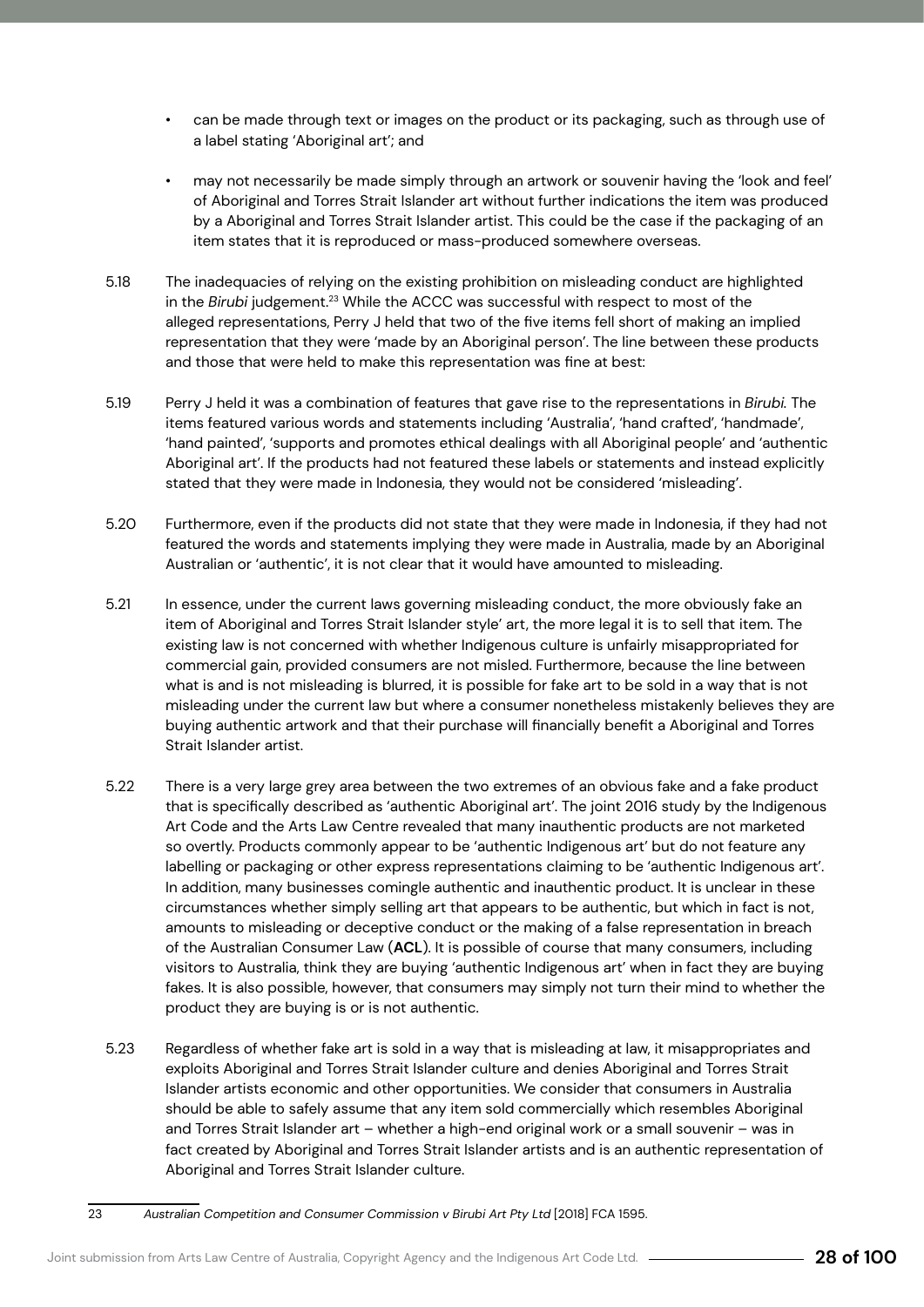*D. Disadvantaging Australian businesses who take an ethical and culturally empathetic approach to their work*

> The existence of a strong and fair Aboriginal and Torres Strait Islander visual arts sector is as reliant on distribution and sale as it is on production. There are a large number of Australian businesses both Indigenous and non-Indigenous owned of all sizes who play a role in the licensing, reproduction, distribution and sale of Aboriginal and Torres Strait Islander art products and merchandise. Many companies work closely with Aboriginal and Torres Strait Islander artists and communities, meeting the industry best practice standards and ethical standards set out in the Indigenous Art Code. However, this good practice – which includes fair remuneration and recognition – comes at a higher cost, relative to those businesses importing and selling cheap, inauthentic goods. Current arrangements, therefore, have the potential to financially disadvantage those businesses that are 'doing the right thing' and risk their sustainability as well as that of the sector more broadly. Notwithstanding these concerns, there is broad consensus across all participants in the market that the problem ought to be addressed.

Aboriginal and Torres Strait Islander people have communicated the harm which is caused for decades. Please hear what they have already communicated.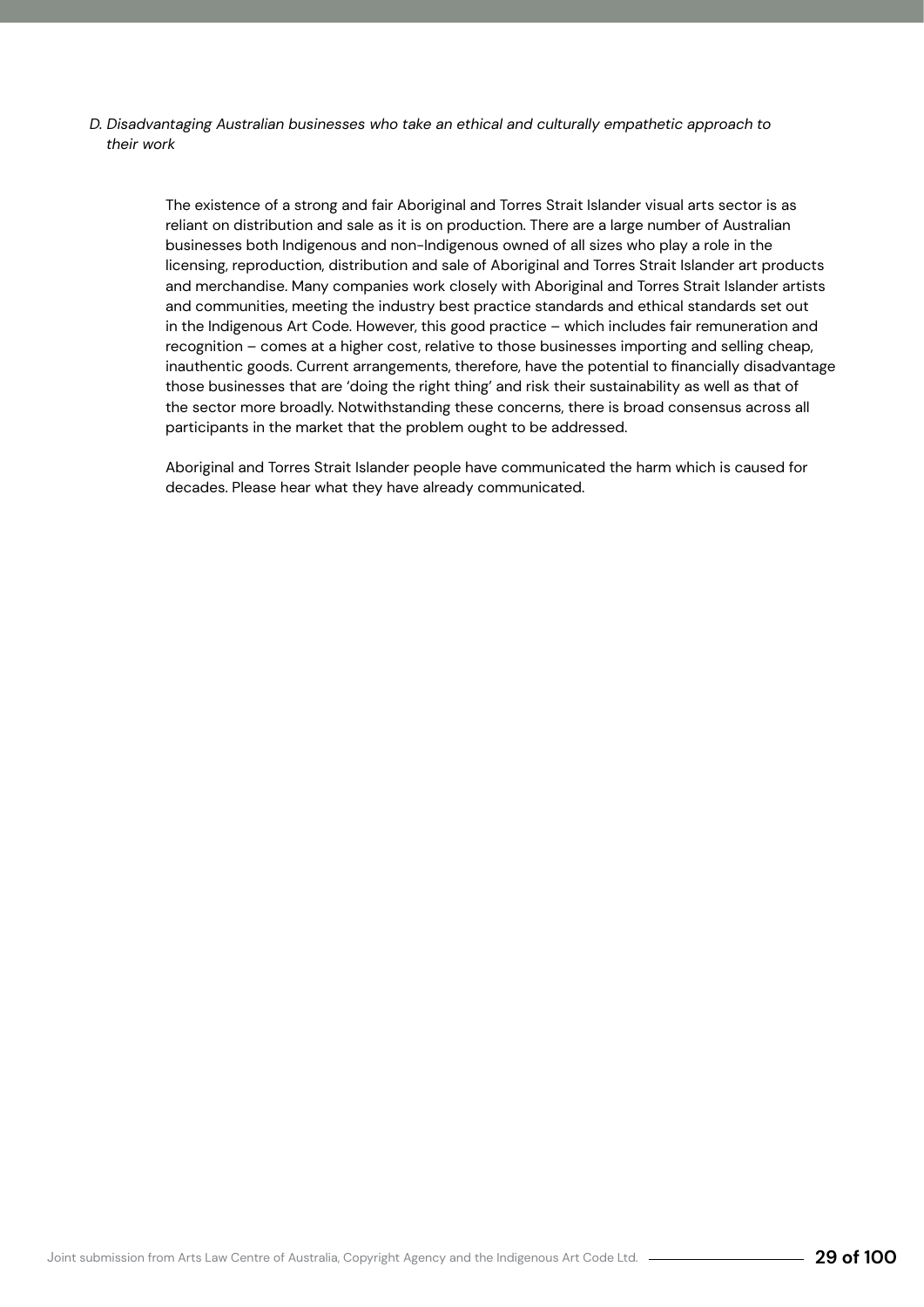"A painting is the visual expression of the story of our ancestors and spirit-beings, and the right to depict a particular story has been handed down through the ages from the original Dreamtime people. Some time ago, I happened to see a tea-towel with one of my paintings represented on it; this was one of the stories that my father had given me, and no-one else amongst my people would have painted it without my permission. I was deeply upset and for some years I have been unable to paint. It was then that I realised that I and my fellow Aboriginal artists needed some sort of protection.

It is not that we object to people reproducing our work, but it is essential that we be consulted first, for only we know if a particular painting is of special sacred significance, to be seen only by certain members of a tribe, and only we can give permission for our own work of art to be reproduced. It is hard to imagine the work of great Australian artists such as Sidney Nolan or Pro Hart being reproduced without their permission, we are only asking that we be granted the same recognition, that our works be respected and that we be acknowledged as the rightful owners of our own works of art.

Our art and culture are very dear to us, they embody the past history of my people, our beliefs today, and our strength to survive. Whilst wanting to protect ourselves and our art and culture for future generations, at the same time we are eager for all the world to witness the beauty and strength of our culture as expressed by our artists. To retain a jealous hold on our cultural heritage is not our desire, but we must realise our responsibility to safeguard this heritage and to ensure that Aboriginals as last achieve the recognition that is universally attributed to all artists."

**Wandjuk Marika, 1975 This is an excerpt from the statement which Wandjuk Marika published under the title 'Copyright on Aboriginal Art' in Aboriginal News Vol. 3 1 Feb. 1975 pp 7-8.**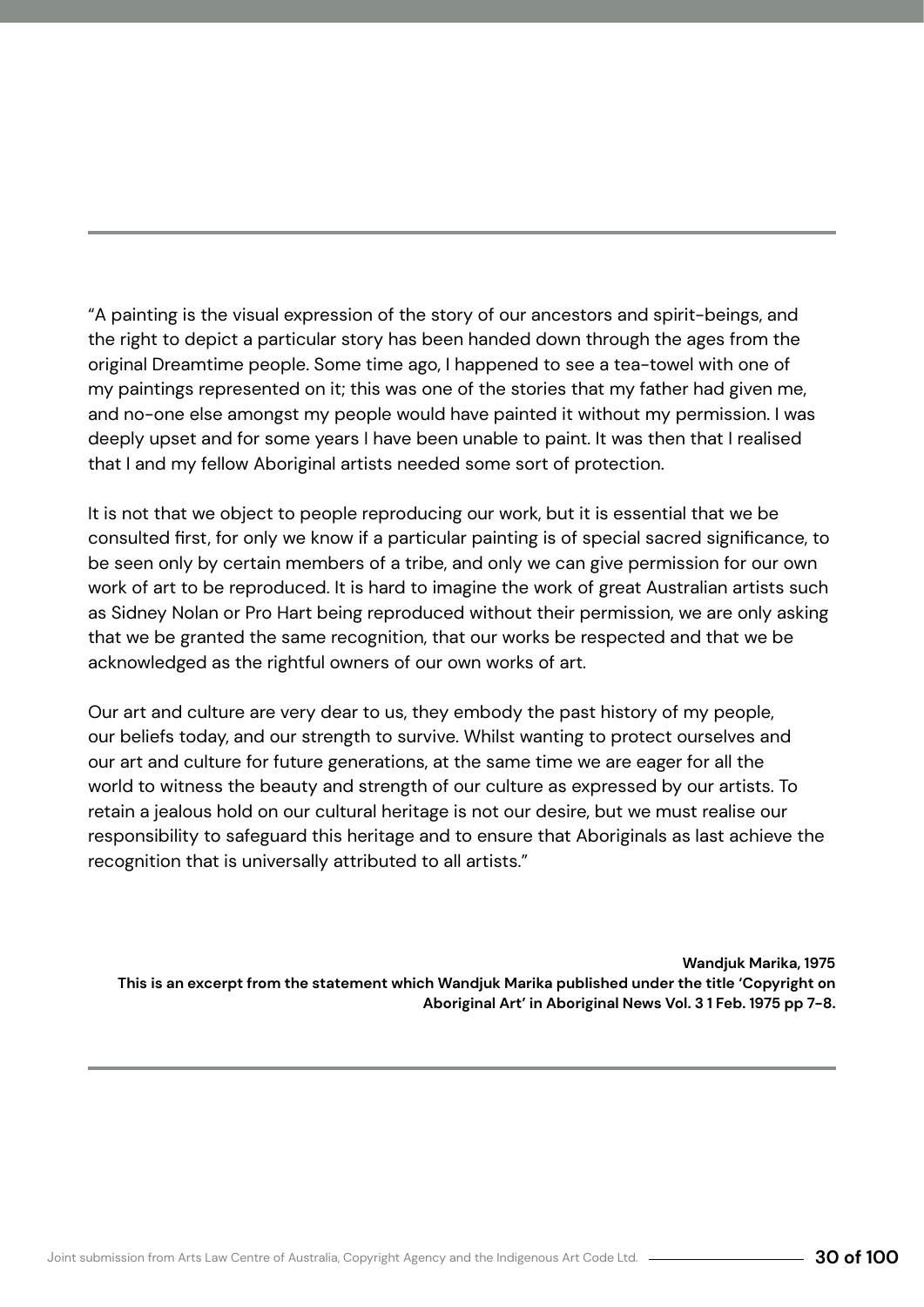#### <span id="page-30-0"></span>**6. What policy options are there to address inauthentic arts and crafts?**

*How effective have previous initiatives been at reducing the incidence and negative effects of inauthentic art? What gaps and problems have they encountered?* 

*When are approaches to verify or demonstrate authenticity inappropriate?* 

*What else could be done to increase consumer awareness and demand for ethically produced art? Would further education campaigns be effective?* 

#### **The Fake Art Harms Culture Campaign**

- In response to existing and ongoing concerns from Aboriginal and Torres Strait Islander people about the growing presence of inauthentic 'Aboriginal style' products and merchandise being sold across Australia, the 'Fake Art Harms Culture' campaign was created by Arts Law, IartC and the Copyright Agency to address the proliferation of goods that have the 'look and feel' of being Indigenous but actually have no connection to Aboriginal and Torres Strait Islander communities. The campaign built upon decades of work undertaken by artists and those in the industry who have continually lobbied and advocated for reform in this area. 6.1
- With the ongoing engagement of many Aboriginal and Torres Strait Islander people and communities across the country, the campaign has been successful in promoting awareness of this problem and has received widespread support. It has included presentations at numerous Aboriginal and Torres Strait Islander Arts events, campaign letters to MPs signed by Aboriginal and Torres Strait Islander artists and individuals, national media coverage and the backing of many art market professionals. 6.2
- The success of this campaign has demonstrated that the issue of inauthentic Aboriginal and Torres Strait Islander art is widespread and pervasive, impacting the copyright, cultural rights and livelihoods of thousands of Indigenous people and their communities. The campaign has also highlighted that the need for action on this problem is almost universally recognised amongst both the Indigenous art community and the consumers of such art. 6.3

#### **Developments since the Fake Art Harms Culture campaign**

In prior and recent years, there has been a broad ongoing consensus that the proliferation of inauthentic Indigenous art and craft is a problem needing to be addressed. 6.4

#### *2017 Bill and HRSCIA Report*

- In 2017 Senator Bob Katter introduced a Private Members Bill to Parliament which sought to prevent non-Aboriginal and Torres Strait Islander persons benefitting from the sale of fake Aboriginal and Torres Strait Islander art and souvenirs (2017 Bill).<sup>24</sup> The 2017 Bill sought to amend the ACL. 6.5
- 

<sup>24</sup> See: https://www.aph.gov.au/Parliamentary\_Business/Bills\_Legislation/Bills\_Search\_Results/Result?bId=r5810.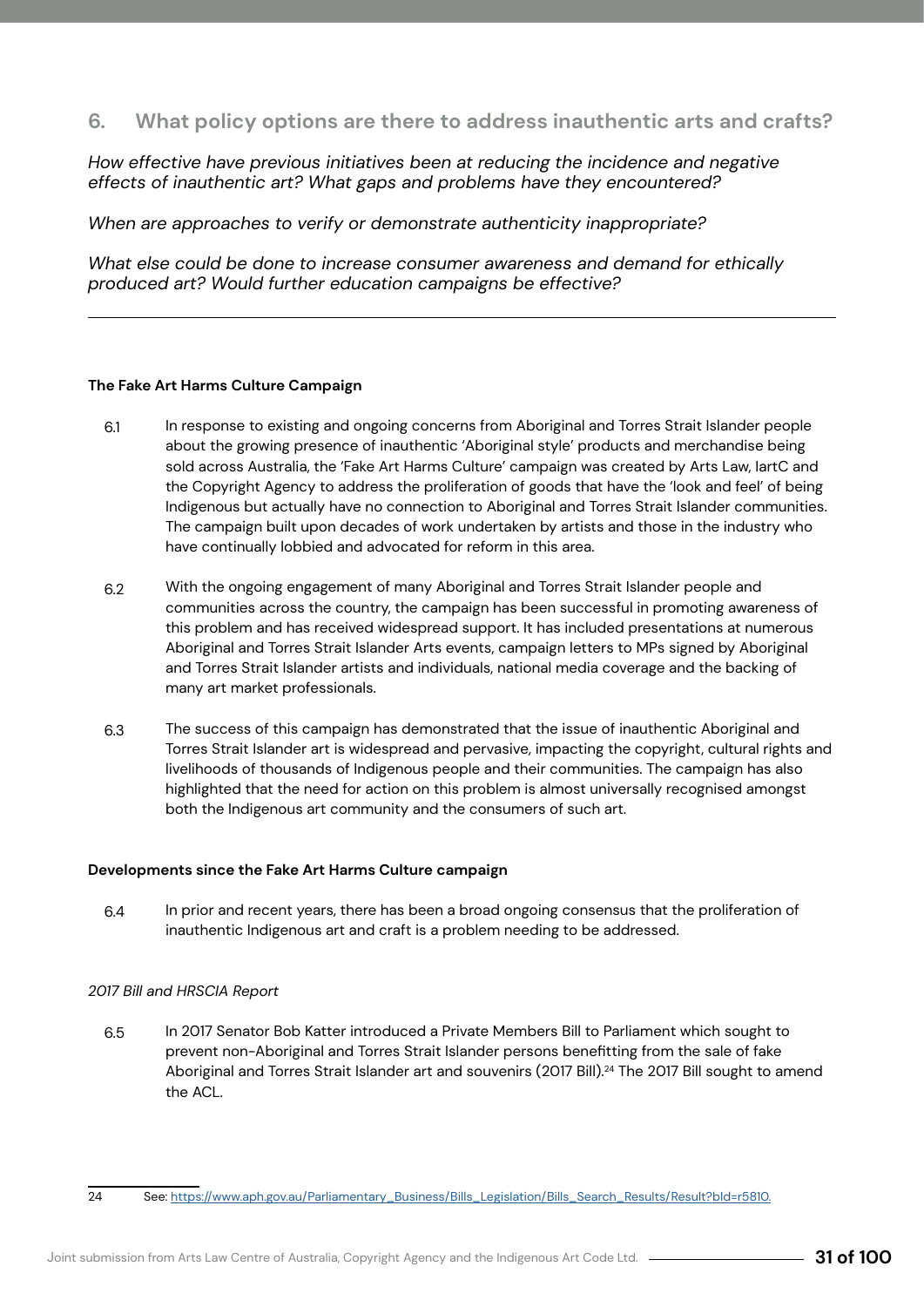- In July 2017, then Minister for Indigenous Affairs, Senator Nigel Scullion, referred an inquiry into the growing presence of inauthentic Aboriginal and Torres Strait Islander style' art and craft products and merchandise for sale across Australia. The House of Representatives Standing Committee on Indigenous Affairs (HRSCIA) conducted the inquiry over 2017-18, resulting in the final HRSCIA Report tabled in December 2018.<sup>25</sup> The HRSCIA Report noted the growth in the availability of inauthentic First Nations art and craft products across Australia and the denigrating effect this has on Indigenous history and culture.<sup>26</sup> Clear themes acknowledged as having consistently emerged throughout the inquiry included: 6.6
	- most Indigenous-style souvenirs sold in Australia have no connection to First Nations peoples and most buyers of these products are probably unaware of their inauthenticity; and
	- most non-Indigenous Australians and foreign tourists could not determine the authenticity of a First Nations art or craft product.
- The HRSCIA explored several possible solutions, noting that current laws are insufficient to address the problem and concluding that standalone legislation may be the best long-term option to resolve this complex issue. Specifically, the HRSCIA Report noted that '[n]either the ACL nor copyright law were designed to protect First Nations cultural expressions, and therefore each is inadequate to do so…the ACL cannot deal with issues of inauthentic Indigenous products, while the Copyright Act is not designed to recognise the eternal and communal nature of Indigenous cultural expressions, making it inadequate to deal with the misappropriation of culture.<sup>'27</sup> The HRSCIA recommended that 'the Australian Government begins a consultation process to develop standalone legislation protecting Indigenous Cultural Intellectual Property, including traditional knowledge and cultural expressions.'28 6.7

#### **2019 Bill and SECLC Report**

- On 12 February 2019, the Competition and Consumer Amendment (Prevention of Exploitation of Indigenous Cultural Expressions) Bill 2019 (*2019 Bill*) was introduced to Parliament by Senator Sarah Hanson-Young. The 2019 Bill sought 'to prevent the proliferation of fake Aboriginal and Torres Strait Islander art and art products' by amending the Competition and Consumer Act 2010 (the *CCA*) to make it 'an offence to supply or offer commercial goods to a consumer that include Indigenous cultural expression unless it is supplied by, or in accordance with a transparent arrangement with an Indigenous artist or relevant Indigenous community.<sup>'29</sup> 6.8
- On 4 July 2019, the Senate referred the 2019 Bill to the SECLC for inquiry.30 In April 2020, the SECLC Report was published. The SECLC Report acknowledged 'the large and growing presence of inauthentic Indigenous cultural products being sold in Australia<sup>'31</sup> and the 'profoundly negative 6.9

<sup>25</sup> See: https://www.aph.gov.au/Parliamentary\_Business/Committees/House/Indigenous\_Affairs/The\_growing\_presence\_ of\_inauthentic\_Aboriginal\_and\_Torres\_Strait\_Islander\_style\_art\_and\_craft

<sup>26</sup> HRSCIA Report, 5-6.

<sup>27</sup> HRSCIA Report, 58 [4.83]-[4.84].

<sup>28</sup> HRSCIA Report, xxi, Recommendation 8.

<sup>29</sup> Explanatory Memorandum to the Competition and Consumer Amendment (Prevention of Exploitation of Indigenous Cultural Expressions) Bill 2019, 1.

<sup>30</sup> See: https://www.aph.gov.au/Parliamentary\_Business/Committees/Senate/Environment\_and\_Communications/IndigCul**turalExpression** 

<sup>31</sup> SECLC Report, 23 [2.57].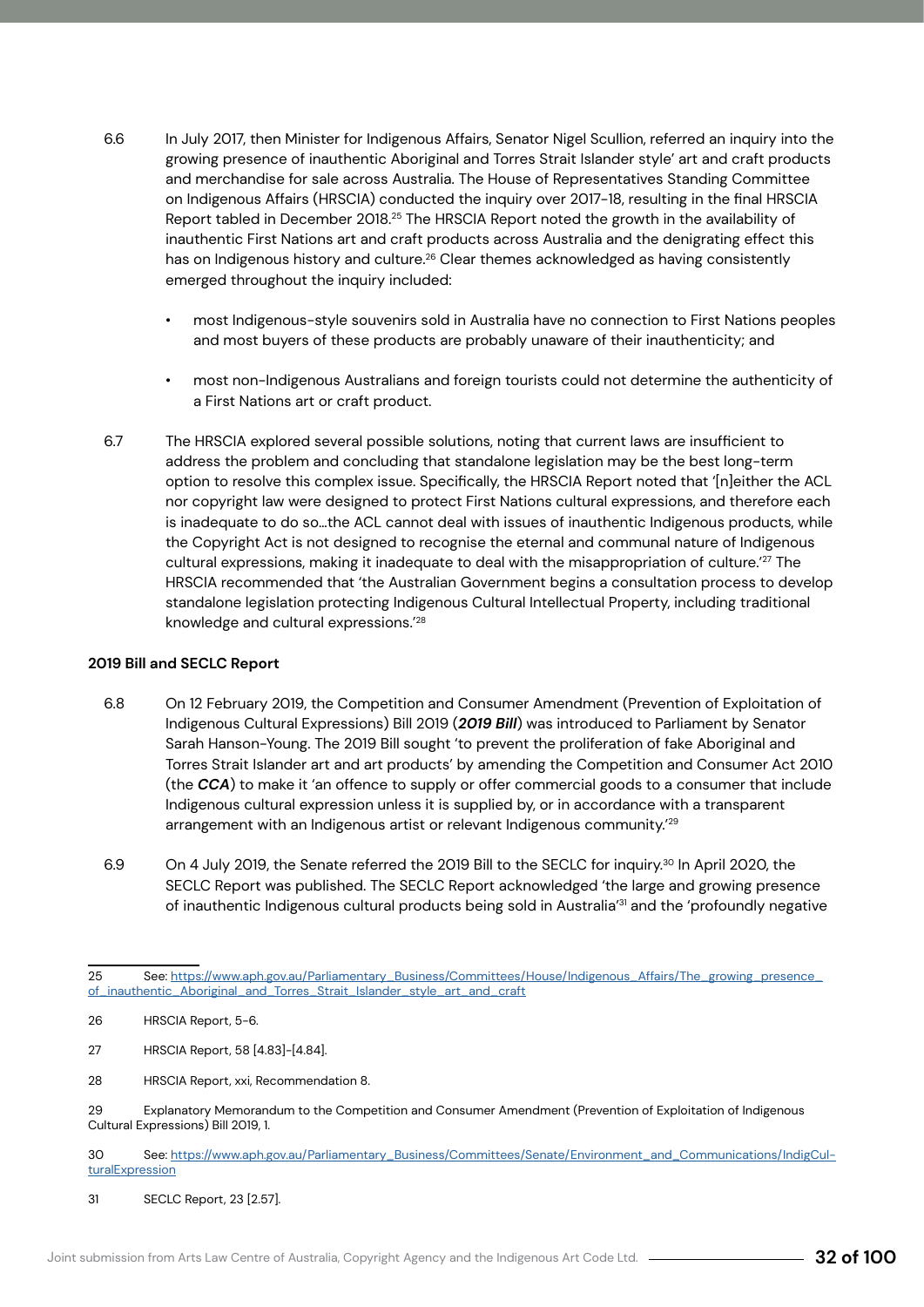consequences not only for artists, but also the Indigenous community, industry, and consumers.<sup>'32</sup> While supporting the prompt introduction of federal legislative measures to address the issue of fake souvenirs, 33

#### The Committee reached the following conclusion: 6.10

**2.63** Overall, the committee supports the broader direction of these recommendations which, following extensive consultation with Indigenous and other stakeholders, should ultimately result in a comprehensive, standalone legislative framework to protect the various complex forms of Indigenous cultural expression. The committee's view is that this broader objective is beyond the scope of the current bill.

**2.64** Nevertheless, the committee agrees that the concerning prevalence of inauthentic Indigenous souvenir products being sold in Australia is worthy of prompt attention by the Commonwealth, as supported by many of the submitters to this inquiry.

**2.65** Accordingly, the committee supports in-principle the Commonwealth addressing the issue of inauthentic Indigenous products in the souvenir market quickly, as proposed in this bill, or through another legislative mechanism. Ultimately, the Committee recommended that the Senate not pass the Bill. Instead the Committee recommended:

**2.66** ... that the Commonwealth consult Indigenous artists, organisations and communities to develop legislation to prohibit the sale of inauthentic Indigenous products sold as souvenirs, either through amendment of the Competition and Consumer Act 2010 or through another mechanism.

Despite both the HRSCIA and SECLC reports acknowledging the harms of inauthentic Aboriginal and Torres Strait Islander style art and craft products and the emerging consensus regarding the need the need for legislation to prohibit the sale of inauthentic Indigenous products sold as souvenirs, no legislative action has since been taken.

#### *What about labelling schemes or requirements?*

- In 2000, the National Indigenous Arts Advocacy Association (NIAAA) developed the Label of Authenticity. The Label of Authenticity was a national trade mark that encouraged people to buy authentic Australian Indigenous artwork. The Label aimed to: 6.11
	- protect Australian Indigenous artists to make sure that they were adequately paid for the sale of their work;
	- protect buyers who wanted to purchase authentic Australian Indigenous artwork;
	- allow people to see the different styles of Australian Indigenous artwork; and
	- create a system which highlighted the differences between real and copied artworks.
- Artists were registered with NIAAA if they could show that they identified as an Aboriginal or Torres Strait Islander and had permission from the relevant community to make the artwork. Registration meant that the artist had permission to attach the Label of Authenticity to their artwork. The Label of Authenticity is no longer in use after NIAAA stopped operating – a key reason for which being high administration costs. In addition, there were concerns raised by art centres about the way in which NIAAA processes ignored art centre processes. 6.12
- Since then, new technologies have emerged or become more popular that may reduce administrative costs. Desart, the peak arts body for over 30 Central Australian Aboriginal art centres, has trialled and implemented a system of digital labelling in three art centres. This uses 6.13

<sup>32</sup> SECLC Report, 24 [2.59].

<sup>33</sup> SECLC Report, 13, [2.12] and 24 [2.64]-[2.65].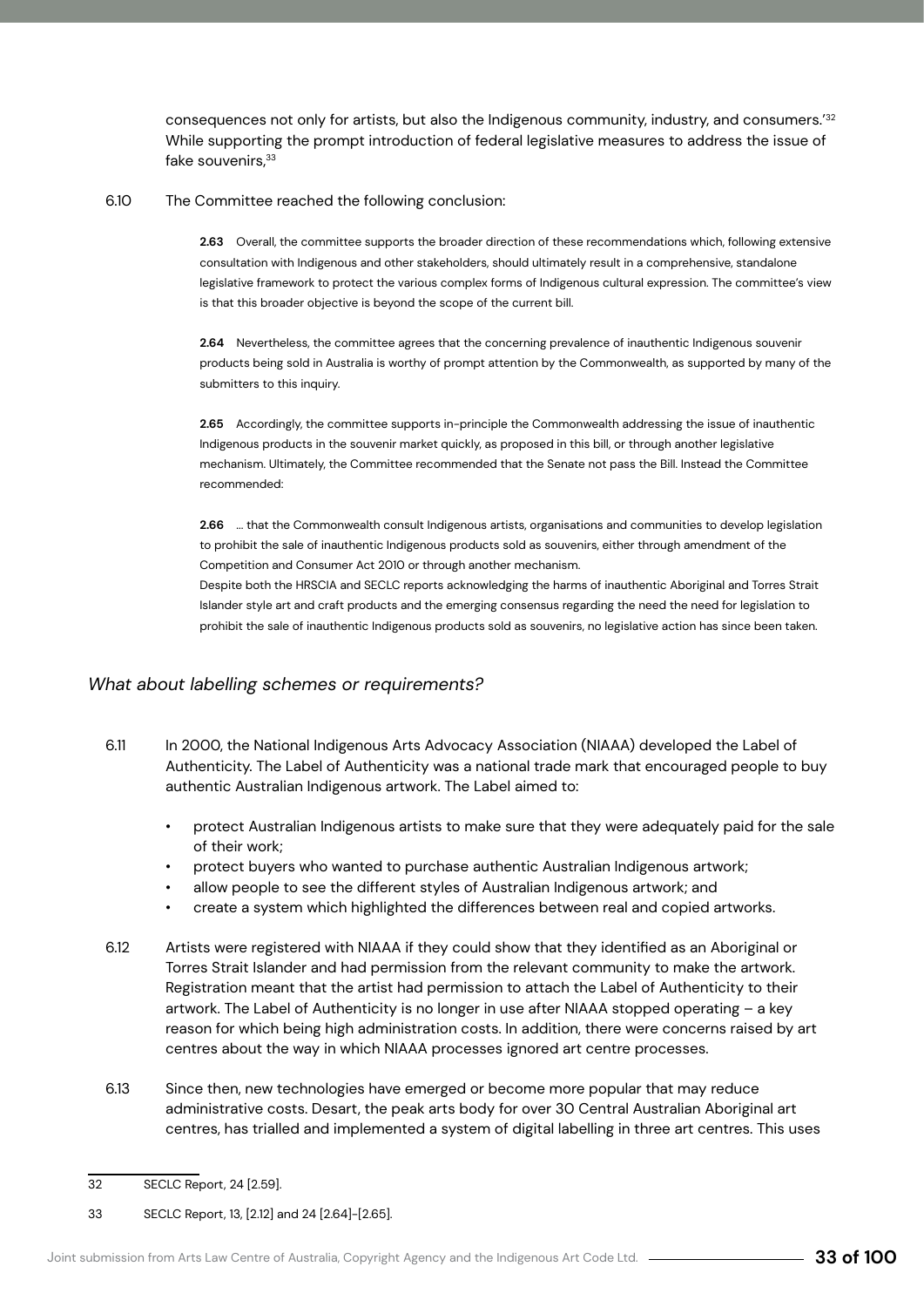QR codes that grant access to information on authenticity. The QR code, which links to the Stories Art Money (SAM) database (also administered by Desart), provides the consumer with immediate access to detailed information about the artist and the artwork/ product, including their story and background, as well as multiple images of the item (often taken with the artist or in the community where it was produced).

- However, even assuming that administration costs can be lowered to a point where an authenticity label or symbol is economically viable, there are serious questions as to whether it is appropriate. In particular, there is a clear tension between a measure such as a labelling scheme which heightens consumer awareness on the one hand, while ensuring on the other hand that there is not an undue burden placed on Aboriginal and Torres Strait Islander artists to prove anything. 6.14
- IP Australia are currently examining labelling and certification trademarks, which we understand were due to be presented to the Australian Government by the end of 2021. 6.15

*What are the limits of the existing intellectual property protections? How can existing intellectual property laws be amended to improve protections for Indigenous Cultural and Intellectual Property or do we need standalone legislation?*

#### **Australian intellectual property law**

#### **Current position under intellectual property law**

Australia's intellectual property laws only offer limited protection against the production, distribution and sale of inauthentic Indigenous art. 6.16

#### *Copyright*

- Copyright protects material expression, but not the underlying ideas, knowledge, stories, themes or genres of a work. For example, copyright will protect a painting in its material form, but will not protect the story it conveys, its style or the techniques used to create it (e.g. dot painting or cross-hatching). 6.17
- Copyright is generally owned by the author/s of a work (e.g. an artist), but does not recognise communal rights in the work or underlying traditional knowledge. Copyright protection only lasts for a finite period after a copyright work is created (70 years after the death of the author or in some cases after first publication), so will not cover ancient or communally-owned works. 6.18
- Copyright grants the owner exclusive rights over their work, including the right to reproduce or copy it. An unauthorised reproduction of a 'substantial part' of a work will infringe copyright, however the appropriation or replication of a particular style of work (e.g. dot painting) will not fall within that category. 6.19

#### *Confidential information*

Obligations of confidence govern the use and disclosure of certain categories of knowledge and other information that are not in the public domain (e.g. trade secrets and know how). Whereas copyright only protects the expression of ideas, obligations of confidence may protect the ideas themselves. For an obligation of confidence to arise (whether in equity or contract), the information: 6.20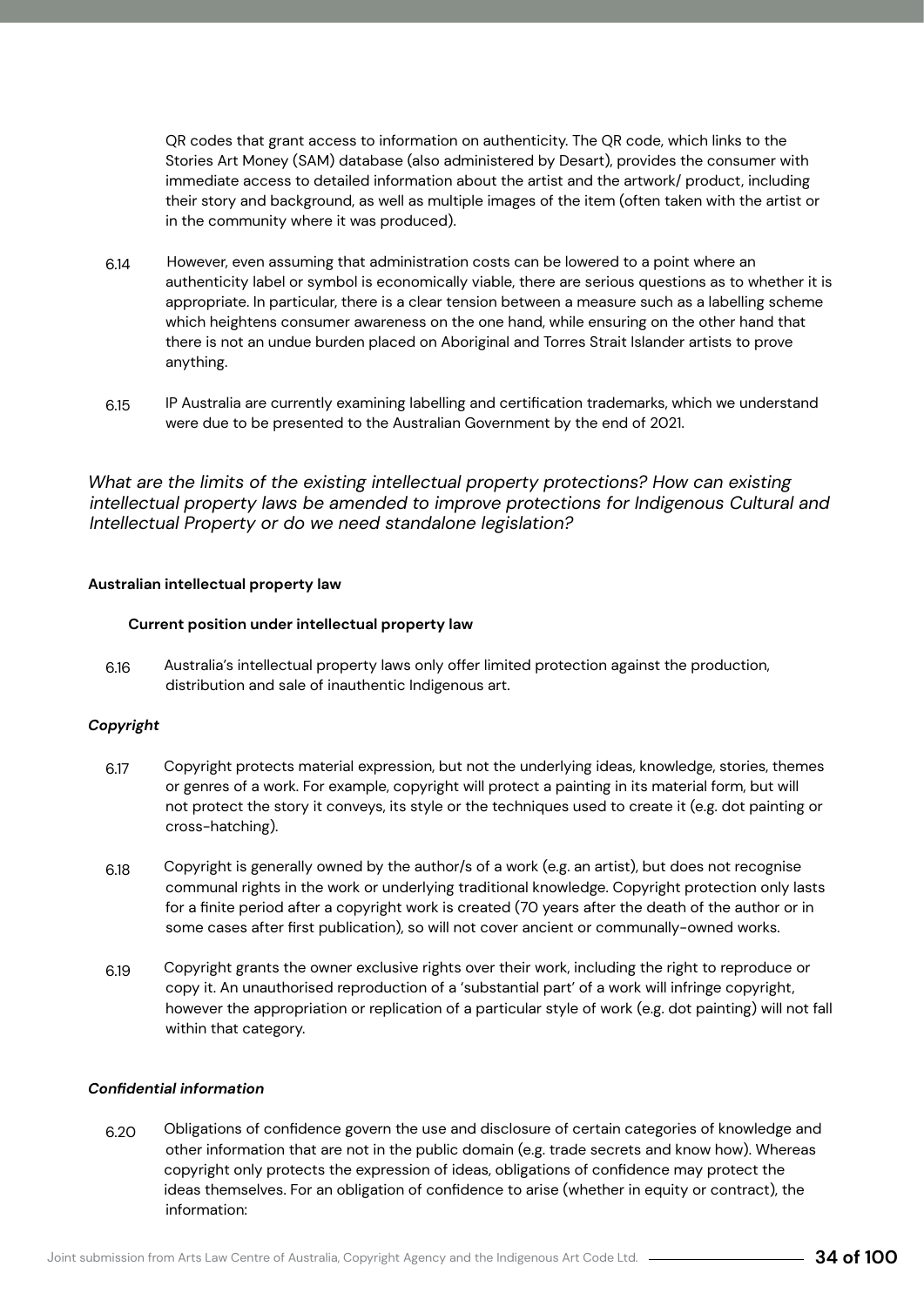- must be confidential (i.e., not in the public domain);
- must not be trivial or useless; and
- must be imparted in circumstances importing an obligation of confidence.
- Third parties that obtain confidential information which they know to be confidential may also be restrained by obligations of confidence. 6.21
- There is some scope to protect artistic techniques and other valuable traditional knowledge based on the law surrounding confidential information. However, if the information does not have the necessary 'quality of confidence', obligations of confidence will offer little assistance. Depending on the circumstances, the act of offering an artwork comprising or referring to traditional knowledge may be enough to undermine any ongoing claim to confidentiality in that traditional knowledge. Further, the overarching purpose of obligations of confidence (i.e. to keep the information confidential) is generally incompatible with the practice of sharing traditional knowledge between generations through storytelling, ceremony and otherwise. 6.22

#### *Trade marks*

Trade marks are 'badges of origin' used to distinguish the goods and services of one trader from those of another. It is possible to have an unregistered trade mark (where a trader has established goodwill and reputation in a particular mark). Trade marks can also be registered under the Trade Marks Act 1995 (Cth). In the context of tackling inauthentic art, trade marks are often considered for use as a marker of authenticity. For example, a particular trade mark applied to an art product could be used to indicate that the product was genuinely created by an Aboriginal or Torres Strait Islander artist. It is possible to register a 'certification trade mark' (CTM) – these are a specific kind of trade mark. Rather than being a badge of origin, CTMs signify goods or services that meet certain criteria or standards. In addition to the usual trade mark application process, to apply for a CTM the applicant must provide a set of 'rules' for using the CTM, which are subject to approval by the ACCC. The Woolmark logo is a well-known example of a CTM. While not registered as a CTM, the Fairtrade logo is only licensed to licensees whose products meet specific standards and in this way operates similarly to a CTM. 6.23

#### *Licensing arrangements*

Licensing arrangements can allow First Nations artists and communities to license the use of their intellectual property (usually copyright, including artworks) and confidential information (including traditional knowledge) to third parties, which offers a degree of control over those assets and a source of income. 6.24

#### **Why intellectual property laws are inadequate**

As the HRSCIA Report acknowledged, copyright laws are 'not designed to recognise the eternal and communal nature of First Nations cultural expressions, making it inadequate to deal with the misappropriation of culture.'34 Copyright is designed to protect an individual's rights in their works for a finite period but is incompatible with the communal recognition and ownership of traditional knowledge and cultural expressions by Indigenous artists and their communities. As identified in section 6.17, copyright protection is limited to the artworks themselves, and although copies of particular artworks may infringe copyright, inauthentic works that replicate the style of a particular artist or cultural group may not. 6.25

<sup>34</sup> HRSCIA Report, 58 [4.83]-[4.84].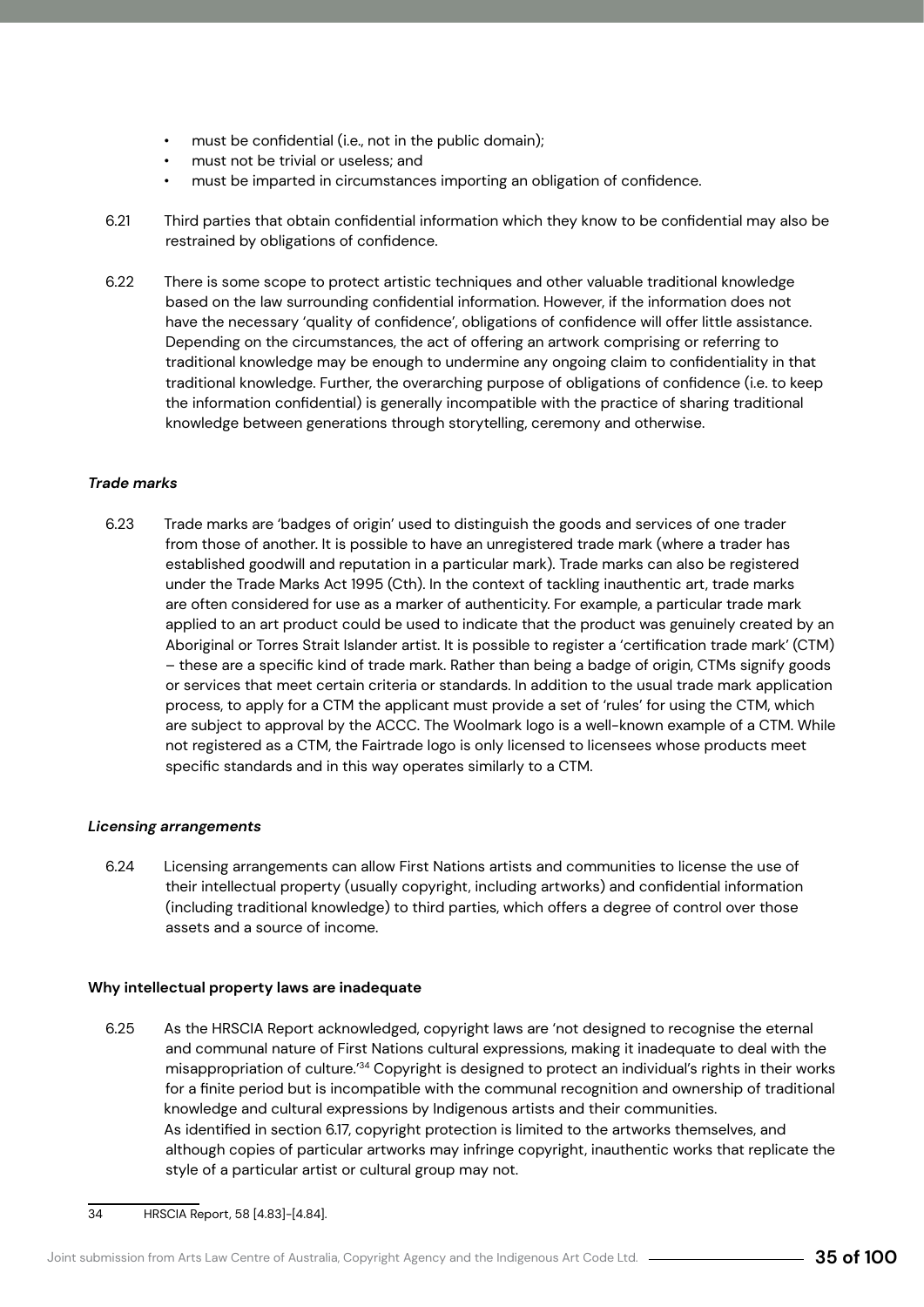- In addition, copyright and intellectual property laws more generally rely on private enforcement, meaning their utility is limited by the capacity (and appetite) of individuals to take legal action. The enforcement process is costly and time consuming. 6.26
- Traditional knowledge may be protected as confidential information so long as it remains confidential. However, as noted in section 6.20, information that becomes available in the public domain cannot generally be protected as confidential information. In any event, unauthorised third parties could still appropriate or replicate Indigenous art without accessing or misusing confidential information. 6.27
- Some submissions to the HRSCIA Inquiry suggested that labelling initiatives, such as a CTM, may be an appropriate solution to the problem of inauthentic art and craft. While labelling or a CTM may be useful components of a broader system to address the prevalence of inauthentic art, significant limitations include: 6.28
	- the investment and time required to set up a CTM (including in the preparation of rules for use of the CTM and assessment by the Trade Marks Registrar and the ACCC);
	- shifting the burden to artists to comply with the CTM system;
	- relying on private enforcement;
	- the investment in developing consumer awareness and reliance on consumers knowing what the CTM is meant to represent; and
	- the possibility of forged certification by distributors of inauthentic art.
- Labelling systems in Australia and around the world have had varying levels of success. In Australia, the National Indigenous Arts Advocacy Association (NIAAA) established a Label of Authenticity, but the scheme failed. The available evidence suggests that the main issues included that: 6.29
	- Indigenous artists are mostly unsupportive of having to prove, and have a body certify, that their work is authentic;
	- the registration fee was prohibitive for many Indigenous artists;
	- the scheme was difficult to access for many Indigenous artists;
	- there was a lack of funding and NIAAA was poorly administered.
- Overseas experiences with CTM equivalents are explored in more detail in the schedule. 6.30
- While licensing arrangements can be beneficial to Indigenous artists, these are negotiated on a case-by-case basis. Like non-Indigenous artists, some Indigenous artists can experience unequal bargaining power, unfair contract terms and unethical treatment from art dealers and other third parties, which may be compounded by access to services and geographical location. 6.31

#### **Why amendments to intellectual property law will not assist**

#### *Amending existing IP laws*

Amending existing intellectual property laws, such as the Copyright Act 1968 (Cth), is not the most appropriate solution to address the prevalence of inauthentic art. As discussed in earlier sections, a more effective immediate solution is to amend the ACL to include a prohibition on the sale of inauthentic art. This may later be accompanied by standalone legislation dealing with the protection of First Nations traditional knowledge and cultural expressions. 6.32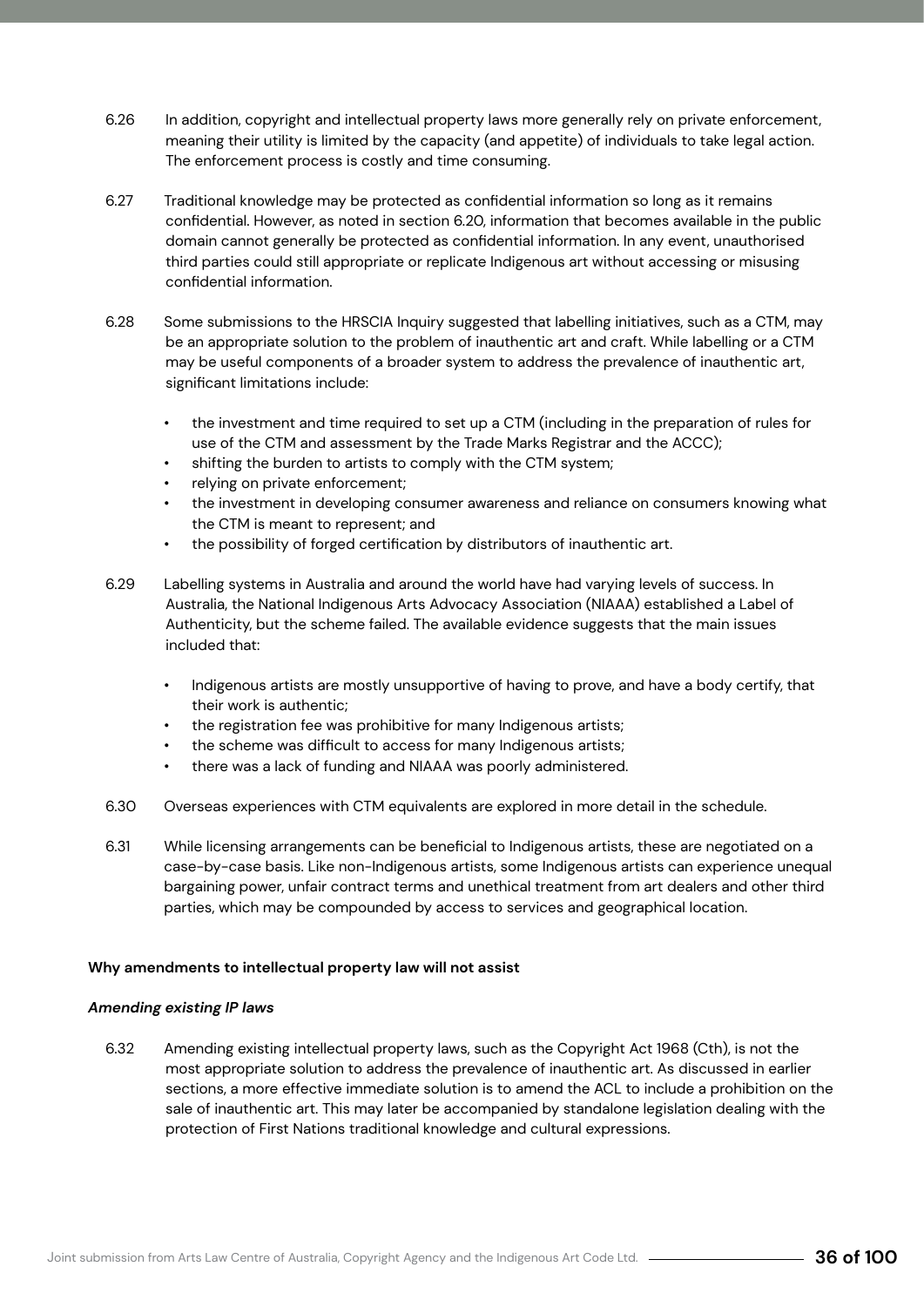Protection against the production, distribution and sale of inauthentic First Nations art is not limited to a single area of IP law, so amending such laws would be inefficient and piecemeal. We have already touched on copyright, confidential information and trademarks. Design law may come into play in relation to products incorporating First Nations artwork and designs, and patent law may be relevant to the protection of certain applications of traditional knowledge. 6.33

### *New standalone IP legislation*

- As already mentioned above, the *Olympic Insignia Protection Act 1987* (Cth) (*OIPA*) is an example of standalone legislation introduced to address a very specific issue – namely to preserve the AOC's ability to fundraise through the licensing of Olympic insignia. Importantly, the protection afforded by that Act is also closely related to and in many cases overlaps with existing intellectual property legislation. OIPA expressly refers to the *Designs Act 2003* (Cth), *Trade Marks Act 1995*  (Cth) and *Copyright Act 1968* (Cth). The Second Reading Speech and Explanatory Memorandum for the Olympic Insignia Protection Bill 1986 explain that the standalone legislation is designed to afford 'greater protection' than what is provided under existing laws and provide clarity as to the ownership of the copyright and design rights in the Olympic insignia.35 6.34
- The issue of inauthentic art similarly calls for bespoke standalone legislation in the long term in circumstances where current intellectual property law is inadequate. However, prohibiting the sale of inauthentic artwork through an amendment to the ACL is preferable at first instance for the reasons already discussed. 6.35

*What are the merits of, and concerns about, amending the Australian Consumer Law to prohibit the sale of inauthentic arts and crafts? Are there more effective ways to restrict the supply of inauthentic arts and crafts?* 

### **ACL amendment prohibiting the sale of inauthentic Aboriginal and Torres Strait Islander art is the appropriate response**

### **There should be a prohibition on the sale of inauthentic art and crafts**

- We are firmly of the view that current legal arrangements are inadequate and a specific prohibition on selling fake Indigenous art is needed in order to recognise that it is inappropriate for Indigenous culture to be unfairly misappropriated for commercial gain. This change would acknowledge that the concern is broader than just misleading consumers while also ensuring that consumers, including foreign visitors, are not misled into thinking they are buying authentic Indigenous art when they are not. 6.36
- We support the HRSCIA's recommendation of standalone legislation as a long-term solution,<sup>36</sup> and indeed, we have advocated for standalone legislation for some time. However, given the damage caused by inauthentic Aboriginal and Torres Strait Islander art and craft product is both current and widespread, we consider it imperative to expedite a legislative prohibition on the sale of inauthentic Aboriginal and Torres Strait Islander art within an existing legislative framework, while standalone legislation is developed as a long-term solution. 6.37

<sup>35</sup> Commonwealth, *Parliamentary Debates,* House of Representatives, 23 October 1986, 2666 (John Brown, Minister for Sport, Recreation and Tourism); Explanatory Memorandum, Olympic Insignia Protection Bill 1986 (Cth) 2–3.

<sup>36</sup> The Environment and Communications Legislation Committee also showed support for this idea at [2.63] of SECLC Report.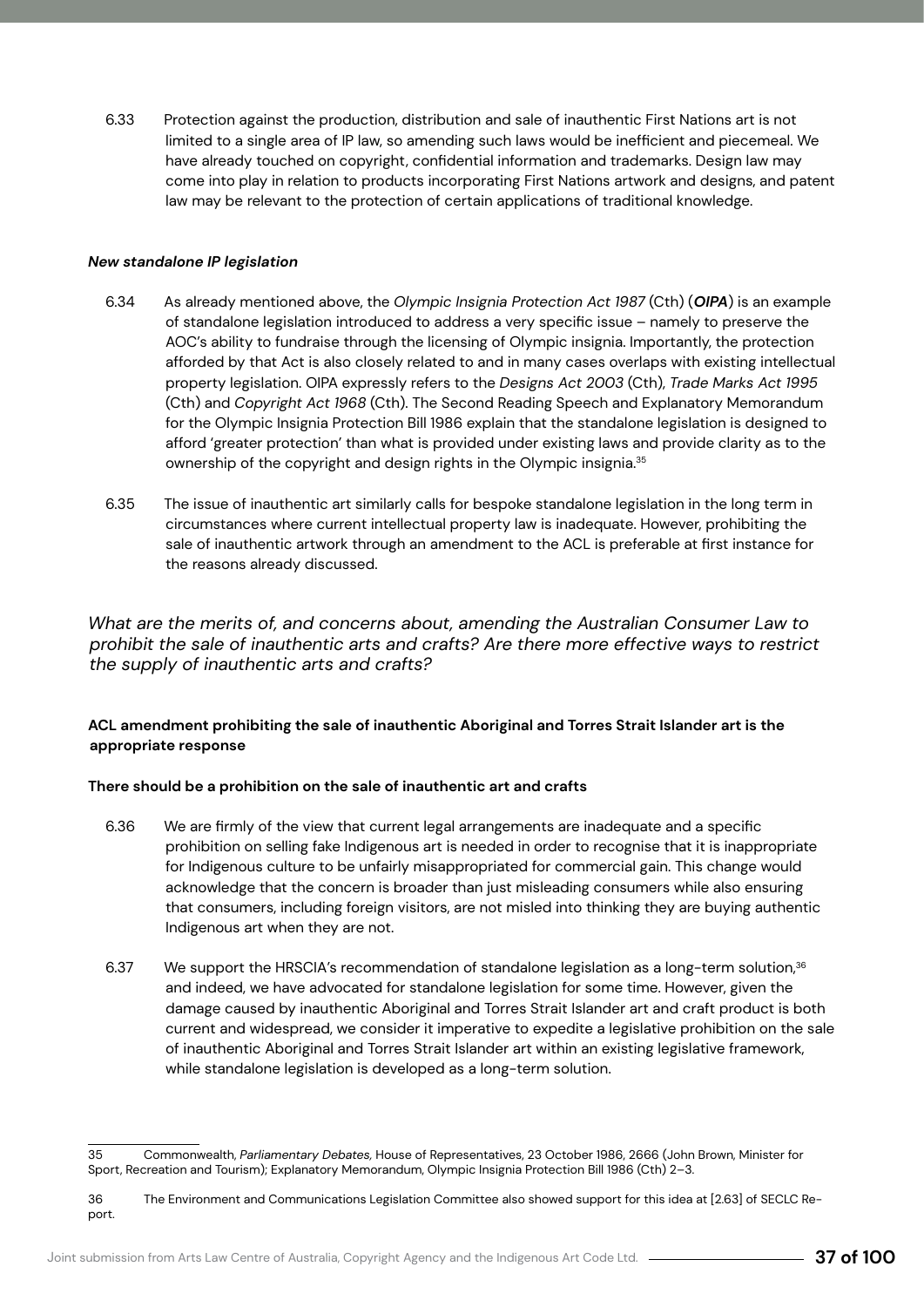- There are a number of benefits arising from an outright prohibition on the sale of inauthentic Aboriginal and Torres Strait Islander art: 6.38
	- it gives rise to a clear statement of the law regarding the boundaries of acceptable and unacceptable conduct;
	- it clearly addresses the costs associated with the misappropriation of Aboriginal and Torres Strait Islander culture and ensures that Aboriginal and Torres Strait Islander artists and communities can properly commercialise their artwork; and
	- it addresses the issue of consumers being misled into purchasing inauthentic Aboriginal and Torres Strait Islander products.
- As discussed above, the SECLC Report recommended that the Commonwealth consult Indigenous artists, organisations and communities to develop legislation to prohibit the sale of inauthentic Indigenous products. The Committee left open, however, whether that should be achieved through amendment to the CCA (ie the ACL) or through another mechanism. 6.39

### **An amendment to the ACL is the appropriate mechanism**

For the reasons set out below, a legislative prohibition on the sale of Inauthentic Aboriginal and Torres Strait Islander art and crafts could be achieved in the most timely and effective way through amendments to the ACL. In regards to prohibiting unfair treatment of artists, we are of the view that the adoption of a mandatory code could be one mechanism for dealing with this conduct and is addressed in Part 7 of this submission, rather than through an amendment to the ACL.  $640$ 

### **The growing prevalence of inauthentic Aboriginal and Torres Strait Islander art should be addressed at a federal level**

- Misappropriation of culture fundamentally affects all Aboriginal and Torres Strait Islander peoples, regardless of which state or region they reside in. The proliferation of inauthentic Aboriginal and Torres Strait Islander art and associated misappropriation of culture is an issue of national importance that should be addressed at a national level. It cannot be adequately addressed at a state or local government level. 6.41
- Addressing the issue at a state or regional level would be impractical for businesses and confusing for consumers. It would give rise to a patchwork approach where it could be legitimate for businesses to sell inauthentic product in one area but not in an adjacent area. As for local controls, even assuming the regulation of fake Indigenous art and craft is properly within the purview of local government, local government law-making is ultimately subject to State parliamentary oversight and may be disallowed for political or policy reasons. Practically, the power of local governments to impose penalties under local government legislation is very limited and in any event, local governments are unlikely to be sufficiently resourced to actively monitor and enforce such regulations in their local government area. For these reasons the problem should be addressed at a federal level. 6.42

#### **Such a prohibition would promote fair trading, in line with the object of the CCA**

Selling inauthentic Indigenous art and craft misappropriates Indigenous culture and is fundamentally unfair for Indigenous communities. It is also unfair to consumers, given the proliferation of inauthentic product within the 'grey area' of misleading and deceptive conduct (that is, a product which appears to be made by an Indigenous person, although there is no express written representation that it is Indigenous art). A key purpose of the prohibition would be to promote fair trading by: 6.43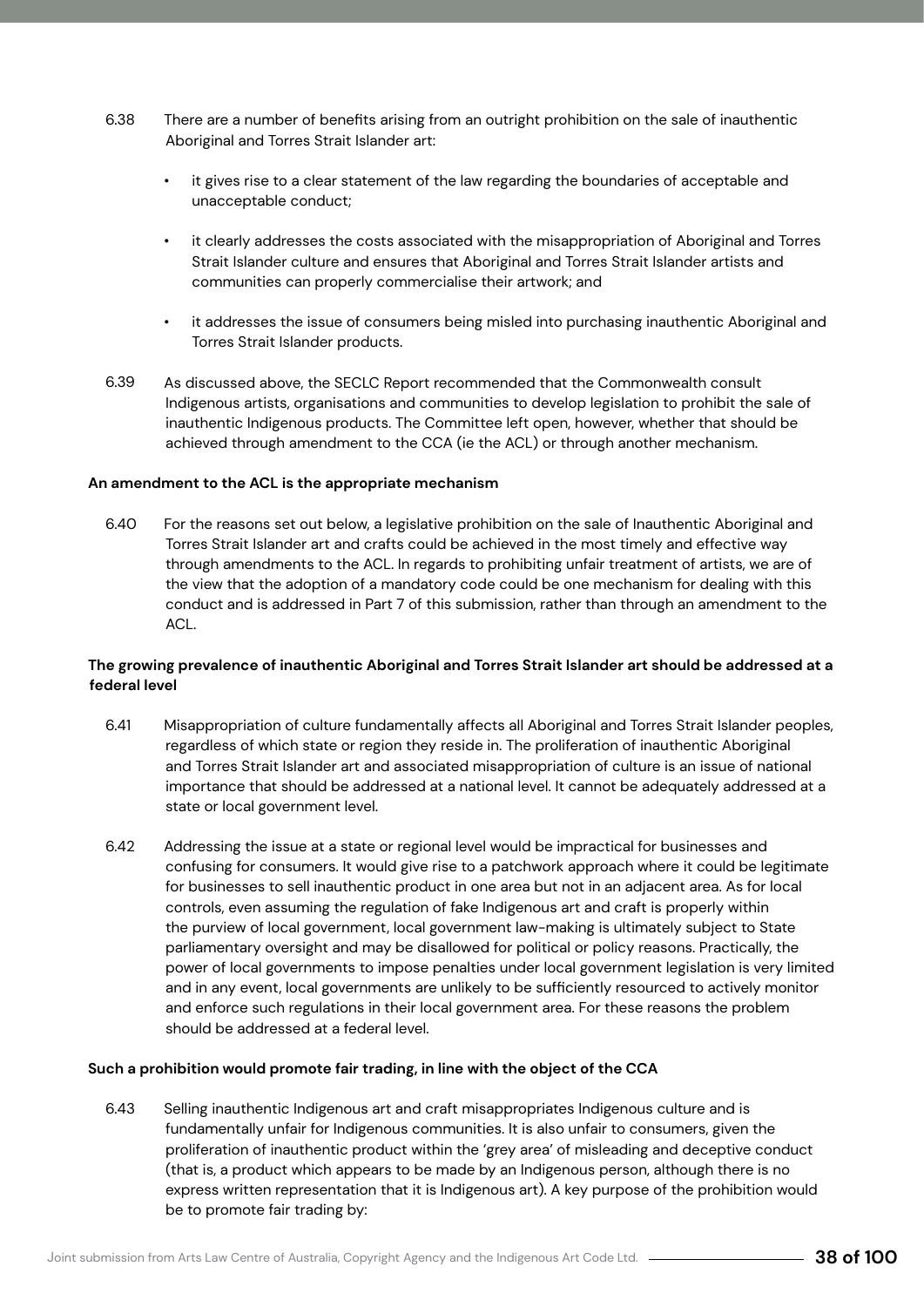- preventing consumers being misled as to the authenticity of First Nations art; and
- preventing the commercial misappropriation and exploitation of First Nations culture, which is fundamentally unfair for First Nations communities and artists.
- This purpose goal aligns with and furthers the object of the CCA, which contains the ACL, which is: 'to enhance the welfare of Australians through the promotion of competition and fair trading and provision for consumer protection' (emphasis added).<sup>37</sup> 6.44
	- preventing consumers being misled as to the authenticity of First Nations art; and
	- preventing the commercial misappropriation and exploitation of First Nations culture, which is fundamentally unfair for First Nations communities and artists.

### **Amending the ACL would provide an effective legal framework for addressing the problem in a timely manner**

- Amending the ACL would provide an effective legal framework for prohibiting the sale of inauthentic First Nations art and craft in a timely manner. The advantages of amending the ACL for this purpose include that: 6.45
	- it eliminates the need to devise a new enforcement body. The responsibility for enforcing the prohibition would fall to the ACCC, a well-respected and effective regulator with effective enforcement powers;
	- such a prohibition would also be subject to existing remedies under the ACL, including damages, non-punitive order, adverse publicity orders and pecuniary penalties;
	- the ACCC already has a role in protecting consumers against fake First Nations art as the national regulator enforcing the existing prohibitions against misleading and deceptive conduct. In addition:
	- the ACCC also contributes to the National Indigenous Consumer Strategy, in collaboration with ASIC, state consumer affairs agencies and the Indigenous Consumer Assistance Network;<sup>38</sup> and
	- conduct impacting Indigenous consumers is an enduring compliance and enforcement priority of the ACCC.39 This has led to successful enforcement actions, such as the ACCC's action against Telstra for unconscionable sales to Indigenous customers.40
	- the ACCC is accustomed to enforcing laws that target:
	- particular industries including through industry-specific mandatory codes, infrastructure access and price surveillance regimes;

*<sup>37</sup> Competition and Consumer Act 2010* (Cth), section 2.

<sup>38</sup> See: https://www.accc.gov.au/media-release/action-plan-to-help-indigenous-australians-with-consumer-issues.

<sup>39</sup> See: https://www.accc.gov.au/about-us/australian-competition-consumer-commission/compliance-enforcement-policy-priorities.

<sup>40</sup> See: https://www.accc.gov.au/media-release/telstra-to-pay-50m-penalty-for-unconscionable-sales-to-indigenous-consumers; *Australian Competition and Consumer Commission v Telstra Corporation Limited* [2021] FCA 502.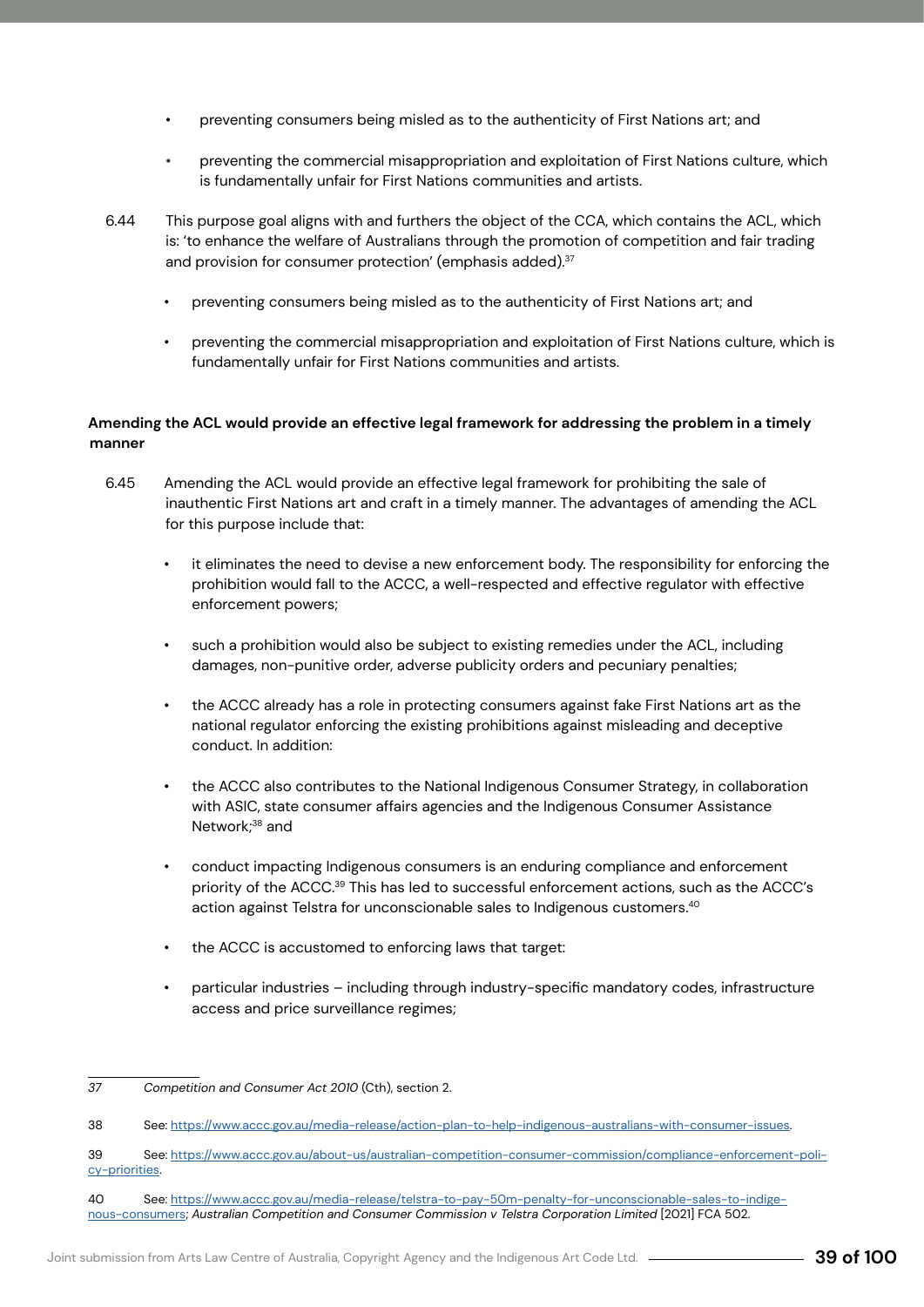- particular sales and marketing techniques, such as 'country of origin' representations, bait advertising, pyramid schemes, door-to-door sales and lay-by sales;
- particular products including through the ACCC's product safety role, in which the ACCC is responsible for monitoring compliance with certain product recalls notified by Government; and
- amending existing legislation is a much quicker and simpler process than drafting and introducing new legislation, and would not preclude the introduction of standalone ICIP legislation to address the problem in the long-term.

### **Experience of international markets and regulators responding to similar problems**

- The Issues Paper indicated that it is considering the experience of international markets, and the regulatory response to similar problems in those markets. We consider that the sale of inauthentic Indigenous arts and products is also widespread and pervasive in comparable international jurisdictions. There is also a growing recognition of the gaps in existing legislative and regulatory regimes internationally in respect of protecting both consumers and Indigenous artists, communities and culture from the harms flowing from the sale of inauthentic Indigenous art and products. A description of the approaches taken to similar problems in the US, Canada and New Zealand can be found in response to the question below on "*What can we learn from other countries' efforts to protect First Nations people's legal rights over their arts and cultures?*". 6.46
- While we encourage the Productivity Commission to consider this international experience, we consider many of the regulatory regimes to face the same shortcomings as discussed above. In particular, current international laws against misleading representations, and alternative regulatory solutions such as such as trade mark authentication schemes, are largely unsuccessful in preventing the sale of inauthentic Indigenous art to the detriment of Indigenous artists, communities and culture. 6.47
- For that reason, we firmly believe that Australia should act promptly and decisively on amending the ACL to prohibit the sale of inauthentic Aboriginal and Torres Strait Islander art and products. Australia has the opportunity to lead the world in addressing the clear harms to Indigenous artists, communities and culture arising from these practices. 6.48

### *What have been the barriers to implementing any of these initiatives to date?*

#### **Responses to potential concerns about a prohibition in the ACL**

A number of concerns have been raised with the proposal to amend the ACL. It was these concerns that seemingly led the SECLC to recommend that the 2019 Bill not be passed. For the reasons discussed below, those concerns, are either misplaced or can be satisfactorily addressed. 6.49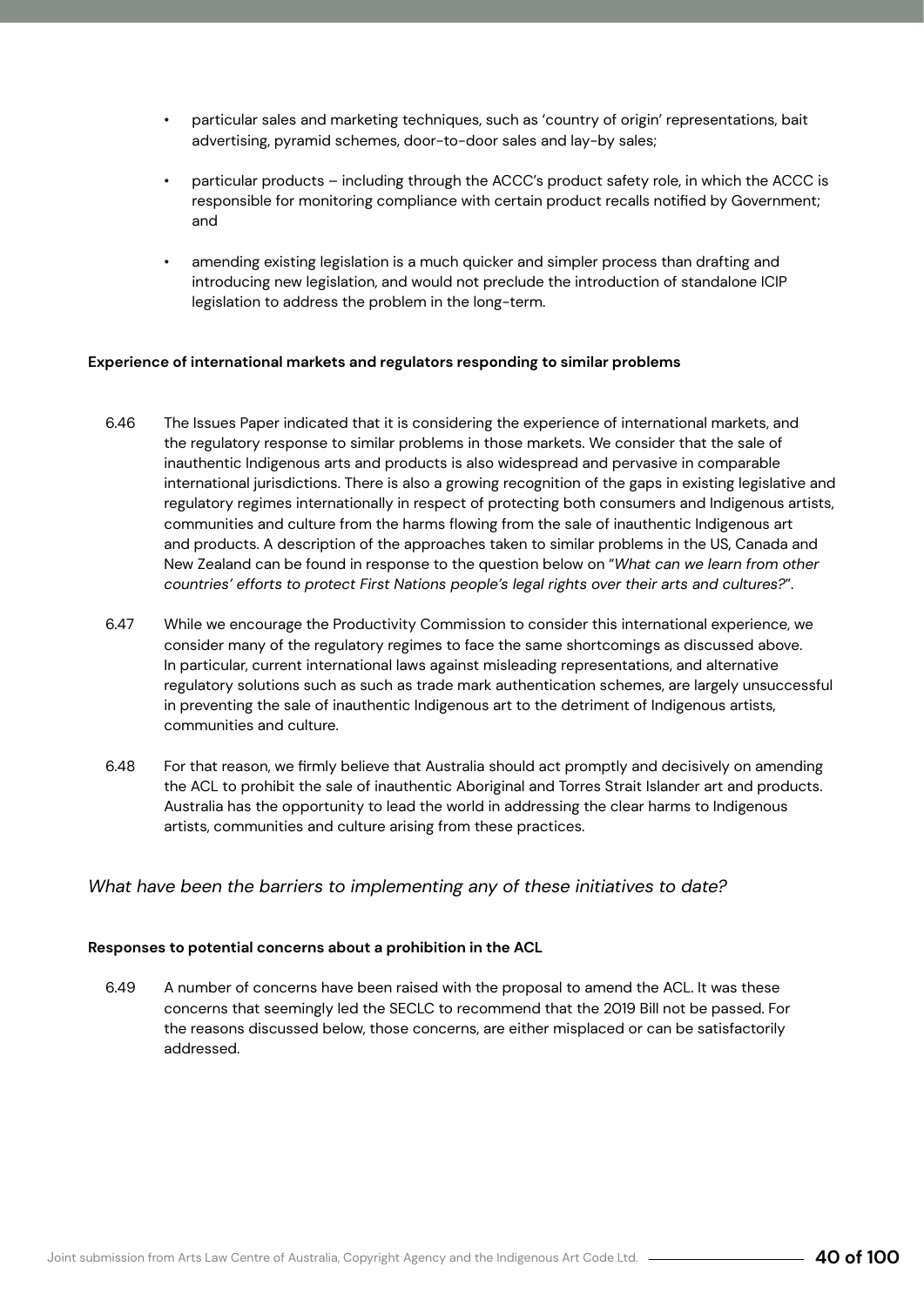### **Concerns that a specific prohibition in the ACL would not be in line with the objective of the CCA and ACL are misplaced**

- It has been suggested that the CCA and ACL are intended to be broad, economy-wide laws, and that a specific prohibition, such as the proposed ACL amendment, may not be consistent with this objective."41 6.50
- However, the CCA and ACL already contain a number of industry-specific regimes; that is, regimes which are intended to address issues or market failures in particular industries. By way of example: 6.51
	- the CCA contains rules relating to the regulation of anti-competitive conduct, which is specific to the telecommunications industry; and
	- the CCA also contains rules relating to the regulation of the shipping liner industry.
- In addition, the CCA regulates the use of specific promotional, marketing or sales techniques. For example, the CCA regulates the use of 'country of origin' representations by setting out prescriptive rules relating to when claims such as 'Made in Australia' can be made. It also sets out prescriptive rules relating to door to door sales and lay-by sales. Where the CCA does this, it is typically because the general, economy-wide prohibitions are considered to be insufficient to address concerns with the conduct. 6.52
- It is submitted that, in the light of these existing regimes, the proposed amendment would not be unusual or uncommon. 6.53
- We accept that standalone legislation could be passed to address the sale of inauthentic art and craft. Indeed, there are numerous examples where such standalone legislation has been passed to address particular industries or conduct. For example, the Olympic Insignia Protection Act 1987 regulates ownership and use of the Olympic symbol. It essentially deems the Australian Olympic Committee to be the owner of the symbol and prohibits the use of that symbol and images without a licence from the Australian Olympic Committee. 6.54
- In line with this, it would not be unusual to introduce a new piece of legislation that prohibits the sale of inauthentic artwork. However, we submit that prohibiting the sale of inauthentic art and craft through an amendment to the ACL is preferable for the following reasons: 6.55
	- it eliminates the need to devise a new enforcement body. The prohibition would be enforced by the ACCC, as the rest of the ACL is;
	- it enables the legislature to avail itself of the existing framework in the ACL dealing with the investigation and enforcement of the ACL by the ACCC and third parties. Businesses are familiar with the ACCC's powers and the manner in which it operates. The ACCC is also familiar with the issues which arise in relation to the sale of inauthentic art and craft, having already brought a number of prosecutions under the ACL;
	- by amending the ACL, this would enable State Fair Trading Departments to also enforce the new provisions (in addition to the ACCC) without any further legislation.<sup>42</sup> By contrast, introducing a new piece of legislation, would not of itself enable State Fair Trading

The ACCC, Submission to the Committee's inquiry into the growing presence of inauthentic Aboriginal and Torres Strait Islander 'style' art and craft products and merchandise for sale across Australia (3 November 2017) 4. <https://www.aph.gov.au/Parliamentary\_Business/Committees/House/Indigenous\_Affairs/The\_growing\_presence\_of\_inauthentic\_Aboriginal\_and\_Torres\_Strait\_Islander\_style\_art\_and\_craft/Submissions>. 42 The Australian Consumer Law, a Framework Overview <http://consumerlaw.gov.au/files/2015/06/ACL\_framework\_overview.pdf>.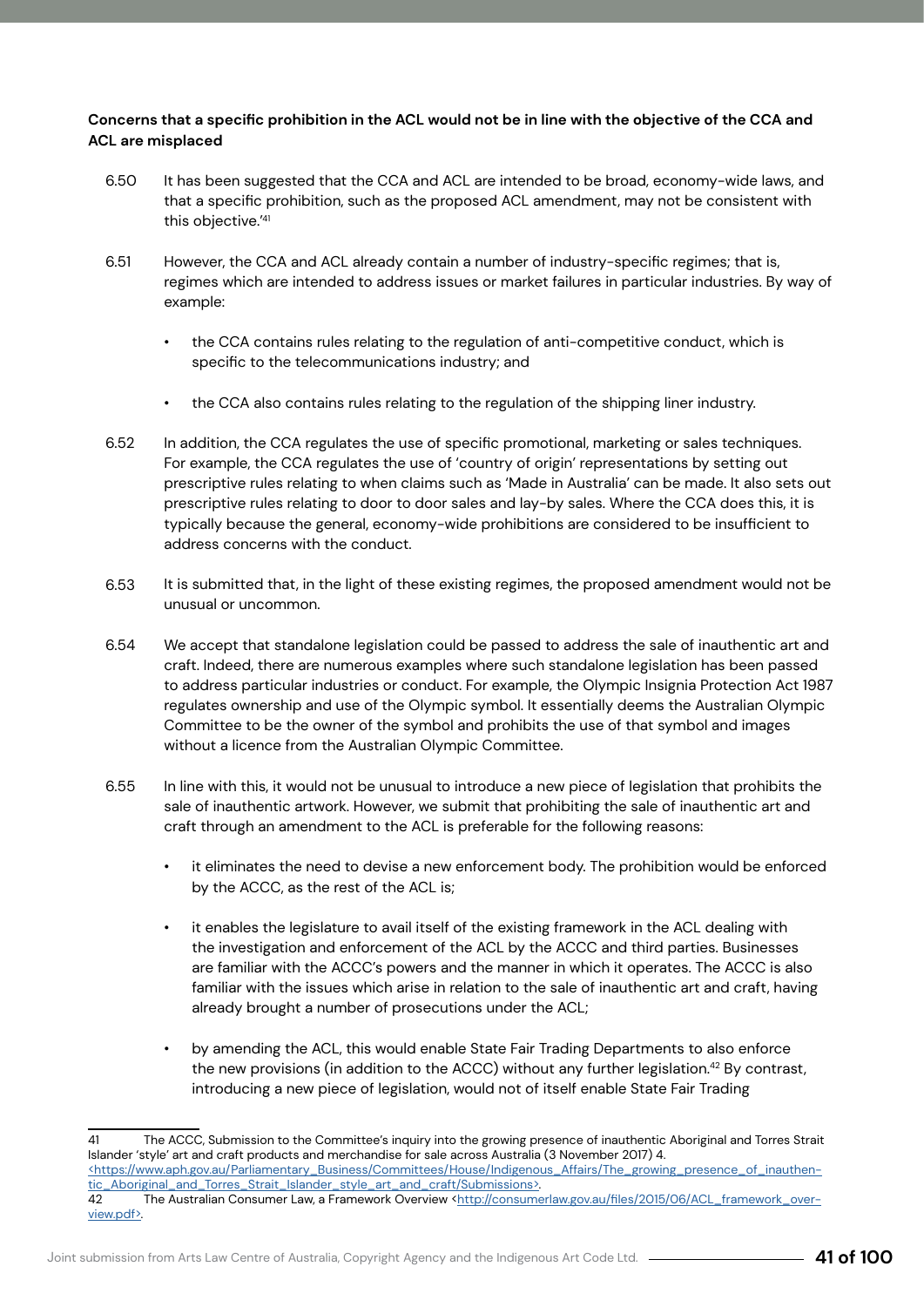Departments to assist the ACCC by bringing their own enforcement action;

• the objectives of the ACL are entirely consistent with the objective which the proposed prohibition seeks to achieve, namely, protecting consumers and owners of Indigenous art from unfair practices.

#### **Defining authenticity**

- The Productivity Commission's Issues Paper (the Issues Paper) identifies that, in some circumstances, the definition of 'authenticity' can raise complex issues. We submit that the complexity of the issue is dependent upon the lens through which 'authenticity' is viewed. In the context of the work that our organisations carry out, 'authenticity' and the actual use of the word becomes important primarily in the context of the financial value or collectability of an artwork. In that regard, anthropologist Professor Richard Handler suggests that 'authenticity' is a cultural construct of the modern Western world, closely tied to Western concepts of individualism and is, therefore, representative of Western enquiry rather than based on any notion of non-Western cultures, and in this case, Aboriginal or Torres Strait Islander cultures.<sup>43</sup> Our organisations' experience is that the term authentic is not one used by most Aboriginal and Torres Strait Islander artists in relation to the work they create. The work these artists create belongs to them and the ICIP imbedded in those works belongs to them. It should be noted that the words authentic and inauthentic are predominantly used by a non-Indigenous audience to understand this issue. 6.56
- The Issues Paper gives the example of Aboriginal and Torres Strait Islander artists depicting stories or images in their work without the custodians' permission and the potential for such work to be considered inauthentic by some people. While we understand and acknowledge this particular example of conduct identified in the Issues Paper is of concern within Aboriginal and Torres Strait Islander communities, it is not the problem that the ACL prohibition is aimed at addressing. With respect, we submit this particular example of conduct is one which is to be discussed and addressed within Aboriginal and Torres Strait Islander communities. The potential unintended consequence is that non-Indigenous business owners will find ways to manipulate the ACL by actively seeking artists to create works or put their name to artwork which misappropriates the ICIP of other Indigenous people. 6.57
- The core problem that the Fake Art Harms Culture campaign and the ACL amendment is aimed at is the creation and sale of Indigenous 'style' art and craft that is created and sold without the knowledge or involvement of an Aboriginal or Torres Strait Islander person. That is, the problem to be addressed by amending the ACL is the creation and sale of fake Indigenous art without any connection at all with any Indigenous community artist. Given that this is the core problem that needs to be solved, a simple definition of 'inauthenticity' is all that is required.<sup>44</sup> 6.58
- While we acknowledge the issues involved with defining 'authenticity' some of which are briefly referred to above, for the purposes of the draft bill in Schedule 1 (the draft Bill) only, there is a provision to the effect that to be considered 'authentic' products should either be made by, or under licence from, an Aboriginal or Torres Strait Islander artist. This definition provided for the purposes of the ACL amendment only, provides the ACCC with a clear standard to guide it in taking enforcement action. 6.59

<sup>43</sup> Parkin, 2020, p. 75.

<sup>44</sup> The draft Bill does include an additional requirement in relation to Indigenous cultural artefacts namely that the cultural artefact be made in Australia by an artist or community with whom the Indigenous cultural expression is connected. The issue of connection could raise more complex issues.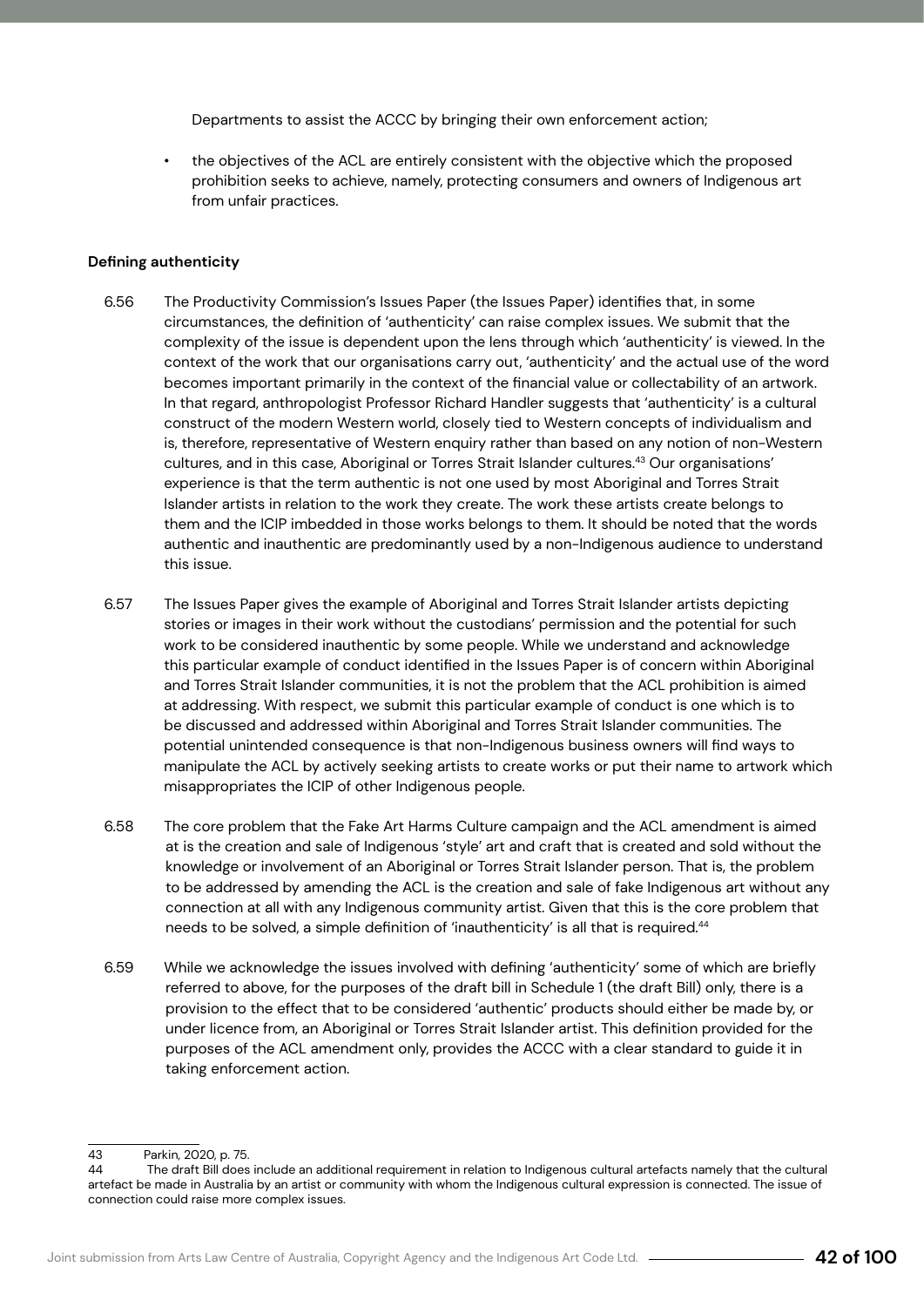- Addressing the core problem that needs to be solved, namely the sale of fake art with no connection with any Indigenous community, particularly in the souvenir goods market, does not require complex definitional issues to be grappled with to know, for example, that a plastic dot painted boomerang imported and manufactured outside Australia with no licence from an Indigenous community is inauthentic. 6.60
- The SECLC Report noted the argument of one submission to the SECLC that:<sup>45</sup> 6.61

Governments trying to regulate the authenticity of Indigenous art could lead to a 'repressive' form of authenticity, which could place 'an onus of proof' on Indigenous artists that would have negative effects.

- In our view, these concerns are addressed by a combination of: 6.62
	- the fact that the draft Bill proposes a definition of 'authenticity', which is all that is required to address the significant harms the legislation is intended to overcome, as discussed above; and
	- the draft Bill adopts a well understood definition of 'Indigenous artist' which aligns with other state and federal requirements of demonstrating Indigeneity and contemplates that regulations may be made providing a documentary safe harbour for the sale of Indigenous art, with a committee that is representative of Indigenous communities to consult with the Minister on the content of such regulations.

### **Concerns regarding the expanded role of the ACCC and administrative burden are misplaced**

- The Issues Paper identifies concerns that have been raised around the ACCC's administration and enforcement capacity to administer a prohibition on inauthentic products. These concerns were echoed in the SECLC Report, which acknowledged comments of the ACCC that it 'does not currently have the 'capacity or remit' to determine the level of inauthentic Indigenous cultural products in the marketplace'.46 6.63
- We are of the view that there is no other Commonwealth regulator better suited for the enforcement of a new prohibition against the trade of inauthentic Indigenous-style products. The ACCC is a well-equipped, highly effective, well-respected and experienced regulator and is already active enforcing the existing ACL prohibitions where the sale of fake Indigenous art is misleading and deceptive. Its role extends to targeting specific issues affecting Indigenous products and consumers. For example, both ACCC v Dreamtime Creations Pty Ltd47 and Birubi provide examples of successful ACCC enforcement action against the misleading sale of inauthentic products, while the ACCC's action against Telstra demonstrates enforcement against unconscionable sales to Indigenous customers. 6.64
- The ACCC's role would not need to be greatly expanded to enforce any new prohibition on the sale of inauthentic products. It already enforces multiple laws aimed at preventing unscrupulous conduct such as the prohibition on unconscionable conduct, various Industry Codes, price exploitation laws and the price surveillance regime. The ACCC could use its existing powers to enforce a new prohibition, such as issuing notices or commencing proceedings seeking pecuniary penalties. 6.65

<sup>45</sup> SECLC Report, 20, [2.43].

<sup>46</sup> At 21-22, [2.45]-[2.48].<br>47 (2009) 26 ALR 487.

<sup>(2009) 26</sup> ALR 487.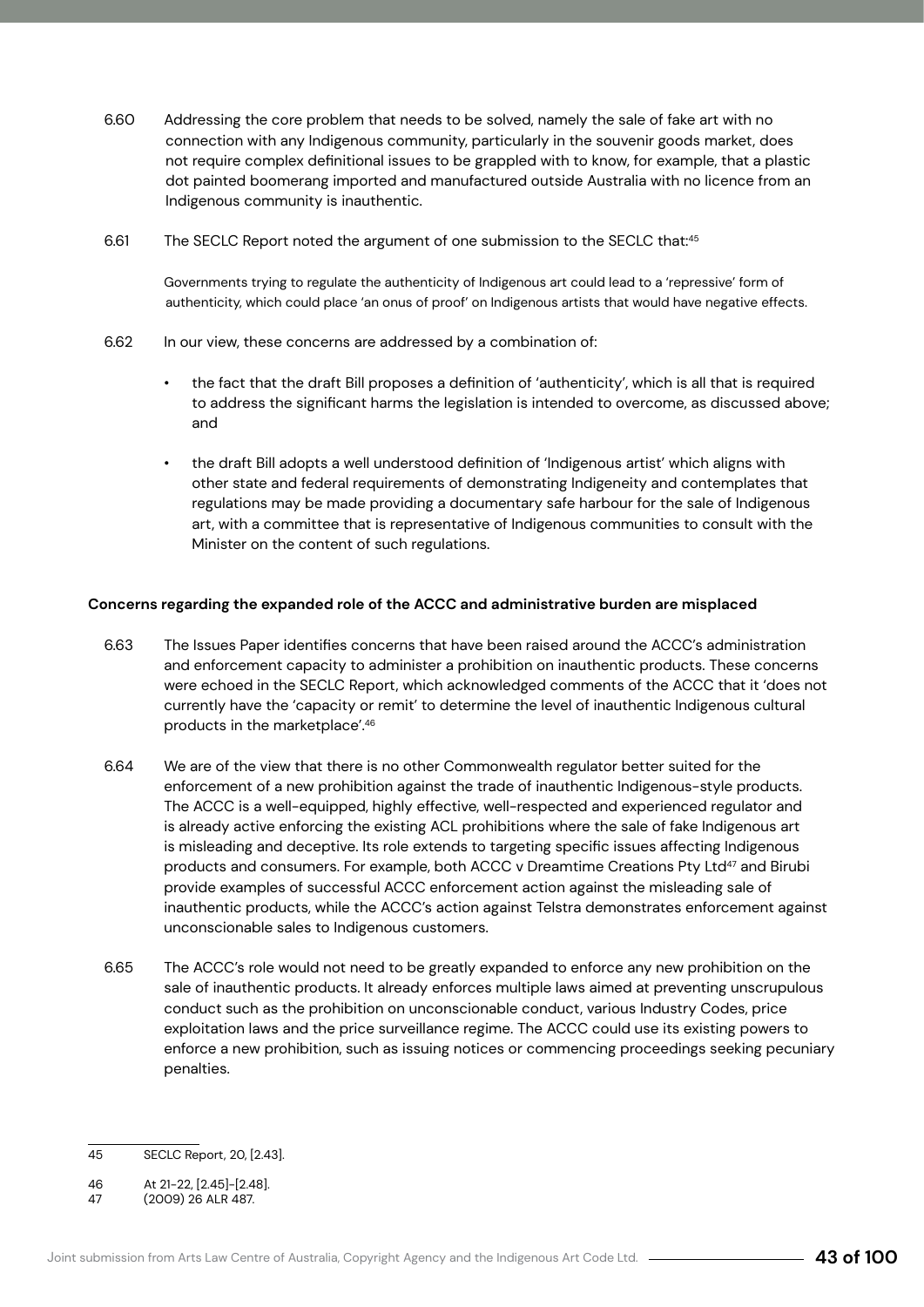- It should be remembered that the ACCC is an organisation with a budget of \$304.96 million with 1,261 employees.48 6.66
- In considering the extent of the burden that would be imposed on the ACCC and the question of whether it has the necessary skill sets, the points made above about the core problem and the definition of 'authenticity' should be borne in mind. In some ways, the new prohibition would make the ACCC's current enforcement task simpler. Rather than having to prove that a particular sale was misleading or deceptive, with the complexities that arose in the *Birubi* case, the ACCC would simply need to prove that the art was inauthentic in the sense discussed above. 6.67

### **Amending the ACL to prohibit the sale of inauthentic arts and crafts is the most effective ways to restrict the supply of inauthentic arts and crafts**

The Issues Paper queried whether there are more effective ways to restrict the supply of inauthentic arts and crafts than by amending the ACL. For the reasons set out above in Part 3, we consider that amending the ACL is the most expedient, cost effective and appropriate solution to address the sale of inauthentic art and products. In addition to an ACL amendment, this submission considers proposals to amend Intellectual Property laws and the introduction of a mandatory code. These additional protections would not be precluded by amending the ACL but alone would not provide the most expeditious or appropriate solutions. 6.68

### **Experience of international markets and regulators responding to similar problems**

- The Issues Paper indicated that it is considering the experience of international markets, and the regulatory response to similar problems in those markets. We consider that the sale of inauthentic Indigenous arts and products is also widespread and pervasive in comparable international jurisdictions. There is also a growing recognition of the gaps in existing legislative and regulatory regimes internationally in respect of protecting both consumers and Indigenous artists, communities and culture from the harms flowing from the sale of inauthentic Indigenous art and products. A description of the approaches taken to similar problems in the US, Canada and New Zealand can be found below. 6.69
- While we encourage the Productivity Commission to consider this international experience, we consider many of the regulatory regimes to face the same shortcomings as discussed above. In particular, current international laws against misleading representations, and alternative regulatory solutions such as such as trade mark authentication schemes, are largely unsuccessful in preventing the sale of inauthentic Indigenous art to the detriment of Indigenous artists, communities and culture. 6.70
- For that reason, we firmly believe that Australia should act promptly and decisively on amending the ACL to prohibit the sale of inauthentic Aboriginal and Torres Strait Islander art and products. Australia has the opportunity to lead the world in address the clear harms to Indigenous artists, communities and culture arising from these practices. 6.71

*What can we learn from other countries' efforts to protect First Nations people's legal*  48 ACCC and AER Annual Report 20202021, 3.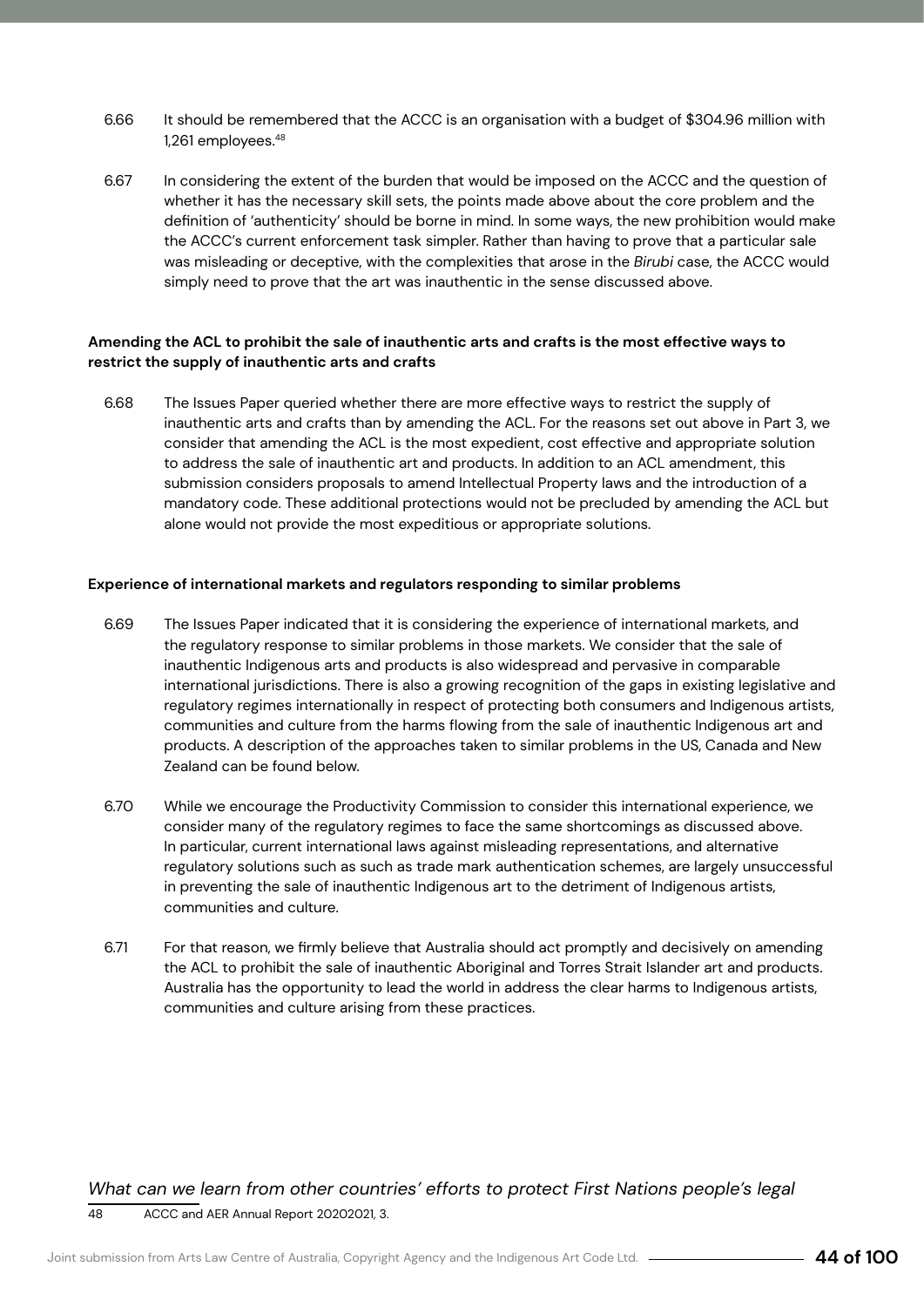### *rights over their arts and cultures?*

### **United States**

- The US *Indian Arts and Crafts Act 1990* (*IACA*) is a truth-in-advertising law which prohibits the misrepresentation in marketing of American Indian or Alaskan Native arts and crafts products within the US. The IACA imposes a false representation test, whereby the sale of an arts and crafts product is illegal where it is 'falsely suggested' that the product is Indianproduced; an Indian product; or a product of a particular Indian, Indian tribe, or Indian arts and crafts organisation.49 Regulations under the IACA (*Regulations*) prescribe when an item will be considered an Indian product, or Indian-produced. This includes specific examples of what is and is not an Indian product. 6.72
- Regulations suggest that best practice is to include a label or other form of identification on the product that provides information about the artist, their Tribe, and their Tribe enrolment number.50 Further, where products are genuine Indian arts and crafts products, Regulations provide that a supplier may attach a certificate declaring that the Indian Arts and Crafts Board recognises it as genuine, and that its trademark has the approval of the Board.<sup>51</sup> 6.73
- Technically, where Native American-style merchandise is imported into the US, federal law requires a country-of-origin marking. However, this requirement is not in the IACA itself, but established through the complex interaction of various other parallel laws and Regulations. In particular, Regulations under the *Tarif Act 1930* specify that Native American-style jewellery and arts and crafts must be indelibly marked with their country of origin in some permanent way.<sup>52</sup> Additionally, the US Criminal Code makes the importation of goods by means of any fraudulent or false statement, as well as the smuggling of goods, crimes.<sup>53</sup> Therefore, imported goods should be permanently marked with their country of origin, and making any false country of origin claim is a criminal offence. However, it appears that this requirement has been 'widely flouted' and is rarely, if ever, enforced. This mirrors the experience of enforcement of the IACA itself, which has rarely been enforced historically.<sup>54</sup> 6.74
- As a result of an ongoing federal investigation into Native American art fraud launched in 2012, more action has been taken under the IACA in recent years. For example, in 2018 two men were sentenced for violations of the IACA for importing and fraudulently selling Filipino-made jewellery as Native American-made.55 More recently, in 2021 a man was charged for listing and selling fake pieces of Native American art and jewellery online which he claimed were signed by a famous Indian tribe artist.56 Moreover, in 2017 a federal Senate Committee hearing on Indian affairs heard 6.75

- 52 19 CFR 134.43.
- 53 18 US Code § 542; 545.

54 Maraya Cornell, 'Biggest Fake Native American Art Conspiracy Revealed' National Geographic (15 March 2018) https://www.nationalgeographic.com/history/article/native-american-indian-art-fake-forgery-hopi-zuni0#close 55 Department of Justice, 'Owner of Old Town Albuquerque Jewellery Stores Sentenced to Six Months for Fraudulently Selling Filipino-Made Jewellery as Native American-Made', 28 August 2018 <https://www.justice.gov/usao-nm/pr/owner-old-town-albuquerque-jewelry-stores-sentenced-six-months-fraudulently-selling>.

56 Department of Justice, 'Californian man pleads guilty to wire fraud and federal Indian Arts violations', 27 October 2021 <https://www.justice.gov/usao-nm/pr/california-man-pleads-guilty-wire-fraud-and-federal-indian-arts-violations>.

<sup>49</sup> See: https://www.congress.gov/bill/101st-congress/house-bill/2006/text/pl?overview=closed.

<sup>50</sup> 25 CFR 309.8.

<sup>51</sup> 25 CFR 308.2.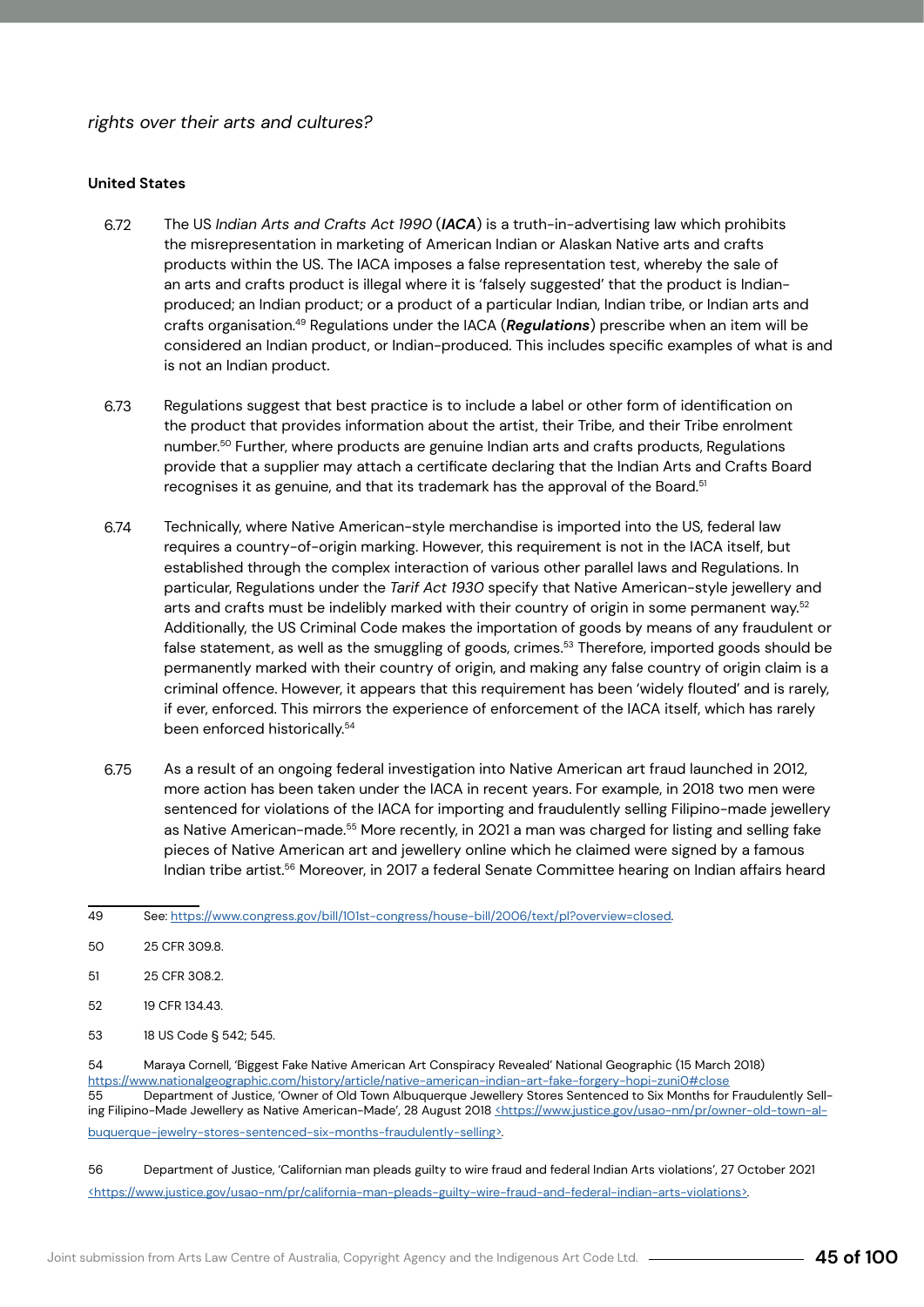that up to 80% of all Indian art sold in the US today is estimated to be fake.<sup>57</sup> These difficulties have led to a number of proposed reforms to strengthen existing laws, including:

- considering importation and sale of inauthentic products separately;
- introducing a mandatory indelible country-of-origin marking in the IACA itself, rather than relying on the current piecemeal approach;
- requiring that sellers have a basis for representing merchandise is actually Native American produced;
- including a specific forfeiture section in the IACA;
- amending various related Acts to include misrepresentation of Indian produced goods and products as an offence; and
- the Department of Homeland Security actively flagging or seizing Native American style merchandise imported into the US that does not have an indelible country-of-origin marking.<sup>58</sup>
- While there has recently been a slight increase in the number of actions being taken under the IACA, to date none of the reforms proposed to strengthen existing laws in the US have been enacted. 6.76

### **Canada**

- Unlike the US, Canada does not have a specific piece of legislation regulating the sale of inauthentic Indigenous art and products. Similar to Australia, Canada currently regulates the sale of inauthentic through its consumer laws. The Canadian *Competition Act* contains prohibitions against the making of false or misleading representations, and engaging in misleading or deceptive conduct in the sale of goods or services to a consumer, and the Canadian *Consumer Packaging and Labelling Act* contains provisions requiring packaging and labelling to have accurate and meaningful information to help consumers make informed purchasing decisions. However, the Canadian Competition Bureau does not appear to have taken any action under these laws for misleading customers through the sale of inauthentic Indigenous art and products. 6.77
- Canada has instead relied heavily on intellectual property laws in an attempt to respond to the sale of inauthentic Indigenous art and products. In 1958, the Department of Northern Affairs and Natural Resources registered an Igloo symbol under the National Trade Mark and True Labelling Act, with the ownership vested in the Canadian Government. The Igloo Trade Mark was created to distinguish arts and products that were handmade by Canadian artists of Inuit origin from massproduced works by non-Inuit artists. In 2017, the Canadian Government transferred ownership of the Igloo symbol to the Inuit Art Foundation, an Inuit-led arts organisation. Since coming under the ownership of the Inuit Art Foundation, an Igloo Tag Program has been introduced as a way to license organisations to use, display and promote the Igloo Trade Mark in association with Inuit artwork. 6.78
- Despite the Igloo Trade Mark's long history, it has been largely ineffective in preventing the widespread infringement of Indigenous art or sale of inauthentic Indigenous art in Canada. In 6.79

<sup>57</sup> See: Damon Martinez, Testimony before the US Senate Committee on Indian Affairs <https://www.indian.senate.gov/sites/default/files/documents/7.7.17DamonMartinezTestimony.pdf>.

<sup>58</sup> See: Damon Martinez, Testimony before the US Senate Committee on Indian Affairs <https://www.indian.senate.gov/sites/default/files/documents/7.7.17DamonMartinezTestimony.pdf>.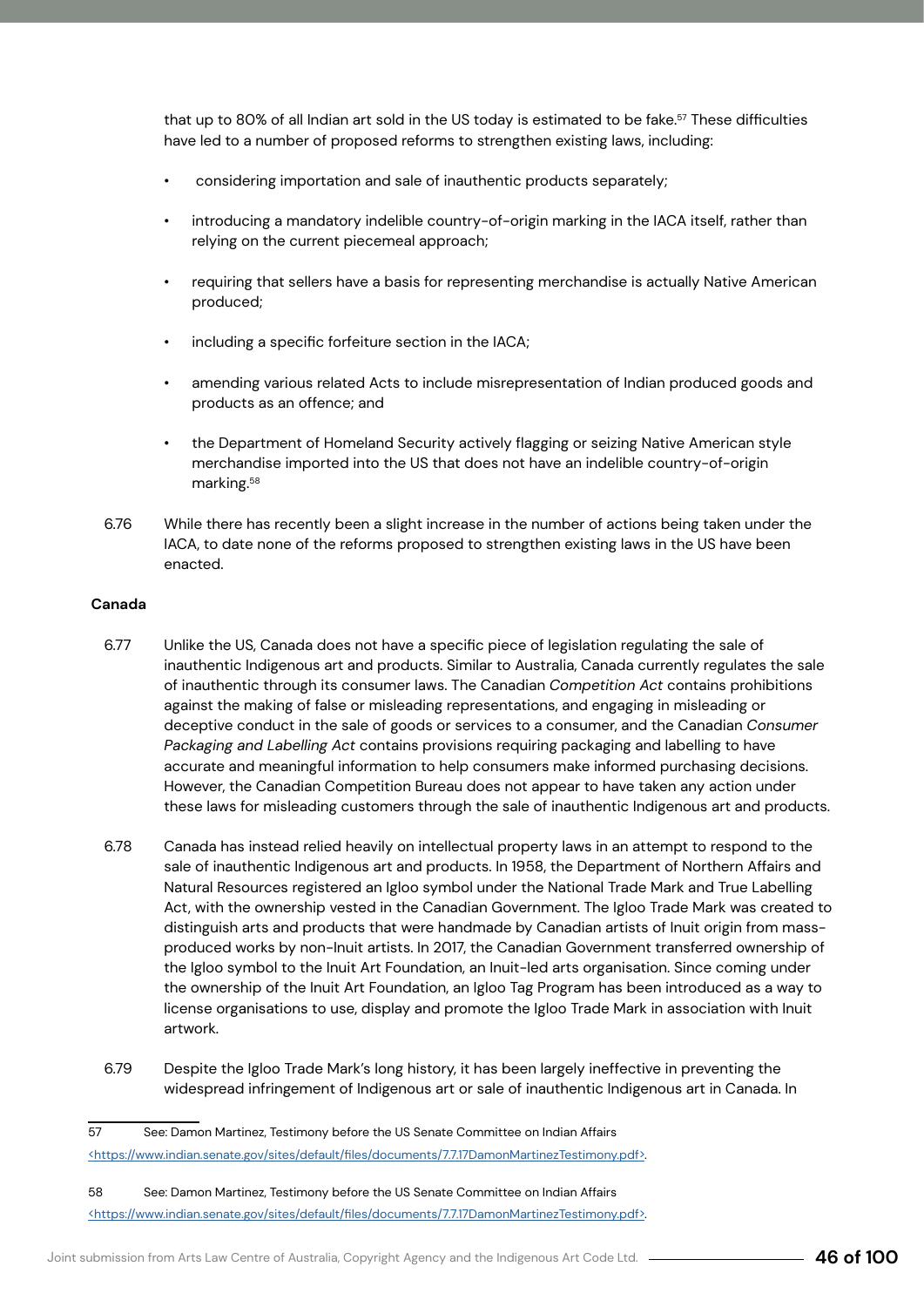2010, a study commissioned by the Aboriginal Tourism Association of British Columbia found that 88% of Indigenous-themed souvenirs sold in Vancouver were manufactured and sold with no participation from Indigenous artists.<sup>59</sup> Nearly 10 years later, in 2019, two Parliamentary reports were provided to the Canadian government for consideration that both expressed a concern that many Indigenous artists were not receiving sufficient protection from existing copyright law and Indigenous work was being subject to widespread infringement.<sup>60</sup>

In 2018, an Indigenous artist launched a national awareness campaign called 'Reclaim Indigenous Arts' which calls on the Canadian Government to implement policies to protect Indigenous cultures from the importation and sale of internationally made items purporting to be Indigenous, thereby devaluing authentic Indigenous art.<sup>61</sup> The Reclaim Indigenous Arts campaign calls on people to write to local city officials demanding them to enact bylaws to ban the sale of inauthentic Indigenous arts and crafts in local municipalities. 6.80

#### **New Zealand**

- New Zealand also does not have a specific piece of legislation regulating the sale of inauthentic Indigenous art and products. Similar to Australia and Canada, New Zealand currently regulates the sale of inauthentic through its consumer laws. The New Zealand *Fair Trading Act* contains prohibitions against the making of false or misleading representations, and engaging in misleading or deceptive conduct in the sale of goods or services to a consumer. The *Fair Trading Act* also contains Consumer Information Standards that sets certain requirements for the packaging and labelling to have accurate and meaningful information regarding the origin of goods to help consumers make informed purchasing decisions. However, the New Zealand Commerce Commission also does not appear to have taken any action under these laws in relation to misleading customers through the sale of inauthentic Indigenous art and products. 6.81
- Similar to Canada, New Zealand appears to have relied on intellectual property laws in an attempt to respond to the sale of inauthentic Māori art and products. In 2002, Creative Arts New Zealand and Te Waka Toi (together the *Māori Arts Board*) registered the Toi Iho Trade Mark for the purpose of identifying and distinguishing Māori-made products. However, the government found that the trademark had failed to increase sales of Māori art by licensed artists and retails, and withdrew funding in 2009. 6.82

<sup>59</sup> Solen Roth, 'Preliminary Study of the Aboriginal-themed Giftware Market in Major Vancouver Tourism Site' (October 2021).

<sup>60</sup> The Shifting Paradigms report of the Standing Committee on Canadian Heritage; INDU Committee Report of the Standing Committee on Industry, Science and Technology.

<sup>61</sup> See: https://www.reclaimindigenousarts.com/home.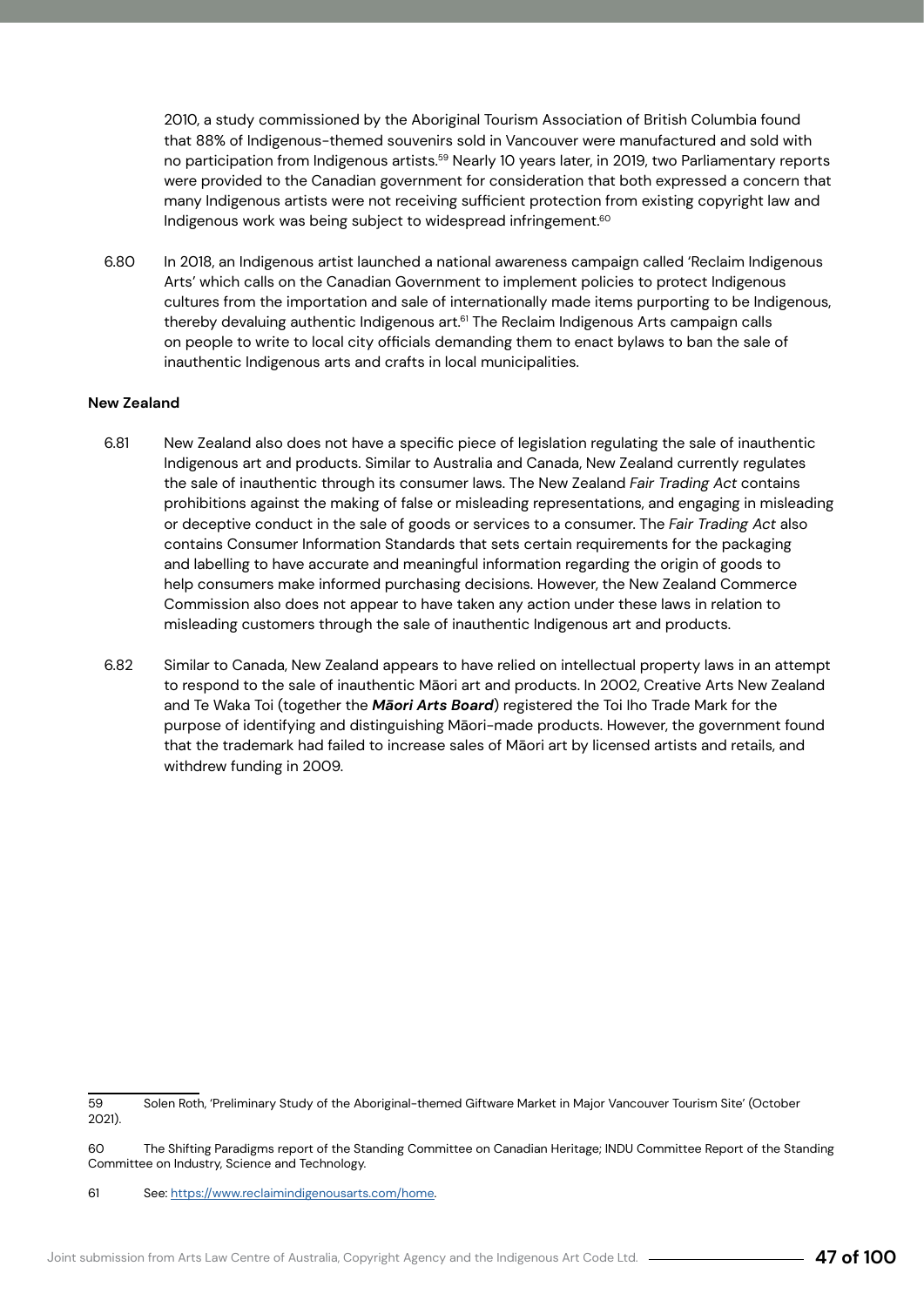# **7. What issues arise in the interactions between artists and dealers?**

- Arts Law, IartC and the Copyright Agency all receive regular contact from artists, artists' families, and art centre managers reporting unfair and unethical dealings across the country, across all art forms, and across the market for works of all values. Our combined experiences are of a market in which many if not most dealers behave fairly and ethically most of the time, but where there is nonetheless a great many instances each year of artists who have been exploited, unpaid, or underpaid for their work, or otherwise mistreated or disrespected by dealers, clients, commissioners or employers. A broad range of issues arises in the interactions between artists and dealers. Issues raised frequently include but are not limited to: 7.1
	- Unfair licensing arrangements;
	- Dealers failing to return outstanding consignments;
	- Dealers not paying for artworks they have sold;
	- Dealers failing to notify art centres of artwork sales;
	- Dealers paying artists upfront a small amount of money then selling the artwork for significantly higher prices;
	- Dealers failing to pay invoices on time;
	- Unauthorised use of images on social media platforms.
- While artists working with art centres are not immune to the conduct of unscrupulous dealers, the artists most affected by poor behaviour are artists working independently without the support structure of an art centre and the advocacy and resources art centres access via their peak bodies. 7.2
- When discussing the unfair and unethical issues that arise, it is not always about malicious intent by an individual to 'rip off' an artist, but rather a systemic power imbalance that permeates relationships between Aboriginal and Torres Strait Islander people and non-Indigenous people. 7.3

*'Colonial factors … drive segregation and enable a forgetting that negates personal accountability and complicity in maintaining colonial power imbalances.'62*

The issues that arise in these areas are due to the disadvantage many Aboriginal and Torres Strait Islander people face, which is overwhelmingly the result of centuries of colonial intervention. Artists, particularly those working independently, are often exploited by unethical practices due to an artist's age, poverty, medical conditions, social obligations, English literacy and numeracy, and displacement.<sup>63</sup> The often limited economic bargaining positions artists consequently find themselves in mean that even when an artist may be aware that the offer being made is unfair, they choose to take it in the absence of few other choices and knowing that if they don't say yes, the dealer will approach another artist. 7.4

<sup>62</sup> Bronwyn Fredericks & Abraham Bradfield, 'I'm not afraid of the dark: white colonial fears, anxieties, and racism in Australia and beyond' (2021) 24(2) *MC Journal.*

<sup>63</sup> Tim Acker & Lisa Stefanoff, *Artists outside art centres* (Report, 2016) p. 4.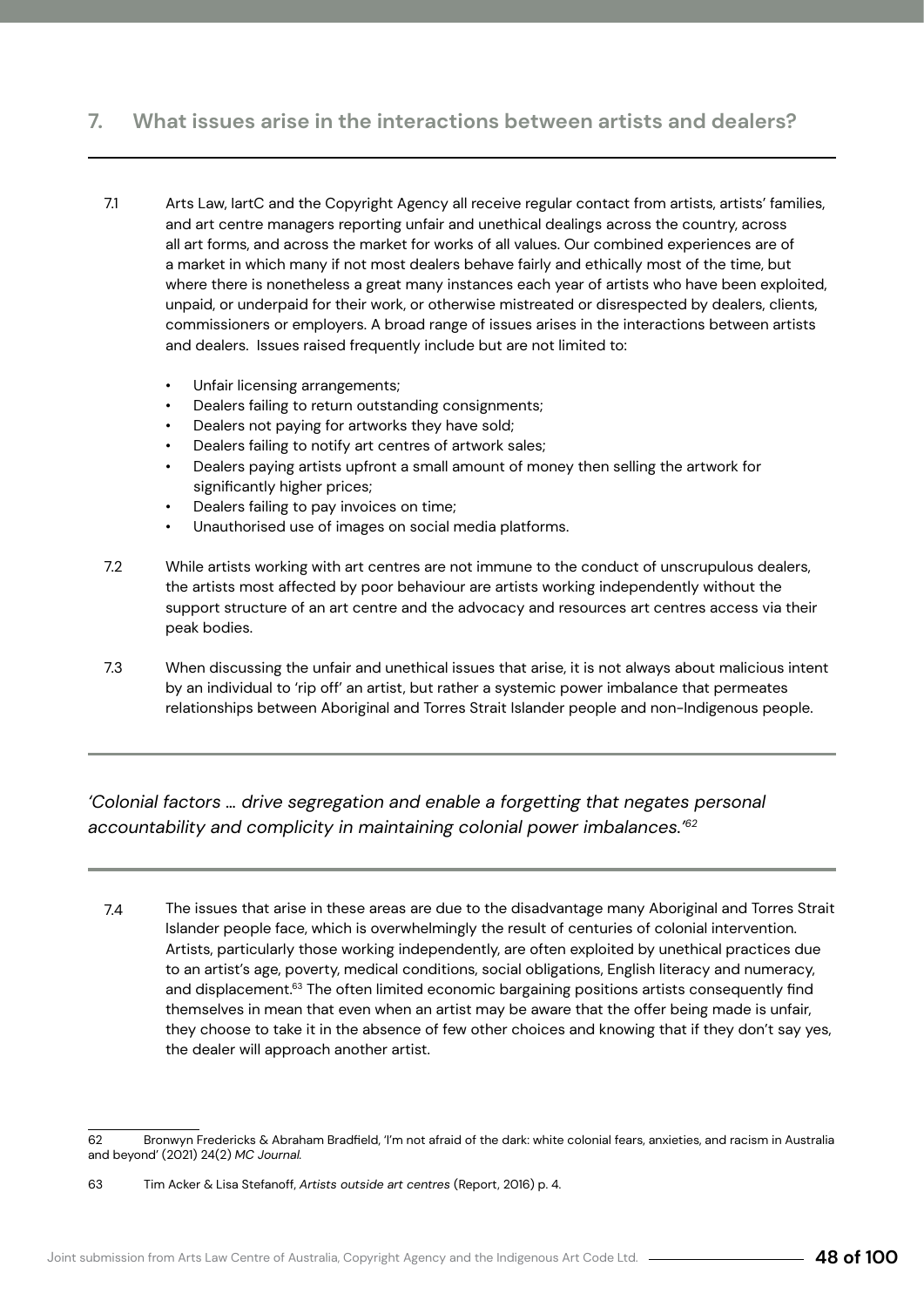*'It is the Artists, who have been let down by a myriad of situations throughout their lives, that are the ones being ripped off. Until the lack of accessibility to housing, food, and basic human necessities are fixed, artists will continue to be exploited. The most vulnerable are the most preyed on. If you have to keep the lights on or your family fed and a bad deal is the only deal you have, you will do what you have to, to survive.'*

**– John Waight** 

- Therefore, trying to address the issue of unfair and unethical dealings in isolation of the systemic problems faced by some artists will never be effective. 7.5
- Ensuring people have access to an adequate standard of living would not eliminate all exploitation, but it would go a long way to elevating the issues some artists face. The IartC, like other organisations working in the Indigenous visual arts sector, receives requests for assistance relating to housing, debt, and other matters which fall outside the IartC's remit. We will direct artists to qualified agencies to assist; however, support is not always readily available, or within the timeframe the artists require. 7.6

#### **A transaction where the dealer knows the artist will say yes regardless of the terms is not fair.**  7.7

#### **Attribution and authorship of artworks**

- While concerns about non-Indigenous art dealers and art studio support workers creating artworks and attributing those works circulate within the sector, reports of such conduct are rarely reported to the IartC directly by artists. This does not mean the behaviour doesn't occur, but it presents challenges for the IartC and other agencies investigating such allegations. 7.8
- Like other unethical conduct in this sector, the weak economic bargaining position many artists find themselves in can result in artists not seeking support to address this conduct for fear of retribution by art dealers and being implicated in the behaviour. The issues raised with the IartC about attribution have been reported to the ACCC and Police. The Productivity Commission should liaise with these agencies about the challenges in pursuing these matters. 7.9

### **Artists being locked up**

- Similar to concerns raised about attribution and authorship of works, issues about artists being locked up in private art studios also circulate within the sector and are reported in the media and sometimes to the IartC. Like other unethical conduct in this sector, the limited economic bargaining position many artists find themselves in can result in artists not seeking support to address this conduct for fear of retribution by art dealers or because of other concerns the artist experiences dwarfing the unfair treatment by some art dealers. As previously highlighted just because the artist does not complain about the conduct doesn't mean it is ok however this does present difficulties for organisations including IartC responding to the conduct. 7.10
- The IartC has reported such conduct to various authorities. Matters discussed in confidence with 7.11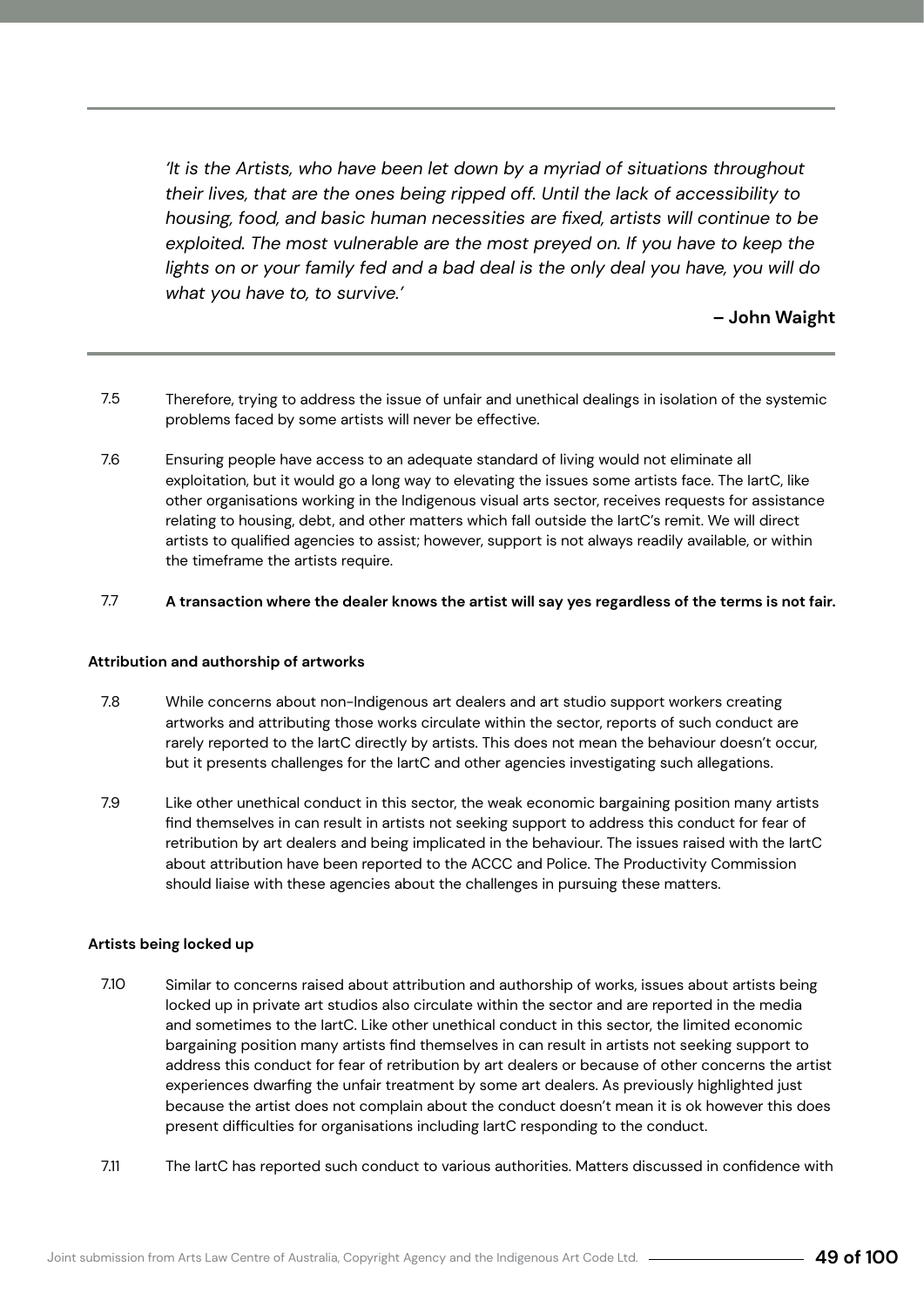the IartC and other organisations will not be included in a public submission.

- While upfront purchases of artwork or advance payments are not absent from the non-Indigenous art market, there is not the same reliance on paying artists upfront in While upfront purchases of artwork or advance payments are not absent from the non-Indigenous art market, there is not the same reliance on paying artists upfront in cash as there is in the Indigenous art market. In our experience, there is a range of reasons why Aboriginal and Torres Strait Islander artists working independently and sometimes art centre member artists chose to work with private dealers (outside the art centre model). Working with private art dealers is a way for artists to access cash upfront in a way that their art centre may not be able to provide. This does not necessarily mean the artist has been exploited. It is common practice for some private art dealers, particularly those operating private art studios in towns like Alice Springs, to pay artists upfront and then sell that artwork for a price significantly higher than what the artist was paid for the work. It is not uncommon for these artists to be paid in: 7.12
	- cash
	- groceries
	- motor vehicles
	- accommodation
	- payment to family members
	- transport
- Many dealers allow book-up<sup>64</sup> resulting in artists being uncertain about the exact amounts paid for specific artworks. The amount 'owed' to a dealer for book-up does not necessarily reflect the value of an individual artwork. Artists can also find themselves in positions where they are 'painting off' debt for payments made to family members without their consent. Payments are also made in cash, via EFT, and goods and services. For some artists, receiving cash payments and goods like groceries and accommodation is needed. This is additional income on top of pensions or other assistance payments. Artists are understandably reluctant to jeopardise their pension payments when income derived from artwork sales is inconsistent. 7.13
- From our experience, much of the bad conduct in the exhibition and sale of Aboriginal and Torres Strait Islander artwork is legal, but that doesn't mean it is fair. Because an artist will accept a small payment for their artwork because they are in need of the money doesn't mean it is fair for a dealer to pay the small amount. The discrepancy between what an artist is paid for their artwork and what the dealer sells it for is much contention for artists. This is particularly an issue when there is no transparency to the future sale price. 7.14
- Much of what has been reported in the media about 'carpetbagging' has related to activity in Central Australia. Generally 'carpetbagging' is understood to mean an outsider who seeks power or success presumptuously. In the inquiry into Australia's Indigenous visual arts and craft sector in June, 2007 chapter 8.15 included the following reference to carpetbagging: 7.15
- *The term carpetbagger can be applied to particular individuals, backyard dealers, commercial gallery owners, private agents, or persons operating other legitimate businesses such as car yards or motels. Such a person is usually not Indigenous and seeks to obtain art from an artist at a price well below what that person knows or ought to know is a reasonable market price, with the intention of selling it on at a substantial profit. 65* 7.16

<sup>64</sup> 'Book up' is informal credit offered by stores or other traders. It allows people to get goods or services and pay the store or trader later. Book up is also known by a number of other names, including 'book down', 'on the tick', 'on the slate', 'running a tab' or 'tiki'. Some stores charge the consumer a fee, or charge more for goods that are booked up, and some do not. < https://files.moneysmart.gov.au/media/tz4npqee/dealing-with-book-up.pdf>.

<sup>65 &#</sup>x27;Indigenous Art - Securing the Future,' 2007, <a>
shtps://www.aph.gov.au/Parliamentary\_Business/Committees/Senate/Environment\_and\_Communications/Completed\_inquiries/2004-07/indigenousarts/report/index>.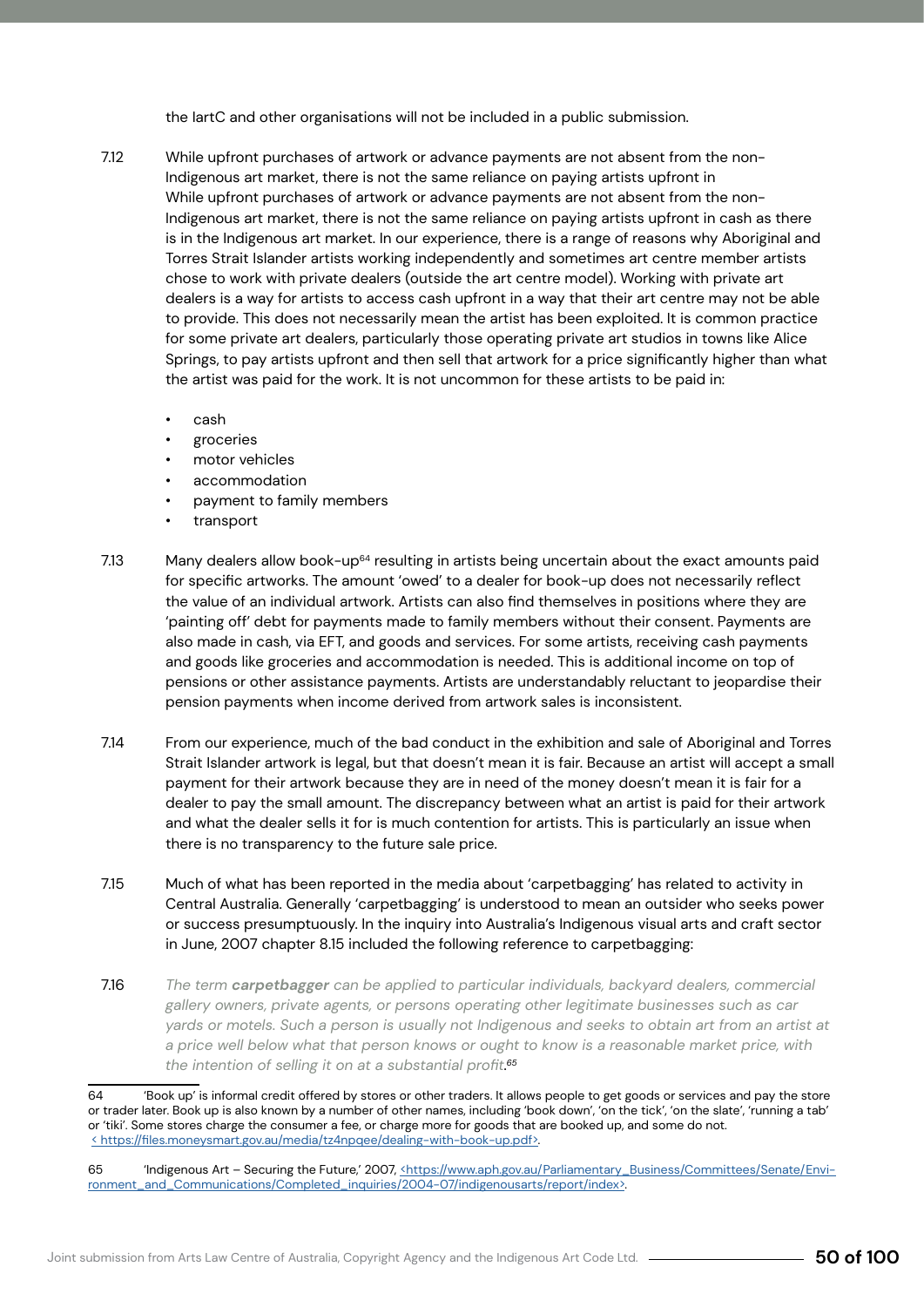- 7.17 This does not mean that the conduct associated with carpetbagging does not occur in other parts of Australia. However, there is undeniably a concentration of dealers conducting business in a way characteristic of carpetbagging located either in Alice Springs or working with artists based in Alice Springs or frequently travelling to Alice Springs from outlying communities. Many artists working with these dealers are not members of Aboriginal and Torres Strait Islander-owned art centres. Some are.
- 7.18 The IartC has completed detailed research with individual artists mapping available artworks they have for sale online and has compared the sale price of the artworks with the amount the artists were paid upfront. On occasion, at the artist's request, the IartC will contact galleries and dealers to obtain information about the transactions with the artists.
- 7.19 This information is usually difficult to secure with dealers and galleries using 'commercial in confidence' as the reason for not sharing the information. The IartC can discuss further deidentified details about this research with you. For example, when talking with dealers about issues relating to artists payments, the following have been genuine responses from dealers:
	- "We wear all the risk."
	- "We don't receive any funding as art centres do."
	- "We are the ones providing all of that support to artists."
	- "We give the artists a space to work, we provide the art materials, we promote the artwork."
	- "We do this with no support from the government"
	- "The artists aren't interested in information about their artwork sales, so we don't tell them."
	- "No artist has ever asked me for that information."
	- "They [the artist] are being a pest or a humbugger. They have called me x amount of times, I'm not going to work with them anymore."
	- They are just going to spend the money at the casino or on alcohol."
- 7.20 **There is a level of contempt towards artists from some dealers whose business is dependent on those very artists to succeed. This begs the question: "Why are these dealers operating a business that relies on the creativity and knowledge of Aboriginal and Torres Strait Islander people?" The only answer can be that it is profitable.**
- 7.21 In the case of artists working independent of the art centre model, these artists are not beneficiaries of any Indigenous Visual Arts Industry Support (IVAIS) funding that supports most Aboriginal and Torres Strait Islander-owned art centres. Indirectly they might access the support of the IartC or Arts Law (both recipients of IVAIS funding). Still, it is challenging for them to access support and services equivalent to what art centre artists access from their art centres. The IartC does its best to work with independent artists. This work is resource-intensive and challenging especially when artists do not have access to computers and the internet. Correspondence is often via phone calls and text messages.
- 7.22 It should be noted that many artists working independently of art centres are confident in navigating the promotion and sale of their artwork with the many and varied private art dealers, galleries, and other businesses working across Australia and overseas. However, an artist's certainty and apparent satisfaction with their commercial arrangement does not necessarily equate to a fair and reasonable transaction between an art dealer and an artist.
- 7.23 The commercial arrangement between artists and dealers can vary depending on the artist a dealer is working with, i.e., an artist with good negotiating skills will negotiate a better deal for themselves. Negotiating skills could be influenced by any number of things including access to technology (computer, email, the internet, and mobile phone), and resources agencies and other support organisations.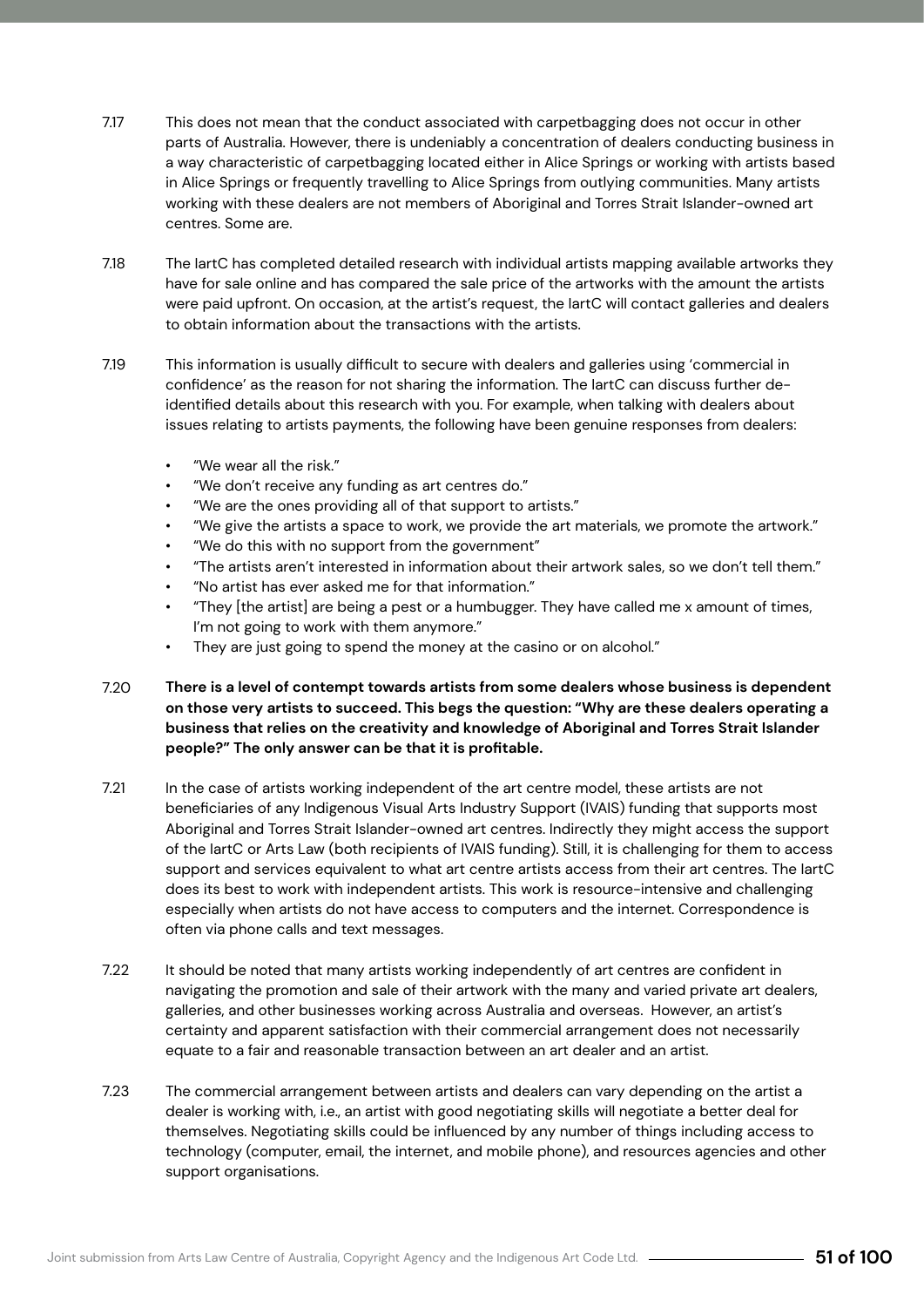- 7.24 The commercial arrangement between dealers and artists can vary depending on the dealer an artist is working with, i.e. dealer who is committed to fair and ethical trade with artists, who is a Dealer Member of the IartC, and who values and respects art and culture is more likely to negotiate a fair deal with all artists they work with irrespective of the artists negotiating skills and will be committed to fair and consistent dealings with all artists they work with.
- 7.25 The IartC has conducted desktop research for independent artists outside art centres. These artists all work with art dealers who provide upfront payment and sometimes payment in advance for the artist's work.
- 7.26 This research has included online searches for individual artists documenting:
	- The galleries/businesses who are selling the artist's work
	- The name of the business owner and or director and staff
	- The ABN number of the business
	- Any other businesses connected to the entity
	- Where the galleries or businesses are located
	- Whether the gallery is online a physical gallery or both
	- How the dealer engages with the artist:
		- Artist travels to the art dealer to work at their home or studio, sometimes interstate
		- Artist works in dealer's studio in or close to the town where they reside
		- Dealers send art materials to the artist and either collect completed works or the artist sends completed works to the dealer or gallery.
	- Lists of the artworks for sale, including title size, medium, and sale price
	- Lists of works which are presented on gallery dealer sites as sold and the sold price if available
	- This information is presented for businesses located by each state and territory and overseas
	- The value of the artworks is calculated for each business where sale prices are listed
	- Where no sale prices are listed, the artwork's sale price is estimated based on the costs of similar works by that artist listed on other businesses' websites.
	- Once the data is collated, the IartC presents the information to the artist
- 7.27 The artists are generally shocked by the price the dealer is selling the artwork for relative to the amount the dealer paid them for the artwork. Artists have expressed anger, frustration, in some cases, shame at knowing they have been ripped off.
- 7.28 In some cases, artists have requested that the IartC make approaches to some dealers about the breakdown of the money story to understand the discrepancy between what they are paid and what the artwork sells for. However, more often than not the artist does not wish to pursue it further and the value of the research exercise for the artist has been someone taking the time to assist them in accessing information, to inform future negotiations, and understanding of the value of their work in the market. Similarly, artists have requested the Copyright Agency make approaches to some dealers to understand not only the money story, but how their work has ended up with that dealer/gallery.
- 7.29 The IartC cannot present information attributed to any individual artist or gallery or dealer cited in the above-mentioned research.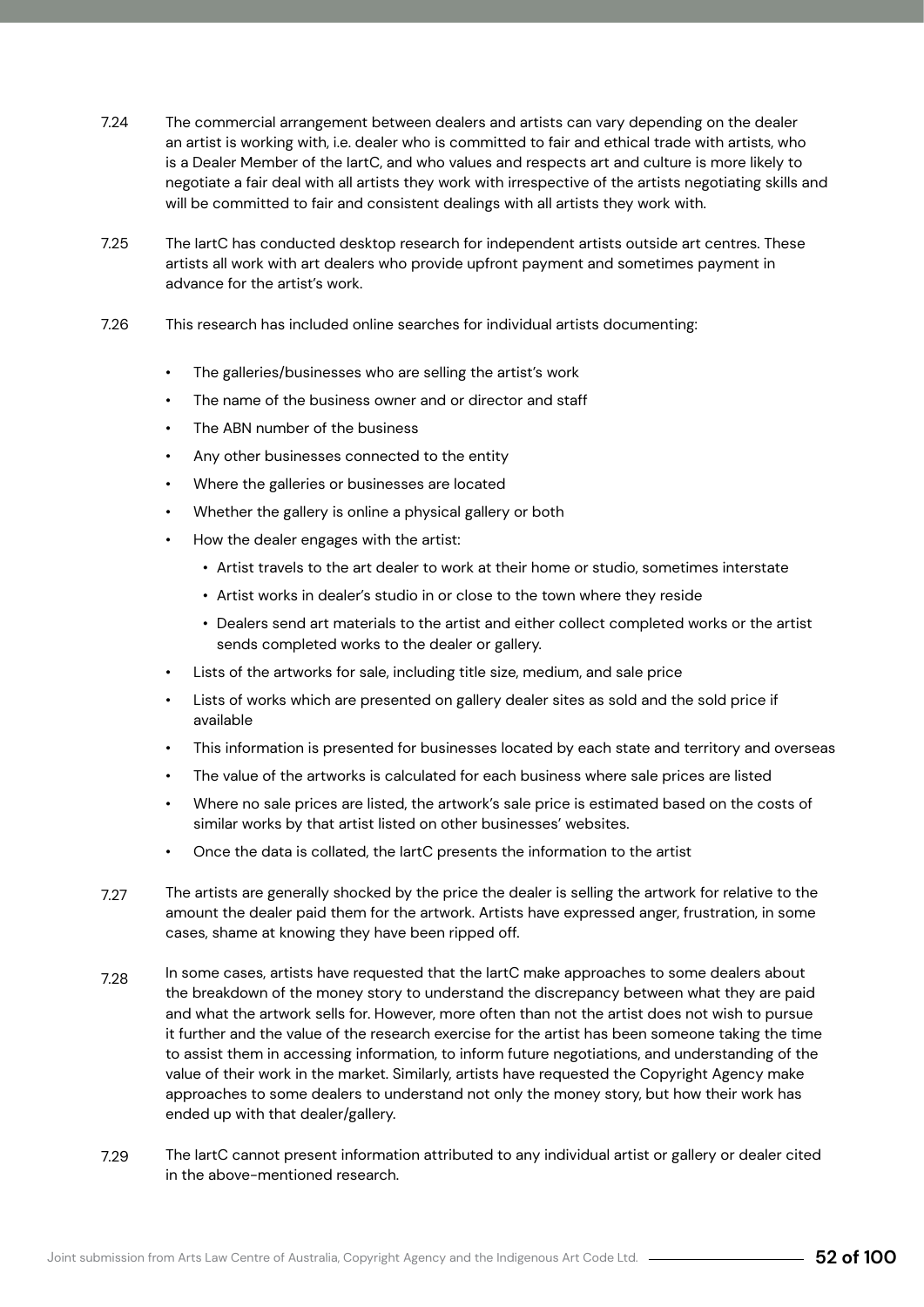- To further understand the relationship between artists and private art dealers we refer to the Remote Art Economies Project research Artists outside Art Centres – Acker and Steffanoff.66 The research findings are consistent with observations of the IartC, Arts Law and Copyright Agency on the relationships artists have with the dealers they work with. While this research focuses on artists working outside of art centres in the Alice Springs / Central Desert region, the experience is shared by artists nationally to varying degrees, the main difference being there is a concentration of artists from the central desert region who work with art dealers via the Dealer Artist Upfront model that is not as prevalent in other parts of the country. IartC can discuss this further with the Commission. 7.30
- *This report presents research results drawn from surveys conducted with 57 independent Aboriginal artists in the Northern Territory, with a concentration in central Australia/Alice Springs. It seeks to provide some details about the little-known art-making and trade practices of artists who choose to work outside of art centres.67* 7.31
- *Both established and unknown artists work outside of art centres. Some sell directly to a number of buyers. Others work regularly for one or another dealer. Some work for art centres as well as selling work to private customers, dealers and/or galleries. Numerous commercial galleries and auction businesses buy art from private dealers who work directly with artists, and some galleries work directly with artists themselves.68* 7.32
- *While there are some clear indications that independent artists generally have confidence in their professional practice, the responses to a question about where artists might seek help in the event of difficulties highlight that this confidence is not backed up by a depth of industry knowledge or a support network. Of the 54 (95%) artists who responded to a question asking if they knew where to seek assistance, 83% said 'no' and a further 15% said they 'weren't sure'.69* 7.33
- *Of the 54 (95%) artists who responded to a question asking if they knew where to seek assistance, 83% said 'no' and a further 15% said they 'weren't sure':70* 7.34
	- *• Only 11% of artists knew something of peak agencies.*
	- *• Three-quarters (76%) of artists had not heard about Resale Royalty.*
	- *• Only 24% had heard about copyright and licensing; just over half of these said they wanted to know more about copyright.*
	- *• Forty-three artists (77% of respondents) did not have a will.*
	- *• Forty-seven artists (84% of respondents) had not heard of the Arts Law Centre of Australia or their Aboriginal and Torres Strait Islander program, Artists in the Black.*
- Based on the recent contact the IartC, Arts Law and Copyright Agency have had with artists including Alice Springs based artists the responses to the questions about accessing advice and support from our organisations has increased but not to address the level of support required to ensure this cohort of artists are provided with the assistance they seek. There will still be numerous artists who do not know our organisations exist and do not understand our roles. 7.35

- 67 Ibid p. iii.
- 68 Ibid p. 4
- 69 Ibid p. 10
- 70 Ibid p. 10

<sup>66</sup> Tim Acker & Lisa Stefanoff, Artists outside art centres (Report, 2016) p. 4.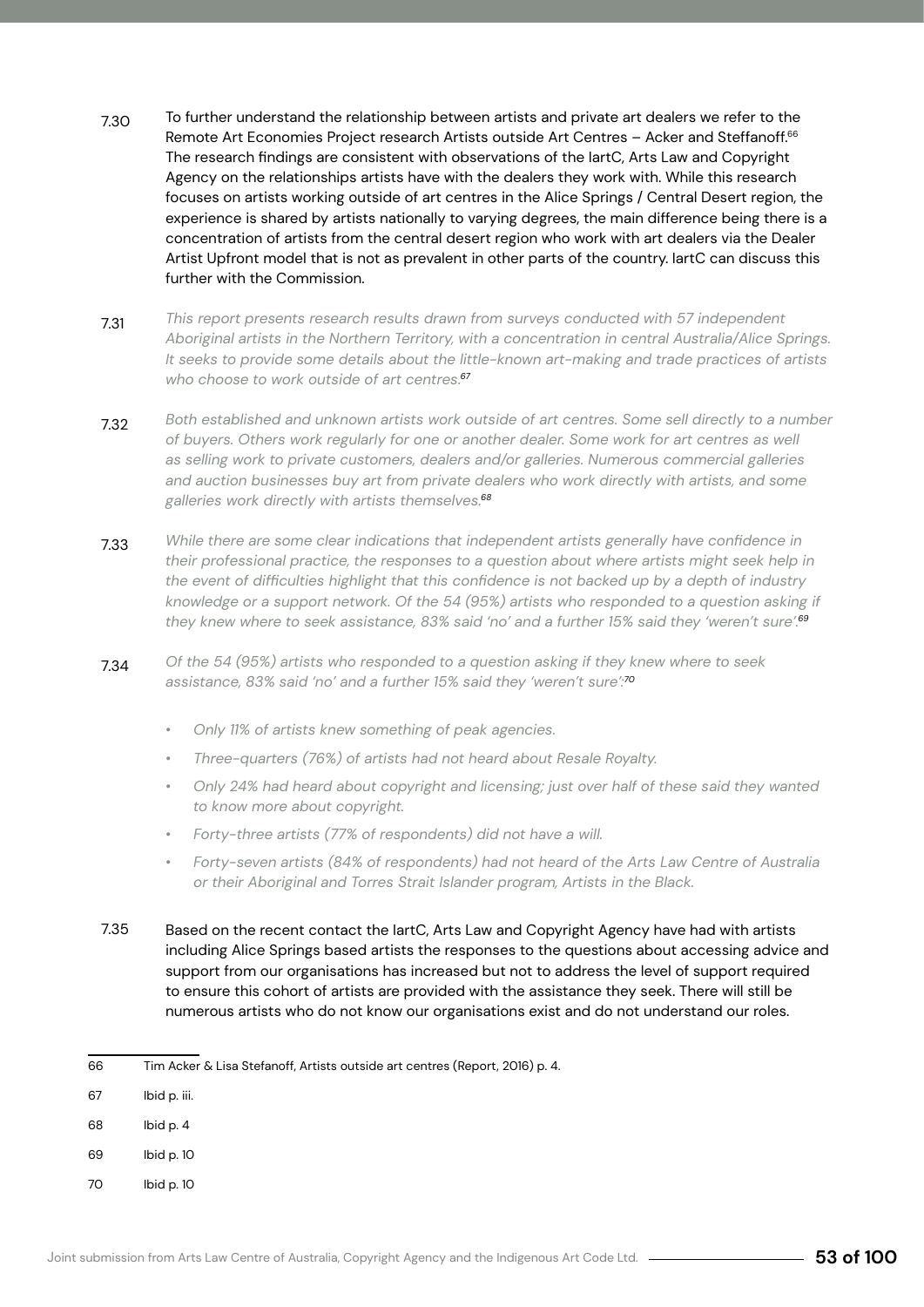#### **Unfair licensing arrangements**

- As posited above, in our opinion, the issues arising between Aboriginal and Torres Strait Islander artists and dealers stem from and are reinforced by the systemic power imbalance. The most prevalent issue reported to our three organisations pertains to licensing arrangements. Artists can experience unequal bargaining power, unfair contract terms, and unethical treatment from art dealers and third parties. 7.36
- The IartC has many Dealer Members who work exclusively in the licensing of Aboriginal and Torres Strait Islander artwork and Dealer Members who sometimes license artwork. The Copyright Agency exists to manage copyright with a section of their business dedicated solely to commercial licensing of artists' work. Arts Law does not manage licensing but does much work to support and educate artists about licensing arrangements and provide legal advice on the matter. 7.37
- All three organisations are frequently contacted seeking support for issues they are experiencing with the licensing of their artwork, including but not limited to: 7.38
	- Businesses reproducing artists work without permission
	- Businesses reproducing artists' work and the artists unaware that they have entered a
		- licensing agreement with the licensee. This could be because:
			- The artist signed paperwork, thinking that they were signing a receipt confirming payment for original artwork, but they signed a licensing agreement and, in some cases, assigned their copyright to the business.
			- Artists are being pushed to sign agreements under duress without the opportunity to seek independent advice. The business will commonly tell the artist if they don't say yes, they will just go to another artist who will say yes and sign.
			- Artists signing agreements which are unfair and end up locked into a deal it is difficult to get out of
- The unfair behaviours of some businesses licensing the work of Aboriginal and Torres Strait Islander artists are akin to the behaviours associated with carpetbagging. Unlike the dealer upfront model, businesses licensing artwork usually have some form of written agreement with the artist even if that agreement is unfair. In such cases, there are also records and some kind of inventory of goods as the items manufactured with the artist's work on them are generally sold or consigned wholesale to other retailers. 7.39
- A project by Gandel Philanthropy and Ninti One, and supported by the Copyright Agency Cultural Fund, brought together industry experts – artists, art centre managers, IartC, licensing specialist, manufacturers, distributors and retailers – to discuss the successes and challenges in bringing products featuring Aboriginal and Torres Strait Islander artworks (predominately gifts and homewares) to market and what is needed for this to work well. The resulting documentation, designed to guide and encourage best practice can be found here. 7.40
- All three of our organisations have observed sellers utilising international online platforms and have assisted artists who have had their work stolen and misused. In some cases, we have been successful in having individual items being removed from sale. Sadly, however, our lack or resources to investigate and the lack of ability to trace online activities to find the source of the material means that artists face the prospect of playing whack-a-mole, with these sellers simply making a new site or reuploading the fake material. Arts Law elaborated further on these issues 7.41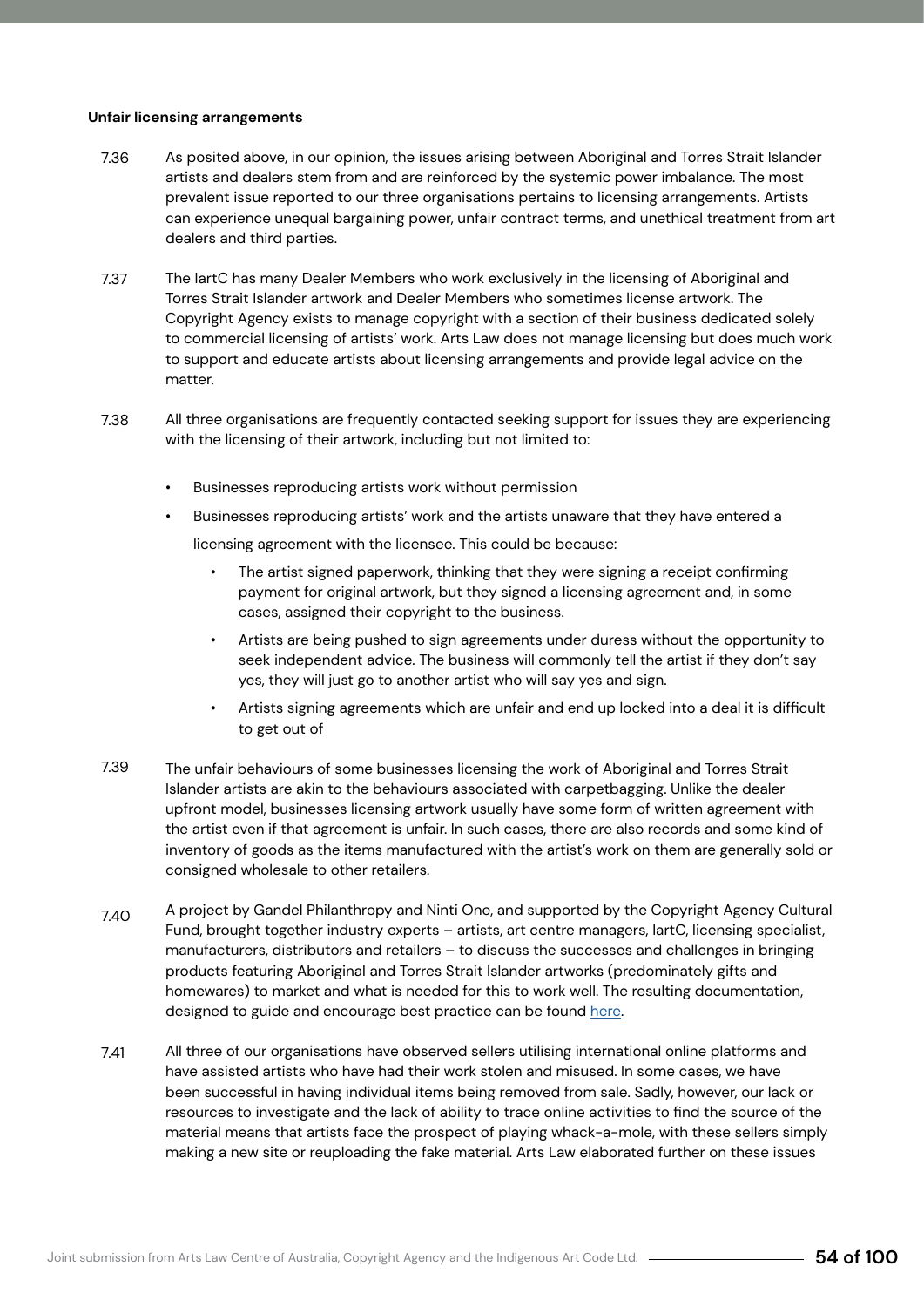that are prevalent in online marketplaces in a 2021 submission to the ACCC in response to their 'Digital Platform Services Inquiry'.<sup>71</sup>

- To adequately present the issues with licensed products and merchandise in the market, we would need to provide supplementary information which is beyond the current capacity of our organisations at this time. This is an area the Commission should look at closely, and we would be happy to discuss this further with the Commission. 7.42
- We also note that our organisations have invested significant time and resources into supporting artists who raise concerns with us. There has not been resolution for the artists even with access to expert legal advice in many cases. This is because a number of factors, including but not limited to the burden on artists involved in providing evidence to support their claim and the prohibitive costs involved in pursuing court action for contractual disputes, undue influence, unconscionable conduct, or copyright infringement matters. 7.43
- Given that copyright laws do exist in Australia, and that there is too frequently no satisfactory outcome for artists in this space demonstrates that even with laws, it will not necessarily mean the desired outcome will be reached for the artist. 7.44
- The above discussion on licensing arrangements is specific to artist dealer relations. However, clearly, artists engage in licensing agreements beyond this (engaging directly with businesses, government, and other artists). 7.45
- On a positive note, the number of artists contacting IartC, Arts Law and Copyright Agency for advice and support about licensing is increasing, artists are becoming more aware of their rights and equipping themselves to safeguard against unfair deals along with reassessing existing agreements they have entered which they now know are unfair. 7.46
- There is also increased accountability of businesses licensing Aboriginal and Torres Strait Islander artists' work. Many actively enter agreements with artists utilising the Arts Law best practice template agreements and ensuring artists seek independent advice before accepting the terms. 7.47

### *What do 'fair' and 'ethical' dealings between artists and dealers look like? How can bestpractice ethical trade of Aboriginal and Torres Strait Islander arts and crafts be nurtured?*

- Defining what "fair" and "ethical" dealings between artists and dealers look like is complex as the nature of each artist-dealer relationship will vary based on individual, community, or business circumstances. As discussed below, the Indigenous Art Code operates as a voluntary code of conduct for dealers engaging in the sector. But the Code is not a policing body with regulatory powers. 7.48
- Fair and ethical dealings in practice would adhere to the Indigenous Code of Conduct guidelines as a minimum. 7.49
- Currently, the Code requires that there be an agreement between artists and dealers that covers the nature of their relationship. However, at present, there is no requirement of a written agreement. A number of the Code's Dealer Members do have written agreements and, if they do, 7.50

<sup>71</sup> See: https://www.artslaw.com.au/submission-digital-platforms-accc/.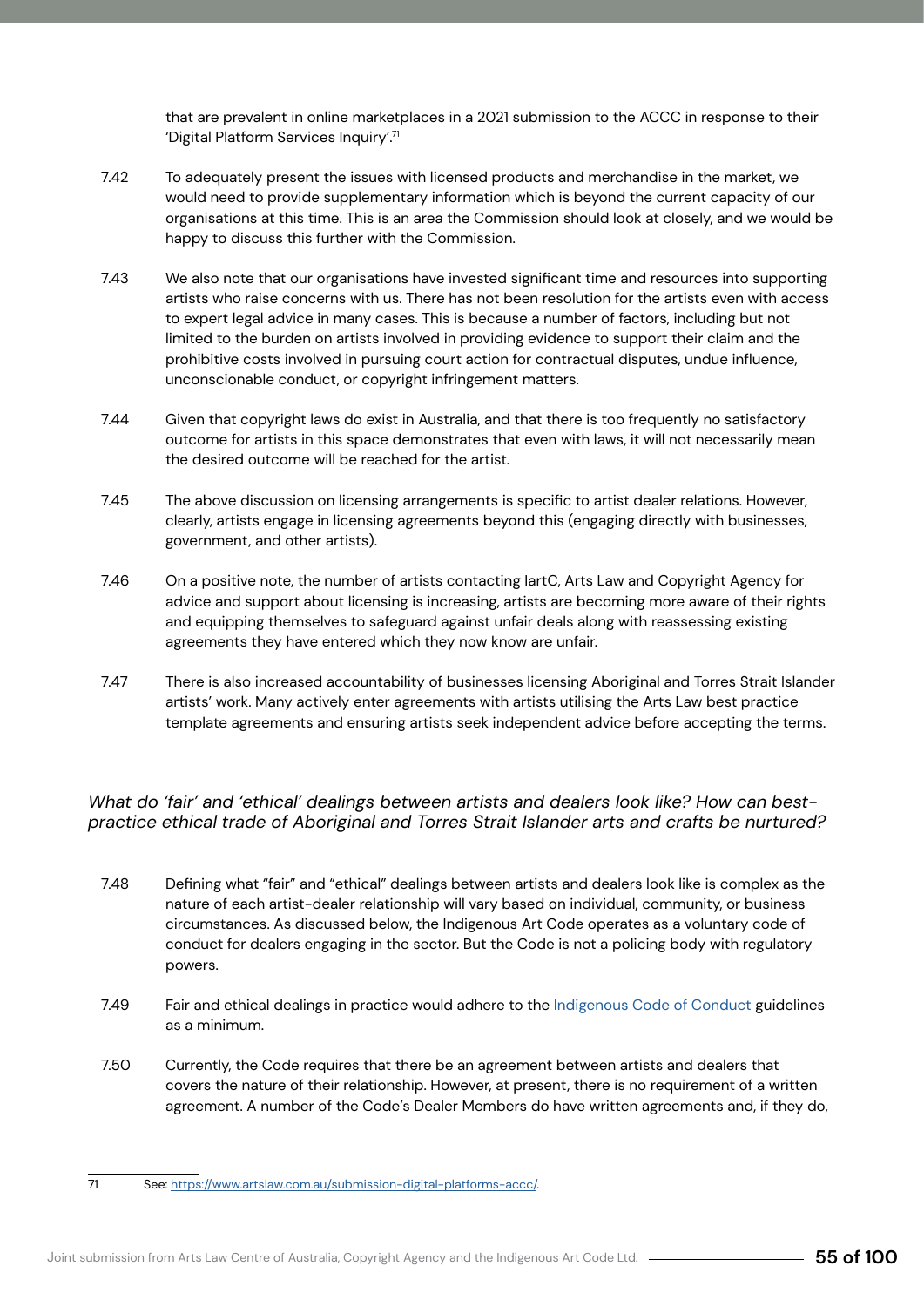the Code will review these written agreements to ensure they adhere to the Code. For written agreements to be a requirement under the Code, the Code's Dealer Members would need to pass a vote to amend the Code. Details of best practice written agreements is something that requires further explanation and can be addressed in supplementary material at a further date.

- In 2019 IartC conducted a survey surrounding consumers, artists and dealers' perspectives on fair and transparent dealings between artists and dealers. See survey results here. 7.51
- To nurture and continue to support the ethical trade of Aboriginal and Torres Strait Islander arts and crafts, there are existing programs that can be reviewed or introduced. 7.52

### **A review of the Cultural Gifts Program**

- There is currently no requirement under the Cultural Gifts Program (CGP) for information about how the artist was paid for the first sale of the artwork. Ascertaining the fairness of this transaction relies on the integrity and calibre of the valuer, namely their ability to discern provenance and authenticity by way of their knowledge of a particular artist's exhibiting and selling history, and knowledge about what constitutes good provenance for each artwork. However, the consideration of provenance and authenticity is separate from the question of fairness about an artwork's creation, as an otherwise authentic work made by the hand of the artist could nonetheless have been made in unfair or unethical circumstances, including where an artist was underpaid or otherwise exploited. 7.53
- The CGP does not state that all Aboriginal and Torres Strait Islander artwork being considered must have Art Centre provenance – nor should it, as not all artists work with art centres. It does, however, require documentation confirming provenance (such as receipts or certificates of authenticity) and confirmation of the work's authenticity by the two qualified, independent valuers selected to perform the valuation of the gift. Despite these existing safeguards, there is a risk that dealers and collectors use gifts under the CGP to legitimise the provenance of the works in their collections. Once a work is accepted under the CGP and enters the collection of a public institution, works sharing that provenance may increase in commercial value relying on this precedent, even if that provenance was initially dubious. 7.54
- It is also a matter of public interest that there is greater transparency about how the CGP works and that the purpose of the CGP does not inadvertently support a marketplace that benefits from the unfair treatment of artists. This is especially complex where donations may be of works acquired through the secondary market and donors simply do not have access to information about the original purchase of the work beyond an attribution to a private collection. 7.55
- Any change to the CGP that increases the onus on donors and valuers to provide evidence and justification for the gifts and their values would also likely have to be prospective, and not retrospective, as it would be unreasonable to apply higher standards of evidence or documentation for past purchases where certain paperwork was not a requirement at the time of sale. More discussion needs to be had around these questions and should take place when the CGP is reviewed. 7.56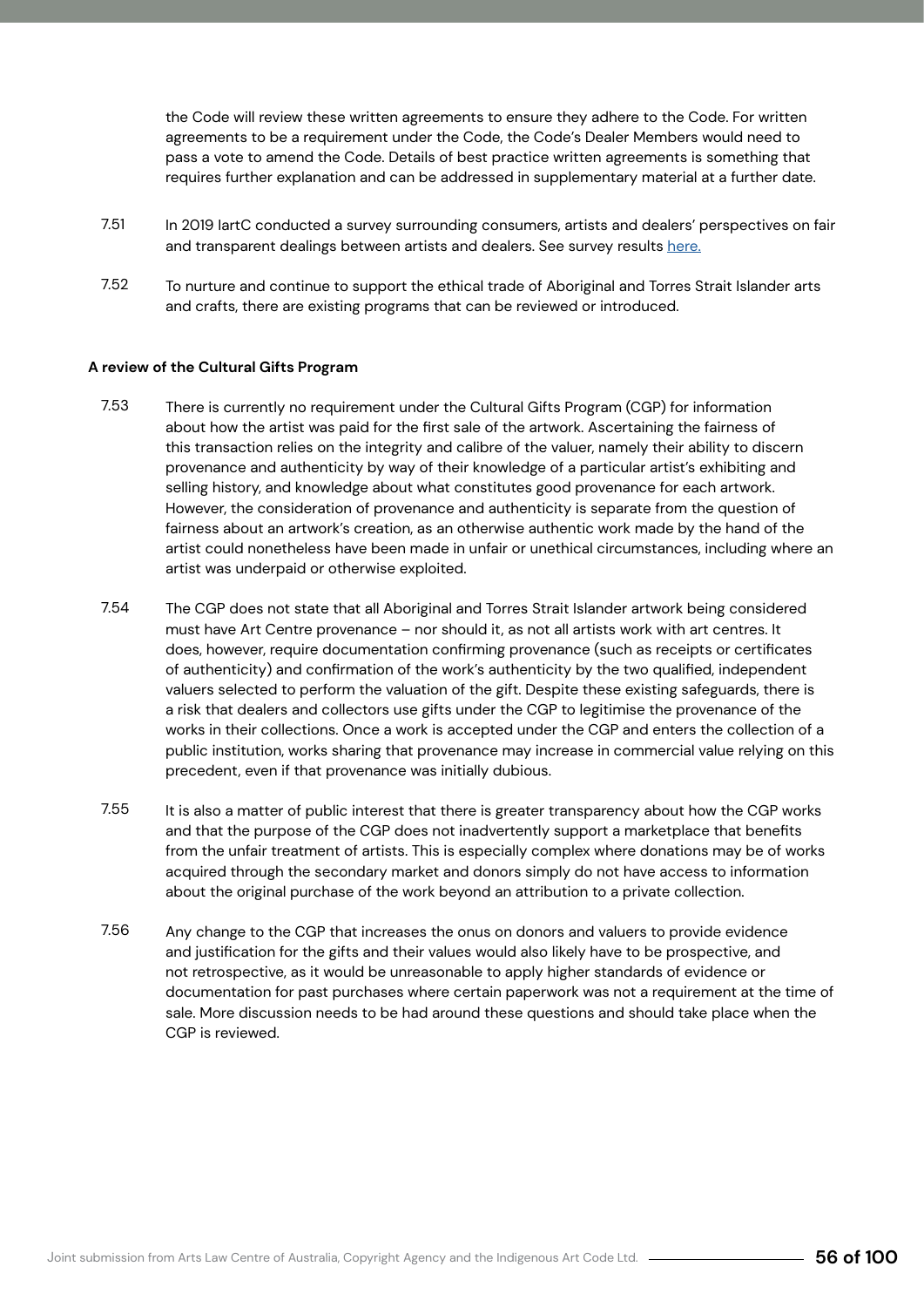#### **A review of the CDP activities and their impact on art centre operations**

- There is ongoing concern from art centres about the detrimental impact of some CDP providers offering competing art activities in communities where there are established art centres. These activities undermine the work of art centres and the sustainable and self-determined employment, training, and economic opportunities art centres provide to the community. 7.57
- We ask that the Inquiry refers to the National Indigenous Australians Agency (NIAA) inquiry into CDP. The IartC consulted with Arts Law on their submission and support the submission made by Arts Law. 7.58

### **Copyright Agency Resale Royalty Inspection Rights**

- Many of the artists who approach the IartC for assistance raise concerns about their resale royalty payments (or lack of). In some instances, artists are not aware of the resale royalty scheme. Based on our observations many of the Dealers who the IartC would identify as being problematic in their dealings with artists are unlikely to be compliant with their resale royalty obligations. 7.59
- At the time of the post-implementation review of the resale royalty scheme (3 years after the scheme commencement 2013), Copyright Agency in their submission requested inspection rights to assist them to drive compliance for the Resale Royalty Right. Copyright Agency has inspection rights to support its management of the statutory licenses. Similar inspection rights for the resale scheme would ensure Copyright Agency access to enough information to allow them to determine if a royalty is payable on a commercial resale under this act, how much that royalty should be and who is liable to pay the royalty. Documents that would assist in determining this include: 7.60
	- Invoice/sales documentation between the art market professional (AMP) and the buyer
	- Payment documentation from the AMP to the seller (could be the artist or another owner)
	- Vendor documentation where the AMP is dealing with a seller who is not the artist
	- Where the AMP is dealing directly with the artist, a copy of the agreement between the artist and AMP (clarifying if it is a consignment or purchase arrangement)
	- Inventory/stock room records (again clarifying consignment stock versus owned stock)
- Granting Copyright Agency inspection rights would not alleviate unfair payments for artworks, but it would drive greater compliance and transparency for artists. No amount of resale royalty payment will make up for the discrepancy between what some artists are paid up front by a dealer and what the dealer then sells the artwork for. 7.61
- We are mindful of some private dealers also advocating for inspections rights to be granted to Copyright Agency. In considering inspection rights we ask you to keep in mind that because a dealer is resale compliant, it does not mean a fair amount of money was paid to the artist in the first place. 7.62
- The collecting society has no legislative power to inspect the records of sellers, buyers, art market professionals or other agents to determine the amount of any resale payable on a commercial resale or the liability for that royalty. We can require this information from these parties and, if they do not comply, we can apply to the Federal Court for a penalty against 7.63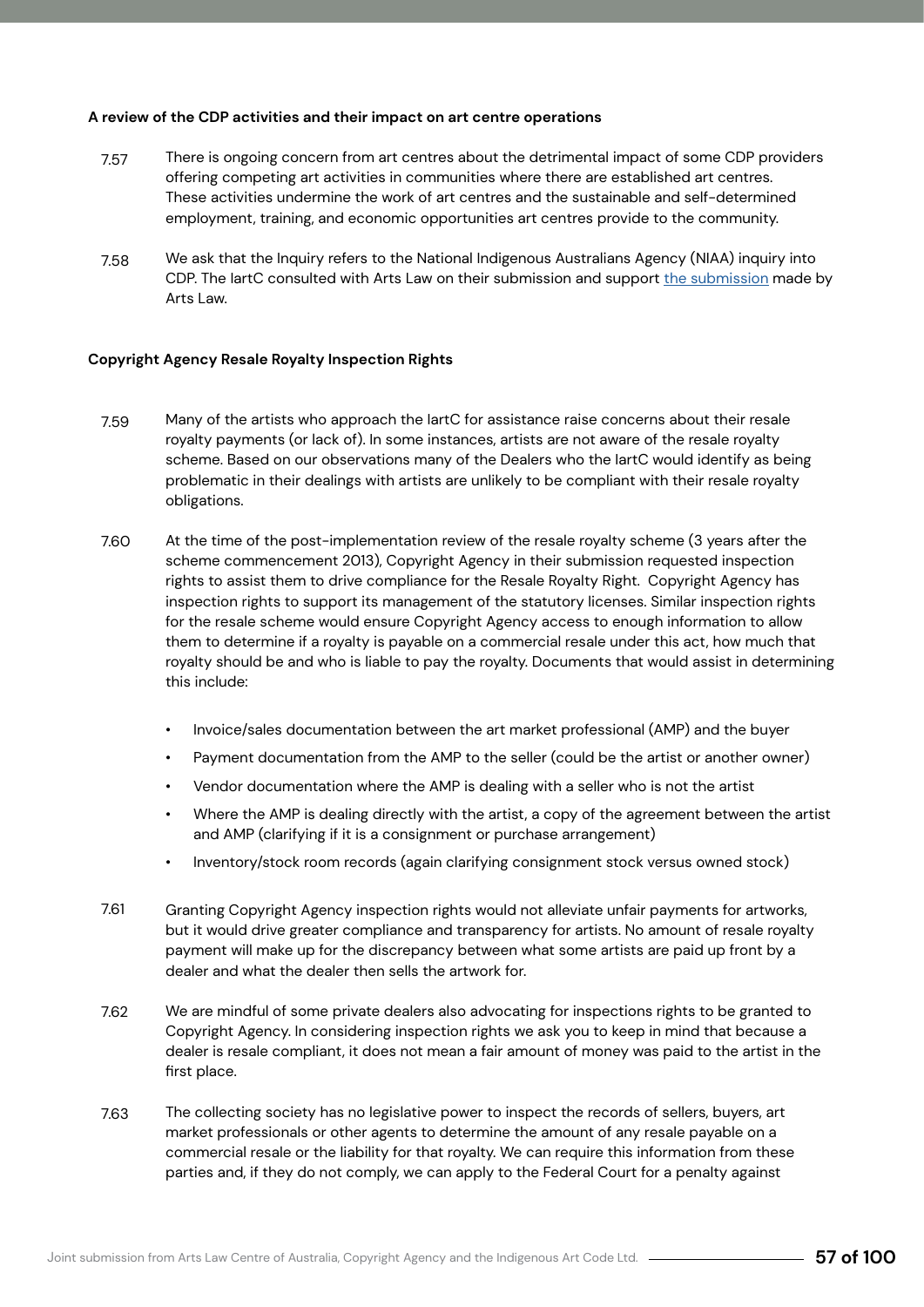the relevant party. We note that the penalty provision does not empower the court to order compliance with a request for information.

- In our view it would be useful to have the power to inspect records, rather than having to enforce compliance through the notice and penalty system provided. The power should extend to the right to inspect records related to information that is required to be given in a section 28 notice of commercial resale and not just the limited amount of information that can be requested under a section 29 request. 7.64
- A possible model for our suggested amendment is the inspection provisions that form part of the educational statutory licence in the Copyright Act administered by Copyright Agency. We have found these provisions to be a useful tool in managing the statutory licence, though rarely used. 7.65

### **State Legislation**

- The following is provided to the Commission as an example of legislation governing the rights and obligations of participants in a particular industry. 7.66
- There is legislation in New South Wales which governs the rights and obligations for performers and performer representatives in the entertainment industry; the *Entertainment Industry Act 2013* (**the Entertainment Industry Act**)72 and the *Entertainment Regulation 2020* (**the Entertainment Regulations**).73 In New South Wales, the Department of Fair Trading is the relevant department regulator that oversees enquiries and complaints. The Judicial Commission of New South Wales statutory scheme for fines. The Department of Fair Trading website provides a summary of how the Entertainment Industry Act and Entertainment Regulations operate which can be summarised as follows: 7.67
	- (a) The rights and responsibilities of performers and performer representatives.
	- (b) Complaints about the performer not being paid within the specified timeframe.
	- (c) A breach of agreement terms.
	- (d) Fees exceeding the capped amounts set out in the Entertainment Industry Act.74
- The Entertainment Industry Act and Entertainment Regulations also prescribe that an agent of performers must provide certain information to performers including: 7.68
	- (a) what fees will be charged
	- (b) what services are offered
	- (c) the cooling off period
	- (d) the effect of entering into the entertainment industry agreement or entertainment industry managerial agreement on the performer.<sup>75</sup>

<sup>72</sup> See the Act here: https://legislation.nsw.gov.au/view/whole/html/inforce/current/act-2013-073#sch.1.

<sup>73</sup> See the Regulations here: https://legislation.nsw.gov.au/view/html/inforce/current/sl-2020-0469#statusinformation.

<sup>74</sup> See: https://www.fairtrading.nsw.gov.au/trades-and-businesses/business-essentials/information-for-specific-industries/ entertainment-industry.

<sup>75</sup> See: https://www.fairtrading.nsw.gov.au/trades-and-businesses/business-essentials/information-for-specific-industries/ entertainment-industry.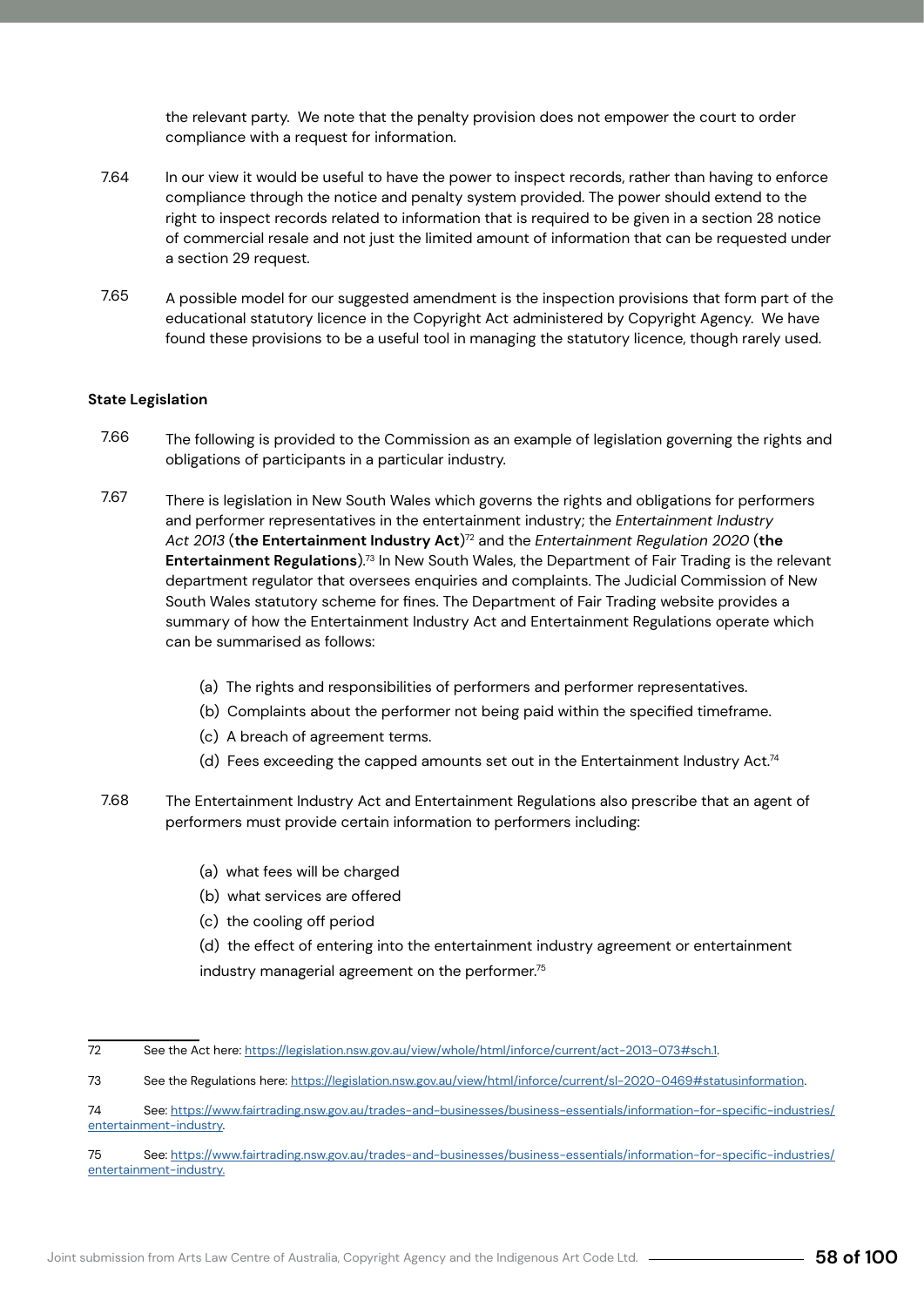- There is a Code of Conduct included in the Entertainment Industry Act with the objective of setting out principles that promote ethical practice, transparency and ensure honest, fair, and professional conduct.<sup>76</sup> In addition, The Entertainment Industry Act also prescribes the maximum fees an agent may charge a performer in different situations. 7.69
- A major issue with the Entertainment Industry Act and Entertainment Regulations are that they are only enforceable for business carried out in New South Wales, and because the other states and territories do not have similar uniform requirements, their operation in Australia is limited, which is problematic for an industry that operates nationally. The Productivity Commission could consider the ability of states and territories to enact uniform legislation which applies to the Indigenous visual arts market (or potentially the visual arts market more broadly). This legislation (if drafted correctly and enforced by a regulatory body) could potentially provide protections against unethical practices in the Indigenous arts market. 7.70

*How prevalent are unfair and unethical dealings between artists and dealers? What information sources can we draw on to estimate the scale of harmful practices?* 

This is incredibly difficult to determine as it would entirely depend on who was asked. We know that some artists will work with a particular dealer, and their experience is positive and seemingly fair. In contrast, another artist working with the same dealer is negative, and they feel ripped off and poorly treated. 7.71

*'I work with various private art dealers in Alice Springs, and I don't get ripped off because I* can read and write. I know what my artwork is worth and won't settle for less. This is *not the same for all artists who work with the same dealers. Some of the artists are old, can't read and write, take what they are offered and don't question it. It isn't fair if they are famous artists who have been painting for a long time and their paintings sell for a lot more than mine to be getting paid less than me.'*

### *– Artist Member of the Indigenous Art Code.*

- It is essential to be mindful when estimating scale and prevalence that the conduct sometimes reported in the media is of concern. Still, the day-to-day challenges faced by artists (not usually reported in any official capacity or by the media) are what cause ongoing harm, becoming the Modus Operandi for too many businesses. 7.72
- In our opinion, unfair and unethical dealings have been reduced in many market areas but still exist in others. Our three organisations believe that quantifying the prevalence is both impossible and disrespectful. The existence of any at all calls for change. 7.73

<sup>76</sup> See the legislation here: https://legislation.nsw.gov.au/view/whole/html/inforce/current/act-2013-073#sch.1.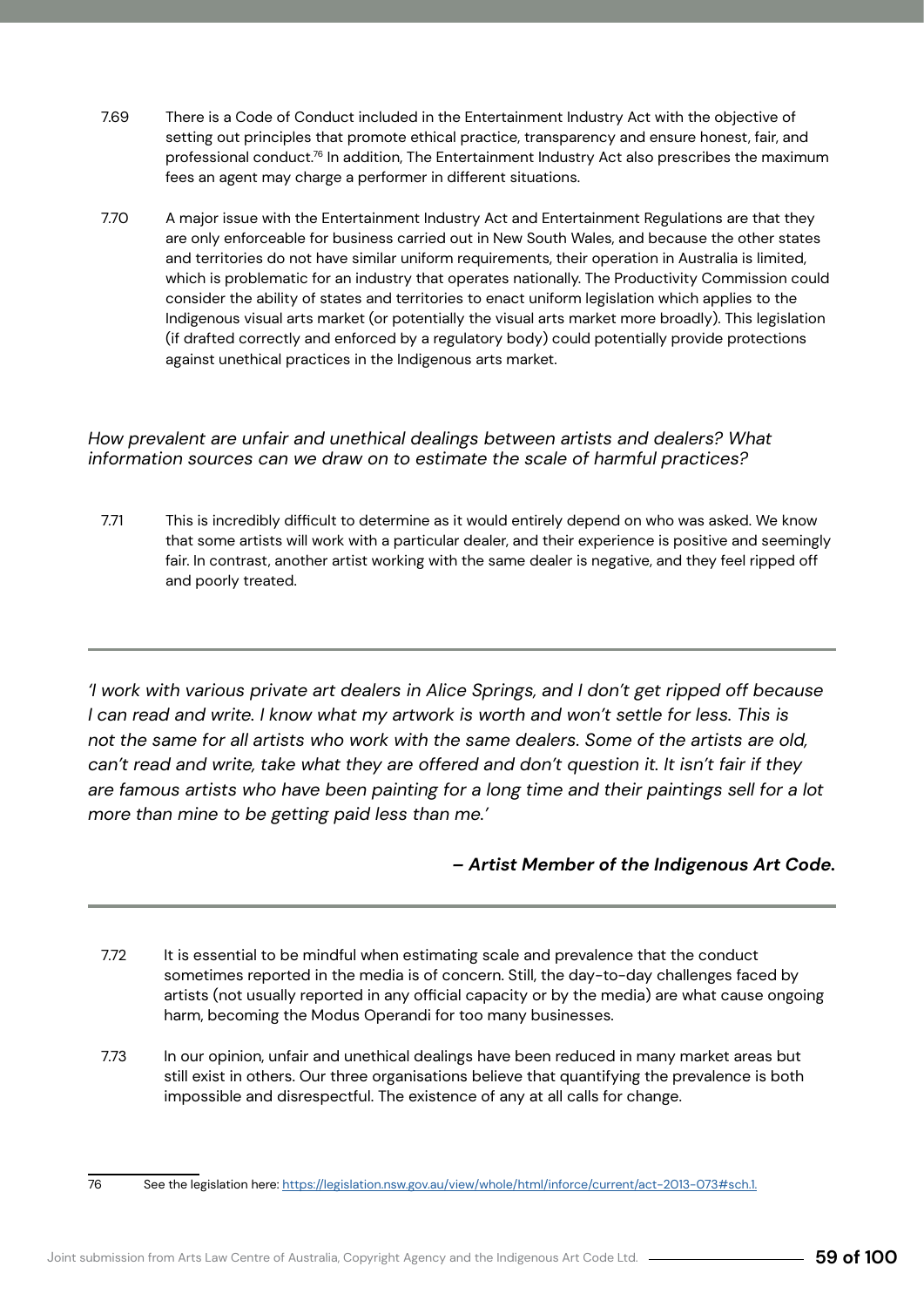*'The bottom line is everyone knows there is bad stuff going on; it is no secret. In different places, there might be more happening than in others. We will never know exactly how much, that is why it keeps happening. But isn't our knowledge of one unfair and unethical dealing too much? The idea of asking how many is offensive – one is one too many'.*

### *– John Waight*

Arts Law, IartC, Copyright Agency are open to having further discussions with the Productivity Commission regarding this. We, however, will not share confidential information in a public submission. 7.74

### *How well is the Indigenous Art Code working? How could it be improved? What are the pros and cons of moving to a mandatory code?*

- Arts Law, the Copyright Agency and IartC submit that: 7.75
	- the Indigenous Art Code (referred to in this section as the *Voluntary Code*) exists to address problematic behaviour among Industry participants. The behaviour includes but is not limited to:
	- artists being underpaid and misled as to the value of their art;
	- Dealers paying artists upfront a small amount of money then selling the artwork for significantly higher prices;
	- a lack of transparency around how artists are remunerated for their work;
	- Unfair licensing arrangements;
	- Dealers failing to return outstanding consignments;
	- Dealers not paying for artworks they have sold;
	- Dealers failing to notify art centres of artwork sales;
	- Dealers failing to pay invoices on time;
	- Unauthorised use of images on social media platforms.
	- Dealers forcing artists to remain in the studio for long periods of time, in order to be remunerated; and
	- Dealers exploiting family relationships.
- The causes of this problematic behaviour are rooted in market failures specifically caused by information asymmetry and imperfect competition leading to a chronic imbalance of bargaining power between artists and dealers - within the Aboriginal and Torres Strait Islander visual arts and crafts industry (the *Indigenous Art Industry*). Mandatory codes are often used to address problematic conduct stemming from information asymmetry and an imbalance of bargaining power.<sup>77</sup> The dairy industry is an example of where a mandatory code 7.76

<sup>77</sup> See the Treasury: https://treasury.gov.au/sites/default/files/2019-03/p2017-t184652-5.pdf at p. 4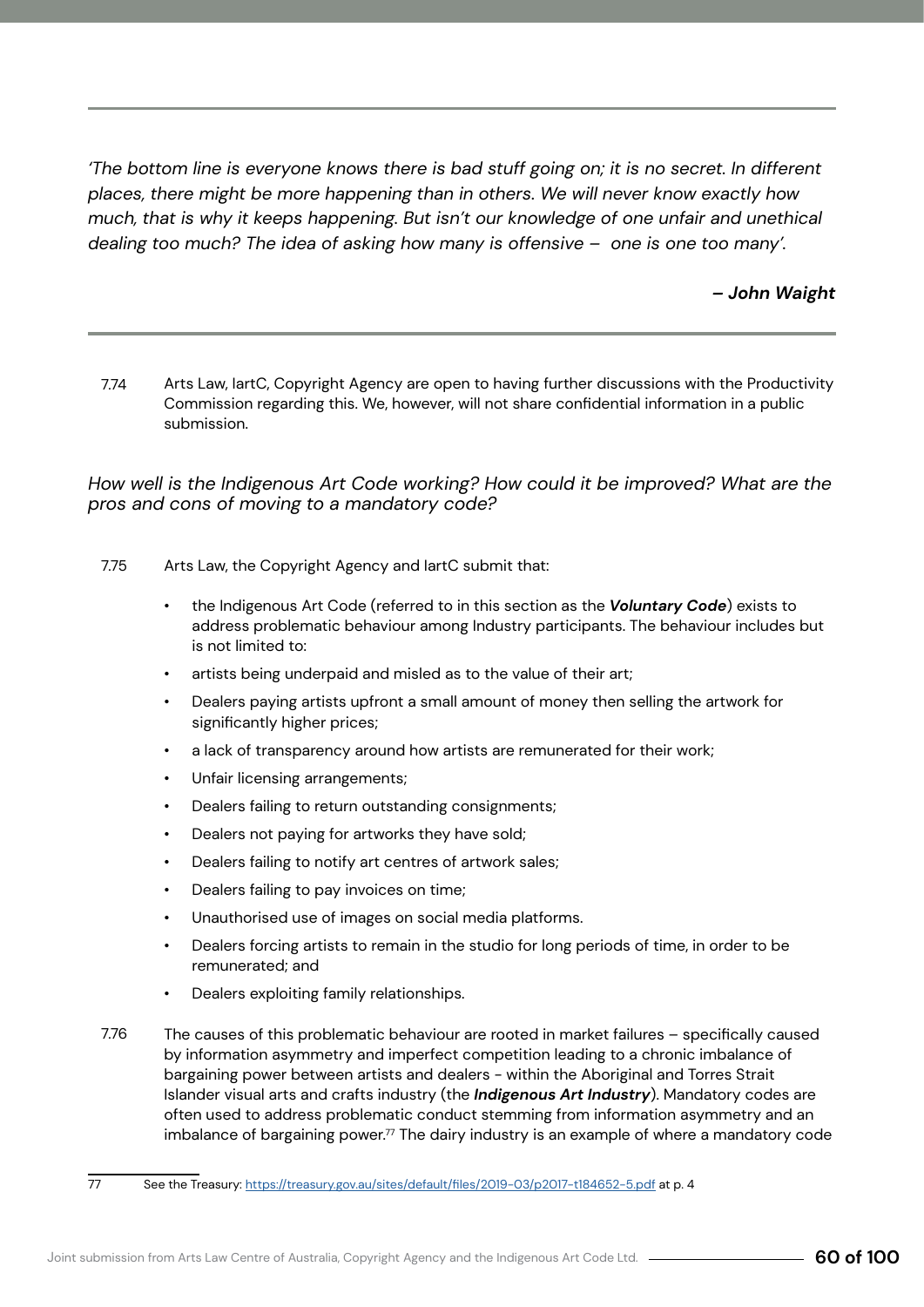has been successfully introduced to address an imbalance of bargaining power, where a voluntary code had failed to do so.

- In this section of our submission, we present what the introduction of a mandatory code could look like, including some of its benefits and potential issues. 7.77
- The introduction of a mandatory code, codifying minimum standards of conduct, could be an effective way of addressing the exploitation of artists, and the unconscionable behaviour of certain market participants. A mandatory code could be more effective than the existing voluntary model, because a mandatory code would apply to everyone (not just voluntary signatories), and there would be greater incentives for compliance with minimum standards. 7.78

### **Voluntary Code**

- The Voluntary Code sets out ethical practices for art dealers' interactions with artists, and for their behaviour in relation to selling Indigenous artwork. Individuals or businesses that deal in inauthentic Indigenous artwork are not permitted to join the Voluntary Code. However, the Code falls short of explicitly prohibiting the sale of inauthentic Indigenous art. The standards imposed by the Voluntary Code include: 7.79
	- acting fairly, honestly, professionally and in good conscience when dealing with artists;
	- not making false or misleading representations in connection with artwork (for example with respect to the authenticity of artwork, or the place of origin of the artwork);
	- respecting artists' rights and adhering to cultural practices;
	- obtaining artists' informed consent before buying, reproducing or licensing their work; and
	- including prescribed terms in their agreements with artists (including cooling-off rights, details about any exhibition in which the artwork is to appear, and a term explaining whether the dealer is acting as an agent or in some other capacity).

### **Achievements of the Voluntary Code**

- The IartC has maintained strong membership numbers, which are increasing steadily. IartC Membership currently stands at: 7.80
	- Dealer Members = 195
	- Artist Members = 340
	- Supporter Members = 28
- The 2016 introduction of the revised Dealer Membership application has required dealers to provide more information about their business practices. To gain membership, dealers must demonstrate how their business works with and treats artists fairly by adhering to the Code. In instances they do not already adhere to the Code they are required to improve their practices before being accepted. The introduction of further scrutiny has: 7.81
	- Driven adherence to the Code
	- Given confidence to previously reluctant dealers to become members
	- Established a clear framework for prospective applicants and members to understand what is required to adhere to the Code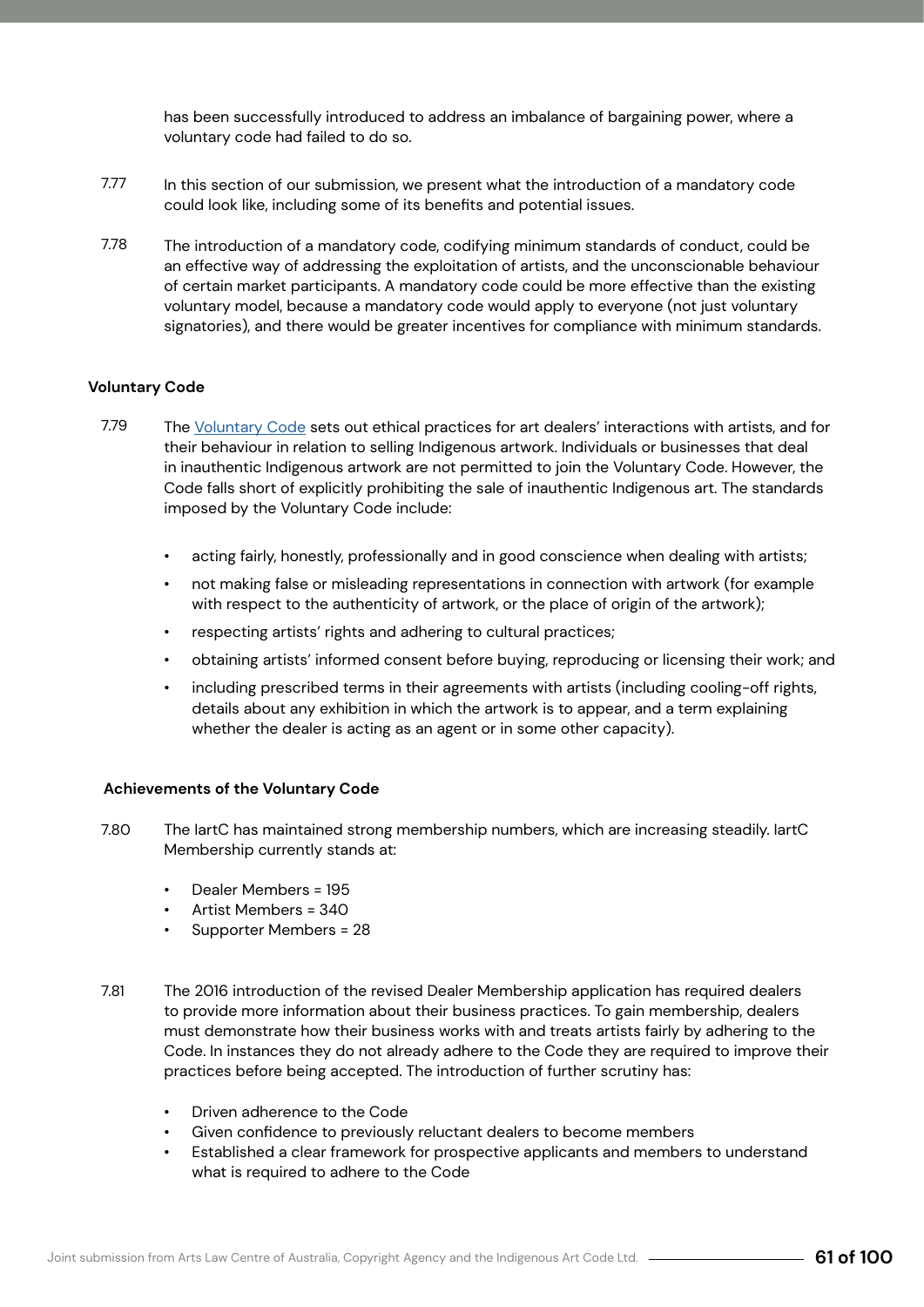- Allowed the IartC to facilitate an educative role with businesses trying to work fairly and transparently with artists
- The IartC has played a significant role in educating the entire market about fair and ethical trade. This has been particularly successful through: 7.82
	- The Fake Art Harms Culture campaign and the
	- Our Art is Our Lifeline campaign
- Both campaigns have received strong media coverage. This has bought increased awareness of the IartC to consumers, artists and dealers which has led to a greater demand for IartC support and services. 7.83
- This has been particularly important for consumers as these campaigns have promoted the right questions being asked when purchasing art. The success of this education has been reported by Dealers who have conveyed that consumers are now asking more questions when purchasing art, particularly regarding the artist's involvement in the sale and how much for the sale price the artist receives. 7.84
- A significant role played by the IartC is the support provided to artists. Artist Membership has grown significantly with more than 100 new Artist Members joining in the last six months. Artists feel supported, empowered, and informed by the support provided by the IartC. Whilst the services artists are often seeking fall outside the remit of the IartC, the IartC invest considerable time and resources in conversations referring artists to the most suitable support (often to Arts Law, Copyright Agency, NAVA and the peak bodies). While IartC is continually working to provide further accessible content for artists to access their required support, nothing replaces the integral function the meaningful conversations currently being facilitated by the IartC. 7.85

### **Limitations of the Voluntary Code**

- The Voluntary Code was never intended to be a cure-all for the scope of ethical issues that face the Aboriginal and Torres Strait Islander art market. While the Code stands as an important document to guide its members and supporters and serves beyond that to inform broader conversations among consumers and the public at large about best practice, some problems continue to exist. 7.86
- Most industry participants uphold acceptable professional standards and operate in good faith. Some dealers, however, continue to engage in exploitative conduct discussed throughout this submission. 7.87
- We believe that these problems continue to exist in the Indigenous Art Industry, despite the Voluntary Code, because: 7.88
	- not all dealers specialising in Indigenous visual art are signatories to the Voluntary Code.
	- Some dealer members of the Voluntary Code use their membership to validate their business practices but might not actually adopt its principles.<sup>78</sup> The scope for lartC to monitor and ensure compliance of all Dealer Members is limited by funding constraints.

<sup>78</sup> This concern was noted in the Standing Committee on Indigenous Affairs' December 2018 'Report on the impact of inauthentic art and craft in the style of First Nations peoples' at [4.102] to [4.107].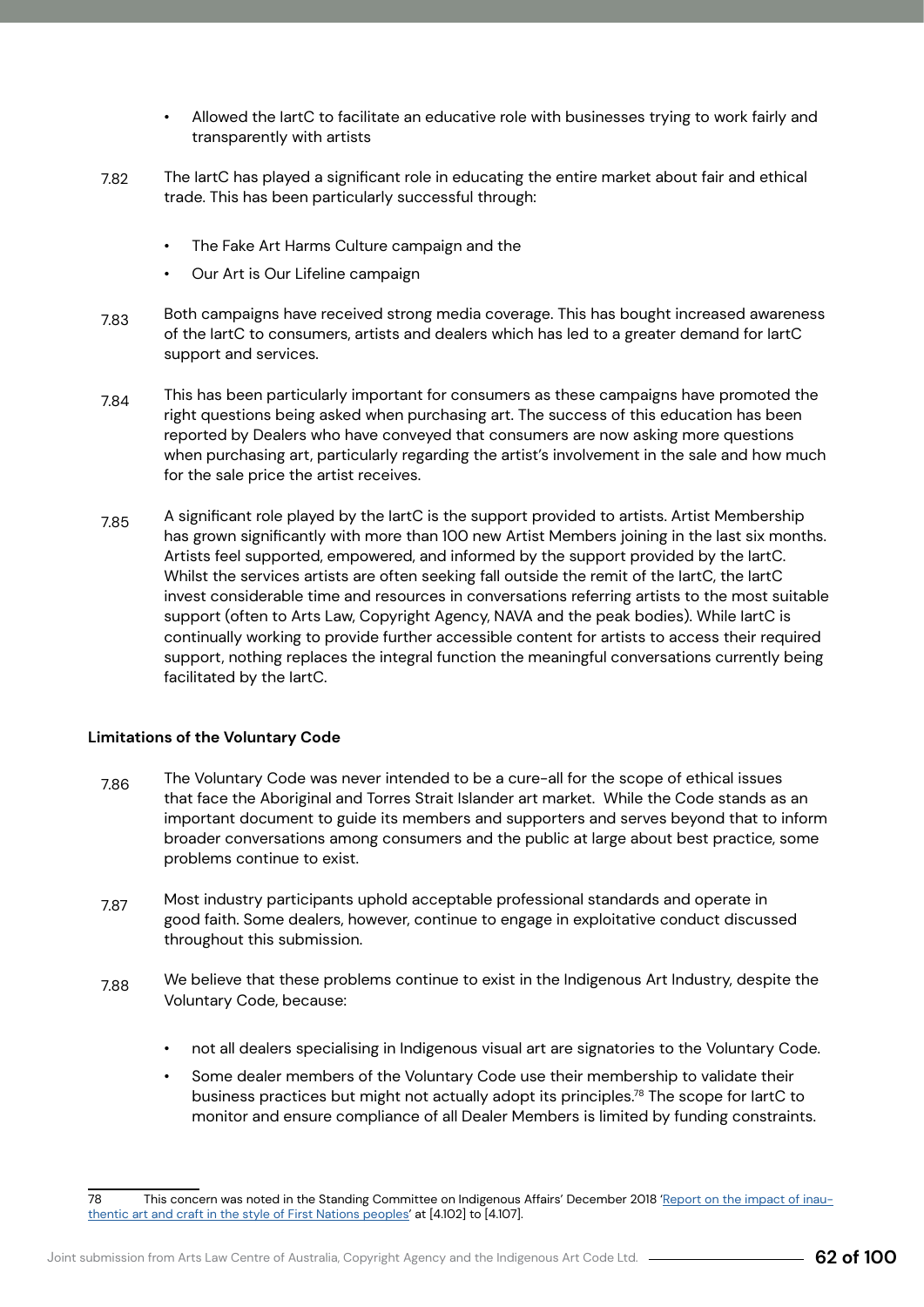- The IartC could further drive compliance but not under the current resourcing constraints. The existing process for processing, reviewing and accepting applications for Dealer Membership are onerous and could not be increased without increased resourcing of the IartC. See IartC Membership Policy and Process Map.
- When discussing the unfair and unethical issues that arise, it is not always about malicious intent by an individual to 'rip off' an artist, but rather at times a systemic power imbalance that permeates relationships between Aboriginal and Torres Strait Islander people and non-Indigenous people.
- If consideration of a mandatory code we refer to issues identified in section  $7.1 7.49$  and 7.63 – 7.70

### **The use of mandatory codes to address market failure**

We wish to present the model that could be adopted were a mandatory code put in place to regulate the Aboriginal and Torres Strait Islander art market. We do not, in this submission, intend to recommend or advocate for a mandatory code at this time – rather, we hope to put forward as objectively as we can the arguments both for and against such a model. 7.89

### **Mandatory codes and market failure**

- Industry codes regulate the conduct of participants in an industry towards other participants and/or consumers in the industry.<sup>79</sup> If an industry code is prescribed in accordance with Part IVB of the Competition and Consumer Act 2010 (Cth) (CCA), it is regulated by the ACCC and its contravention is an offence.<sup>80</sup> Prescribed industry codes must be set out in regulations under the.<sup>81</sup> Mandatory prescribed industry codes are automatically binding on all industry members. 7.90
- According to Treasury's *Industry Codes of Conduct Policy Framework*, the Government will only impose prescribed codes where market failure is occurring.<sup>82</sup> Types of market failure that may lead to the establishment of prescribed industry codes include: 7.91
	- *• Information asymmetry,* which occurs where market participants do not have access to the same information. The consequence of this is that parties cannot make informed decisions, or bargain on a level playing field; and
	- *• imperfect competition*, which occurs when there are relatively few acquirers of goods (eg, dealers) compared with the number of suppliers (eg, artists) . This can result in an imbalance of bargaining power. Where this occurs, parties may be unable to negotiate a fair contract.
- Mandatory industry codes have been prescribed in the following industries as a means of addressing imbalances in bargaining power: 7.92
	- the dairy industry, through the Dairy Code of Conduct (the *Dairy Code*). The Dairy Code replaced an earlier voluntary code. It was introduced in response to market failures that had arisen from the structure of the dairy industry and the terms of contracts offered by processors (acquirers of raw milk) to farmers, with the goal of improving the balance in

81 CCA s 51AE.

<sup>79</sup> CCA s 51ACA.

<sup>80</sup> CCA s 51ACB.

<sup>82</sup> See the Treasury 'Industry Codes of Conduct Policy Framework' at page 8.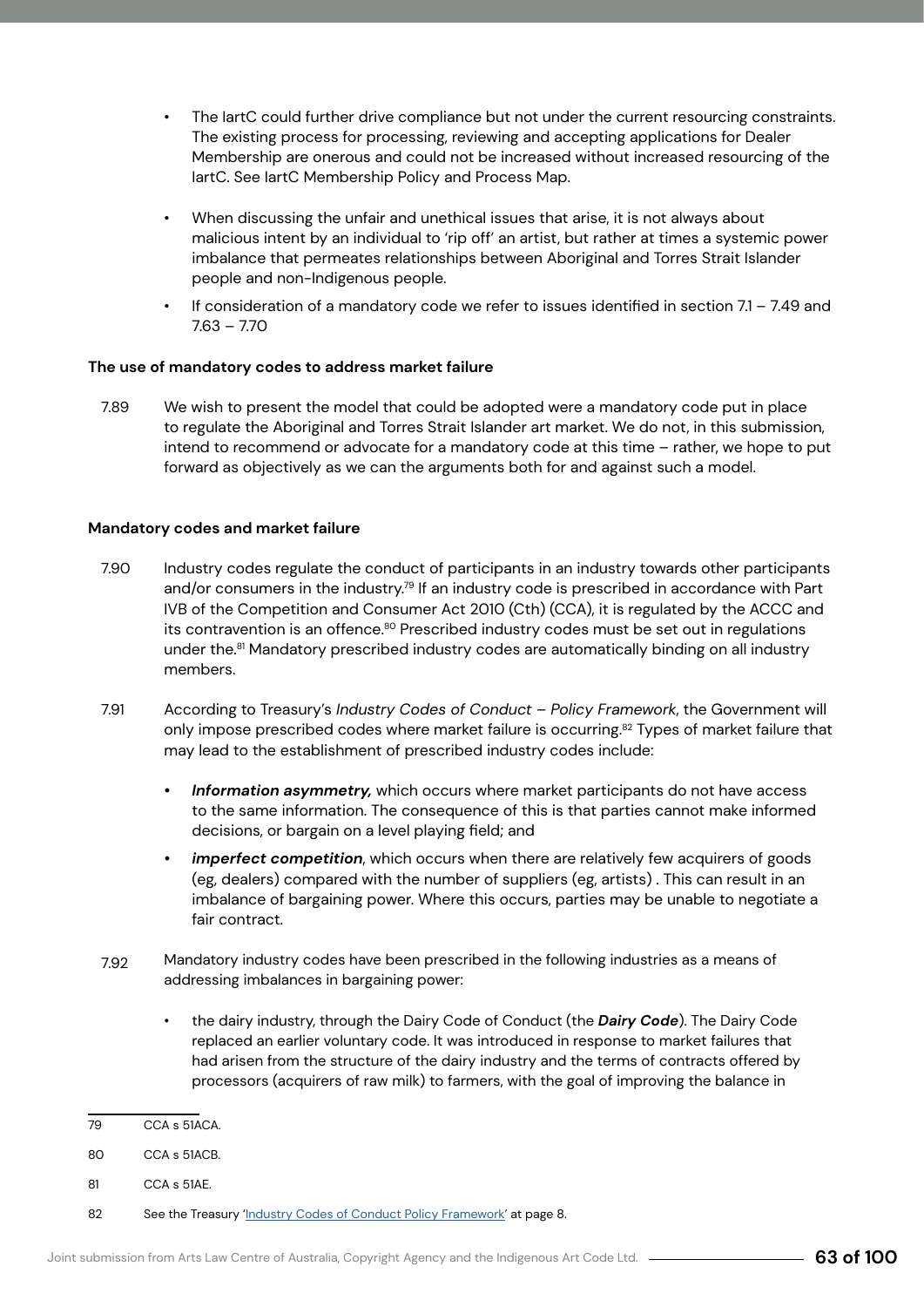bargaining power between dairy farmers and processors;

- franchising, through the Franchising Code of Conduct (the Franchising Code).<sup>83</sup> The Franchising Code was introduced to address the power asymmetry between franchisor and franchisee, which often arises through the franchise agreement contract; and
- horticultural produce, through the Horticulture Code of Conduct (the Horticulture Code).<sup>84</sup>The Horticulture Code was introduced because, prior to its existence, there was an under-supply of important information about prices obtained and prices paid by traders in central markets. This lack of clarity and transparency was to the detriment of growers (in particular, smaller scale growers).

#### **The dairy industry**

The Dairy Code demonstrates how the transition from a voluntary code to a mandatory code can be an effective way to address persistent market failure. 7.93

#### **The voluntary code of conduct**

- A voluntary code of conduct for the Australian dairy industry was developed by the Australian Dairy Industry Council in 2017, in response to farm gate price reductions experienced in 2016. Signatories were not legally obliged to comply with this voluntary code. 7.94
- After a review in 2018, the ACCC concluded that the non-enforceability of the voluntary code was an inherent weakness that could not be remedied.<sup>85</sup> It recommended the introduction of a mandatory code, finding that: 7.95
- A mandatory code should therefore be designed to improve transparency and certainty in contracts, set minimum standards of conduct and provide for dispute resolution processes. In particular, a mandatory code should contain obligations on processors to improve the timing and manner of processors' communication of price and other key information and increase farmers' ability to switch in response to significant changes to their trading terms. 7.96

#### **The Dairy Code**

- The (mandatory) Dairy Code was introduced in response to market failure that had arisen from the structure of the dairy industry and the terms of contracts offered by processors to farmers, including:86 7.97
	- an imbalance in bargaining power between dairy farmers and processors;
	- standard industry practices deterring farmers from responding to market signals; and
	- unfairness of standard industry practices and unreasonable transfer of risk to farmers.

<sup>83</sup> See the Parliamentary Joint Committee on Corporations and Financial Services 'Fairness in Franchising' Report, 2019.

<sup>84</sup> See the ACCC's submission to the 2015 review of the Horticulture Code.

<sup>85</sup> See Dairy Inquiry Final Report, April 2018 at xxvii.

<sup>86</sup> See the explanatory statement to the Competition and Consumer (Industry Codes-Dairy) Regulations 2019.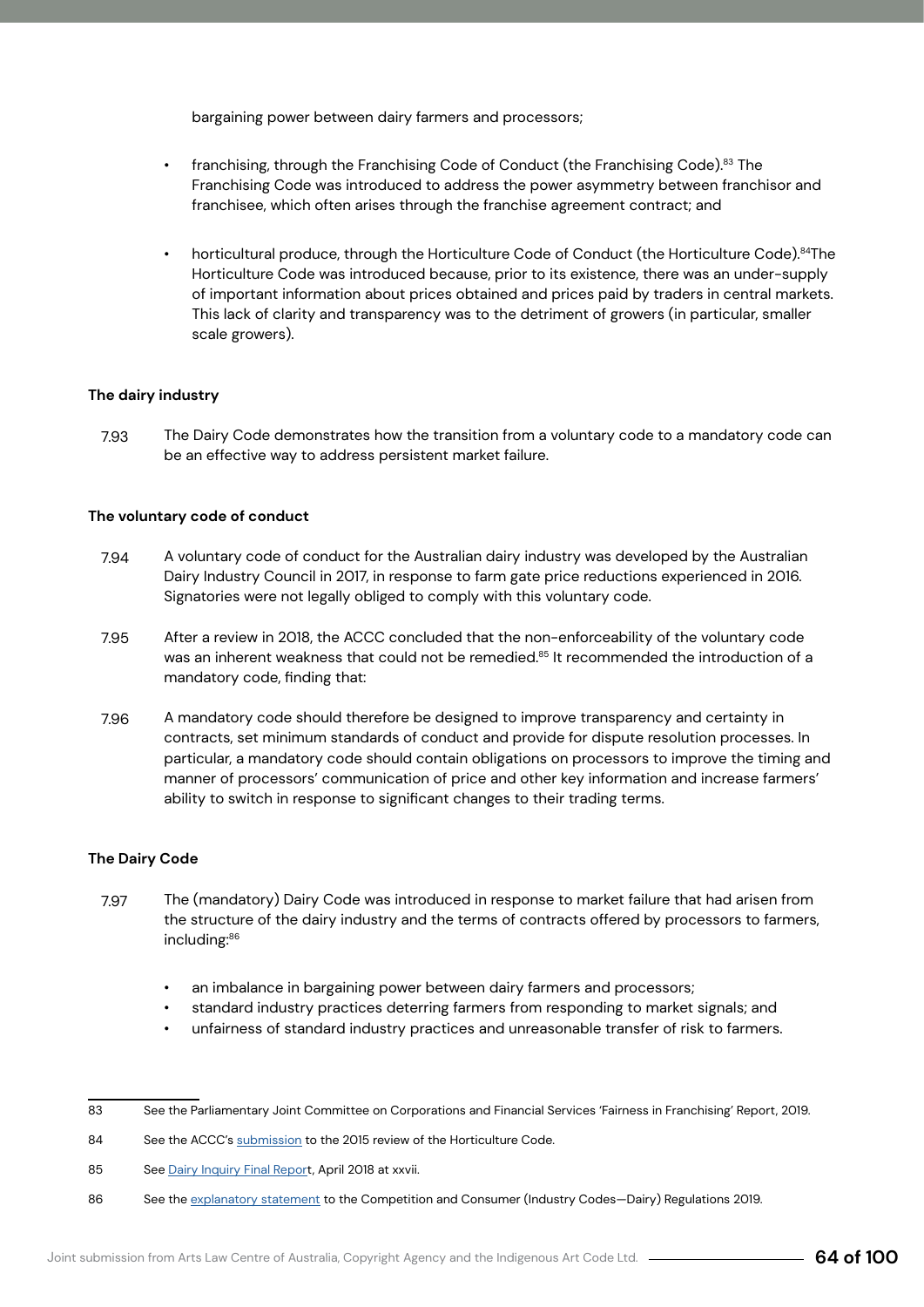- To address this market failure, the Dairy Code sets out rules for business transactions between processors and farmers. The Dairy Code is designed to set out clear rules to prohibit egregious business practices in the dairy industry, while still allowing farmers and processors to negotiate contractual terms that suit their individual circumstances and business models.<sup>87</sup> 7.98
- Since the commencement of the Dairy Code on 1 January 2020, the ACCC has closely monitored farmers and processors' compliance with the Dairy Code and has actively engaged with farmers and processors regarding code compliance issues. The ACCC notes that 'some processors have voluntarily changed their approach after being contacted by the ACCC'.<sup>88</sup> In other cases, the ACCC has taken enforcement action against market participants for non-compliance: 7.99
	- On 1 October 2021, the Dairy Farmers Milk Co-operative Limited paid a penalty of \$11,100 after the ACCC issued it with one infringement notice for allegedly failing to comply with its publishing obligations under the Dairy Code.
	- On 26 July 2021, the ACCC instituted proceedings against Lactalis Australia Pty Ltd (Lactalis) for alleged breaches of the Dairy Code of Conduct.
	- On 5 July 2021, Brownes Dairy paid penalties totalling \$22,200 after the ACCC issued it with two infringement notices for allegedly failing to comply with the Dairy Code of Conduct.
	- On 21 October 2020, The Union Dairy Company paid a penalty of \$10,500 after the ACCC issued it with an infringement notice for allegedly failing to comply with its publishing obligations under the Dairy Code.
- On 22 November 2021, the ACCC released a report on Dairy Code compliance during the start of the 2021-22 season.<sup>89</sup> The report observes that there has been a 'substantial improvement' in compliance with the Dairy Code since its commencement on 1 January 2020. It observes that while there are still areas of non-compliance to be addressed, the Dairy Code has fostered positive changes in the industry by improving the transparency and certainty of agreements between farmers and processors. 7.100
- The ACCC's enforcement of the Dairy Code demonstrates the efficacy of mandatory codes in industries in which there is an imbalance of bargaining power. 7.101

### **A mandatory code for the Indigenous Art Industry**

- Like the dairy industry, the Indigenous Art Industry is characterised by an imbalance of bargaining power and information asymmetry: 7.102
	- *• Imbalance of bargaining power / Imperfect competition.* There is imperfect competition in the Indigenous Arts Industry, given that there are a larger number of artists than dealers. This means that artists are limited in their choice of dealer, and are therefore in a limited bargaining position when negotiating contracts.

<sup>87</sup> See the explanatory statement to the Competition and Consumer (Industry Codes-Dairy) Regulations 2019.

<sup>88</sup> https://www.accc.gov.au/media-release/dairy-code-compliance-under-accc-scrutiny.

<sup>89</sup> See ACCC, 'Dairy Code compliance – Observations from 2021-22 season opening', November 2021.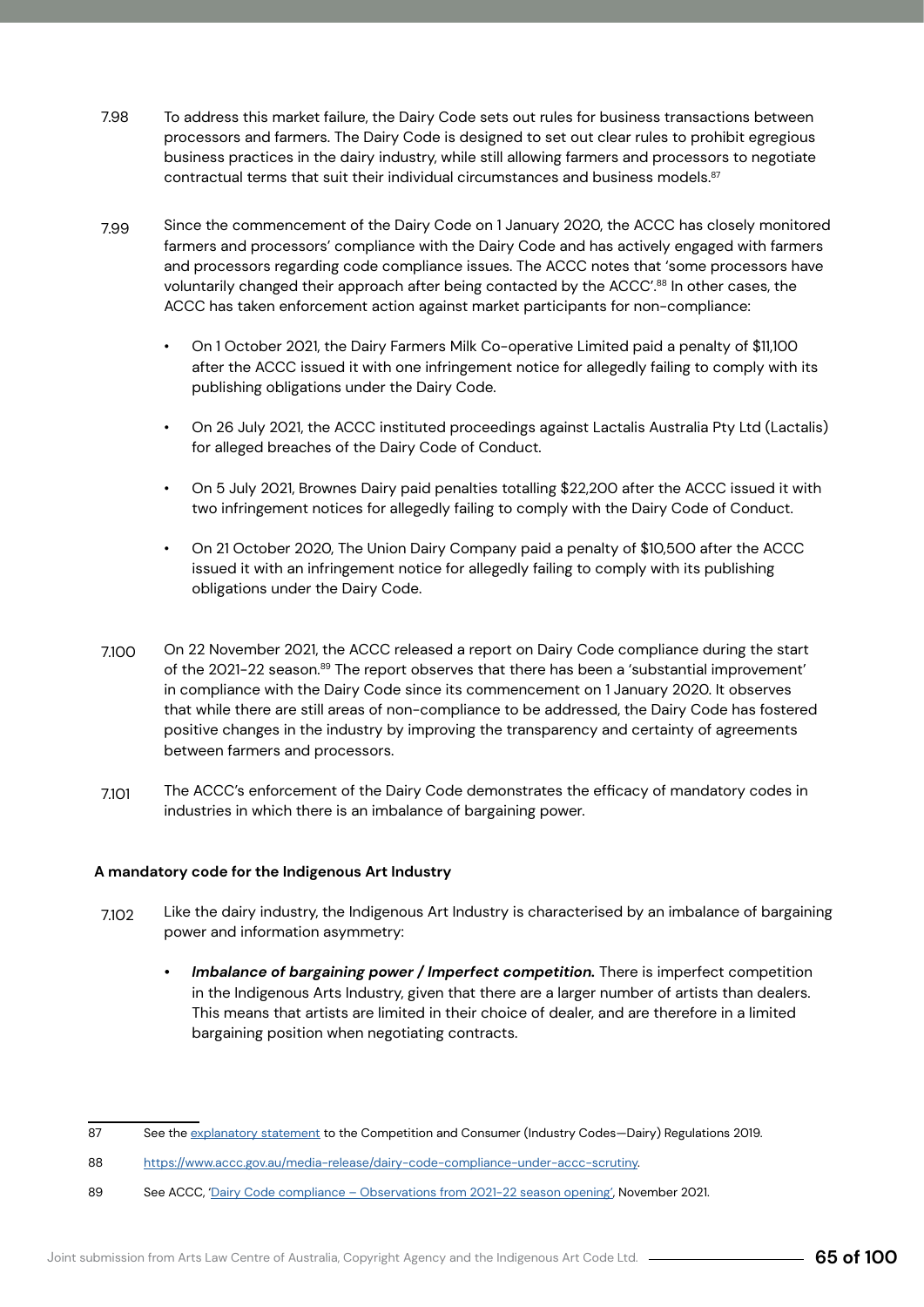- *• Information asymmetry.* Information asymmetry exists between dealers and artists. This information asymmetry leaves some artists vulnerable to exploitation, particularly in the negotiation of commercial terms.
- To address these market failures, and prevent the further exploitation of market participants, the benefit of introducing a mandatory industry code would be to provide a response that is proportionate to the problems faced by the Indigenous Art Industry. In our view, the standards imposed by any mandatory code should not be onerous, and any mandatory code should not unreasonably or unnecessarily impact on dealers who already engage with artists in a fair and reasonable manner. That is, the standards should be minimum standards, rather than 'best practice' standards. Broadly, the Code would establish minimum standards in three spheres – all of which are already represented under the existing Voluntary Code: 7.103
	- the prohibition of misleading and deceptive conduct and unconscionable or unjust conduct by dealers in relation to an artist or Indigenous artwork;
	- the regulation of agreements between artists and dealers; and
	- the imposition of record-keeping obligations on Dealers.
- A mandatory code in the Indigenous Art Industry could address the persistent market failure more effectively than the Voluntary Code because: 7.104
- **a mandatory code would apply to everyone.** The clearest difference between the Voluntary Code and a mandatory model is that whereas the Voluntary Code is only binding on those market participants who choose to become signatories, a mandatory code would be binding on all participants in the Industry who acquire Indigenous visual art for re-supply by means of sale or other distribution; and 7.105
- **there would be greater incentives for compliance with minimum standards.** The current Voluntary Code does not contain sufficient incentives for compliance. If a member is found to have breached the Voluntary Code, the consequences are limited (ie, the dealer's membership may be suspended, revoked or a condition imposed). In contrast, a mandatory code would be enforceable by the ACCC under Part IVB of the CCA. As with other prescribed industry codes, the ACCC would have responsibility for promoting compliance with the code by providing education and information and, where necessary, taking enforcement action. 7.106
- Relevant enforcement action could include: 7.107
	- civil proceedings in the federal courts, with potential consequences including the imposition of pecuniary penalties, the issue of public warnings about the dealer's conduct and orders against the dealer for return of artwork, or variation or cancellation of agreements with artists;
	- orders restraining conduct that is in breach of the code; or
	- requiring dealers to produce the records they will be required to keep under the code.
- An artist could also take private action against a dealer for a breach of the code. 7.108
- By codifying minimum standards, a mandatory code would assist in promoting fair and ethical treatment of artists and public confidence in the integrity, provenance and authenticity of Indigenous artwork, with a view to ensuring a vibrant, prosperous and well-functioning Indigenous art market. 7.109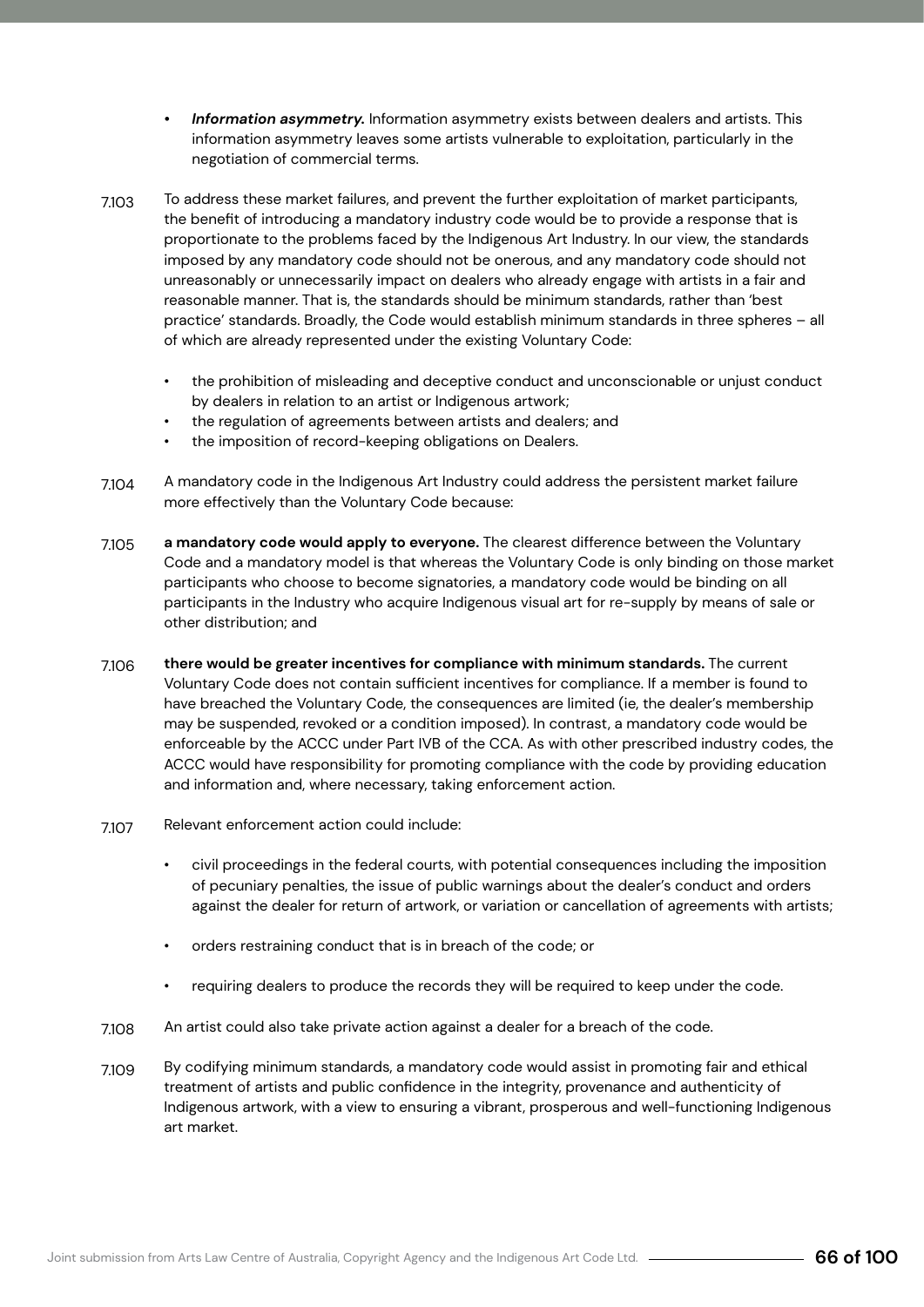### **Concerns about the effectiveness of a mandatory code:**

- Following are questions worth considering in relation to a mandatory code. 7.110
	- How effective would a mandatory code be if the minimum standards set out in a mandatory code were less than those in the existing voluntary code (the Code)? (i)
	- How would matters be reported to the ACCC? (ii)
	- Would investigation of reports of alleged misconduct be dependent on the artist coming forward and speaking about the conduct which was impacting them? (iii)
	- Who would the ACCC hear and respond to complaints from besides artists? (iv)
		- Consumers?
		- Dealers?
		- Concerned citizens?
		- The lartC?
		- Arts Law?
		- Copyright Agency?
		- Peak bodies?
		- Art centres?
		- Others?
	- What would follow up with the complainant look like? / Would there be an ongoing dialogue with the individuals who report the conduct? (v)
	- Would the ACCC investigate all matters raised with them or focus only on issues they believe would deter others in the sector? (vi)
	- Would there be an expectation that the ACCC takes on all of the functions of the existing IartC? (vii)
	- Would the mandatory code promote best practice beyond what is required by law? (viii)
	- Would the ACCC work with dealers to educate them about working fairly and transparently with artists?  $(ix)$
	- Would the ACCC assist artists with matters and referrals to other relevant organisations?  $(x)$
	- Would the ACCC provide a platform for artists to present their business profile and contact details? (xi)
	- The Fake Art Harms Culture campaign highlighted the limitations of the ACCC to investigate all the examples of fake art reported to them. How would reporting under a mandatory code differ? (xii)
	- What would the role of the IartC be if a mandatory code was implemented? (xiii)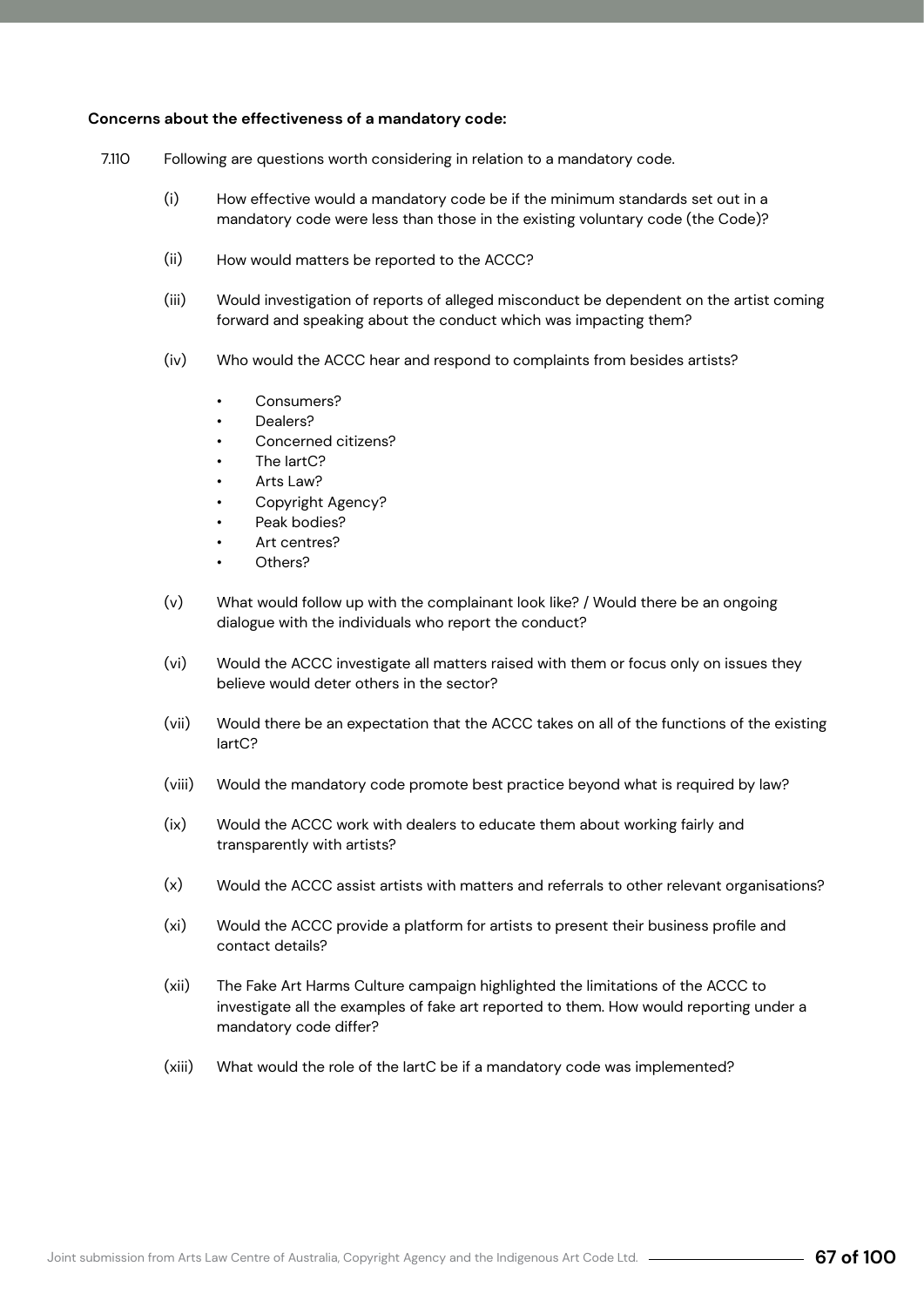### **Statutory licence schemes for the education and government sectors**

- A statutory licence allows certain uses of material protected by copyright, without the permissions usually required, subject to fair compensation to copyright owners. 8.1
- The education statutory licence allows copying and communication for educational purposes by educational institutions, including schools, universities, TAFEs and vocational educational bodies. For example, a teacher could make copies of an artistic work, on its own or as part of other material, to give students in their class. The government statutory licence allows uses government purposes, and applies to the Commonwealth, States and Territories. 8.2
- The licence arrangements under each of these statutory licence schemes are what is known as blanket licensing arrangements: they cover all uses by the sector in reliance on the licence. For example, we have agreements with education departments, and with peak bodies for schools in non-government sectors, that cover copying and sharing of text or images for educational purposes that would otherwise require a copyright clearance. 8.3
- The copyright fees we collect from these schemes provide important support to Australia's creative industries, including visual artists and the industries that support them. In 2020-21, the totalled more than \$63m. 8.4
- The Government is currently considering potential changes to Australia's copyright legislation. In announcing the consultation process, Minister Fletcher said: "*Australia's copyright system underpins our creative economy, and these reforms seek to provide clear and reasonable access to copyright materials, while maintaining the incentives and protections for content creators*."90 8.5
- It is very important that any changes do not reduce the support that the copyright system provides to Australia's creative industries. The copyright system is based on recognition of the value of creative endeavour for Australian society as a whole, and that those who create for the benefit of others have opportunities to be rewarded for that benefit, and to continue to create. 8.6
- The Copyright Agency is drafting a detailed submission to The Department of Infrastructure, Transport, Regional Development and Communications.91 8.7

#### **Competition in the market**

- The market for buying and selling Aboriginal and Torres Strait Islander artwork is competitive: 8.8
	- Artists compete with other artists
	- Dealers compete with other dealers
	- Collectors are competing for the same works as other collectors
- While we have not explored these notions of competition in this submission, it is helpful to keep this in mind when considering the mechanisms to improve the Aboriginal and Torres Strait Islander visual arts market's security, stability, productivity, cultural safety, and integrity. 8.9

<sup>90</sup> Paul Fletcher MP, 'Have your say on draft copyright reform legislation' (21 December 2021) <https://minister.infrastructure. gov.au/fletcher/media-release/have-your-say-draft-copyright-reform-legislation>.

<sup>91</sup> See: https://www.infrastructure.gov.au/have-your-say/have-your-say-draft-copyright-reform-legislation.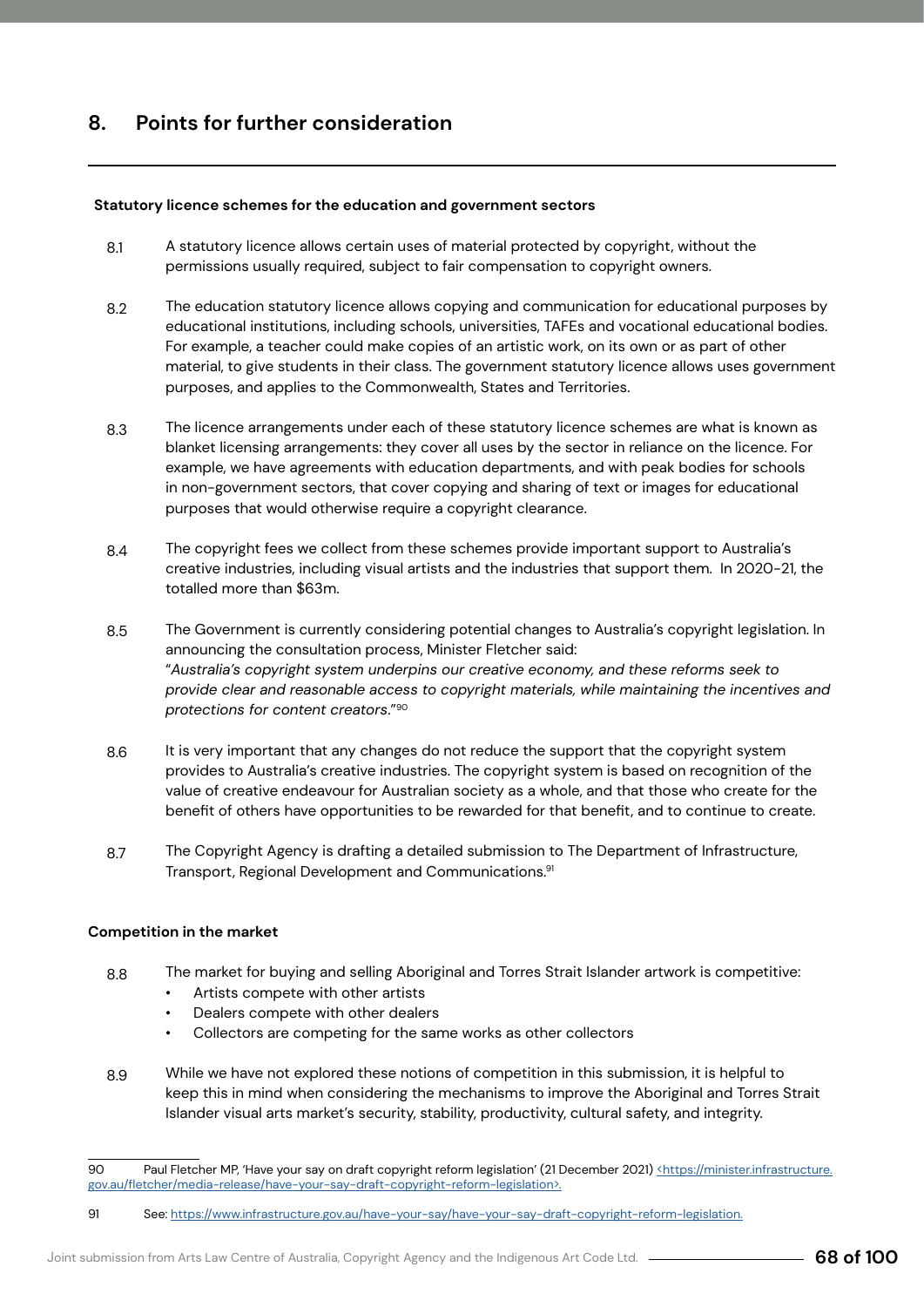- What drives the market, influences the monetary value of art and affirms an artist's reputation? 8.10
	- Gallery representation
	- Inclusion in the permanent collections of public institutions and exhibitions and associated catalogues
	- Critical attention from curators
	- Inclusion in journals and academic writing
	- Do the supply chains through which artists work influence their reputation in the market?
- It's not uncommon for buyers to be curious about an artist's market value, especially if they own works by that artist. 8.11
	- What factors influence buyers purchases?
	- What is the profile of the buyer?
	- What is the role of the buyer in the Aboriginal and Torres Strait Islander art and craft market?
- Buyer behaviour has been explored in the Ninti One Remote Art Economies research *'Understanding buyer behaviour in the primary market for Aboriginal and Torres Strait Islander art'.92* 8.12

<sup>92</sup> see: https://www.nintione.com.au/resources/rao/understanding-buyer-behaviour-in-the-primary-market-for-aboriginal-and-torres-strait-islander-art-summary-of-key-findings-from-masters-by-research/?fbclid=IwAR2YqRoqsRDy55NBnG5Rbp0v1efZZzzw-osrzUh6fhmPxAnWE6CwIPnLKbg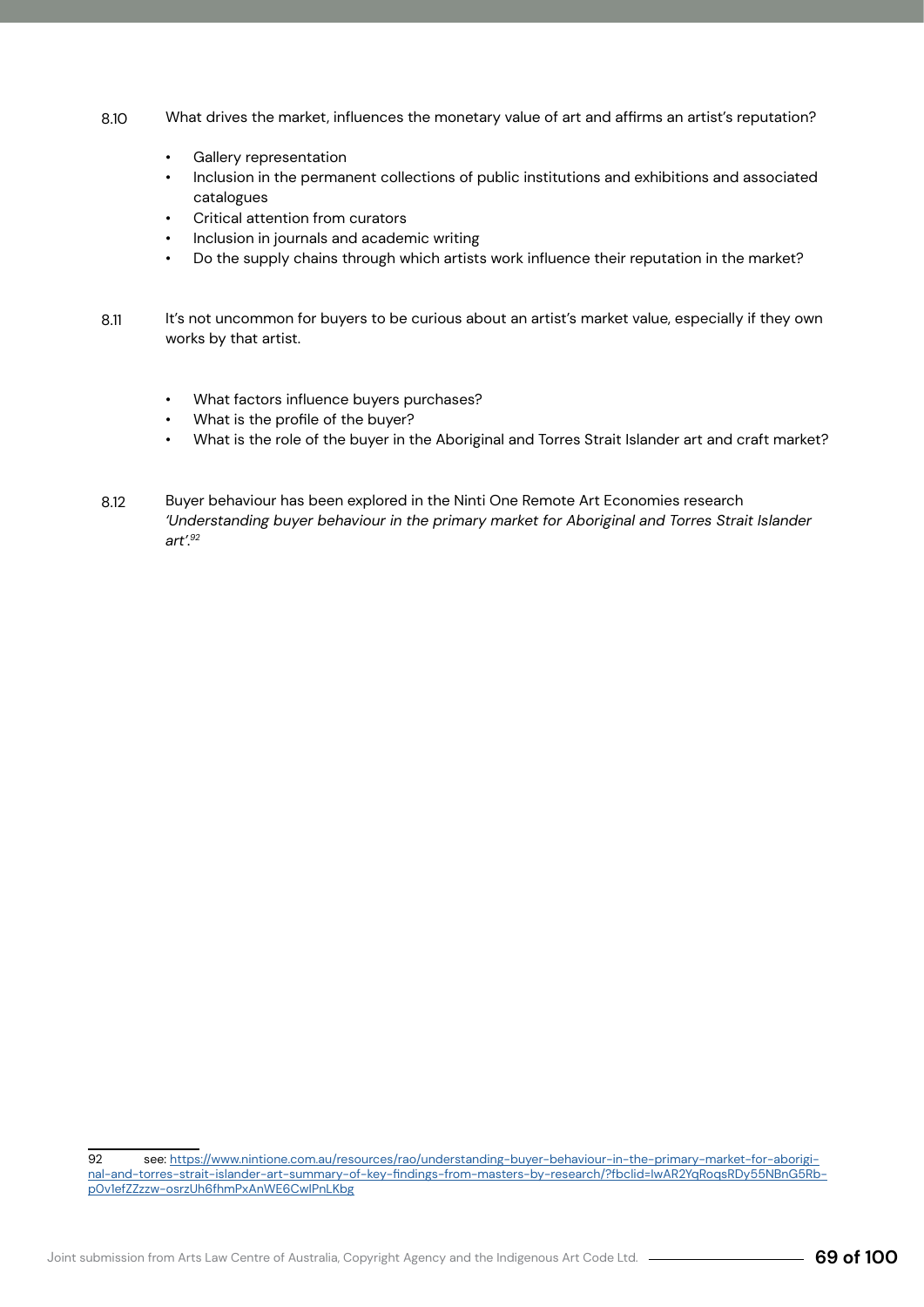## **Schedule 1 - Draft Bill proposing ACL amendments**

### **Part A – Overview**

Part B of this Schedule sets out possible drafting for a bill amending the ACL as proposed. It is provided for the purpose of allowing the Commission to understand one way in which the prohibition might be framed. The draft Bill prohibits:

- the supply of items featuring an Indigenous cultural expression unless the item is made by an Indigenous artist or members of an Indigenous community, or is a licensed reproduction of such good (and the license satisfies certain requirements set out in regulations): ss 50A(1)(a) and (b). These goods must attribute the artist or community (either on the good itself, or on the packaging): s50A(1)(b) and (4).
- the supply of Indigenous cultural artefacts unless the item is made in Australia by an Indigenous artists or Indigenous community (ie these cannot be subject to licensing agreements): s50A(1)(c).

It is a defence to the prohibitions in the draft Bill if the person supplying the good has a document that complies with the regulations: s50A(2) (the 'safe harbour' defence). The purpose of the document is to act as a certificate of authenticity for suppliers, which can be relied upon as evidence that the supplier believed the item was authentic. The regulations will set out requirements as to the document form, content and author or signatory: s50AC(b).

The prohibitions in the draft Bill attract two types of liability: civil liability (s50A) and criminal liability (s50AC). This is similar to existing provisions in the ACL, including provisions concerned with false or misleading representations under Part 3-1, which give rise to both civil and criminal liability. The difference between the civil and criminal versions of the prohibition is that whilst failure to attribute the artist or community on the good or the good's packaging attracts civil liability (s50A(1)(b)), it is not an offence under s50AC.

The draft Bill is designed to ensure that it operates and is enforced in a way that is culturally appropriate and targets the problem. First and foremost, this is because a good must satisfy the definition of 'Indigenous cultural expression' and / or 'Indigenous cultural artefact' to be caught by the ambit of the draft Bill. The draft Bill also includes provisions that:

- allow for the Government to make regulations regarding the form, content and procedures relating to:
	- the written licences which may be granted by Indigenous artists or communities for the reproduction of Indigenous art made by those artists or communities (ie regulations for the purpose of sections 50A(1)(a)(ii) and 50AB(4)(a)(ii)); and
	- the documents of authenticity for the purposes of the defence in sections 50A(2) and 50AB(5).
- provide for the ACCC to formulate guidelines to inform its approach to enforcing the new prohibitions, including factors the ACCC must take into account when determining whether an item features an Indigenous cultural expression and / or is an Indigenous cultural artefact: section 50AD.
- creates an Indigenous representative committee to monitor compliance with the ACL and to consult with:
	- the Minister on the content of the regulations referred to above; and
	- the ACCC on the operation of the new provisions and the formulation of the ACCC's enforcement guidelines referred to above.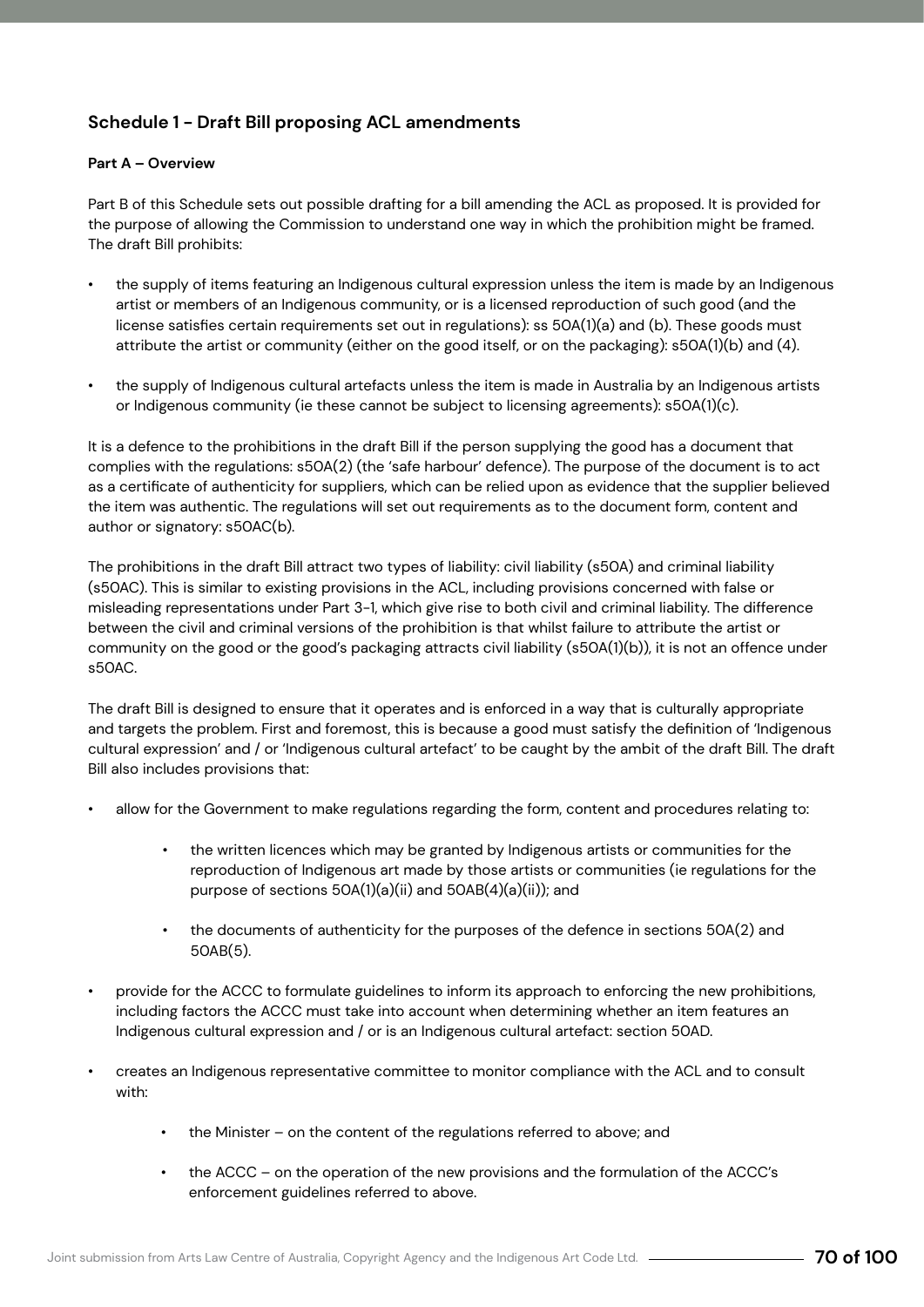### **Part B – draft Bill**

### *Competition and Consumer Act 2010*

### **1 Subsection 2(1) of Schedule 2**

Insert:

### *Indigenous artist* means an artist who:

(a) is a member of the Aboriginal race of Australia or a descendant of the Indigenous inhabitants of the Torres Strait Islands; and

(b) identifies as Aboriginal or Torres Strait Islander; and

(c) is recognised as Aboriginal or Torres Strait Islander by the community with which the artist identifies.

*Indigenous community:* see section 14A.

*Indigenous cultural artefact* means a good which is of archaeological, anthropological, historical, scientific, social or spiritual significance to an Indigenous community and includes:

- (a) paintings on bark;
- (b) Yidaki or didgeridoo;
- (c) boomerang;
- (d) clapsticks;
- (e) traditional weavings;
- (f) dillybags;
- (g) grass mats;
- (h) carvings.

*Indigenous cultural expression* means an expression of Indigenous culture (whether through images, form or any other medium) that:

(a) has archaeological, anthropological, contemporary, historical, scientific, social or spiritual significance to an Indigenous community; or

(b) has its origins in an Indigenous community; or

(c) is derived from, or has a likeness or resemblance to, one or more Indigenous cultural expressions mentioned in paragraphs (a) or (b).

### **2 After section 14 of Schedule 2**

Insert:

### **• 14A Meaning of Indigenous community**

(1) *An Indigenous community* is a community of people that identifies itself as Aboriginal or Torres Strait Islander.

(2) To avoid doubt, an *Indigenous community* includes:enforcement guidelines referred to above.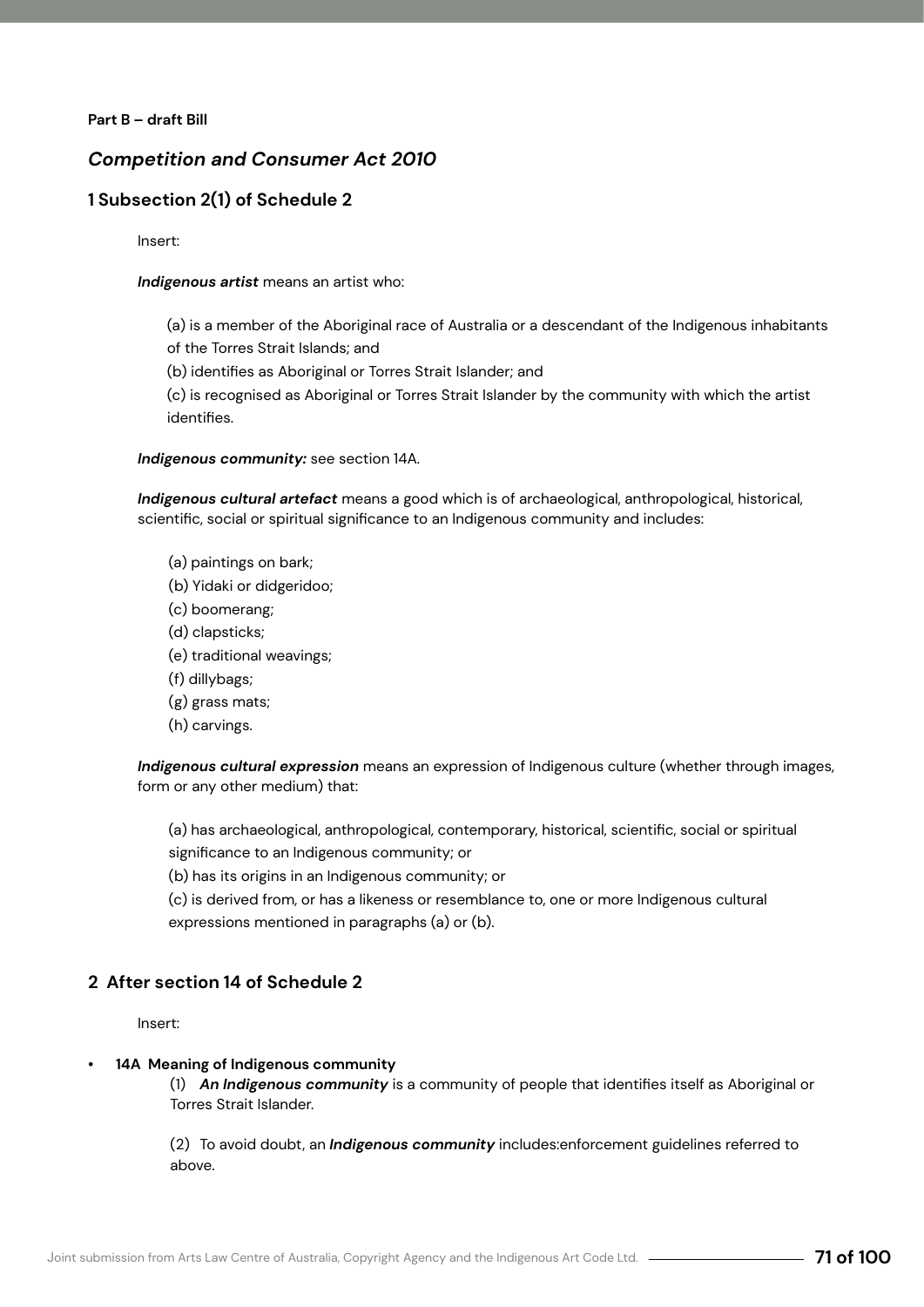(a) a community that identifies itself as Aboriginal or Torres Strait Islander through a connection with a particular region of Australia; or

(b) a group of people within a wider community of the kind mentioned in paragraph that identify themselves as a group through shared goals or activities, such as shared involvement in the arts; or

(c) the community of Aboriginal and Torres Strait Islanders of Australia, taken as a whole.

# *3 At the end of Part 3-1 of Chapter 3 of Schedule 2*

### Add:

**Division 6—Unfair practices in relation to the supply of goods that include an Indigenous cultural expression**

### **50A Misuse of Indigenous cultural expression**

(1) A person must not, in trade or commerce, supply or offer to supply a good to a person that includes an Indigenous cultural expression unless:

(a) either of the following applies:

(i) the good is made by an Indigenous artist or members of an Indigenous community; or

(ii) the good is a reproduction of a good created by an Indigenous artist or Indigenous community with whom the Indigenous cultural expression is connected, where the reproduction is in accordance with a written licence granted by the Indigenous artist or Indigenous community and that license complies with any regulations made under section 50AC; and

(b) the good or the licensed reproduction attributes the Indigenous artist or Indigenous community who made the good or the original good in the case of a licensed reproduction; and

(c) if the good is an Indigenous cultural artefact, the good is made in Australia by an Indigenous artist or Indigenous community with whom the Indigenous cultural expression contained on the Indigenous cultural artefact is connected.

(2) For the purposes of subsection (1), it is a defence if the person supplying or offering to supply the good has in his or her possession a document that complies with the regulations made for the purposes of this subsection.

(3) A person must not, in trade or commerce, create, provide or rely on a document for the purposes of section 50A(2), that the person knows or believes is false in any material respect.

(4) For the purposes of paragraph (1)(b), the attribution may be contained on the good or on packaging of the good which is provided at the time of supply to a person.

(5) The Minister must appoint a committee, or other appropriate body, which is representative of Indigenous communities to:

(a) monitor compliance with this Act as it applies in relation to Indigenous communities and Indigenous artists;

(b) report to the Minister on any changes that may be required to this Act to better protect the rights of Indigenous communities and Indigenous artists;

(c) consult with the Minister on the content of regulations for the purposes of section 50AC; and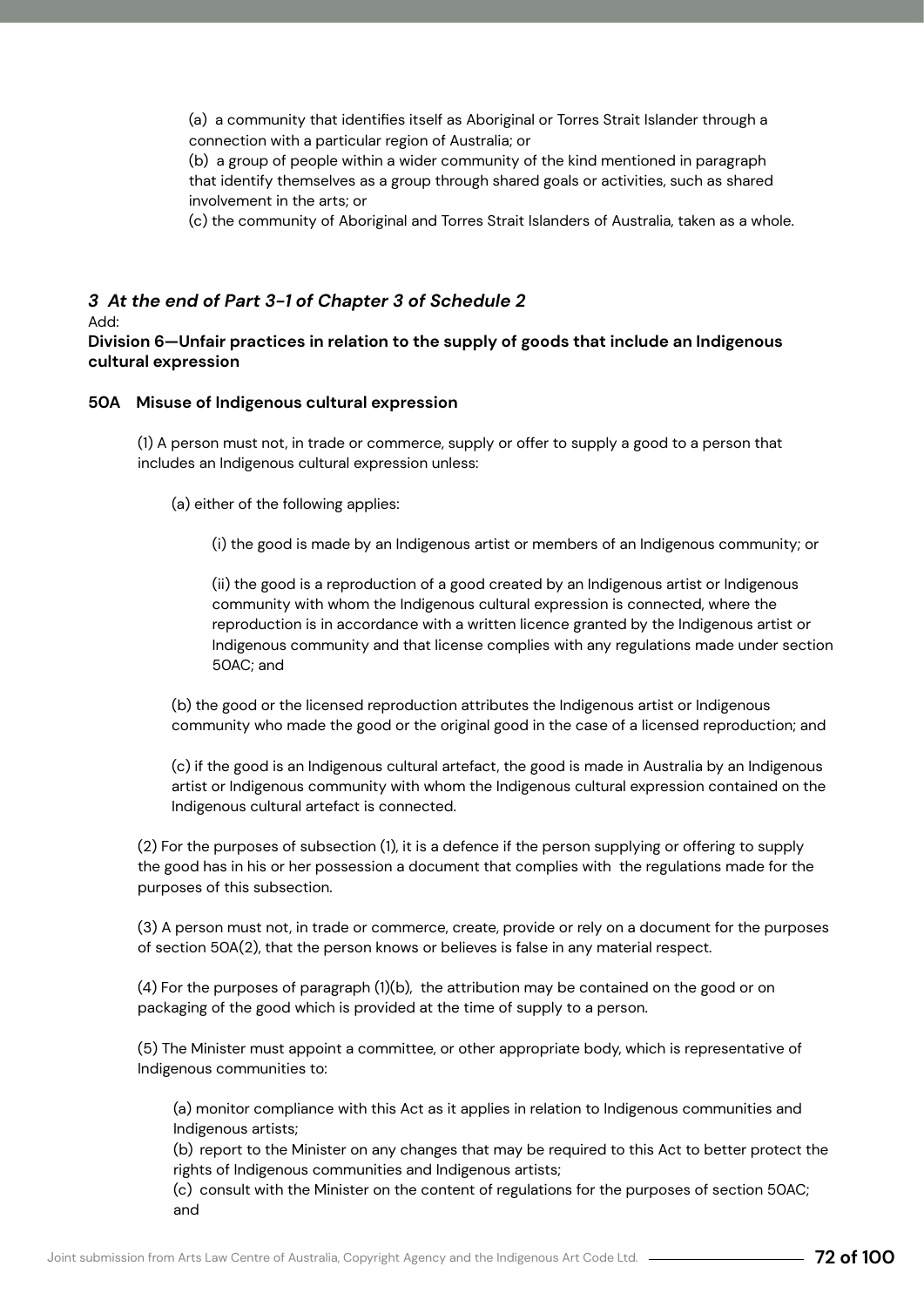(d) consult with the Commission on the operation of this Division and the formulation of guidelines for the purposes of section 50AD.

#### **50AB Offences**

(1) A person commits an offence if the person, in trade or commerce:

(a) supplies or offers to supply a good to a person that includes an Indigenous cultural expression; or

(b) creates, provides or seeks to rely on a document for the purposes of subsection 50A(2), that the person knows or believes is false in any material respect.

#### *Penalty*

(2) An offence against subsection (1) committed by a body corporate is punishable on conviction by a fine of not more than the greater of the following:

#### (a) \$10,000,000;

(b) if the court can determine the value of the benefit that the body corporate, and any body corporate related to the body corporate, have obtained directly or indirectly and that is reasonably attributable to the commission of the offence—3 times the value of that benefit;

(c) if the court cannot determine the value of that benefit—10% of the annual turnover of the body corporate during the 12-month period ending at the end of the month in which the body corporate committed, or began committing, the offence.

(3) An offence against subsection (1) committed by a person other than a body corporate is punishable on conviction by a fine of not more than \$500,000.

#### (4) Subsection (1) does not apply if:

(a) the good is:

(i) made by an Indigenous artist or members of an Indigenous community; or (ii) a reproduction of a good created by an Indigenous artist or Indigenous community with whom the Indigenous cultural expression is connected, where the reproduction is in accordance with a written licence granted by the Indigenous artist or Indigenous community and that license complies with any regulations made under section 50AC; and

(b) if the good is an Indigenous cultural artefact, the good is made in Australia by an Indigenous artist or Indigenous community with whom the Indigenous cultural expression contained on the Indigenous cultural artefact is connected.

(5) For the purposes of subsection (1), it is a defence if the person supplying or offering to supply the good has in his or her possession a document that complies with the regulations made under section 50AC.

(6) Subsection (1) is an offence of strict liability.

#### **50AC Regulations as to certain matters**

The Minister may make regulations dealing with matters relating to:

(a) written licenses for the purpose of sections  $50A(1)(a)(ii)$  and  $50AB(4)(a)(ii)$ , including: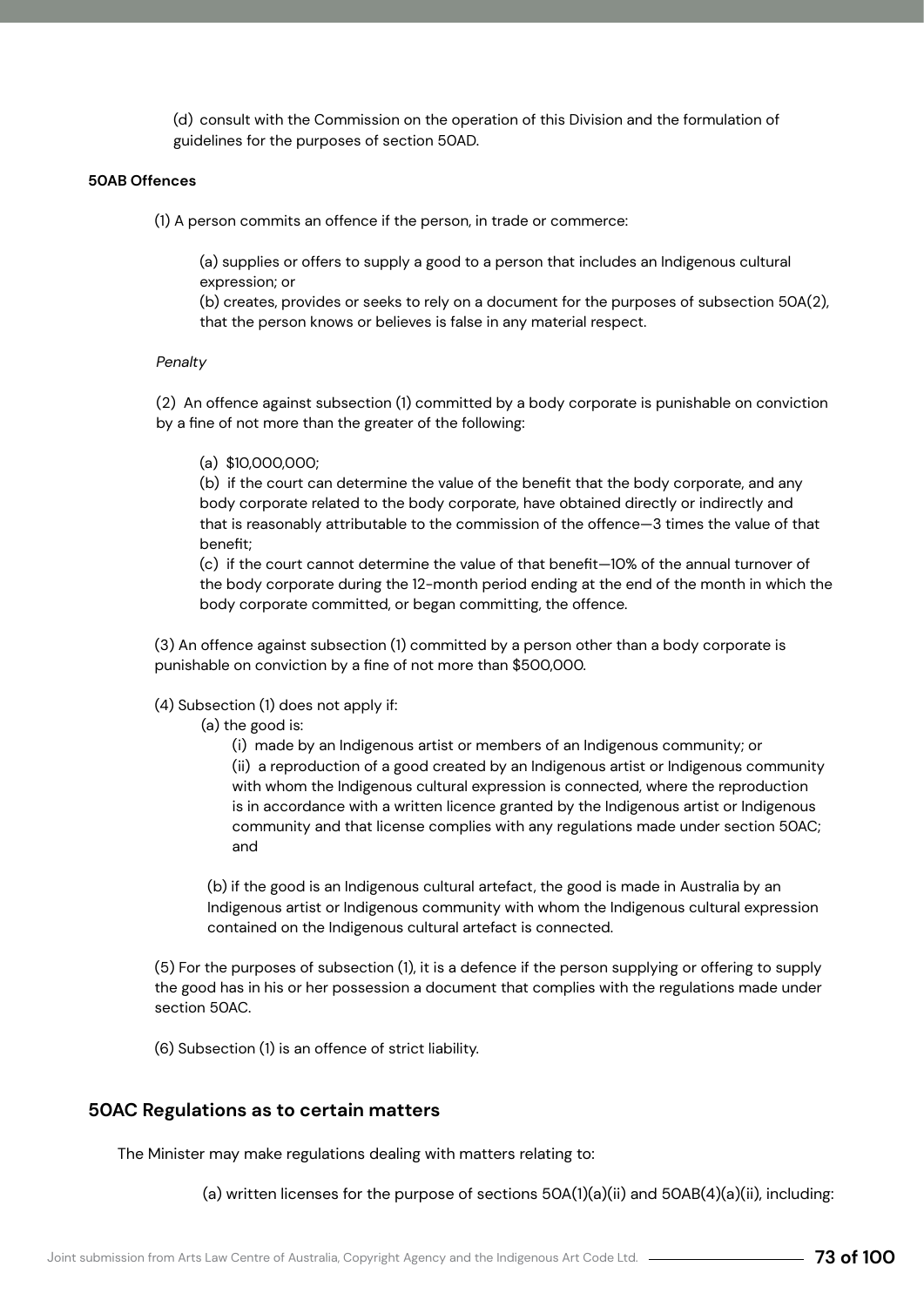(i) requirements relating to the form and content of such licenses; and

(ii) whether there is a requirement for licensors to obtain legal or other advice in relation to the license; and

(b) documents for the purpose of section 50A(2) and 50AB(5), including requirements relating to:

- (i) the form of the document;
- (ii) the content of the document; and
- (iii) the author or signatory of the document.

Note: The following are examples of the kinds of things that requirements relating to the content of the document might deal with:

(a) the identity of the Indigenous Artist or Indigenous Community that made the original good;

(b) certification that the artist or community that made the good is Indigenous; and

(c) whether the good is a licensed reproduction of an original good, and if so, whether that license complies with regulations.

#### **50AD Guidelines**

(1) In deciding whether to initiate enforcement proceedings under this Division, the Commission must have regard to:

(a) any guidelines in force under subsection (2); and

(b) such other matters as the Commission thinks is relevant.

(2) The Commission must, by written instrument, formulate guidelines for the purposes of subsection (1).

Note: For consultation requirements, see section 17 (consultation) of the Legislation Act 2003.

(3) In formulating guidelines for the purposes of subsection (2), the Commission must consult with the committee or other appropriate body as required under section 50A(5).

(4) Guidelines under subsection (2) must address the factors the Commission must take into account when determining whether an item features an Indigenous cultural expression and/or is an Indigenous cultural artefact.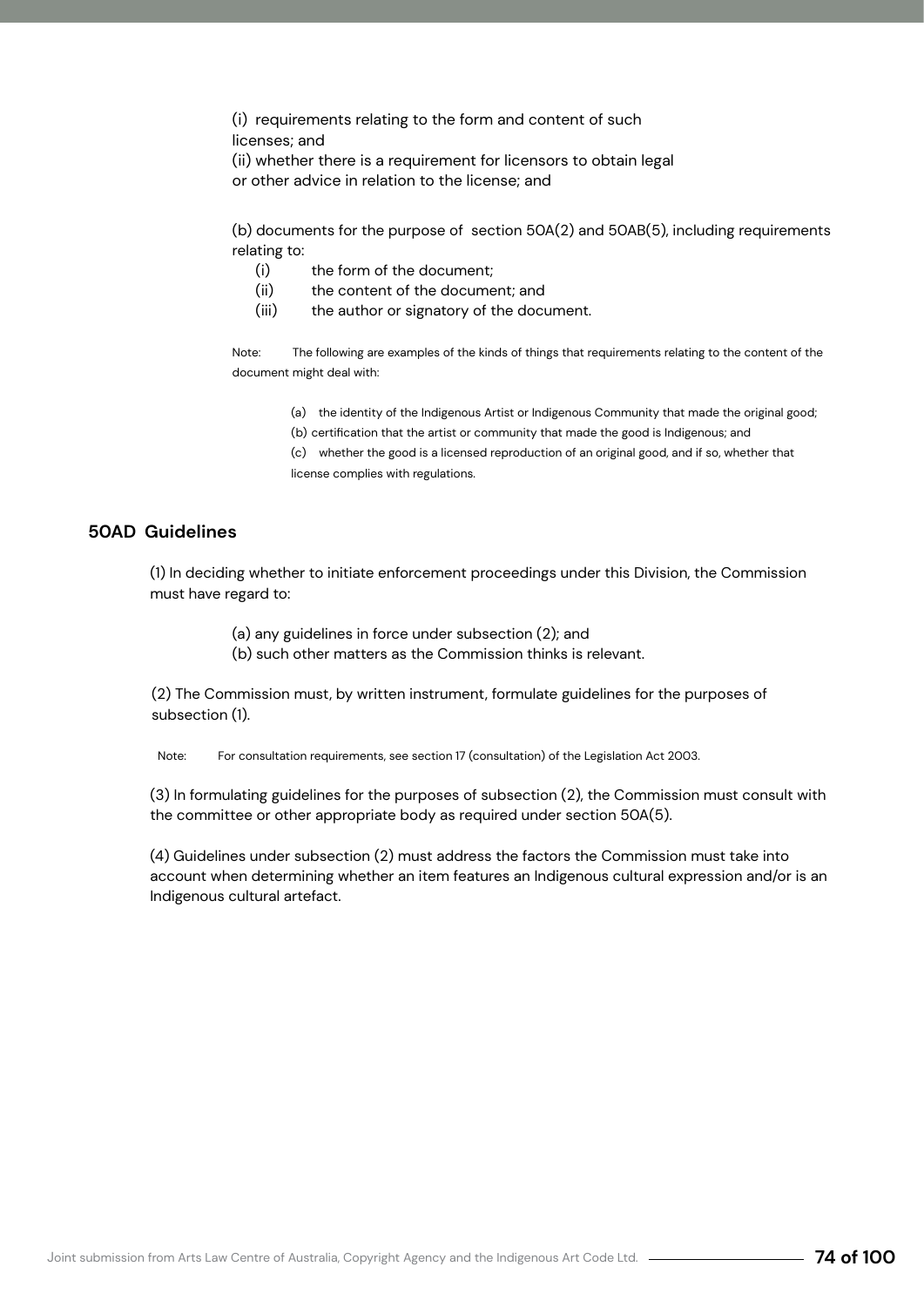



**Schedule 2 – IartC and UTS analysis of businesses selling Aboriginal and Torres Strait Islander art**

# **Analysis of businesses selling Aboriginal and Torres Strait Islander art**

Prepared by Institute for Public Policy and Governance University of Technology Sydney

for the Indigenous Art Code Ltd

**FINAL REPORT** 2 February 2022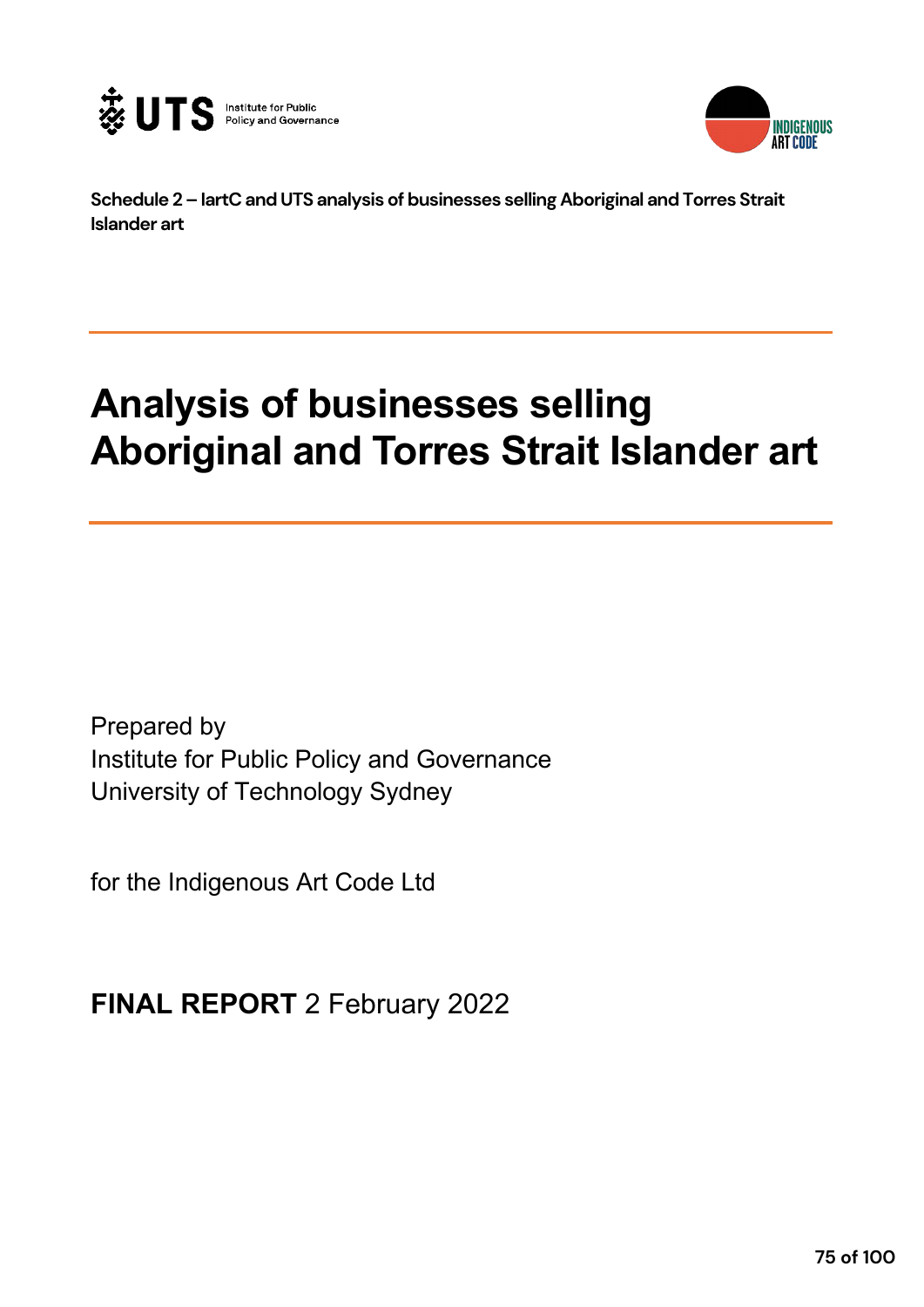



# **Contents**

| $\mathbf{1}$ . |  |
|----------------|--|
| 1.1            |  |
| 1.2            |  |
| 2.             |  |
| 2.1            |  |
| 2.2            |  |
| 2.3            |  |
| 2.4            |  |
| 2.5            |  |
| 2.6            |  |
| 2.7            |  |
| 2.8            |  |
| 2.9            |  |
| 2.10           |  |
| 2.11           |  |
| 3 <sub>1</sub> |  |
| 3.1            |  |
| 3.2            |  |
| 3.3            |  |
| 4.             |  |
| Appendix 1-    |  |
| Appendix 2-    |  |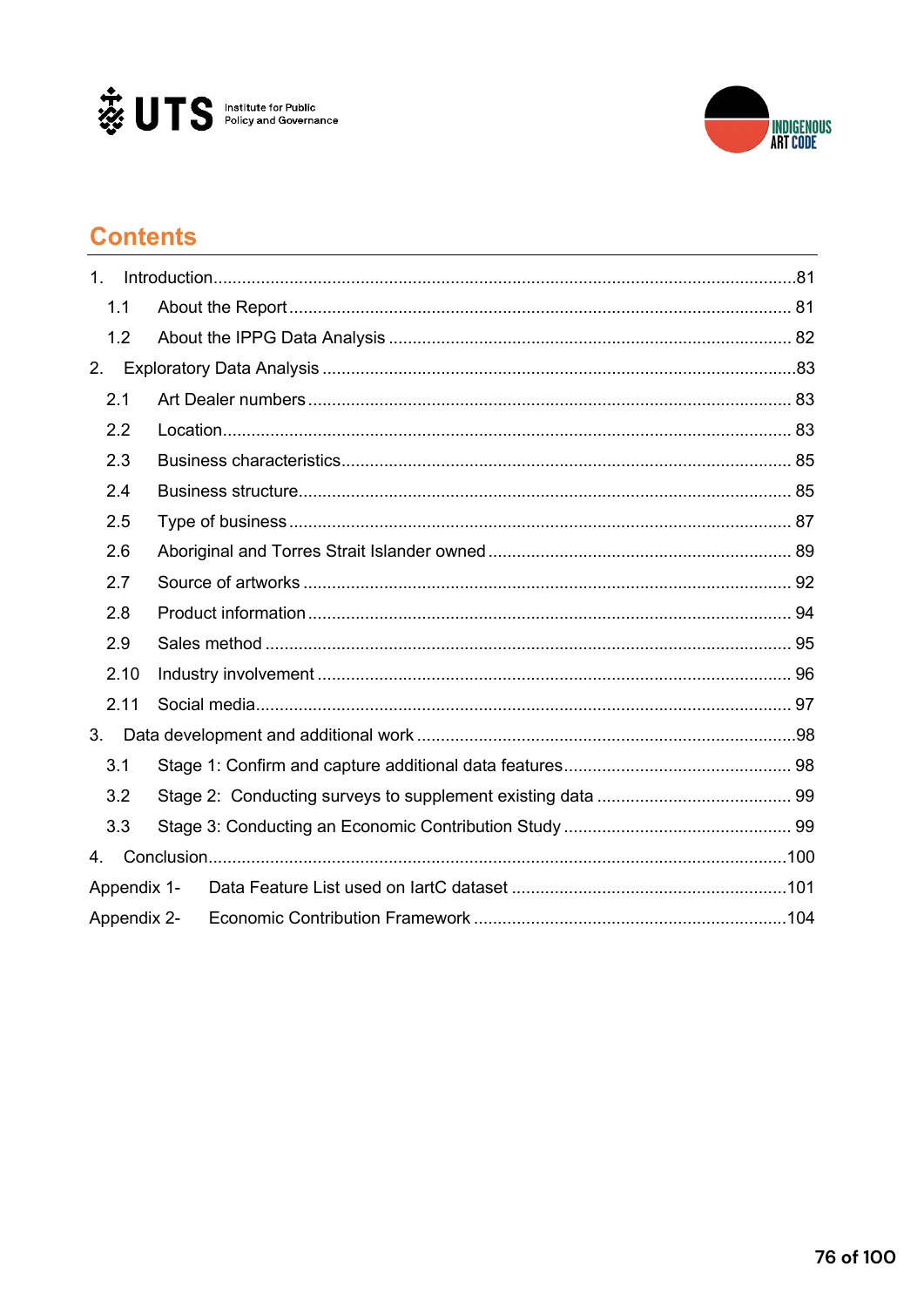



# **1. Introduction**

# **1.1 About the Report**

This report, prepared by the Institute for Public Policy and Governance (IPPG) at the University of Technology Sydney (UTS), provides a snapshot of the profile of businesses selling Aboriginal and Torres Strait Islander art products and merchandise based on data collected by the Indigenous Art Code Ltd (IartC). It aims to provide some insights into the profile of the Indigenous art market in Australia, comparing information about both IartC Dealer Members and non-members.

The IartC is the organisation that administers the Indigenous Art Commercial Code of Conduct ('the Code'), a voluntary industry code of conduct introduced into the visual arts industry in 2009. The Code is a set of rules and guidelines that Dealer Members (both Indigenous and non-Indigenous businesses) commit to following to ensure ethical practices and fair treatment of artists.

The report analysis does not include data on IartC Artist Members or other non-member artists. These individuals and their businesses fall outside the definition of a dealer for the purposes of IartC Dealer Membership. The basis of the information presented is looking at dealers (businesses) defined in The Indigenous Art Code (the Code) as – an Agent, person or organisation who acquires Artwork, or who carries on a business involving the acquisition of Artwork, for re-supply by means of sale or other distribution.

The IPPG analysis carried out in this report follows an Exploratory Data Analysis (EDA) framework, which includes:

- Overview of the data distributions
- Overview of summary statistics
- Analysis of key features associated with each IartC Dealer Member and non-member
- Association (or Correlation) analysis.

The data analysed in this report was collected by IartC staff using a) non-confidential information about IartC Members, plus b) desktop research and thus only presents readily available information. non-member information was found through internet and social media searches, as well as referring to peak body membership lists and tourism pages (methods consumers might also use to find art for sale).

It is important to note that the insights in this report are based solely on the IartC collected and supplied data, noting their limited resourcing. No data has been independently verified or checked using other source content. As such, the findings should be considered an indicative snapshot of the market rather than a definitive profile.

In addition, given that the market is not static, and dealers in the market are changing, it is possible that dealers may have changed their status, some may have closed, and others may have opened. As such, all findings and conclusions should be the subject of further research, with the analysis conducted under formal research conditions including:

- Clear research terms of reference
- Oversight by an expert research reference group
- Use of a mixed methodology and data collection with data triangulated from more than one source, including sector survey data supplemented by a further desktop review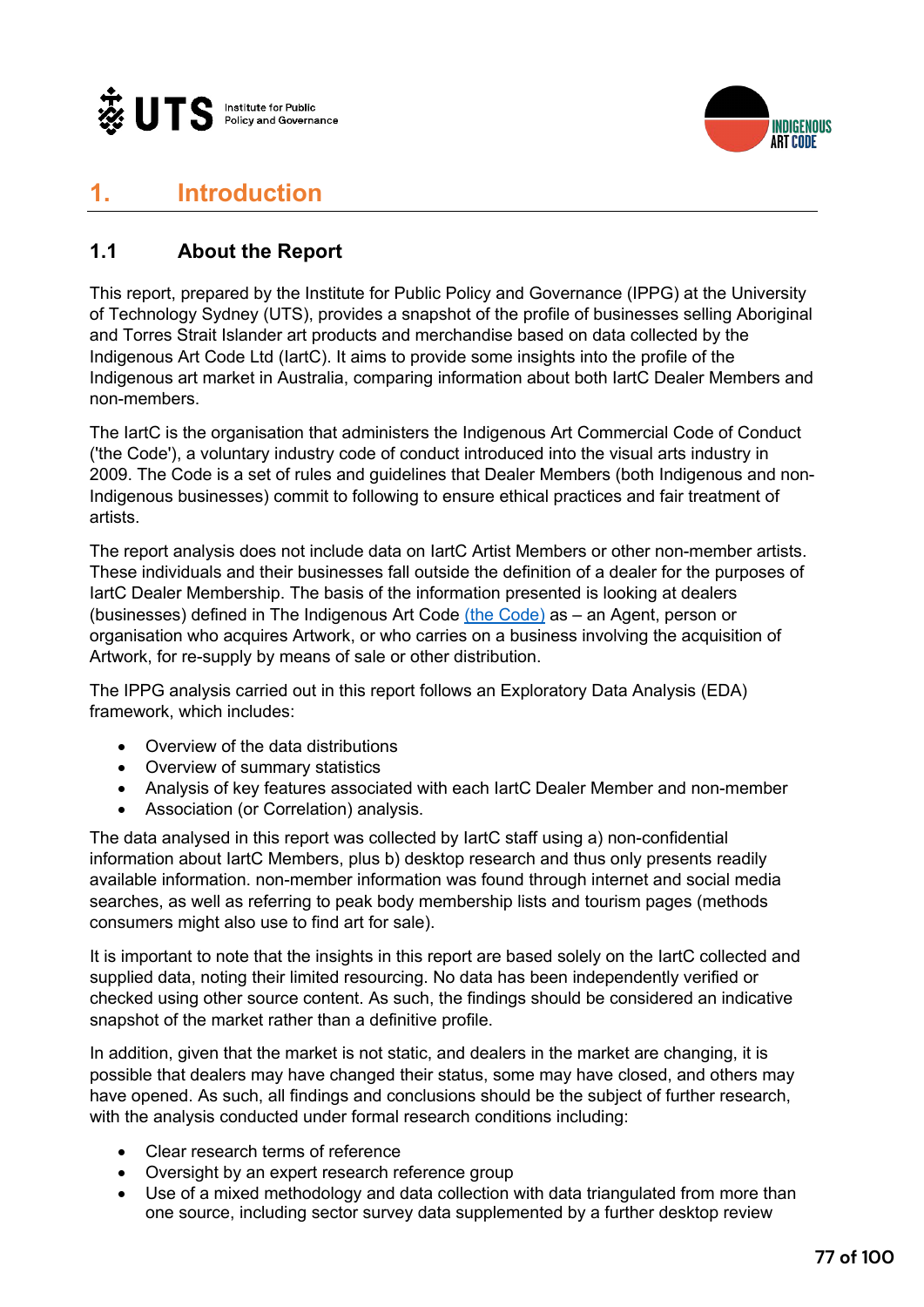



• Overseen by skilled and sufficiently resourced researchers

To this end, Section 3 of the report provides suggestions on how the data could be further developed and modelled to inform future policy and planning decisions related to businesses dealing in Aboriginal Torres Strait Islander artwork in Australia.

### **1.2 About the IPPG Data Analysis**

The IartC dataset analysed consists of discrete and categorical values for IartC Dealer Member businesses (current Dealer Members of the IartC and signatories to the Code) and non-member businesses (not Dealer Members of the IartC).

There are 201 IartC Dealer Members and 173 non-members listed, totalling 374 businesses in the dataset, with all data collected between 12 August 2021 and 11 December 2021.

Each business was ascribed a unique identifier (to remove individual name recognition). They were then assessed against different 'features', as listed in Appendix 1.

The IPPG analysis was conducted in December 2021 and January 2022 using an EDA framework. This involved explicit assessment of different data features, including the relationship between database variables and how they affect each other. In addition, statistical correlation methods were used to explore the relationship between a select number of variables.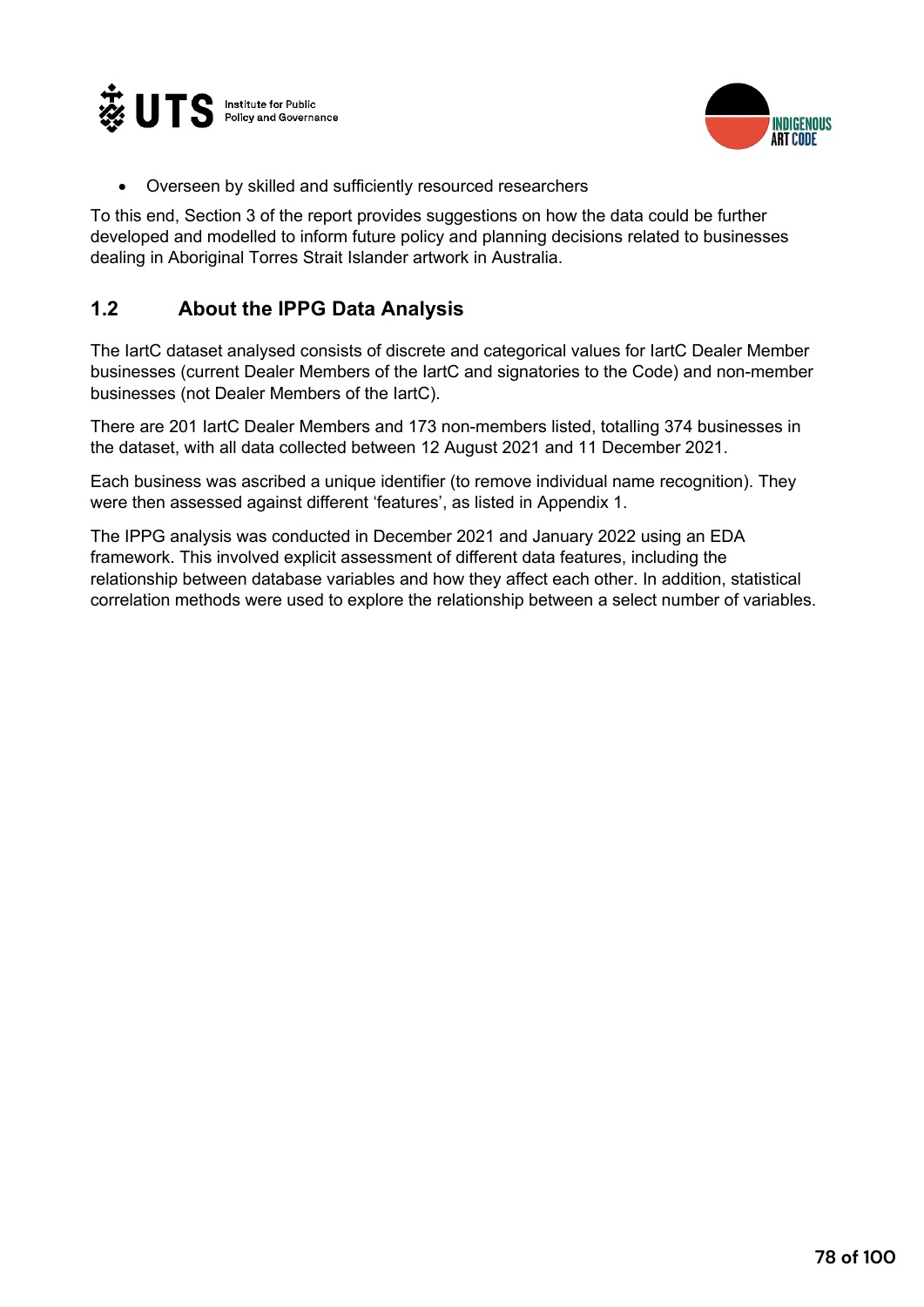



# **2. Exploratory Data Analysis**

## **2.1 Art Dealer numbers**

The IartC dataset comprised 201 (54%) IartC art Dealer Member businesses (Members) and 173 (46%) art dealer businesses who are not IartC members (non-members).

|                    | <b>Members</b> | Non-Members | Total |
|--------------------|----------------|-------------|-------|
| <b>Art Dealers</b> | 201            | 72          |       |

Source: Business selling Indigenous art data (2021), IPPG Analysis

#### **2.2 Location**

The data below shows where the business is registered (by state, territory or overseas), as well the business's remoteness region classification. Created by the Australian Bureau of Statistics (ABS) using the ABS Census data, the Australian Statistical Geography Standard (ASGS) Remoteness Area (RA) is determined according to population and distance to services.

It is noted that this classification should be considered in context. For example, some businesses may have their address registered or located in a particular state or territory, though the majority of their work may occur in another state or territory, and most of the artwork they deal in is from a location other than where their business is located. Further research would clarify how to interpret the data presented below. (Anecdotally, it appears that the majority of businesses located in NSW and Victoria (VIC) are predominantly selling the work of artists who live and work in other states, specifically in Western Australia (WA), South Australia (SA) and the Northern Territory (NT).

| <b>LOCATION</b> | <b>Members</b> | <b>Non-Members</b> | <b>Total</b> |
|-----------------|----------------|--------------------|--------------|
| <b>NSW</b>      | 16.9%          | 16.8%              | 16.8%        |
| <b>ACT</b>      | 3.0%           | 1.2%               | 2.1%         |
| <b>VIC</b>      | 11.4%          | 16.2%              | 13.6%        |
| <b>TAS</b>      | 1.5%           | 0.0%               | 0.8%         |
| <b>SA</b>       | 5.0%           | 5.2%               | 5.1%         |
| <b>WA</b>       | 16.9%          | 13.3%              | 15.2%        |
| <b>NT</b>       | 24.4%          | 23.1%              | 23.8%        |
| <b>QLD</b>      | 13.4%          | 14.5%              | 13.9%        |
| <b>OVERSEAS</b> | 5.5%           | 8.7%               | 7.0%         |

Source: Business selling Indigenous art data (2021), IPPG Analysis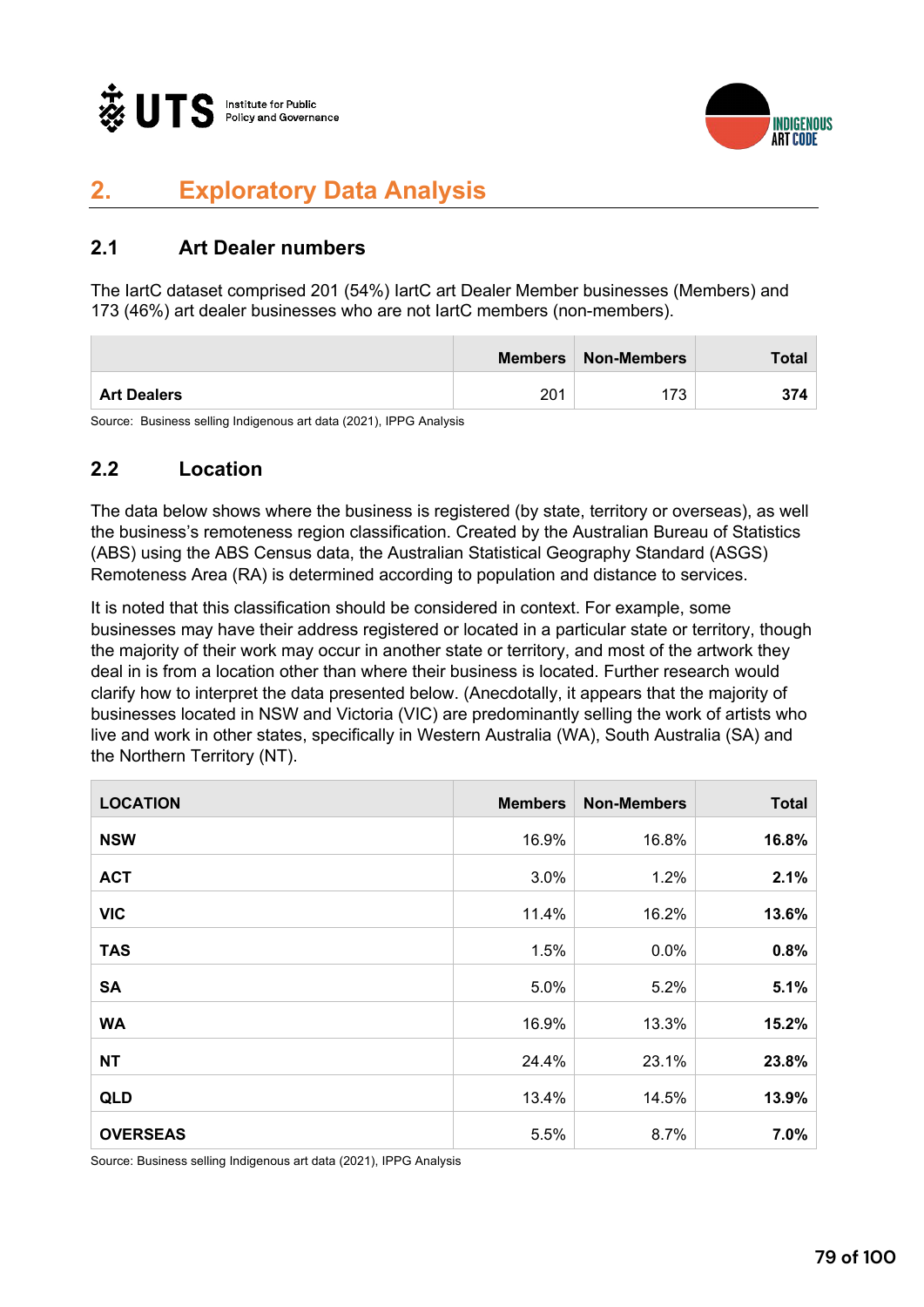



The sample of non-member businesses is well represented in the dataset, given that the distribution of Members compared to non-member businesses is similar across each state and territory.

Of the total number of businesses (374):

- almost a quarter are located in the NT (23.8%), followed by NSW (16.8%) and WA (15.2%).
- only 26 operate overseas (7%).

| <b>REMOTENESS AREAS</b> | <b>Members</b> | <b>Non-Members</b> | <b>Total</b> |
|-------------------------|----------------|--------------------|--------------|
| <b>MAJOR CITY</b>       | 44.1%          | 45.5%              | 44.7%        |
| <b>INNER REGIONAL</b>   | 6.5%           | 10.3%              | 8.2%         |
| <b>OUTER REGIONAL</b>   | 9.7%           | 14.7%              | 12.0%        |
| <b>REMOTE</b>           | 15.1%          | 17.9%              | 16.4%        |
| <b>VERY REMOTE</b>      | 24.7%          | 11.5%              | 18.7%        |

Source: Business selling Indigenous art data (2021), IPPG Analysis



Source: Business selling Indigenous art data (2021), IPPG Analysis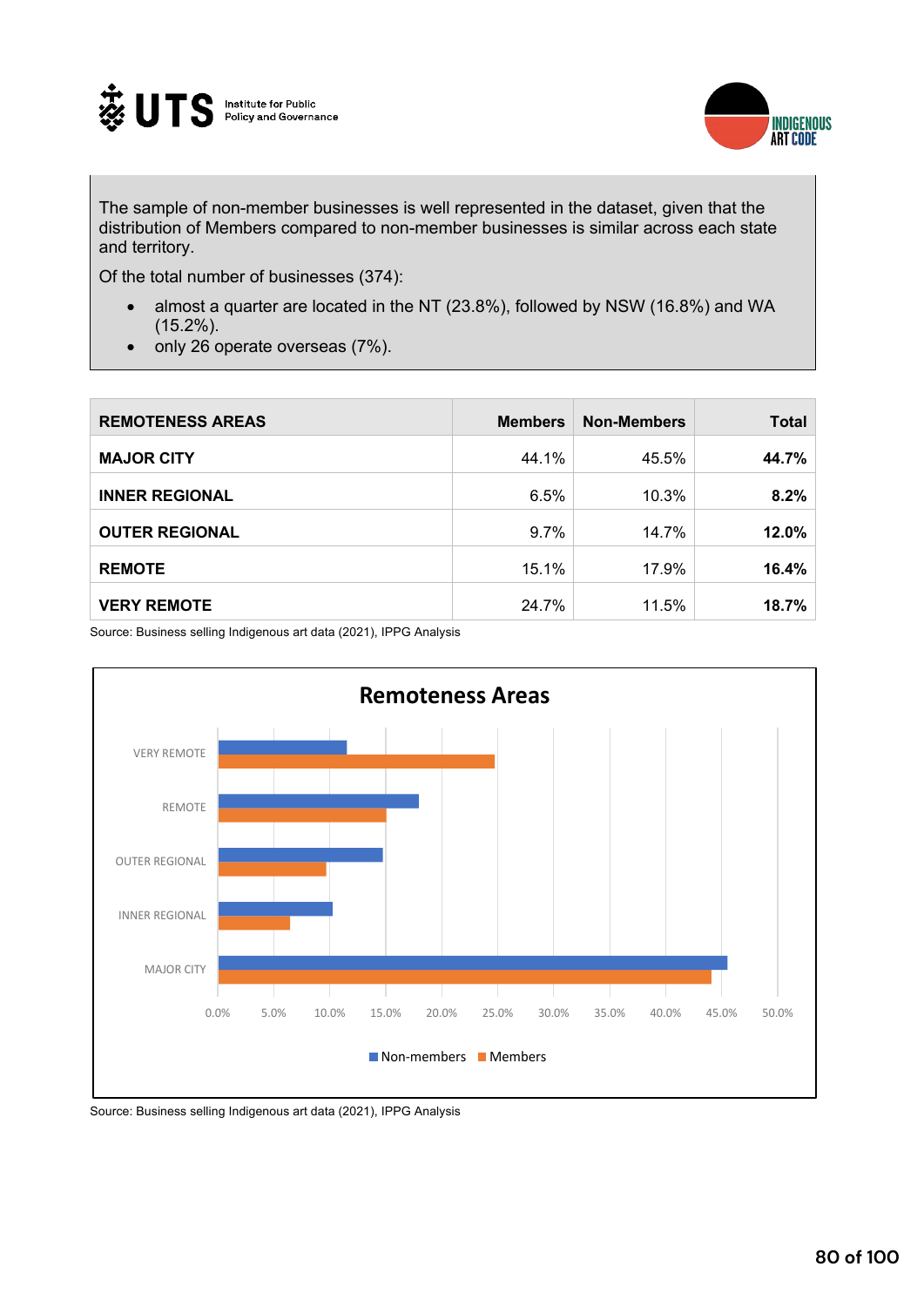



Data shows that:

- almost half of the businesses are located in Major cities (44.7%), and about 1 out of 3 (35.1%) are located in either Remote or Very Remote regions.
- A quarter of Member businesses (24.7%) are located in very remote regions compared to 1 out of 10 non-member businesses (11.5%).

#### **2.3 Business characteristics**

Businesses must register for GST if their gross income is greater than \$75,000 (the non-profit threshold is \$150,000). Although the distribution or revenue is unknown, GST data could suggest that a higher proportion of Member businesses could be earning more than nonmember businesses. This would need to be verified in further analysis, including capturing a business's revenue, profit and wages.

Data presented on businesses that received federal funding was based on desktop research and what information about the funding was readily available online.

|                           | <b>Members</b> | <b>Non-Members</b> | Total |
|---------------------------|----------------|--------------------|-------|
| <b>REGISTERED FOR GST</b> | 80.1%          | 63.6%              | 72.5% |
| <b>FEDERAL FUNDING</b>    | 31.3%          | 5.8%               | 19.5% |

Source: Business selling Indigenous art data (2021), IPPG Analysis

Of the total number of businesses (374):

- 72.5% were registered for GST.
- Member businesses recorded a higher level (80.1%) compared to non-members (63.6%).
- A higher proportion of Member businesses received federal funding (19.5%) compared to non-member businesses (5.8%). This is based on desktop research and what information about the funding was readily available online. IartC has not completed a comprehensive analysis of any funding businesses receive.

#### **2.4 Business structure**

The IartC data below shows the legal entity or business structure across Dealer Member and non-member businesses. This can provide particular insights into the operation of the business. For example, sole traders may be more likely to sell original products and artwork.

To determine the operations of a business, financial data is generally required. Although private companies are not required to publicise their financial statements, one possible avenue to estimate revenue is through the Australian Tax Office. Companies can apply for tax breaks, concessions and government grants which would require them to provide the ATO with supporting information.

Some of this information may be publicly available and accessible. An alternative method could be to assess the business's location, employee count, and types of products sold (Section 3.1).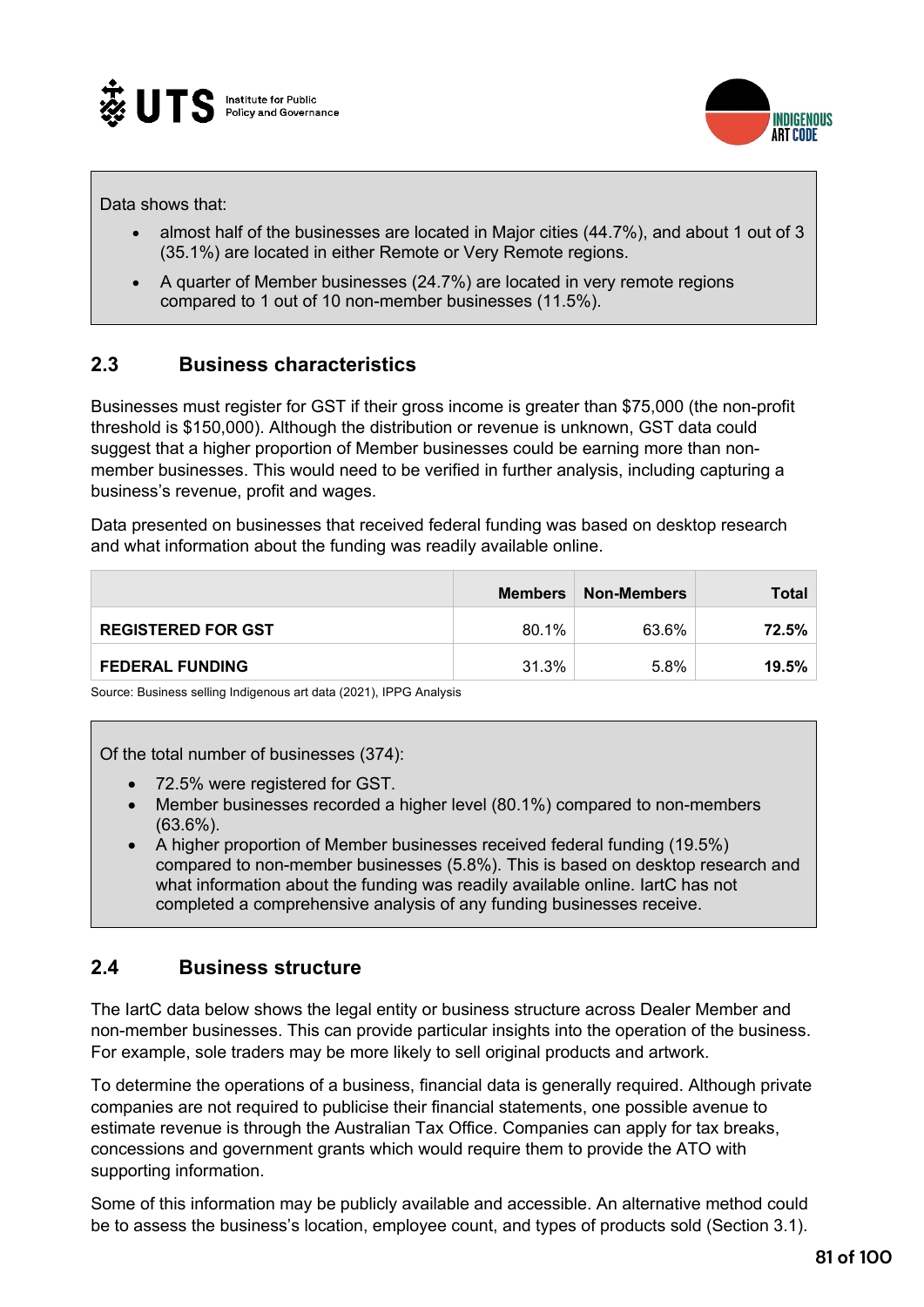



| <b>BUSINESS STRUCTURE</b>             | <b>Members</b> | <b>Non-Members</b> | <b>Total</b> |
|---------------------------------------|----------------|--------------------|--------------|
| <b>AUSTRALIAN PRIVATE COMPANY</b>     | 22.4%          | 30.6%              | 26.2%        |
| <b>INDIVIDUAL SOLE TRADER</b>         | $9.0\%$        | 15.0%              | 11.8%        |
| <b>OTHER PARTNERSHIP</b>              | 2.0%           | 1.7%               | 1.9%         |
| <b>FAMILY PARTNERSHIP</b>             | 1.0%           | 5.8%               | 3.2%         |
| <b>LOCAL GOVERNMENT ENTITY</b>        | 1.0%           | 0.6%               | 0.8%         |
| <b>OTHER INCORPORATED ENTITY</b>      | 33.3%          | 11.6%              | 23.3%        |
| <b>FIXED UNIT TRUST</b>               | 0.5%           | 1.7%               | 1.1%         |
| <b>DISCRETIONARY TRADING TRUST</b>    | 7.5%           | 6.9%               | 7.2%         |
| <b>DISCRETIONARY TRUST</b>            | 0.0%           | 0.0%               | 0.0%         |
| <b>COMMONWEALTH GOV ENTITY</b>        | 1.0%           | 0.0%               | 0.5%         |
| <b>AUSTRALIAN PUBLIC COMPANY</b>      | 3.5%           | 0.0%               | 1.9%         |
| <b>STATE GOVERNMENT ENTITY</b>        | 5.0%           | 0.0%               | 2.7%         |
| <b>CO-OPERATIVE</b>                   | 0.5%           | 0.0%               | 0.3%         |
| <b>DISCRETIONARY INVESTMENT TRUST</b> | 0.5%           | 0.6%               | 0.5%         |

Source: Business selling Indigenous art data (2021), IPPG Analysis

Of the total number of businesses (374):

• the majority are Australian private companies (26.2%), followed by other incorporated entities (23.3%) and Individual sole traders (11.8%).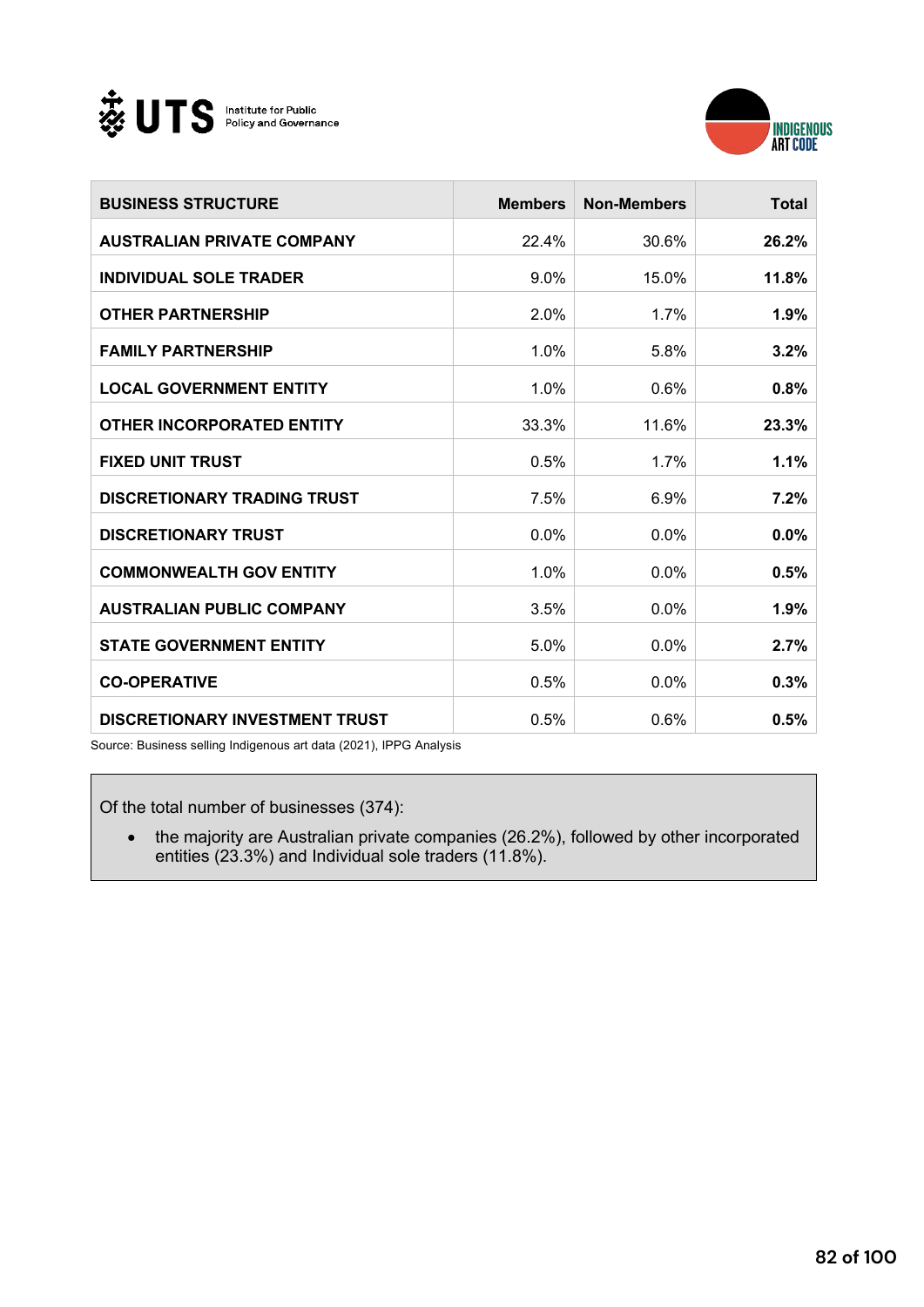



# **2.5 Type of business**

| <b>TYPE OF BUSINESS</b>               | <b>Members</b> | <b>Non-Members</b> | <b>Total</b> |
|---------------------------------------|----------------|--------------------|--------------|
| <b>GALLERY.1</b>                      | 33.8%          | 78.2%              | 50.8%        |
| <b>ART CENTRE<sup>2</sup></b>         | 34.3%          | 21.8%              | 27.5%        |
| AUCTION <sup>3</sup>                  | 0.5%           | 4.5%               | 2.1%         |
| <b>SECONDARY MARKET<sup>4</sup></b>   | 4.5%           | 7.1%               | 5.3%         |
| <b>PUBLIC INSTITUTION<sup>5</sup></b> | $9.0\%$        | 0.6%               | 5.1%         |
| RETAILER/WHOLESALER <sup>6</sup>      | 20.4%          | 3.8%               | 12.6%        |
| THIRD-PARTY PLATFORM <sup>7</sup>     | 1.0%           | 1.3%               | 1.1%         |
| <b>EVENTS</b>                         | 1.5%           | $1.9\%$            | 1.6%         |
| <b>OTHER</b>                          | 5.0%           | 2.6%               | 3.7%         |

Source: Business selling Indigenous art data (2021), IPPG Analysis



Source: Business selling Indigenous art data (2021), IPPG Analysis

<sup>6</sup> Businesses selling only licensed work.

<sup>&</sup>lt;sup>1</sup> A business that sells predominately original artworks (excluding art centres).

<sup>2</sup> An Aboriginal and Torres Strait Islander owned and governed corporative.

<sup>&</sup>lt;sup>3</sup> A business that sells using the auction method.

<sup>4</sup> Sells work previously owned and is re-entering the market.

<sup>5</sup> Generally, museum and retail gallery outlets.

<sup>7</sup> Online gallery where artists upload work for sale.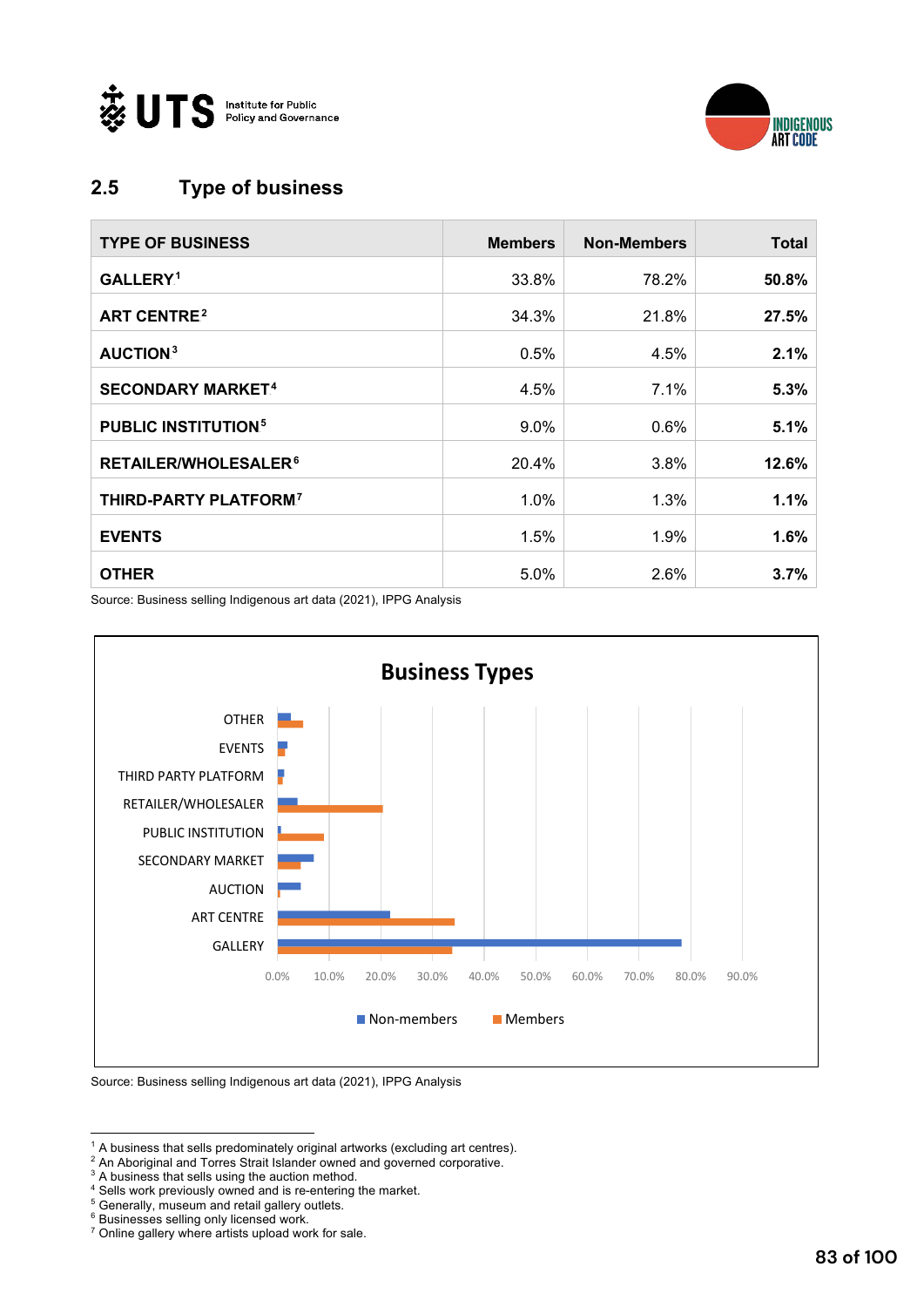



Of the total number of businesses (374):

- more than half are Galleries (50.8%).
- one third are Art Centres (27.5%).

Of the galleries:

- 64.2% are non-members.
- 35.8% are Members.

Similarly, from all the Art centres:

- 67.0% are Members.
- 33.0% are non-members.

Retailers/wholesalers account for about 1 in 10 of all the businesses, of which:

- 87.2% are Members.
- 12.8% are non-members.

Similarly, members account for the majority of the total public institution type (94.7%).

| <b>TYPE OF BUSINESS</b>                                  | <b>Members</b> | <b>Non-Members</b> | Total |
|----------------------------------------------------------|----------------|--------------------|-------|
| <b>ONLINE GALLERY</b>                                    | 56.2%          | 52.0%              | 54.3% |
| <b>PHYSICAL GALLERY</b>                                  | 74.1%          | 70.5%              | 72.5% |
| PHYSICAL GALLERY BY APPT ONLY                            | $6.0\%$        | 14.5%              | 9.9%  |
| <b>PRIVATE ART STUDIO</b> (not including art<br>centres) | 2.5%           | 15.6%              | 8.6%  |

Source: Business selling Indigenous art data (2021), IPPG Analysis

The majority of all businesses have an online gallery (54.3%).

Almost 3 out of 4 businesses have a physical gallery (72.5%).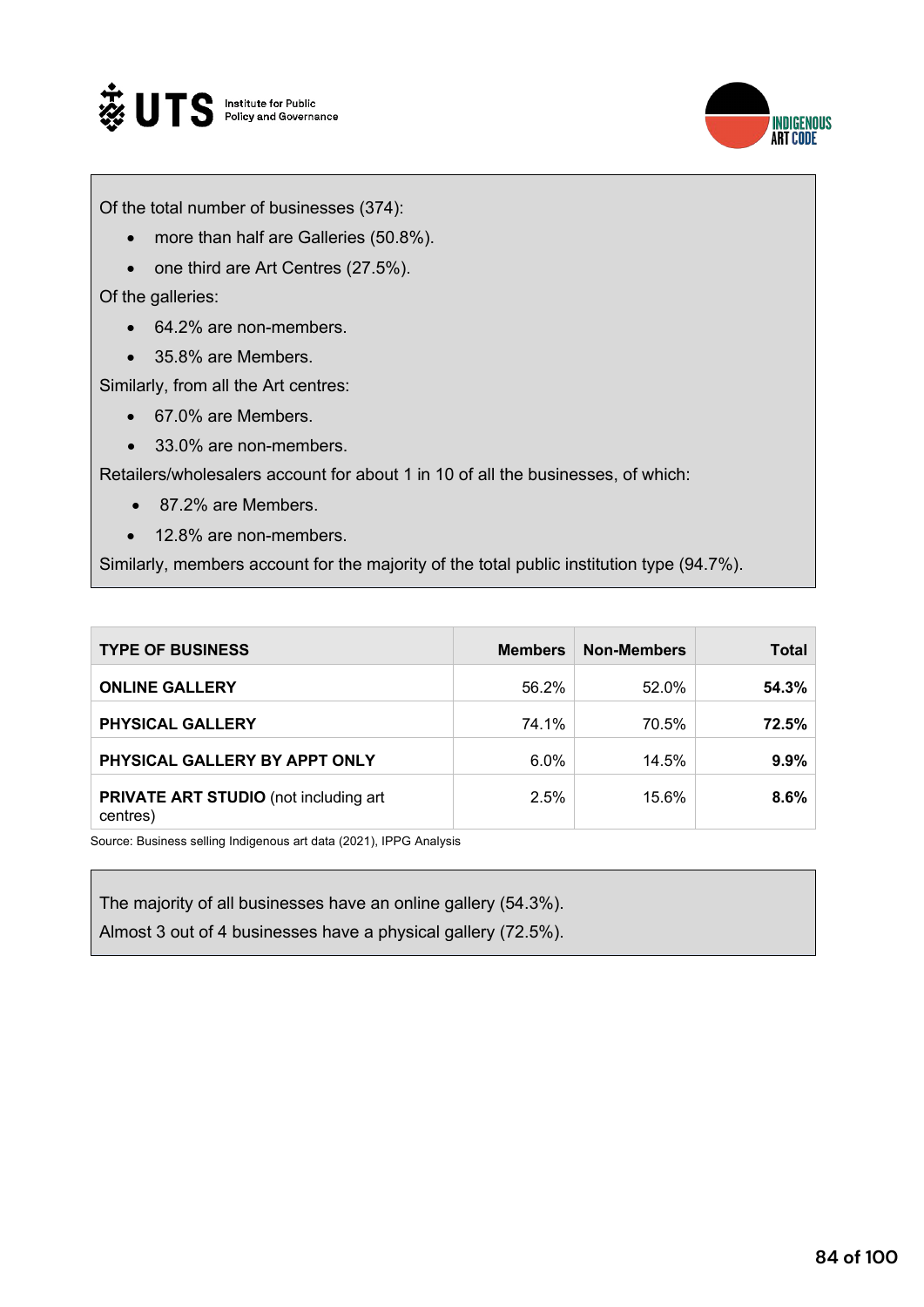



## **2.6 Aboriginal and Torres Strait Islander owned**

The data below shows the representation of Aboriginal and Torres Strait Islander ownership across all Member and non-member businesses. Further analysis on the representation of Aboriginal and Torres Strait Islander ownership in Individual Sole Trader, Gallery or Private Art studio businesses is also provided.

| <b>ABORIGINAL AND TORRES STRAIT</b><br><b>ISLANDER OWNERSHIP</b>                                                                            | <b>Members</b> | Non-Members | Total |
|---------------------------------------------------------------------------------------------------------------------------------------------|----------------|-------------|-------|
| <b>ABORIGINAL AND TORRES STRAIT</b><br><b>ISLANDER OWNED</b>                                                                                | 47.3%          | 22.4%       | 37.4% |
| <b>NON-ABORIGINAL AND TORRES STRAIT</b><br><b>ISLANDER OWNED</b>                                                                            | 52.7%          | 63.7%       | 62.6% |
| <b>ABORIGINAL AND TORRES STRAIT</b><br><b>ISLANDER BUSINESS NAME (NON-</b><br><b>ABORIGINAL AND TORRES STRAIT</b><br><b>ISLANDER OWNED)</b> | 3.8%           | 13.4%       | 8.3%  |

Source: Business selling Indigenous art data (2021), IPPG Analysis

Of the total number of businesses (374):

- almost 4 out of 10 businesses were Aboriginal and Torres Strait Islander owned (37.5%).
- the remaining 6 out of 10 being non- Aboriginal and Torres Strait Islander owned (62.6%).

From the Member, non-Aboriginal and Torres Strait Islander owned businesses, only a small fraction use Aboriginal and Torres Strait Islander language in their business name (3.8%).

From non-member, non-Aboriginal and Torres Strait Islander owned businesses, a more significant proportion use Aboriginal and Torres Strait Islander language in their business name (13.4%).

*It should be noted that there is potential for consumers in the market to mistakenly associate an Aboriginal and Torres Strait Islander brand name on a product or on a business to mean that they are buying from an Aboriginal and Torres Strait Islander owned business.* 

Cross feature correlations for Aboriginal and Torres Strait Islander owned businesses shows that:

- 1.1% of Member Aboriginal and Torres Strait Islander owned businesses use the dealer upfront model.
	- o This compares to 4.4% of non-member Aboriginal and Torres Strait Islander owned businesses that choose to use the dealer upfront model.
- 24.4% of non-member, Aboriginal and Torres Strait Islander owned businesses use the licensed product supply chain model.
	- The remaining 75.6% of non-member, Aboriginal and Torres Strait Islander owned businesses do not.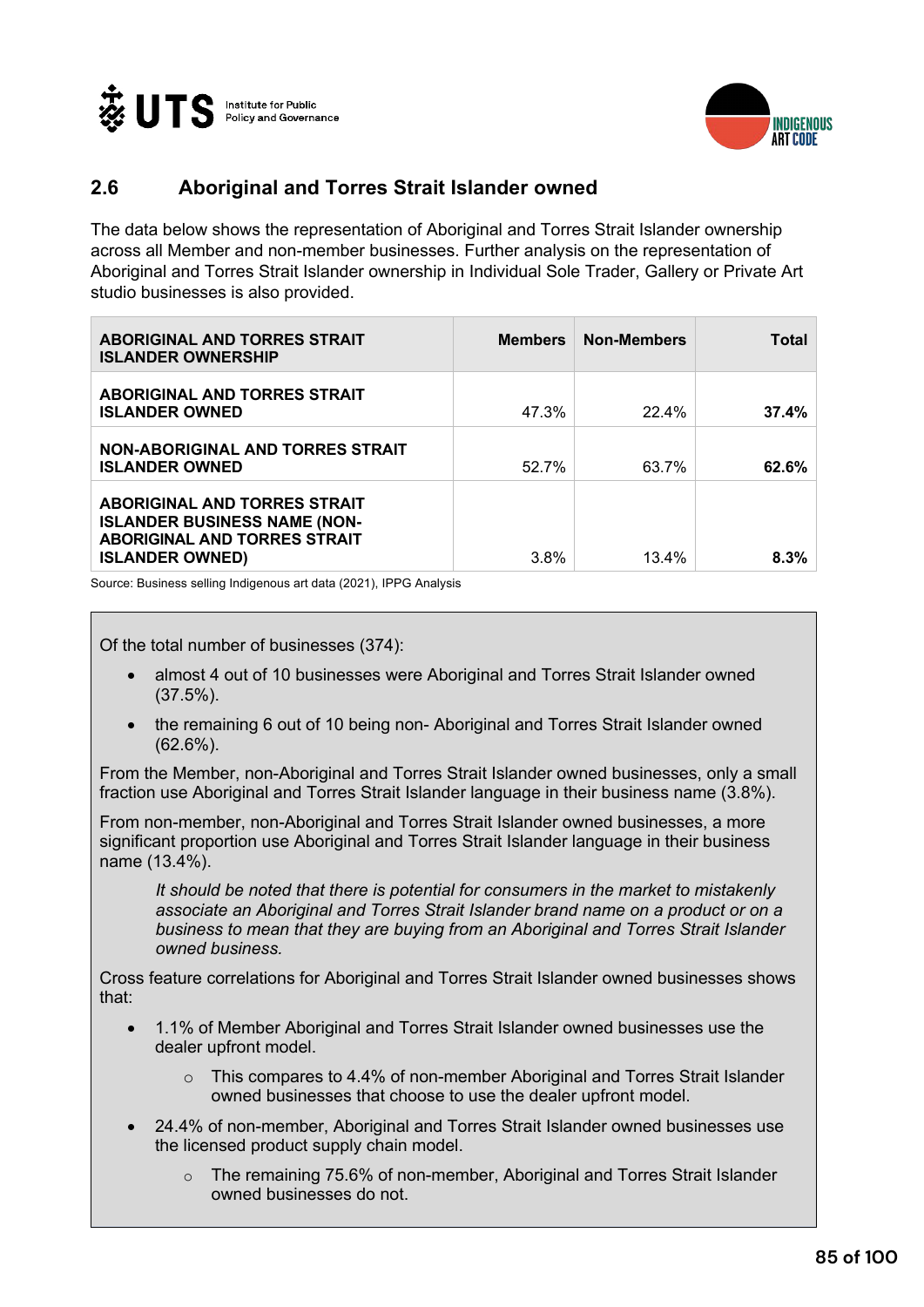



Additional analysis on Aboriginal and Torres Strait Islander owned businesses are shown below. It illustrates the proportion of businesses (Individual Sole Traders) that are Aboriginal, and Torres Strait Islander owned.



Source: Business selling Indigenous art data (2021), IPPG Analysis

Approximately 22.2% of all Member and non-member Individual Sole Traders are Aboriginal, and Torres Strait Islander owned.

Of the 201 Member businesses, 18 are Sole Traders (9%), of which 3 are Aboriginal and Torres Strait Islander owned (16.7%).

Similarly, across all 173 non-member businesses, 27 are Sole Traders (15.6%), of which 7 are Aboriginal and Torres Strait Islander owned (25.9%).

A large percentage of IartC Artist Members are running their own business but are not included in this data set as the research only explores IartC Dealer Membership characteristics. For IartC membership, artists who only sell their own work are not considered dealers.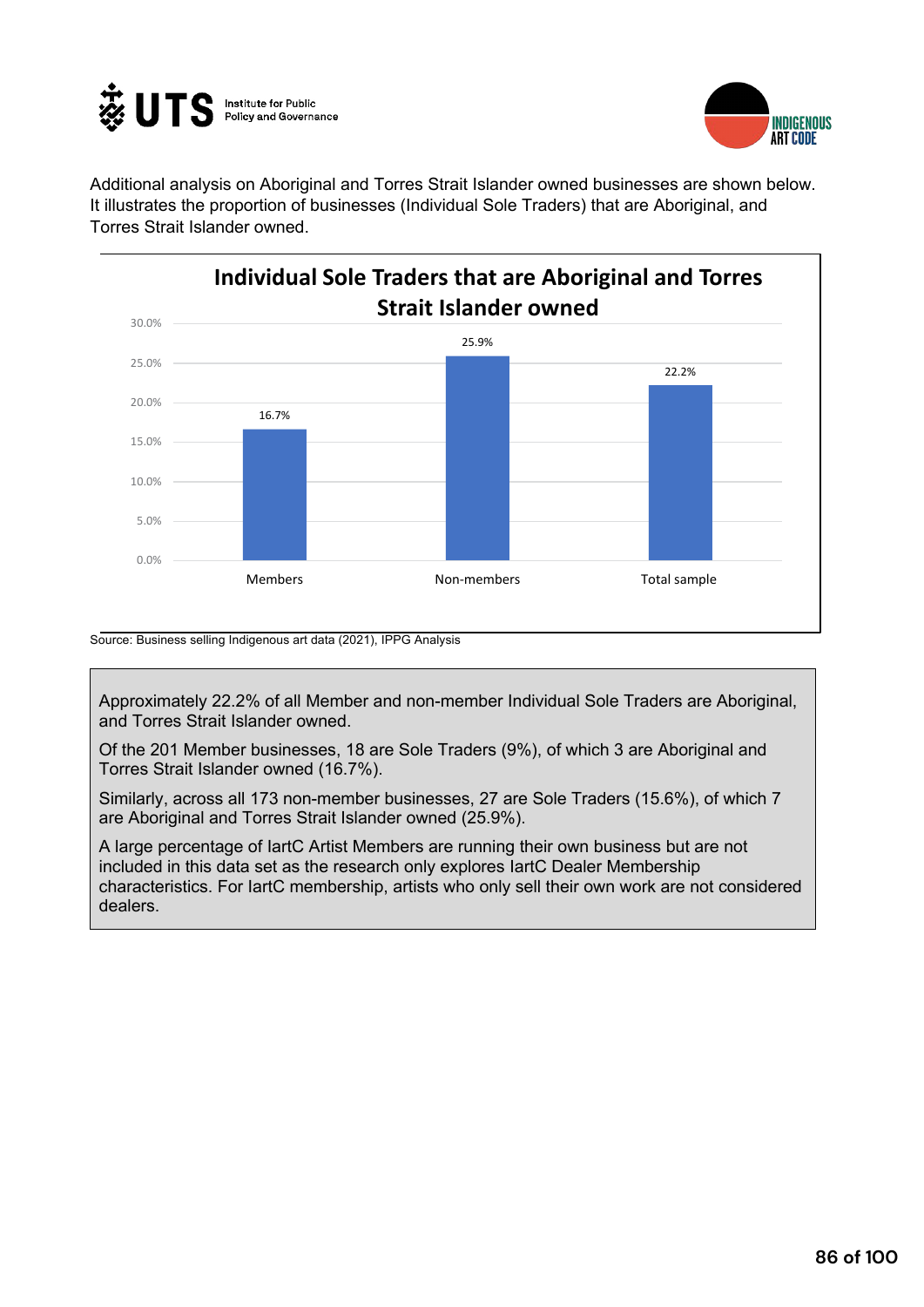



The chart below shows the proportion of gallery's (under the type of business) that are Aboriginal and Torres Strait Islander owned.



Source: Business selling Indigenous art data (2021), IPPG Analysis

Approximately 12.1% of all Member and non-member gallery's (type of business) are Aboriginal, and Torres Strait Islander owned.

Across the 201 Member businesses, 68 are considered a Gallery (under the type of business) (33.8%), of which 12 are Aboriginal and Torres Strait Islander owned (17.6%).

Likewise, across all 173 non-member businesses, 122 are considered a Gallery (under the type of business) (70.5%), of which 11 are Aboriginal and Torres Strait Islander owned (9.0%).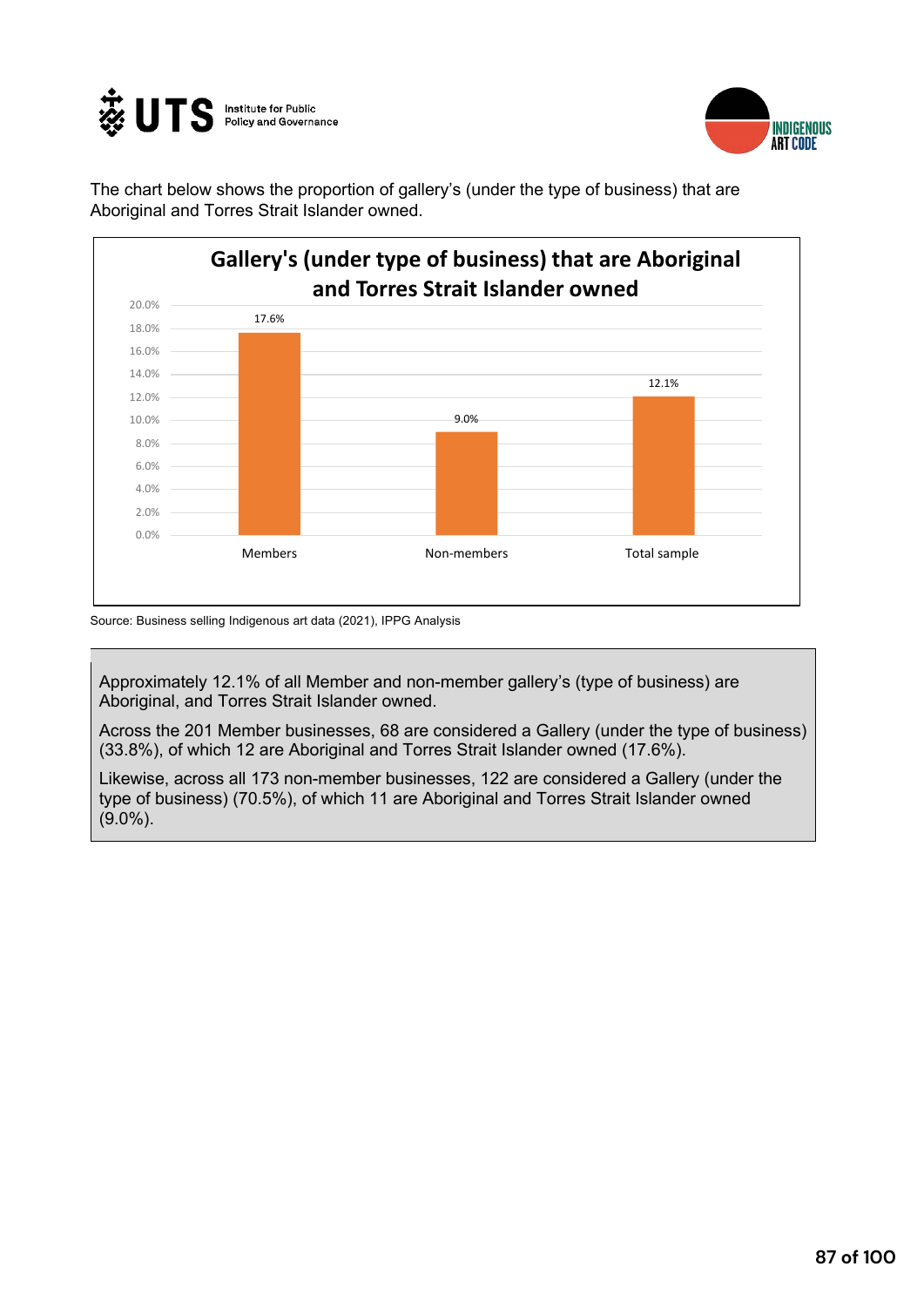



### **2.7 Source of artworks**

Supply chain data shows the source of the product (e.g., art centres, independent artists, art centre member artists).

| <b>SOURCE OF ARTWORKS</b>                | <b>Members</b> | <b>Non-Members</b> | Total |
|------------------------------------------|----------------|--------------------|-------|
| <b>ART CENTRES</b>                       | 52.7%          | 25.7%              | 43.7% |
| <b>ART CENTRE MEMBER ARTIST</b>          | 34.3%          | 31.7%              | 33.4% |
| <b>INDEPENDENT ARTISTS</b>               | 48.8%          | 54.5%              | 50.7% |
| <b>WHOLESALERS - INDEP ARTISTS</b>       | 10.4%          | $5.0\%$            | 8.6%  |
| <b>WHOLESALERS - OPERATING STUDIO</b>    | 32.3%          | $4.0\%$            | 22.8% |
| <b>MERCHANDISE MANUFACTURERS</b>         | 28.9%          | $3.0\%$            | 20.2% |
| <b>SECONDARY MARKET</b>                  | 1.5%           | 7.9%               | 3.6%  |
| <b>INFORMATION NOT READILY AVAILABLE</b> | 0%             | 41.6%              | 19.3% |

Source: Business selling Indigenous art data (2021), IPPG Analysis

For all businesses, the main source of products comes from independent artists (50.7%), art centres (43.7%) and art centre members (33.4%).

The sourcing preferences can be highlighted from the data.

- From Member businesses, approximately half of the products were sourced from art centres (52.7%) and independent artists (48.8%).
- For non-member businesses, more than half the products were sourced from independent artists (54.5%).

*It is noted that not all information related to non-member businesses was readily available. Out of 173 non-member businesses, 72 (41.6%) did not provide any information on their artwork sources.* 

For the Members, more detailed data was available on the production of licensed work. This was not readily available for non-members.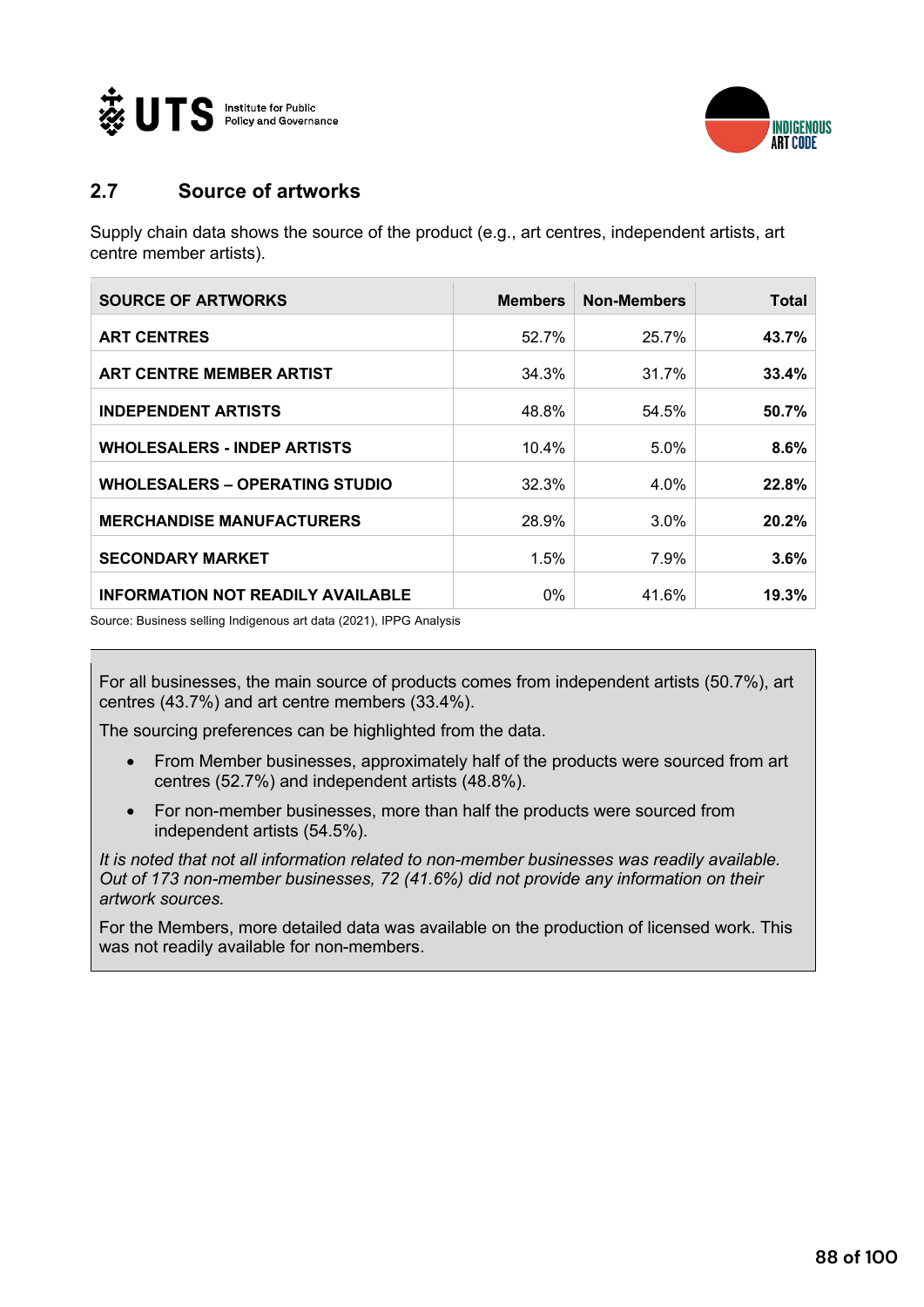



| <b>SUPPLY CHAIN 8</b>     | <b>Members</b> | <b>Non-Members</b> | <b>Total</b> |
|---------------------------|----------------|--------------------|--------------|
| <b>ART CENTRE</b>         | 86.6%          | 29.5%              | 60.2%        |
| <b>GALLERY</b>            | 21.9%          | 21.4%              | 21.7%        |
| <b>DEALER UPFRONT</b>     | 2.5%           | 11.0%              | 6.4%         |
| <b>LICENSED PRODUCT</b>   | 56.2%          | 24.3%              | 41.4%        |
| <b>OTHER SUPPLY CHAIN</b> | 0.5%           | $5.2\%$            | 2.7%         |
| <b>UNKNOWN</b>            | $0.0\%$        | 48.6%              | 22.5%        |

Source: Business selling Indigenous art data (2021), IPPG Analysis



Source: Business selling Indigenous art data (2021), IPPG Analysis

The majority of all businesses adopted the Art Centre supply chain model (60.2%), followed by the Licensed Product (33.7%) and Gallery (21.7%) supply chain model.

Member businesses were seen to significantly use the Art Centre supply chain model (86.6%) to a greater degree than non-members (29.5%).

Conversely, non-member businesses were seen to significantly use the Dealer Up-Front supply chain model (11.0%) to a greater extent than Member businesses (2.5%).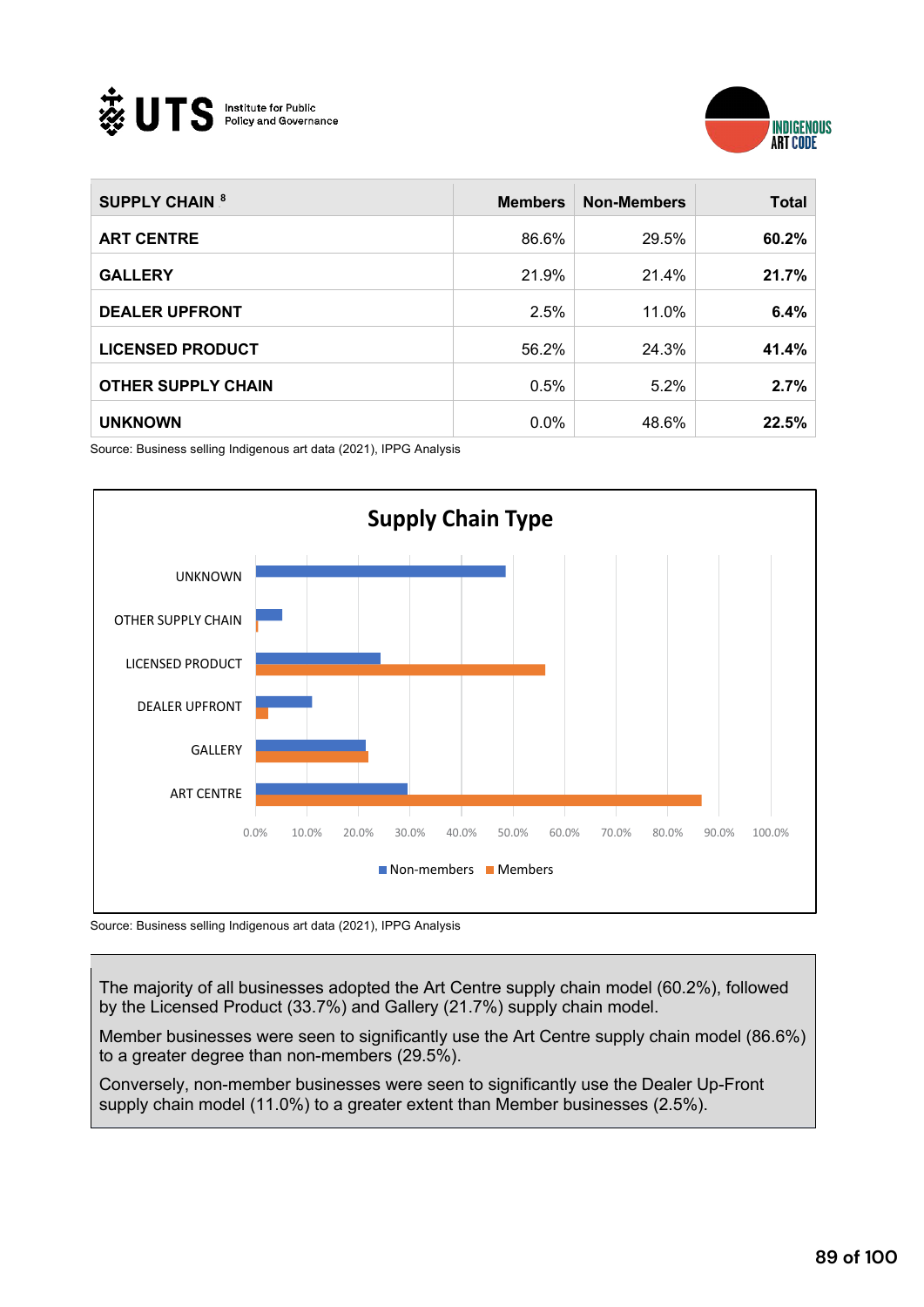



# **2.8 Product information**

Product information data shows the product production type (whether the work is considered original or licensed art) and the product method (e.g., created by manufacturer).

| <b>PRODUCTION INFORMATION</b>         | <b>Members</b> | <b>Non-Members</b> | <b>Total</b> |
|---------------------------------------|----------------|--------------------|--------------|
| <b>ORIGINAL WORK</b>                  | 82.6%          | 91.9%              | 86.9%        |
| <b>LICENSED WORK</b>                  | 56.2%          | 24.3%              | 41.4%        |
| <b>CREATED BY A MANUFACTURER</b>      | 29.4%          | 0.6%               | 16.0%        |
| <b>COLLABORATES WITH MANUFACTURER</b> | 5.0%           | 0.6%               | 2.9%         |
| UTILISES A MANUFACTURER               | 28.9%          | 1.7%               | 16.3%        |
| <b>OTHER</b>                          | 4.5%           | 1.7%               | 3.2%         |

Source: Business selling Indigenous art data (2021), IPPG Analysis



Source: Business selling Indigenous art data (2021), IPPG Analysis

Most artwork sold is original artwork (86.9%) and licensed work (41.4%).

From the total number of IartC Member businesses, approximately half sold licenced work (56.2%) compared to approximately a quarter (24.3%) for non-members.

The number of businesses selling licensed work would be far higher if the research looked broadly at retail and wholesale businesses.

A high volume of Aboriginal and Torres Strait Islander licensed products sold in Australia is through airports and tourist shops that were not captured in this data.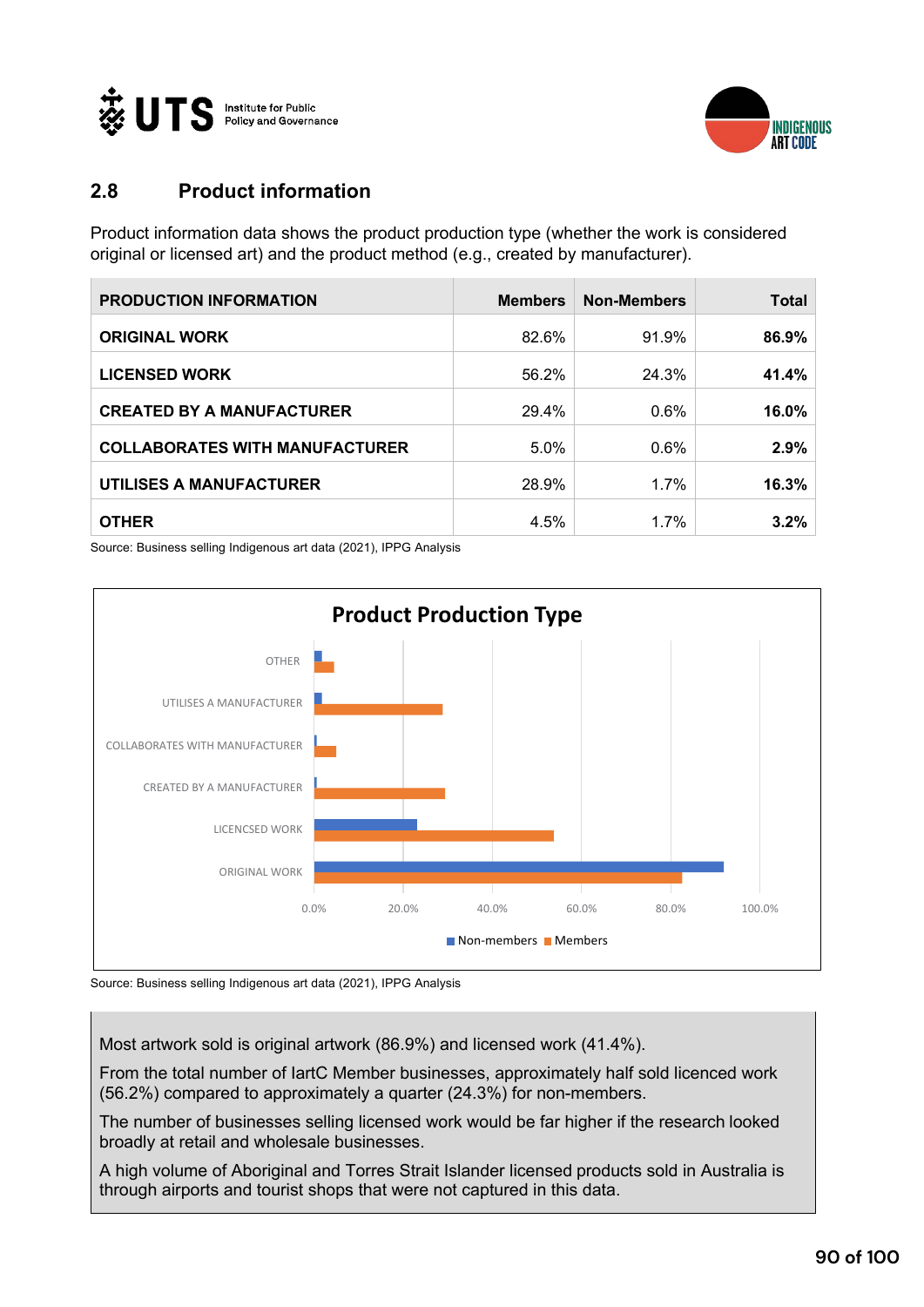



#### **2.9 Sales method**

The sales method data shows whether the business sells Indigenous work exclusively, predominately Aboriginal and Torres Strait Islander or predominately non-Aboriginal and Torres Strait Islander.

|                                                                                | <b>Members</b> | <b>Non-Members</b> | <b>Total</b> |
|--------------------------------------------------------------------------------|----------------|--------------------|--------------|
| <b>ABORIGINAL AND TORRES STRAIT</b><br><b>ISLANDER EXCLUSIVELY</b>             | 69.2%          | 69.9%              | 69.5%        |
| <b>ABORIGINAL AND TORRES STRAIT</b><br><b>ISLANDER PREDOMINANTLY</b>           | $6.5\%$        | $12.7\%$           | 9.4%         |
| <b>PREDOMINANTLY NON-ABORIGINAL AND</b><br><b>TORRES STRAIT ISLANDER SALES</b> | 23.4%          | 16.2%              | 20.1%        |

Source: Business selling Indigenous art data (2021), IPPG Analysis



Source: Business selling Indigenous art data (2021), IPPG Analysis

The majority of all businesses sold Aboriginal and Torres Strait Islander work exclusively (69.5%).

For IartC Member businesses, almost a quarter (23.4%) sold non- Aboriginal and Torres Strait Islander goods predominately compared to 16.2% for non-members.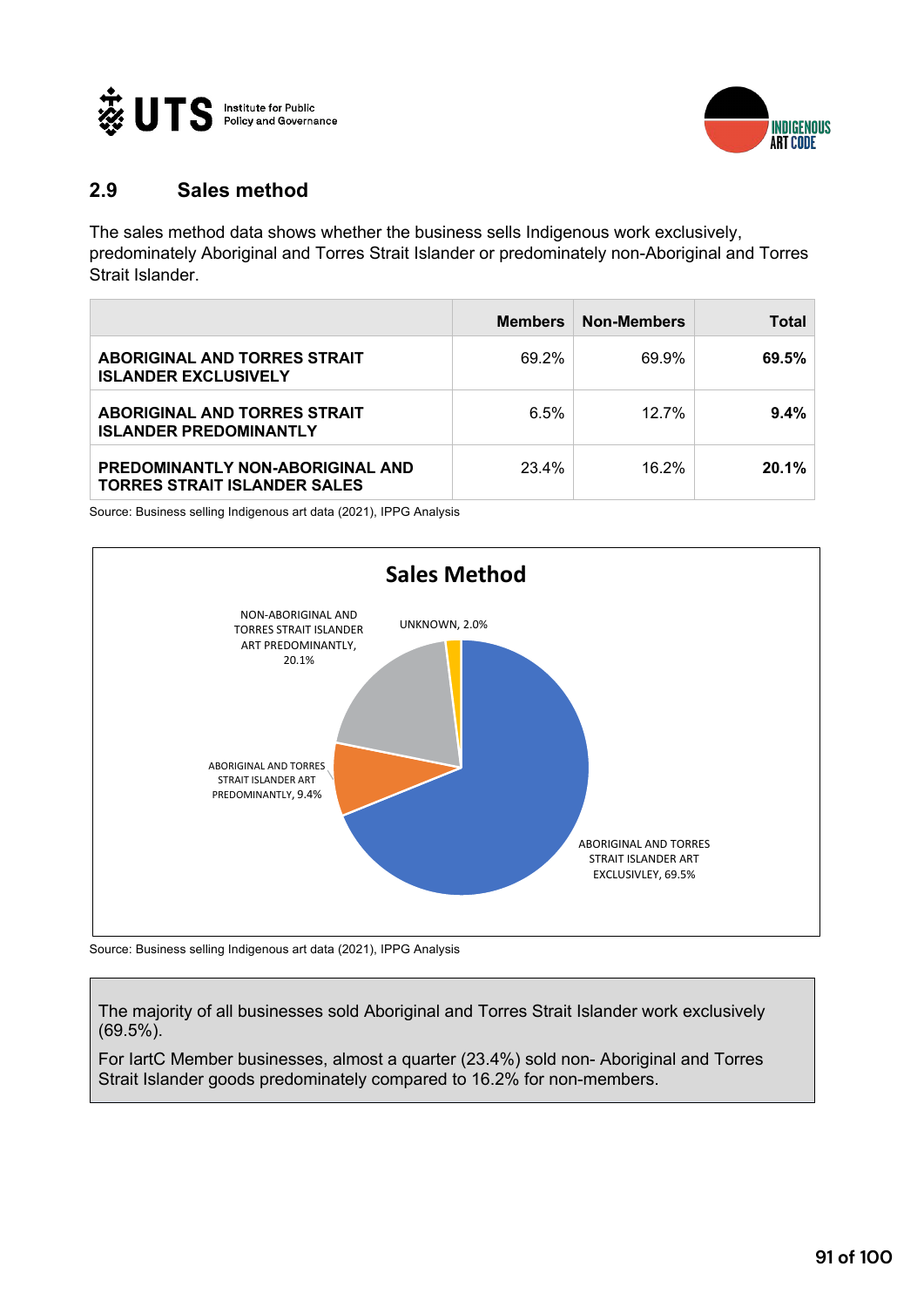



# **2.10 Industry involvement**

Membership and industry involvement data shows the level of membership, registrations and participation levels within the industry.

| <b>INDUSTRY INVOLVEMENT</b>                                                                         | <b>Members</b> | <b>Non-Members</b> | <b>Total</b> |
|-----------------------------------------------------------------------------------------------------|----------------|--------------------|--------------|
| <b>PAST IARTC DEALER MEMBER</b>                                                                     | 0.0%           | 27.2%              | 12.6%        |
| <b>ABORIGINAL ART ASSOCIATION OF</b><br><b>AUSTRALIA (AAAA) MEMBER</b>                              | 6.0%           | $15.0\%$           | 10.2%        |
| <b>SUPPLY NATION REGISTERED</b>                                                                     | 7.5%           | 2.3%               | 5.1%         |
| <b>WESTERN AUSTRALIAN INDIGENOUS</b><br><b>TOURISM OPERATORS COUNCIL (WAITOC)</b>                   | 3.5%           | 4.0%               | 3.7%         |
| <b>REPORTS TO THE OFFICE OF THE</b><br><b>REGISTRAR OF INDIGENOUS</b><br><b>CORPORATIONS (ORIC)</b> | 23.4%          | 5.8%               | 15.2%        |
| <b>AUSTRALIAN CHARITIES AND NON-FOR-</b><br><b>PROFITS COMMISSION (ACNC)</b>                        | 26.9%          | 6.9%               | 17.6%        |
| <b>ARNHEM, NORTHERN AND KIMBERLEY</b><br><b>ARTISTS (ANKA) MEMBER</b>                               | 10.0%          | 7.5%               | 8.8%         |
| <b>DESART MEMBER</b>                                                                                | 12.4%          | 2.9%               | 8.0%         |
| <b>INDIGENOUS ART CENTRE ALLIANCE (IACA)</b><br><b>MEMBER</b>                                       | 5.0%           | 1.2%               | 3.2%         |
| <b>ABORIGINAL ART CENTRE HUB WESTERN</b><br><b>AUSTRALIA (AACHWA) MEMBER</b>                        | 4.5%           | 4.0%               | 4.3%         |
| <b>KU ARTS MEMBER</b>                                                                               | 1.5%           | 1.2%               | 1.3%         |
| 2021 DESERT MOB                                                                                     | 10.9%          | 1.7%               | 6.7%         |
| <b>2021 REVEALED MARKETPLACE</b>                                                                    | 8.0%           | 0.6%               | 4.5%         |
| <b>2021 TARANANTHI ART FAIR</b>                                                                     | 21.9%          | 1.2%               | 12.3%        |
| <b>2021 CIAF</b>                                                                                    | 4.0%           | 1.7%               | 2.9%         |
| <b>2021 DAAF</b>                                                                                    | 22.9%          | 2.3%               | 13.4%        |

Source: Business selling Indigenous art data (2021), IPPG Analysis

From the total number of IartC Member businesses, approximately one quarter also report to ACNC (26.9%) and are incorporated under ORIC (23.4%).

From the total non-member businesses, 27.2% are past IartC dealer Members.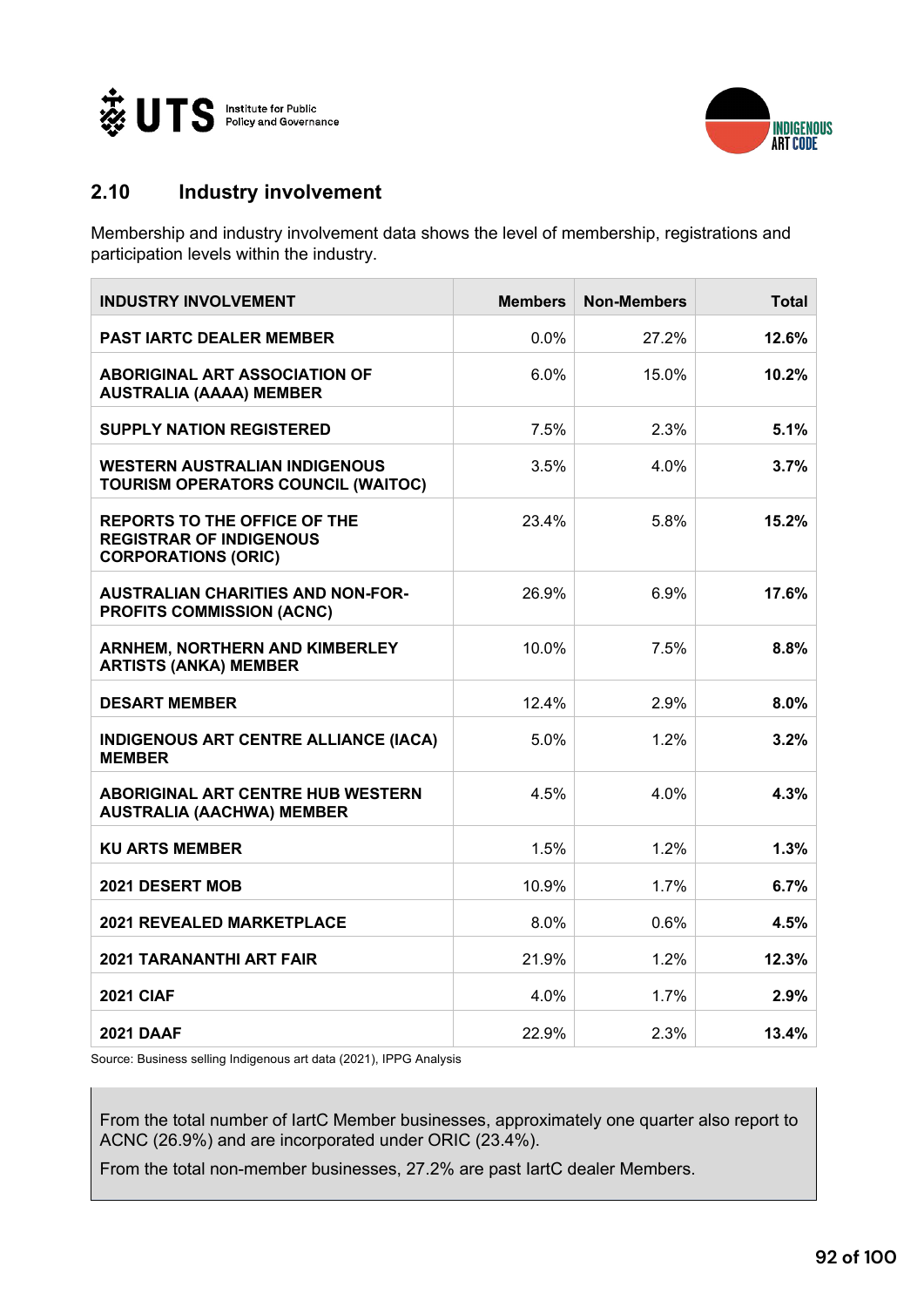



### **2.11 Social media**

The proportion of social media usage shows the level of engagement across multiple social media platforms.

| <b>SOCIAL MEDIA</b>      | <b>Members</b> | <b>Non-Members</b> | Total |
|--------------------------|----------------|--------------------|-------|
| <b>WEBSITE</b>           | 96.5%          | 91.9%              | 94.4% |
| <b>INSTAGRAM ACCOUNT</b> | 91.0%          | 78.0%              | 85.0% |
| <b>FACEBOOK ACCOUNT</b>  | 89.6%          | 84.4%              | 87.2% |
| <b>TWITTER</b>           | 43.8%          | 42.2%              | 43.0% |
| <b>TRIP ADVISOR</b>      | 40.3%          | 34.1%              | 37.4% |
| <b>EBAY</b>              | $0.0\%$        | 1.2%               | 0.5%  |
| <b>GUMTREE</b>           | $0.0\%$        | $0.0\%$            | 0.0%  |
| <b>ETSY</b>              | $0.0\%$        | 1.2%               | 0.5%  |
| <b>OTHER PLATFORM</b>    | $0.0\%$        | 0.6%               | 0.3%  |

Source: Business selling Indigenous art data (2021), IPPG Analysis

The majority of businesses have a website (94.4%), a Facebook account (87.2%) and an Instagram page (85.0%).

*Figures for eBay, Gumtree and Etsy platforms could be underreported, as businesses often do not operate under their familiar business name, making it difficult to determine. Despite this, IartC is aware that businesses make sales through these platforms under different usernames.* 

*Further research would be required to demonstrate these figures accurately.*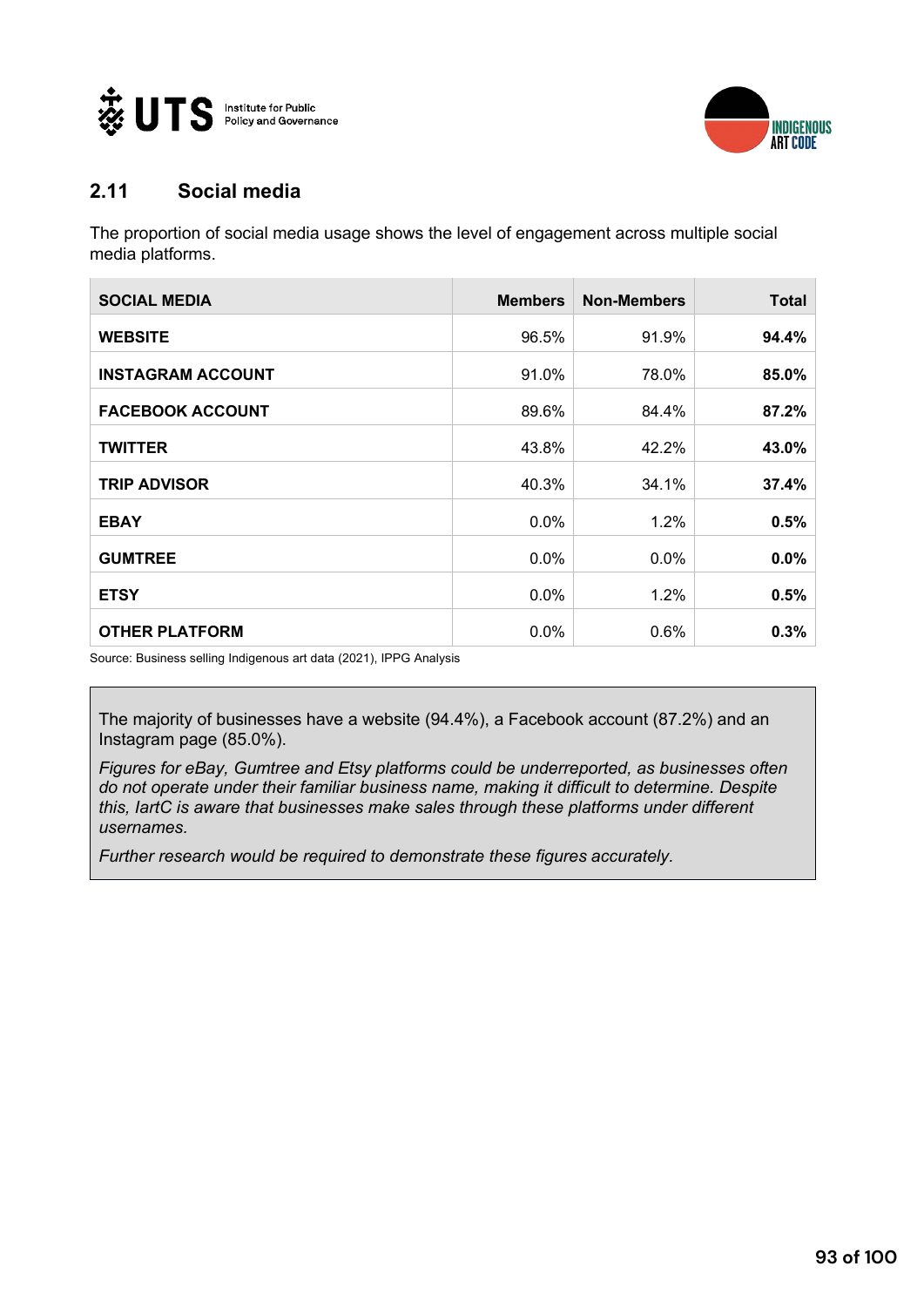



# **3. Data development and additional work**

As noted in Section 1, the data used in this report has been derived by a single data source prepared by IartC. In order to verify the content, provide a fuller picture of the Indigenous art market in Australia, and generate a robust evidence base upon which future policy decisions can be made, IPPG recommends that additional research be undertaken, potentially aligned to the following three stage approach:

#### **3.1 Stage 1: Confirm and capture additional data features**

As a starting point, a detailed desktop review of publicly available data on the size and growth of Member and non-member businesses should be undertaken beyond the current categorical values captured by the IartC database.

This research should focus on obtaining data that includes discrete values (such as employment numbers and international trade levels) and continuous values (such as revenue and expenses). Potential data sources might consist of, though not be limited to:

#### • **Revenue:**

The total sales of the goods and services (exclusive of excise and sales tax), subsidies on production, all other operating income from outside the business (such as commission income and leasing income).

#### • **Employment or Full-Time Equivalents (FTE):** The number of permanent, part-time, temporary and casual employees in the business.

• **Wages:**

The gross total wages and salaries of all employees in the business, including any benefits.

#### • **Average prices:**

The dollar figure for prominent products. Where earlier data is used, adjustments for inflation using the current year (i.e., year published) as the base year must be made.

#### • **Exports:**

The total value of goods and services sold to customers abroad.

#### • **International trade levels:**

The level of international trade is determined by ratio of exports to revenue and imports to domestic demand.

Incorporating this type of additional data will allow for a more complete assessment of the industry's current performance within a robust statistical framework (that uses confidence intervals and minimised error terms).

Forecasts can also be made using various forecasting models to provide a clearer industry outlook or forecast future impacts. For example, the supplementary data could also be used to support:

- Overall benefits of being an IartC Member, when compared to non-members.
- The education and training benefits of belonging to IartC as a Member.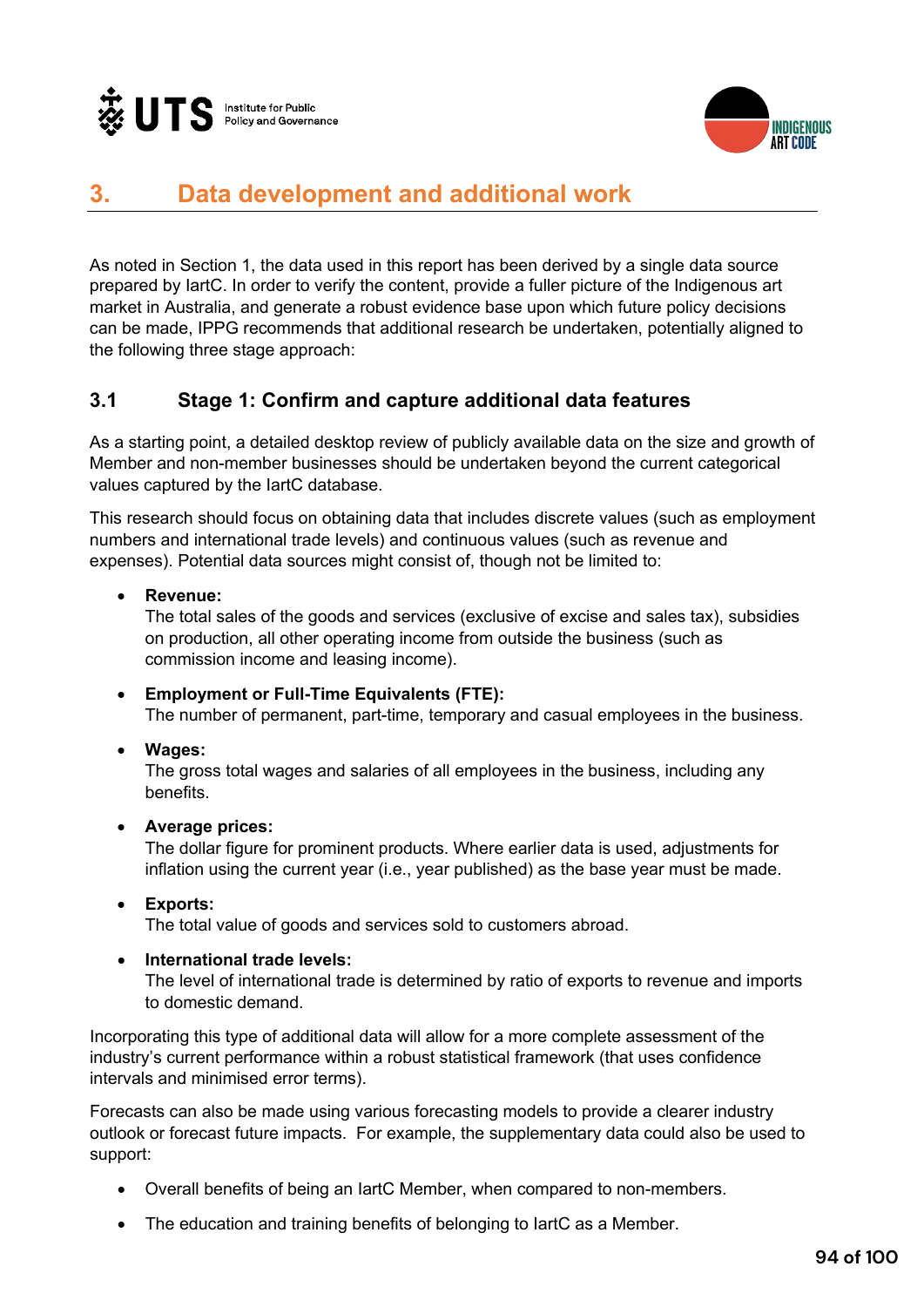



Key data sources to allow this type of analysis would include the Australian Bureau of Statistics (particularly the labour force collection) and the Australian Taxation Office (particularly taxation statistics).

## **3.2 Stage 2: Conducting surveys to supplement existing data**

Following from the Stage 1 desktop analysis, an online survey of IartC Member and nonmember businesses should be designed, distributed and analysed. An anonymous or deidentified online survey is the most suitable method for compiling a large but concise amount of sectoral data in a short space of time, in a non-burdensome manner and producing consistent features for comparison.

With the lartC membership covering a large share of the Indigenous art industry, a survey with a strong response rate can provide a good representation of the industry-wide picture.

Such a survey should be designed to be completed by simply using information from each business's financial records. Topics that could be examined in the survey design should be consistent with the application of an industry 'value' study (described in section 3.3) and include, for example:

- Employment and payroll figures
- Revenue and expenses
- Money spent on training (both formally and informally)
- Money spent on training staff (both formally and informally)
- Contribution to a community organisation
- Payroll tax, stamp duty and the like
- Share of profits derived from the sale of artwork or other products.

### **3.3 Stage 3: Conducting an Economic Contribution Study**

An economic contribution assessment should be prepared to determine the overall importance of the art dealer businesses in general (and Member businesses in particular) to the industry and the economy (at both a national level and each state and territory).

Economic contribution studies are intended to quantify measures such as value added, exports and employment associated with an industry or a sector of an industry in a historical reference year. In this case, the economic contribution is a measure of the total value of production supported by the industry, including by all Members.

Such a study would provide a valuable statistical snapshot leading to a better understanding of what an IartC Member contributes to the economy more broadly through its activity and the activity generated in its supply chain.

The economic contribution here would be based on the total employment and wages of the Member businesses and the gross operating surplus and production taxes paid by the businesses.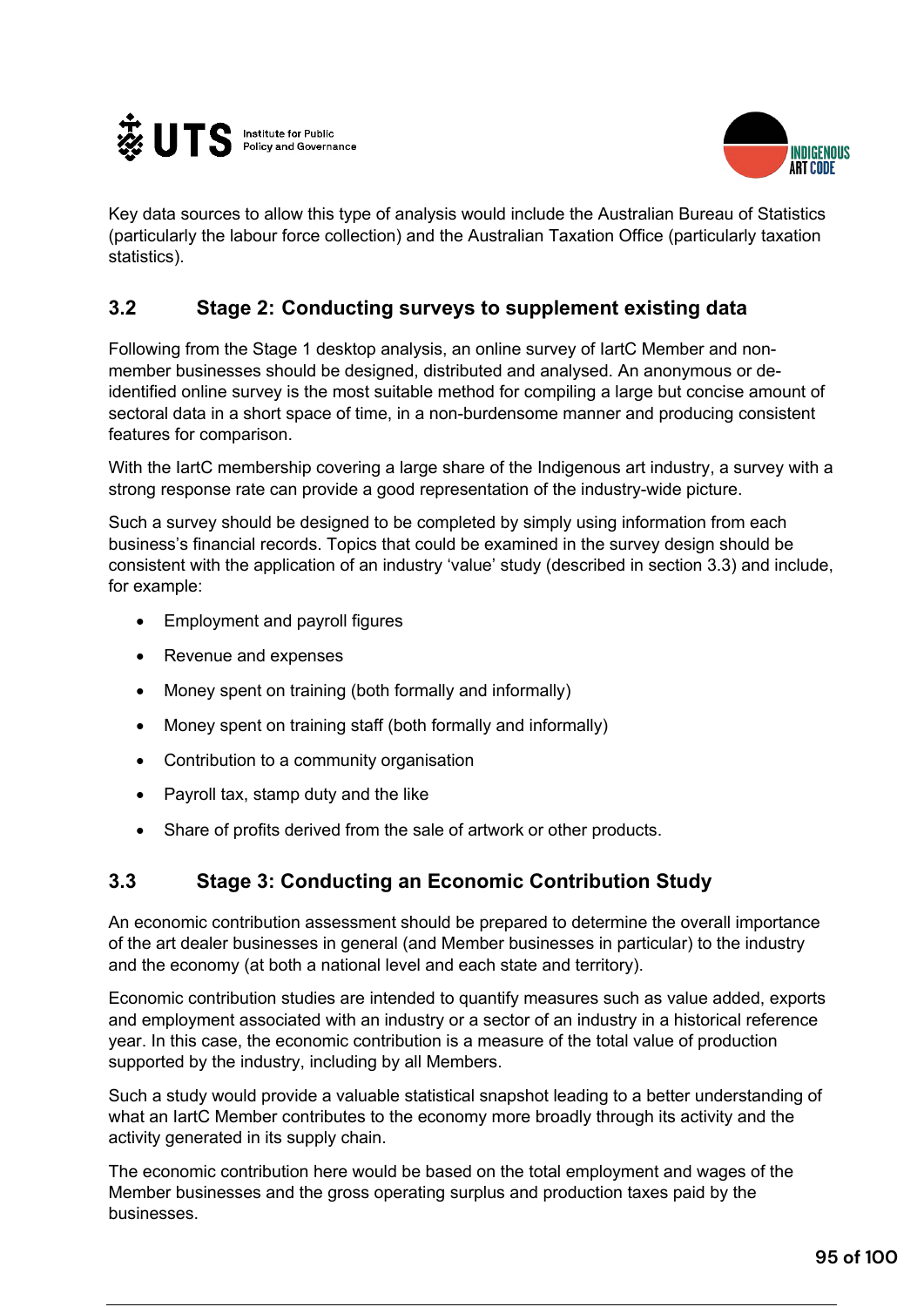



The data used would include the existing categorical data, additional financial data (continuous data), and data collated through the survey. The information will then be converted through the ABS Input-Output tables to determine the overall economic contribution to the industry and the economy.

Importantly, this approach would provide IartC with an estimate of the money spent by IartC Member businesses on local suppliers and other local businesses (through the difference between the direct contribution of the industry and the total contribution). A description of the framework is provided in Appendix 2

At face value, the headline economic value will summarise in dollar terms the contribution of IartC Members to the community, its surrounding regions, and to Australia as a whole.

# **4. Conclusion**

The above snapshot data analysis of Indigenous art dealers in Australia, despite noted data validity and reliability limitations, provides a good first step towards a better understanding of the profile and features of dealers across Australia.

IPPG recommends that IartC uses this information to prepare a strong business case to extend and refine this research for the benefit of not only current and potential IartC Member businesses but also for the benefit of the Australian economy, Government policy makers and for the education and use of the wider community and most importantly Aboriginal and Torres Strait Islander artists. Without them, there would not be an Indigenous visual arts market.

For example, this could include understanding which parts of the market provide the most significant economic and social return to Aboriginal and Torres Strait Islander people.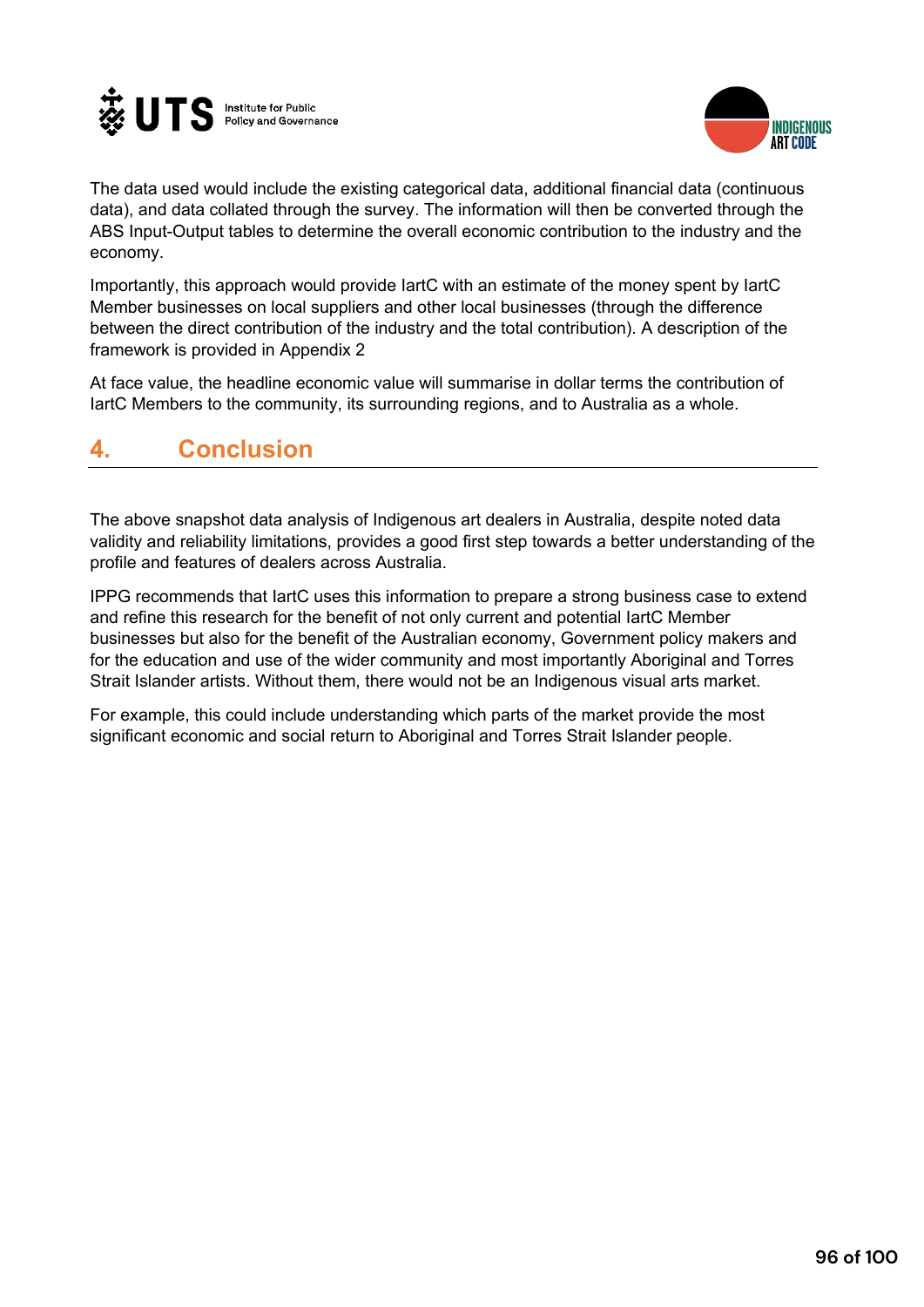



# **Appendix 1- Data Feature List used on IartC dataset**

- Business trading name
- Entity name
- ABN
- Registered for GST
- Business Structure
- Australian Private Company
	- Individual Sole Trade
	- **Other Partnership**
	- Family Partnership
	- **■** Local Government Entity
	- Other Incorporated Entity
	- **Fixed Unit Trust**
	- § Discretionary Trading Trust
	- **•** Discretionary Trust
	- **Commonwealth Government Entity**
	- **Australian Public Company**
	- **State Government Entity**
	- Co-operative
	- **•** Discretionary Investment Trust
- State and Territory
	- Major City
	- Inner Regional
	- **Outer Regional**
	- Remote
	- § Very Remote
	- **Overseas**
- Type of Business
	- **Gallery**
	- § Art Centre
	- Use Auction as a sales method
	- Public Institution
	- § Retailer/wholesaler
	- § Third party platform
	- Events
	- Other (includes directories, curatorial services)
- Features of business
	- Online gallery
	- Physical gallery
	- Physical gallery by appointment only
	- Runs private art studio
- Aboriginal/Torres Strait
	- § Aboriginal and Torres Strait Islander owned
	- **If non- Aboriginal and Torres Strait Islander owned**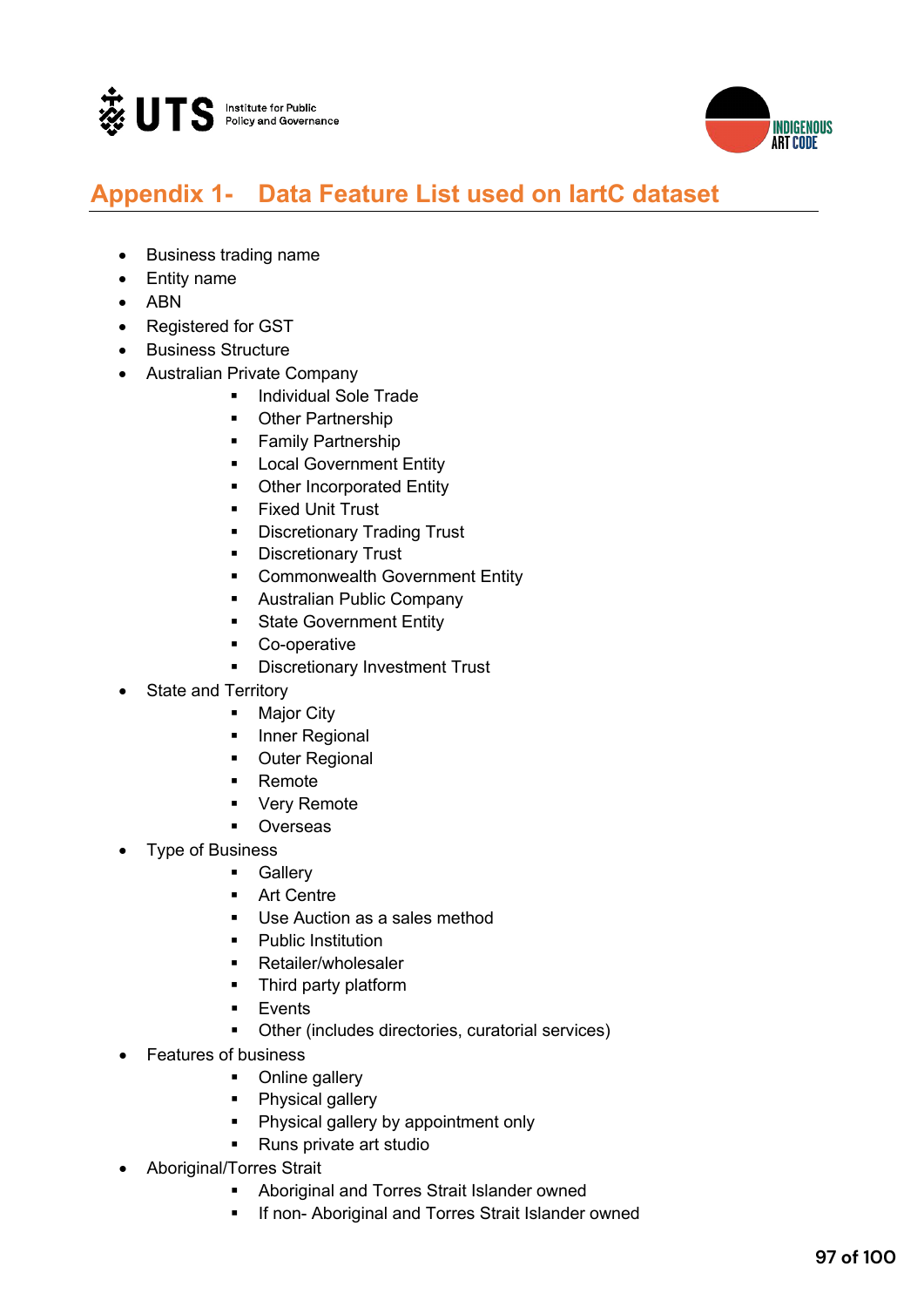



- Using Aboriginal and Torres Strait Islander language for a business name
- Using Aboriginal and Torres Strait Islander language for product branding
- Sources of works
	- Art Centres
	- § Art Centre member artists
	- § Independent artists
	- § Wholesalers sources original works from independent artists
	- § Wholesalers operating studio
	- § Merchandises manufacturers
	- § Secondary market
	- § Undeterminable
- Product types
	- Buys and sells original work (includes limited additional prints)
	- Sells licensed work
	- Buys and sells products and merchandise created by a manufacturer
	- § Buys and sells products and merchandise in collaboration with a manufacturer
	- § Creates and sells licensed products and merchandise using a manufacturer
	- Other (includes events/publication licensing/sales platform)
	- Sells Indigenous work
		- Exclusively
		- Predominately
		- Predominately non-Aboriginal and Torres Strait Islander sales
- Supply Chain models
	- Art Centre
	- Gallery
	- Dealer upfront
	- Licensed product
	- § Other supply chains
	- § Unknown
- lartC membership
	- IartC Dealer Member
	- § Non-IartC member
	- § Past IartC Dealer Member
- Other industry membership and registration
	- § Aboriginal Art Association of Australia (AAAA)
	- Supply Nation
	- § Western Australian Indigenous Tourism Operators Council (WAITOC)
	- Office of the Registrar of Indigenous Corporations (ORIC)
	- § Australian Charities and non for profits Commission (ACNC)
- Industry peak body memberships
	- Arnhem, Northern and Kimberley Artists (ANKA)
	- Desart
	- Indigenous Art Centre Alliance (IACA)
	- § Aboriginal Art Centre Hub Western Australia (AACHWA)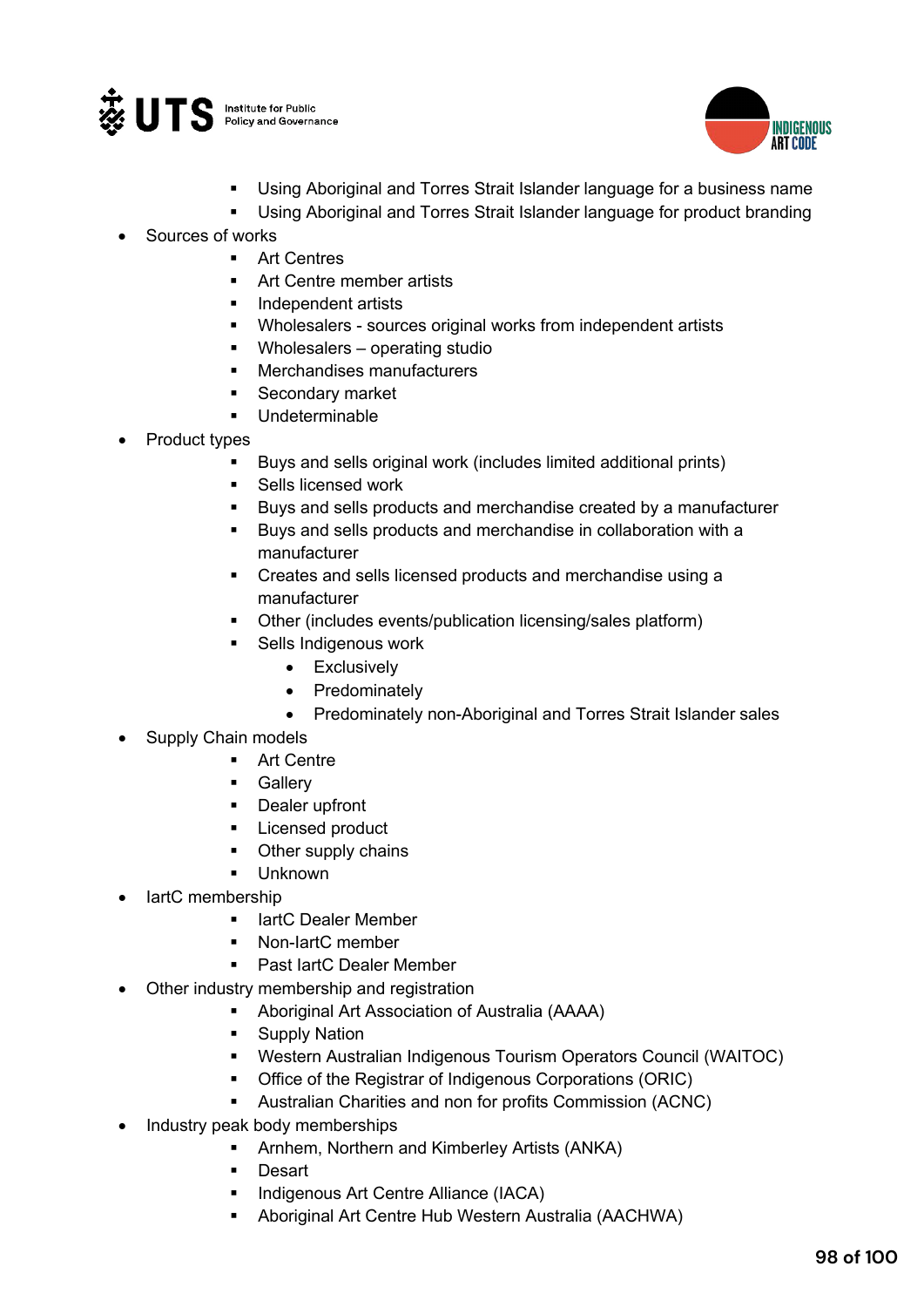



- § Ku Arts
- Other industry body membership
- Industry participation
	- § 2021 Desert MOB
	- 2021 Revealed Marketplace
	- § 2021 Tarnanthi Art Fair
	- 2021 Cairns Indigenous Art Fair (CIAF)
	- 2021 Darwin Aboriginal Art Fair (DAAF)
- **Website**
- **■** Uses Website
- Instagram
- **•** Instagram account
- **•** Instagram username
- **■** lartC follows Instagram account
- **■** Business follows lartC Instagram account
- **Facebook**
- Facebook account
- IartC likes Facebook
- Other social media
	- Twitter
		- **•** Trip Advisor
		- eBay
		- § Gumtree
		- § Etsy
		- Other platforms
- Government funded
	- § Federal operational funding